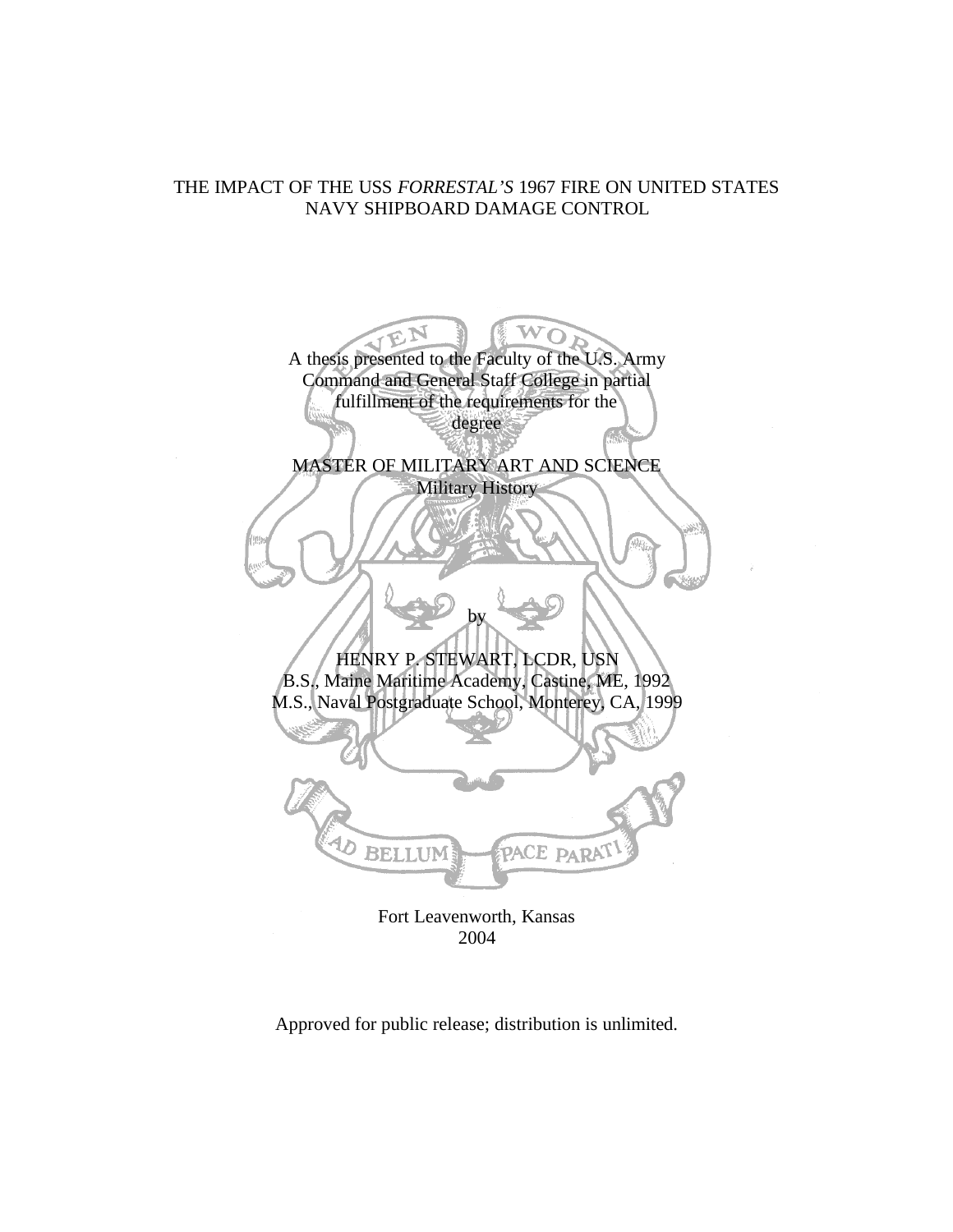## MASTER OF MILITARY ART AND SCIENCE

## THESIS APPROVAL PAGE

Name of Candidate: LCDR Henry P. Stewart, USN

Thesis Title: The Impact of the USS *Forrestal's* 1967 Fire on United States Navy Shipboard Damage Control

Approved by:

, Thesis Committee Chair LTC Marian E. Vlasak, M.A.

Member CDR David Christie, M.M.A.S.

, Member

Jerold E. Brown, Ph.D.

Accepted this 18th day of June 2004 by:

, Director, Graduate Degree Programs Robert F. Baumann, Ph.D.

The opinions and conclusions expressed herein are those of the student author and do not necessarily represent the views of the U.S. Army Command and General Staff College or any other governmental agency. (References to this study should include the foregoing statement.)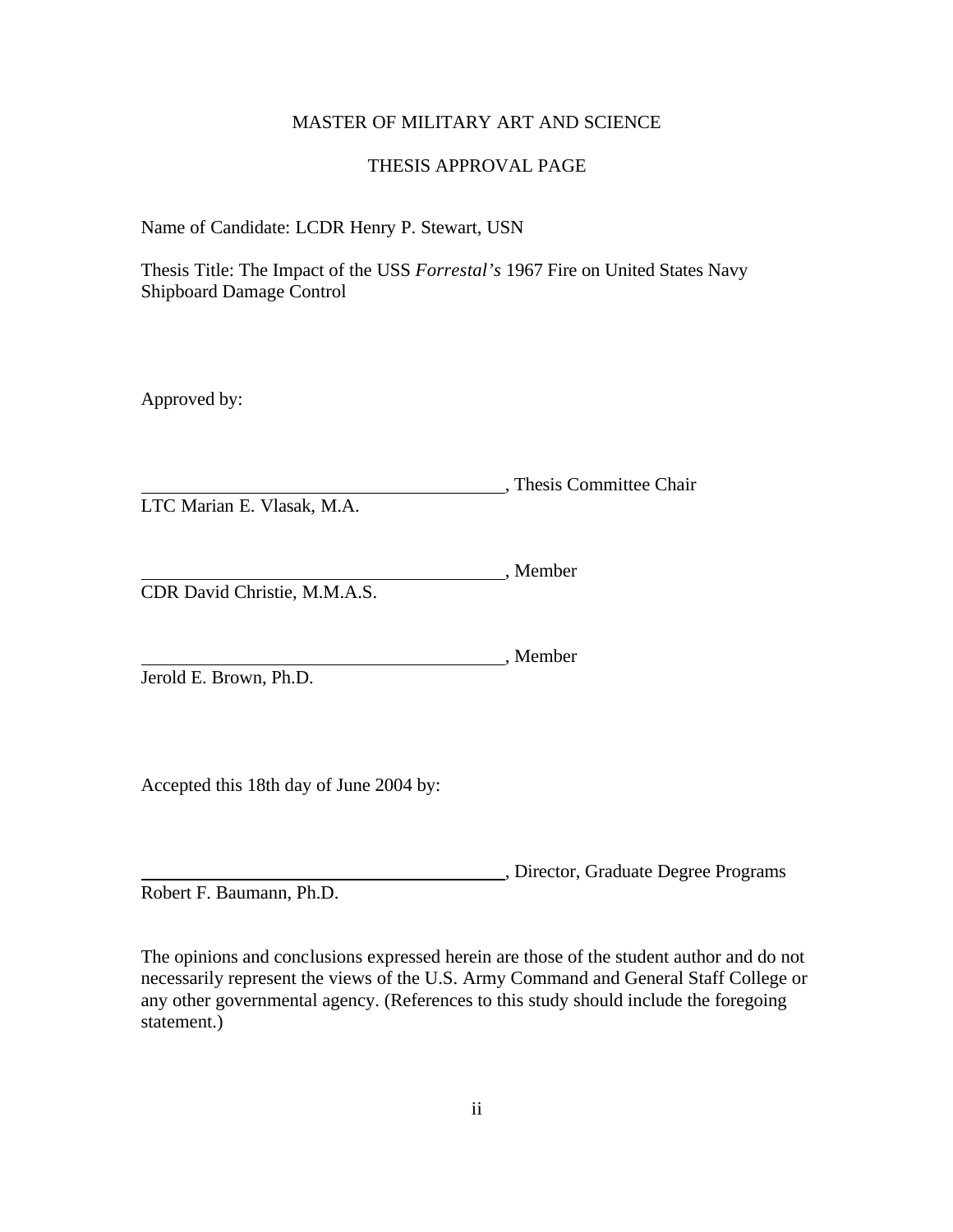## ABSTRACT

# THE IMPACT OF THE USS *FORRESTAL'S* 1967 FIRE ON UNITED STATES NAVY SHIPBOARD DAMAGE CONTROL, by LCDR Henry P. Stewart, United States Navy, 112 pages.

This thesis examines the impact of the 1967 flight deck fire on the aircraft carrier USS *Forrestal (*CVA 59*)* and the resulting two investigations, on the development of US Navy damage control doctrine and equipment. The first investigation focused solely on the *Forrestal* fire; the second assessed the safety of aircraft carrier operations throughout the US Navy. Both investigation reports included several proposals to improve shipboard damage control. The thesis found that most of these recommendations were successfully implemented, substantially enhancing shipboard damage control capability over the long term. Successful implementation of these proposals depended on the following: strong support by, long-term involvement of, and resourcing by the Chief of Naval Operations, as well as broad agreement by senior Navy leaders that the proposed changes were necessary based on lessons learned from the two investigations. Training and material deficiencies appeared to be noncontroversial and thus relatively easy to correct; proposals that did not mesh well with Navy culture and existing personnel practices appeared especially controversial and were not successfully implemented.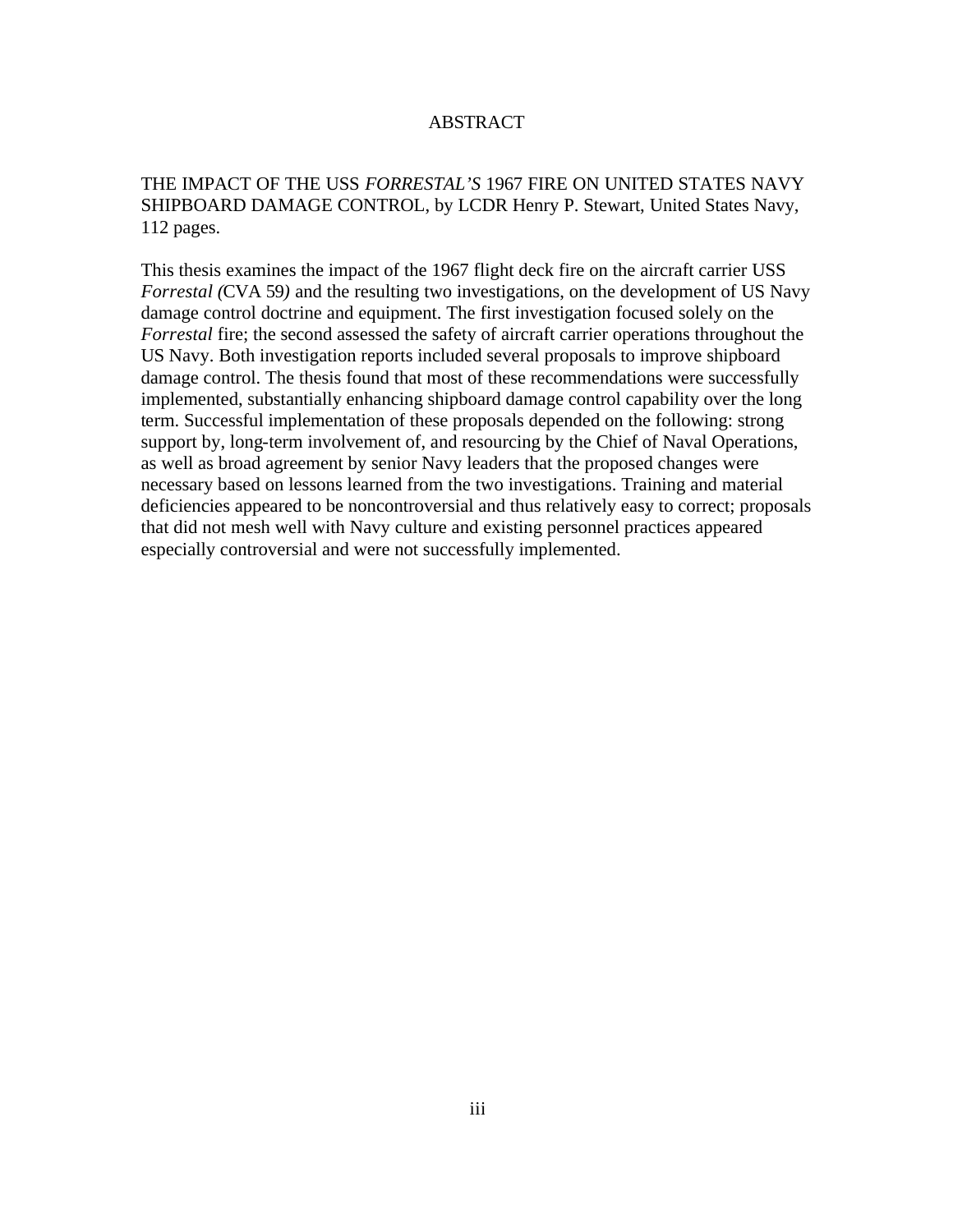## ACKNOWLEDGMENTS

I would like to express my appreciation to the numerous people at the Naval Sea Systems Command and the Naval Operational Archives who helped provide invaluable data, particularly Mr. Douglas Barylski and Mr. Kenneth Johnson. I would also like to thank Lieutenant Colonel Vlasak, Commander Christie, and Dr. Brown for their guidance and advice throughout this project. I would like to thank Ms. Helen Davis for her help with proofreading the drafts of this thesis. Finally, I would like to thank my wife Amy for her patience and support.

.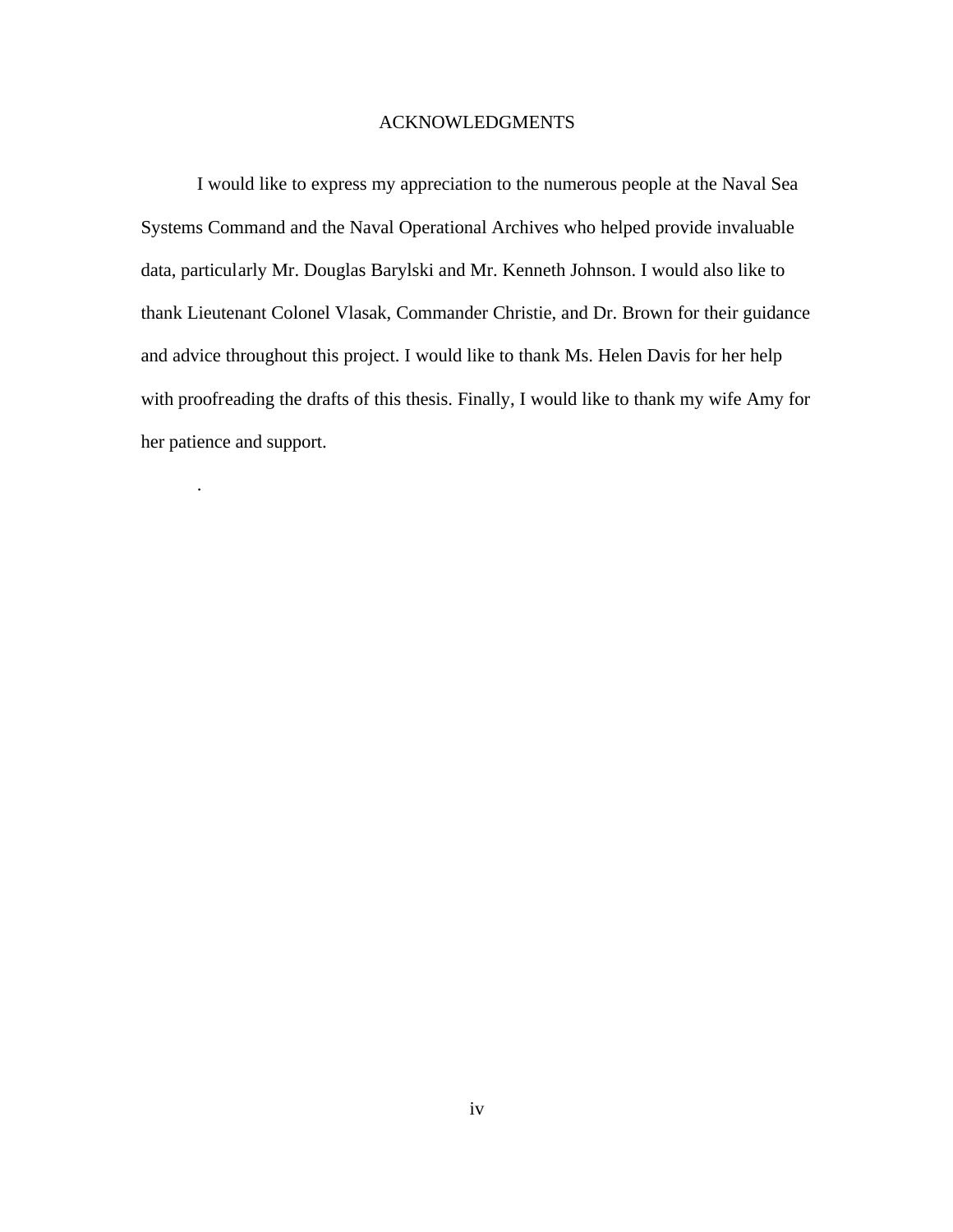# **TABLE OF CONTENTS**

|                                                                     | Page |
|---------------------------------------------------------------------|------|
| MASTER OF MILITARY ART AND SCIENCE THESIS APPROVAL PAGE  ii         |      |
|                                                                     |      |
|                                                                     |      |
|                                                                     |      |
|                                                                     |      |
|                                                                     |      |
|                                                                     |      |
| CHAPTER 3. WARSHIP SURVIVABILITY FEATURES AND DAMAGE CONTROL        |      |
| Survivability Enhancements Based on World War II Experience20       |      |
| CHAPTER 4. RECOMMENDATIONS FROM INVESTIGATING PANELS 33             |      |
| Recommendations to Improve Personal Protective and Damage           |      |
| Recommendations to Increase Damage Control Awareness and Training57 |      |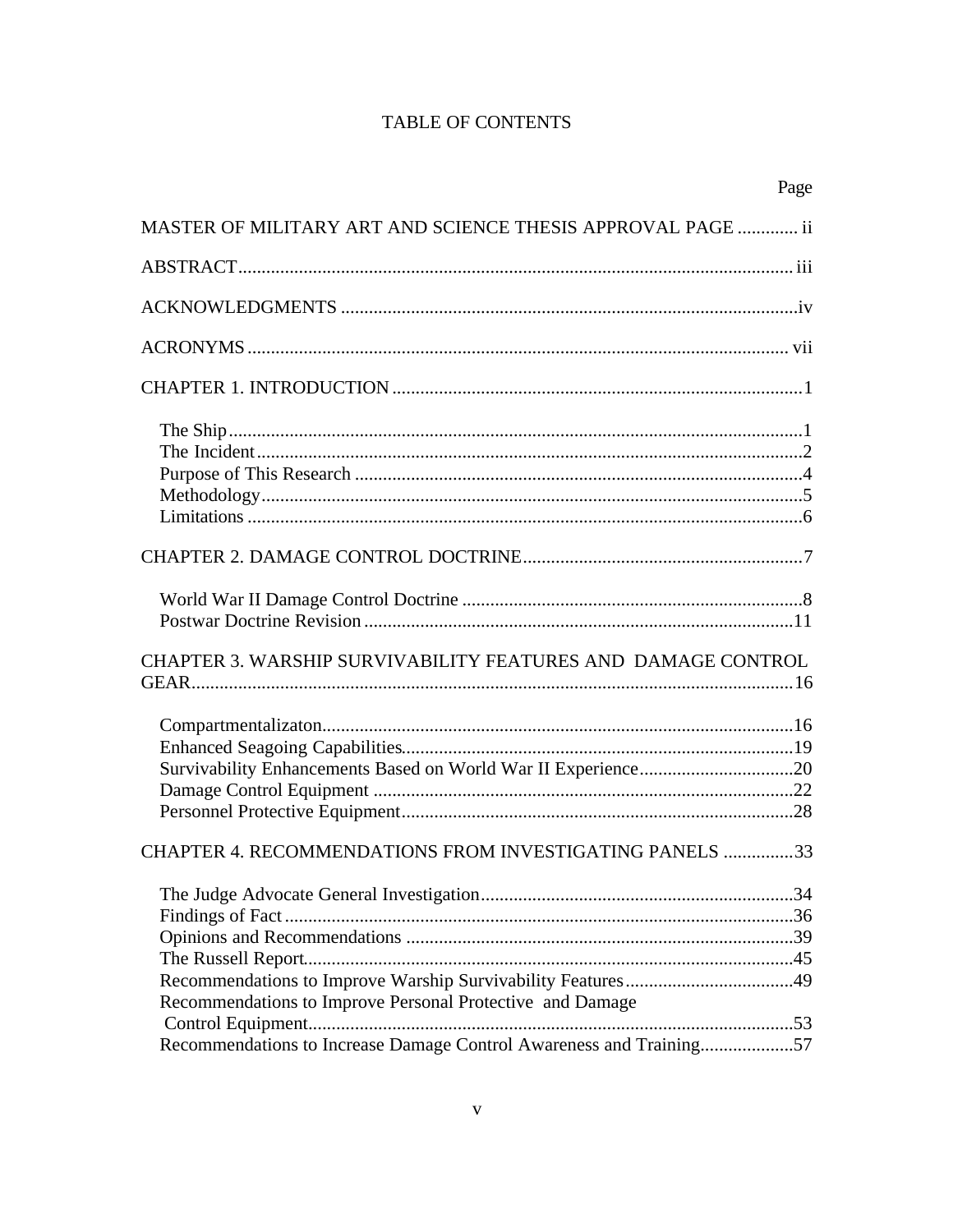| CHAPTER 5. IMPLEMENTATION OF REPORT RECOMMENDATIONS  63                   |  |
|---------------------------------------------------------------------------|--|
| Implementation of Forrestal Fire Investigative Report's Recommendations63 |  |
|                                                                           |  |
|                                                                           |  |
|                                                                           |  |
|                                                                           |  |
|                                                                           |  |
|                                                                           |  |
|                                                                           |  |
|                                                                           |  |
|                                                                           |  |
|                                                                           |  |
| APPENDIX C. SUMMARY OF SELECTED RUSSELL REPORT                            |  |
|                                                                           |  |
|                                                                           |  |
|                                                                           |  |
|                                                                           |  |
| CERTIFICATION FOR MMAS DISTRIBUTION STATEMENT 104                         |  |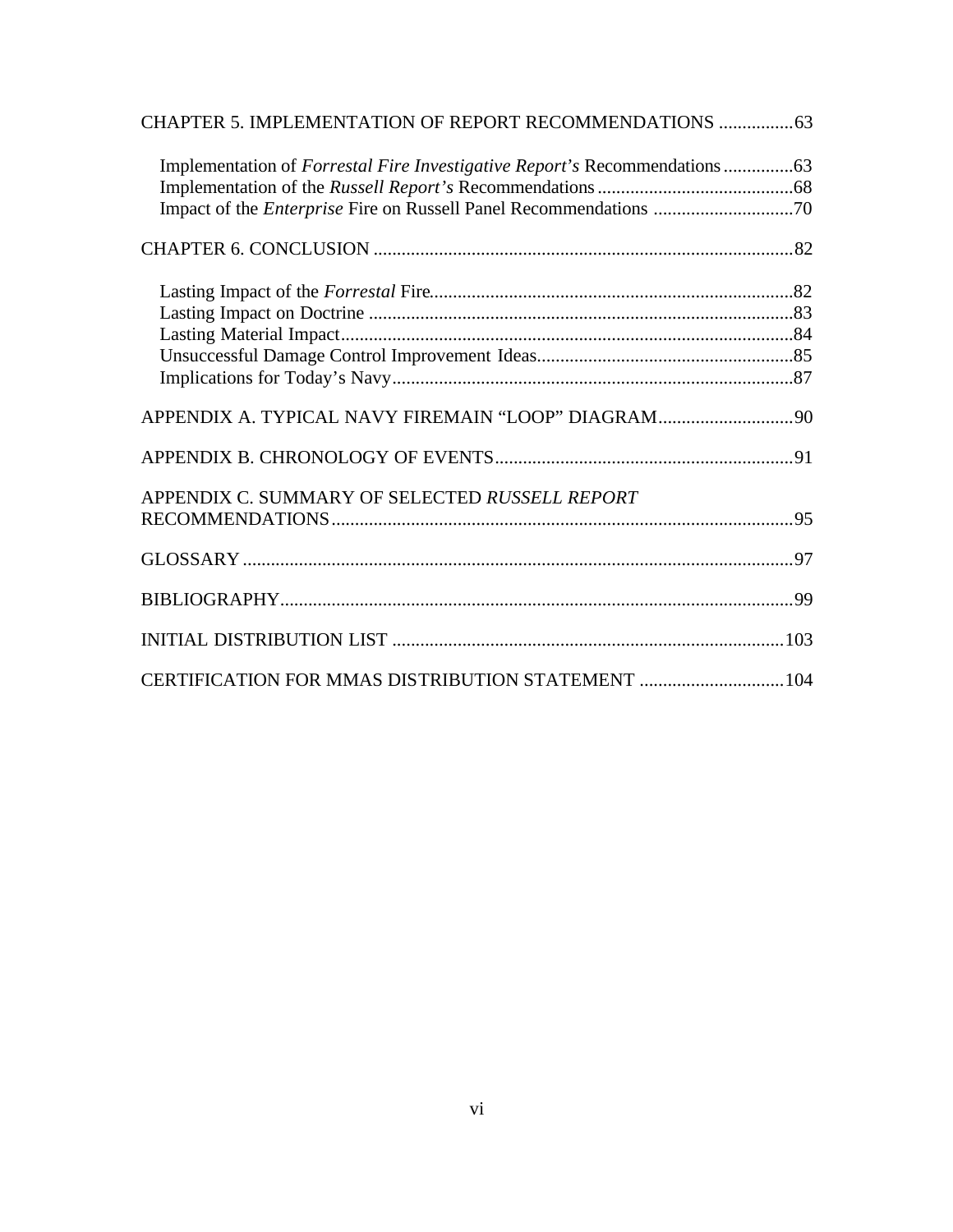# ACRONYMS

| CASS                 | <b>Carrier Aircraft Support Study</b>                 |
|----------------------|-------------------------------------------------------|
| <b>CCOL</b>          | <b>Compartment Check-Off List</b>                     |
| <b>COMNAVAIRLANT</b> | Commander, Naval Air Force, US Atlantic Fleet         |
| <b>COMNAVAIRPAC</b>  | Commander, Naval Air Force, US Pacific Fleet          |
| <b>CVA</b>           | <b>Carrier Vessel Attack</b>                          |
| <b>JAGMAN</b>        | Manual of the Judge Advocate General                  |
| <b>NSTM</b>          | Naval Ship's Technical Manual                         |
| <b>OBA</b>           | Oxygen Breathing Apparatus                            |
| <b>OPTAR</b>         | <b>Operating Target</b>                               |
| <b>PKP</b>           | Potassium Bicarbonate                                 |
| <b>PLAT</b>          | Pilot Landing Aid Television                          |
| <b>PRSACO</b>        | Panel to Review Safety in Aircraft Carrier Operations |
| <b>SHIPALT</b>       | <b>Ship Alteration</b>                                |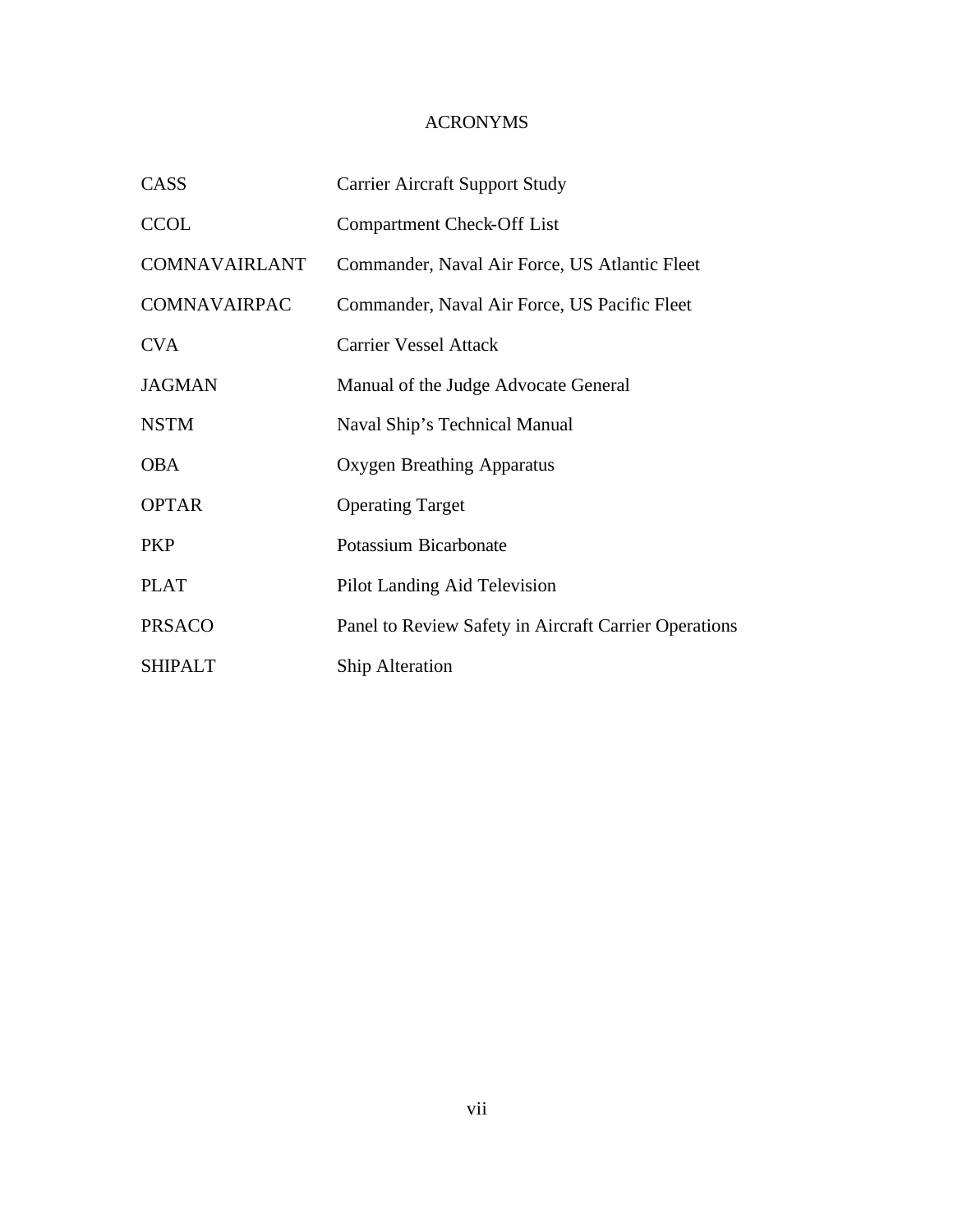#### CHAPTER 1

#### **INTRODUCTION**

One of the most serious disasters in modern naval history began just before 11:00 a.m. on 29 July 1967. On that morning, one of the United States Navy's most modern aircraft carriers, USS *Forrestal* (CVA 59) was operating in waters off the coast of Vietnam.

#### The Ship

*Forrestal* was the first of the "supercarriers" of the US Navy. Commissioned in 1955, she was the first US aircraft carrier specifically designed to operate jet aircraft, and was the first carrier the United States built following World War II. Her namesake was James V. Forrestal, a former naval aviator, and our nation's first Secretary of Defense. *Forrestal* was 1,076 feet long, 252 feet wide at her flight deck, and displaced over 79,000 tons. In comparison, the *Essex* class aircraft carriers built during World War Two only displaced 41,000 tons. *Forrestal'*s flight deck had approximately 250,000 square feet of area. Her engineering plant was able to produce 260,000 horsepower and consisted of oilfired boilers and steam turbines. She had four propellers, and could achieve a top speed of greater than 30 knots (approximately 35 miles per hour). She had 19 separate levels (called "decks" in naval terminology), and over 2,000 separate compartments, or "spaces." A crew of 3,000 men operated the ship, and 2,500 more men operated and maintained the embarked aircraft. *Forrestal* had her own post office, laundry rooms, and ship's store (selling cigarettes, snacks, and personal items for crew members), staterooms for officers, and lounges for the crew. She produced her own electricity and distilled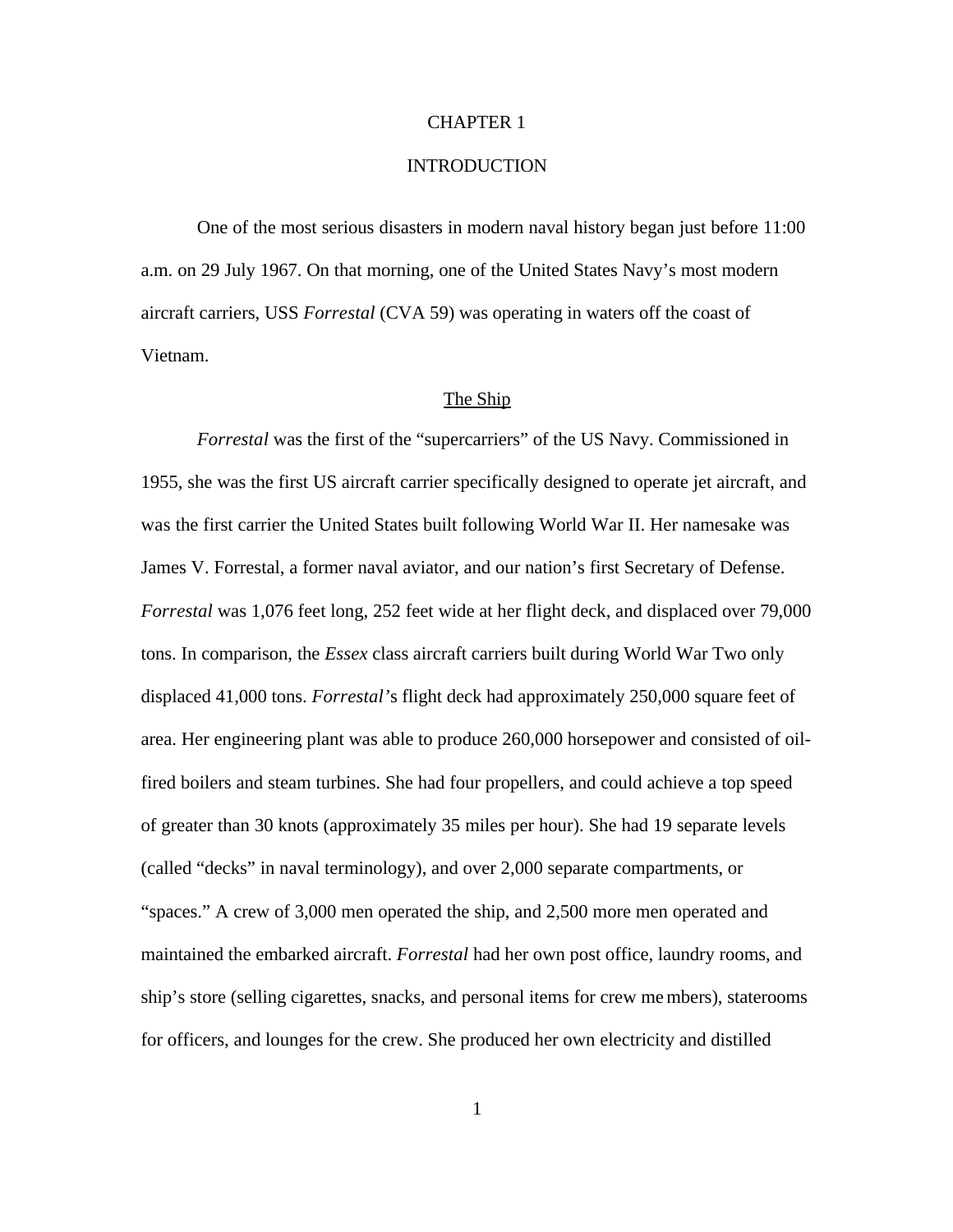approximately 200,000 gallons of fresh water daily for drinking, washing, and cooking. Many of her interior compartments were air-conditioned. She was a virtual "city at sea."

## The Incident

The *Forrestal* had recently arrived in the waters off Vietnam, and had been bombing targets in North Vietnam for the previous four days. *Forrestal* launched and recovered all aircraft from the first strike of the day without incident, and the crew prepared the second strike group's aircraft for launch. Crewmen staged 27 aircraft on the flight deck. The fully armed planes were crowded together on deck as the crew conducted final preflight checks. Each aircraft carried a full load of bombs, rockets, and ammunition, and the fuel tanks of each plane were full. In addition, crew members staged several tons of bombs on the flight deck on wooden pallets.

The *Forrestal* accelerated to nearly 30 knots and turned into the wind as she prepared to launch the second strike of the day (she was generating high relative winds over her flight deck to provide sufficient lift to safely launch her aircraft.) Several of the jets started their engines in preparation for launching. Without warning, a rocket was accidentally fired from one of the F-4 Phantom fighter planes on the deck. The rocket struck a crewmember on deck before striking and ripping open an A-4 Skyhawk staged on the opposite side of the flight deck. The rocket passed through the aircraft without exploding and hit the ocean. However, several hundred gallons of jet fuel poured from the Skyhawk's punctured fuel tank and quickly ignited by particles of burning rocket propellant left on the flight deck. The burning fuel from the stricken jet was pushed aft (back) by the heavy winds across the flight deck. The burning fuel quickly engulfed several other aircraft staged on the flight deck. Within seconds, these aircraft began

2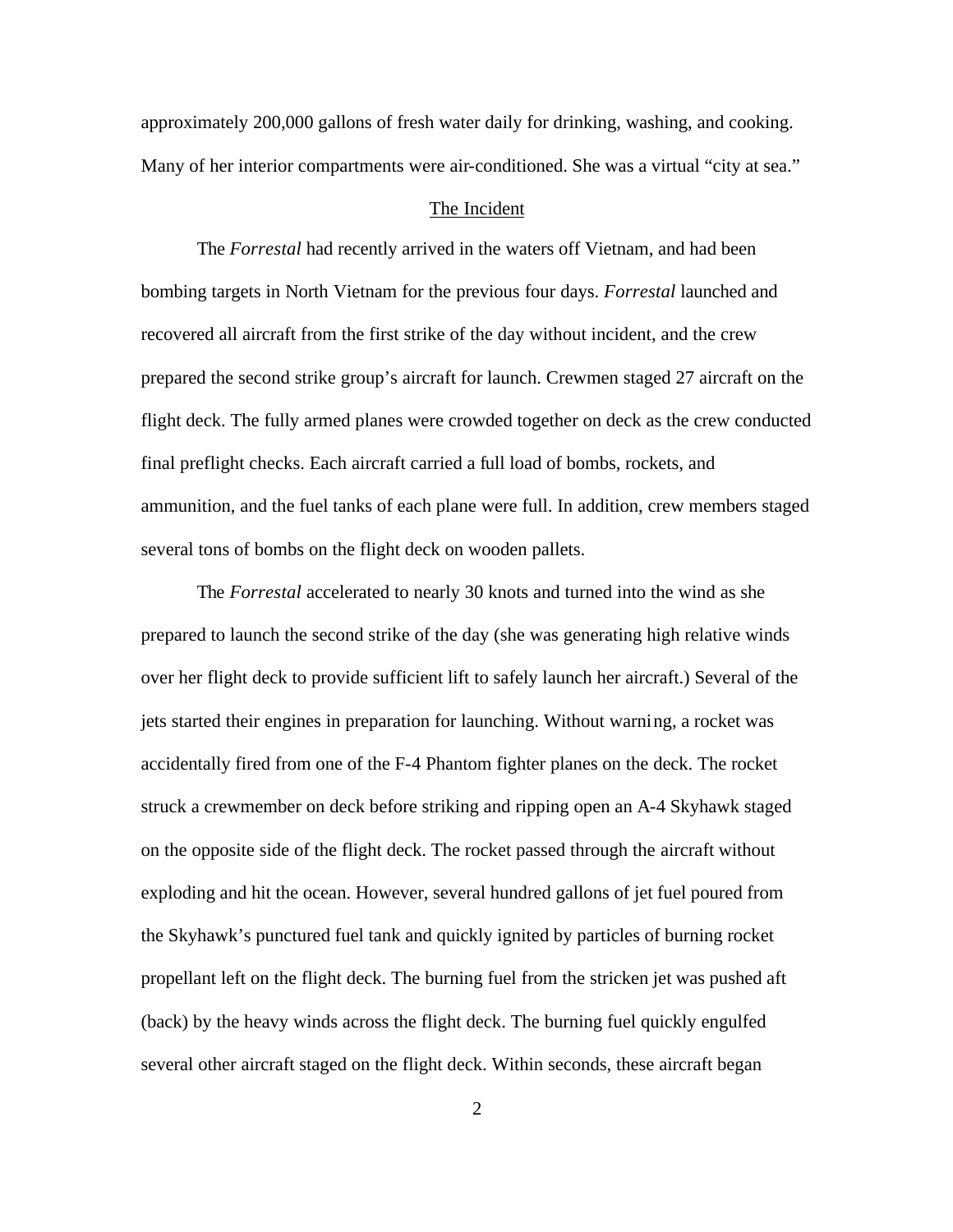burning, and the fire continued to spread. The officer of the deck (the officer on watch responsible to the commanding officer for safe operation of the ship) immediately sounded General Quarters. This was a shipwide announcement that the ship was experiencing an emergency. He quickly followed this up with a verbal report over the 1MC (the shipwide general announcing system) notifying the crew of the fire on the flight deck. The *Forrestal's* crew moved toward their assigned "battle stations."

When General Quarters was set, *Forrestal's* crew members fully manned all positions in the ship's damage control organization. The crew also set Material Condition Zebra. This compartmentalized the ship by closing doors and hatches throughout the ship. Many of these hatches were normally open to facilitate crew movement throughout the ship. Closing them would help to limit the flow of smoke, fire, and firefighting water through the ship. The Commanding Officer ordered the ship to stop, to reduce the wind across the flight deck that was fanning the blaze. However, the fire continued to spread quickly.

The heat of the fire exploded a bomb on the flight deck approximately ninety seconds after the fire began, and a second bomb exploded a few seconds later. These explosions severely damaged the carrier and killed several sailors on the flight deck. The fuel tanks of several other planes ruptured, adding to the intensity of the blaze. The exploding bombs created several holes in the flight deck, allowing fire and smoke to spread into the interior of the ship.

*Forrestal's* crew feverishly battled and eventually extinguished the fire. It took over twenty-four hours to extinguish the fires that spread below the flight deck. The losses caused by this incident were high. One hundred thirty-four sailors were killed by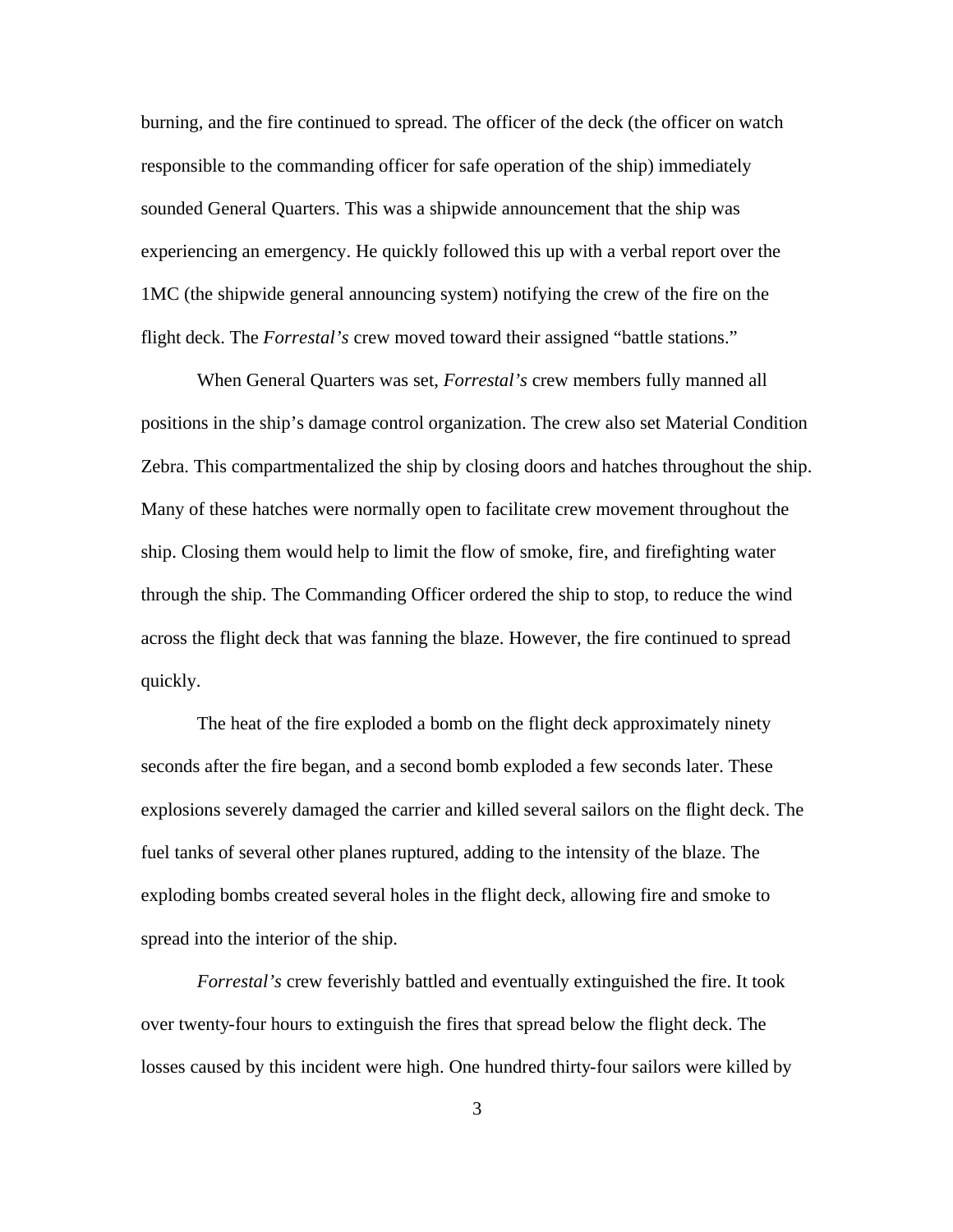the fire, and 161 more were injured. Over twenty aircraft were lost. The damage forced *Forrestal* to suspend combat operations and conduct temporary repairs in the Philippines before returning to the US for permanent repair. Repairs to the ship cost approximately \$72 million, and took approximately two years to complete.

#### Purpose of This Research

Sailors have feared fires at sea since the days of the earliest ships. Even in modern times, ship's crews had to depend on each other to save their ship (and their own lives) when disaster struck. Every sailor had to be a firefighter as well. Proficiency was important, since fire could quickly spread in the hazardous shipboard environment. It remains vital for the Navy to accurately assess the cause of disasters and apply lessons learned to prevent similar situations from recurring. Failure to do so can result in many lives lost, millions of dollars in damages, and even the loss of a ship.

The purpose of this thesis is to examine how the Navy applied lessons learned from the USS *Forrestal* conflagration on 29 July 1967 to improve fleetwide damage control capability (training, doctrine, installed equipment, and warship design). The primary research question is: Did this fire have significant influence on the US Navy's damage control doctrine and training, shipboard firefighting equipment, and warship construction? Secondary research questions include: If so, what specific changes resulted from this disaster? Were these changes significant and permanent? Does historical evidence show that these changes were effective?

The thesis statement of this research is that the US Navy significantly improved damage control training, damage control equipment, and warship design as a direct result of lessons learned from the fire on USS *Forrestal*.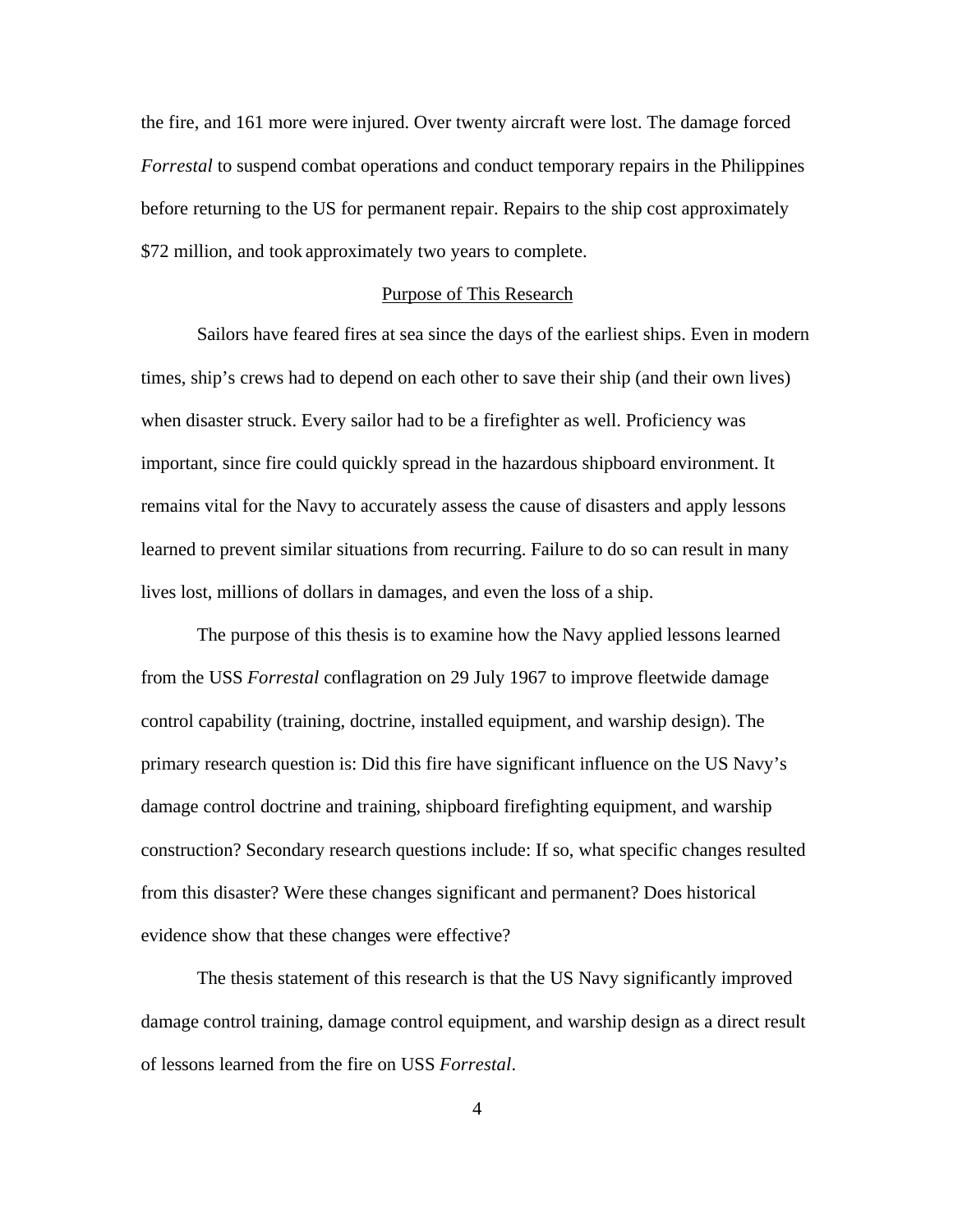#### Methodology

Numerous historical documents were examined to prove the thesis and answer the research questions. The official investigation report of the incident was studied to learn about the damage control organization on *Forrestal* in 1967. This thesis reviewed what damage control equipment was available to *Forrestal's* crew, what survivability features were included in *Forrestal* by designers, and what damage control doctrine existed to guide her crew. The thesis also examined the issue of whether the Navy built damage control improvements into *Forrestal* because of lessons learned from previous disasters or battle damage.

Two official Navy investigation panels were convened as a direct result of the fire on *Forrestal*. This thesis reviewed the recommended changes to improve damage control on US Navy ships submitted by these panels. The following specific areas were examined: What specific changes did the panels recommend? Were they implemented? Were these changes effective? Did shipbuilders apply lessons learned from the *Forrestal* fire to incorporate design changes into future warships? If so, what changes did they make, and how did these changes improve a ship's damage control capability? Did the Navy only apply design changes to ships built after the *Forrestal* fire, or did they make some changes to improve the damage control capability of existing ships?

The thesis examined a similar fire that occurred on the US Navy aircraft carrier *Enterprise* in 1969 (approximately eighteen months after the *Forrestal* fire) to assist in assessing whether lessons learned from the *Forrestal* were significant and enduring.

This thesis answered the following questions. Did the damage control organizations of these ships benefit from lessons learned from *Forrestal's* fire? Did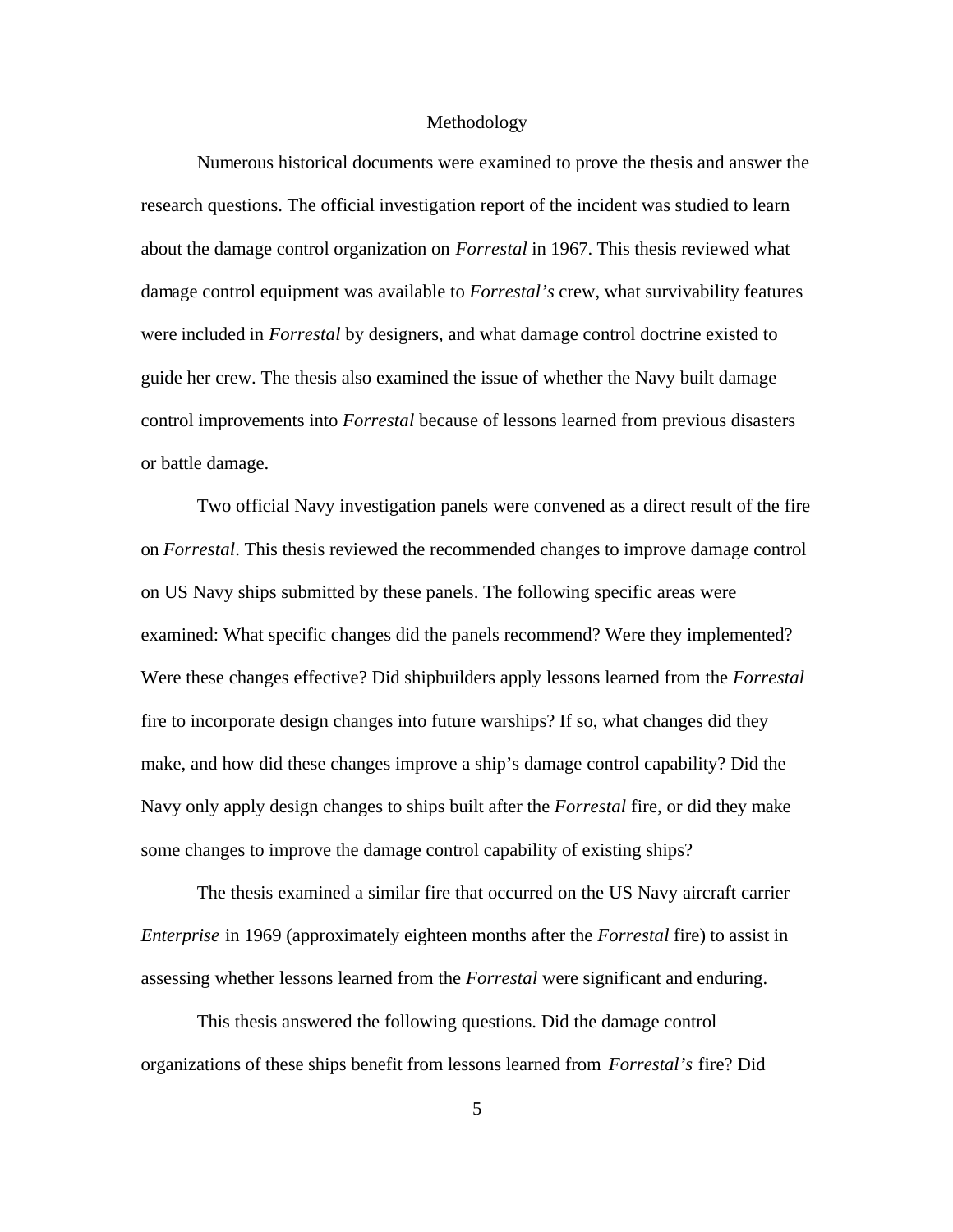shipbuilders incorporate improved damage control features into these ships? If so, did these changes serve to mitigate the effects of damage?

## Limitations

There were numerous limitations to this research. The study focused on the specific lessons learned from the fire on USS *Forrestal* on 29 July 1967, and how these lessons were applied by the US Navy to improve damage control capabilities on its warships in later years. Major themes of interest included examining what damage control doctrinal, shipboard firefighting and damage control systems changed from analysis of this fire. This research also discussed design changes the Navy made to its warships after analyzing this disaster. This study briefly examined incidents that occurred on US Navy warships after the *Forrestal* incident to determine if the US Navy successfully applied these lessons. This research did not study damage control doctrine, equipment, or ship design in foreign navies. The study was limited to the impact that this incident had on damage control on US Navy surface warships. This study relied on official Navy accounts of the fire, reports of official Navy panels convened to review the fire, and Navy damage control doctrine and instructions.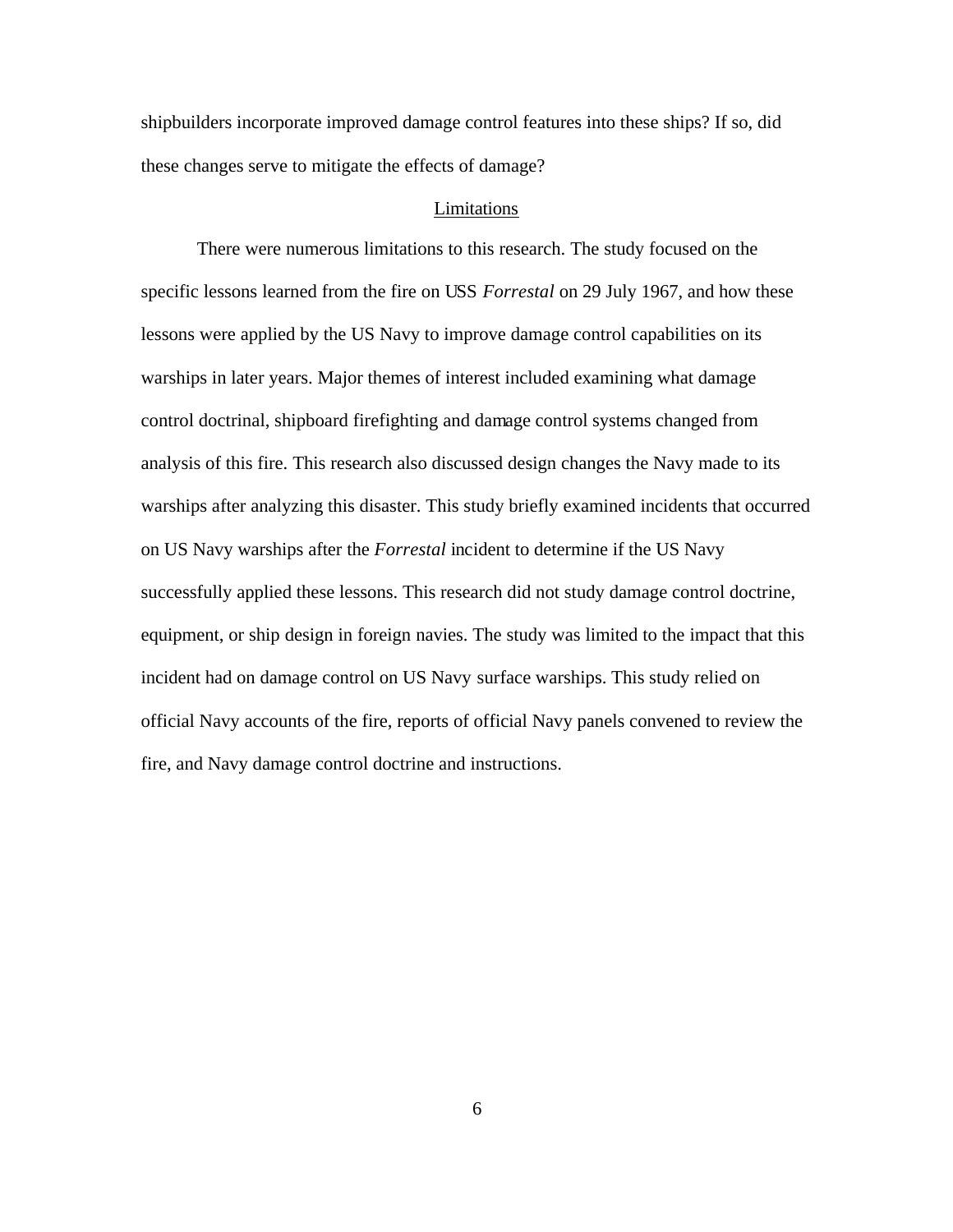#### CHAPTER 2

#### DAMAGE CONTROL DOCTRINE

Firefighting and damage control have been important to the US Navy since the age of sail. This concern remained vitally important in 1967, since naval ships contained large quantities of fuel, oils, weapons, ammunition, paint, and many other hazardous and flammable materials. Other factors also elevated the risk of fire and damage--ships launched and recovered helicopters and other aircraft, frequently maneuvered at high speeds in close proximity to other vessels, and steamed in widely variable weather and sea conditions. The danger to ships from accidental fires and flooding was high whether the ship was operating in home waters or was forward deployed to war zones. Fire or other damage usually struck suddenly, and had to be quickly controlled to prevent extensive damage to the vessel and minimize injuries to her crew. Perhaps the most important aspect of damage control was that any ship sustaining damage often had to rely completely on its own crew to take responsive action. Operational circumstances demanded that naval vessels often operated independently of other ships, and weather could prevent other ships from assisting.

Well-known naval authorities and retired US Navy Captains John V. Noel and Edward L. Beach provide one authoritative definition of damage control. Captain Noel revised *Knight's Modern Seamanship*, *The Division Officer's Guide*, *The Watch Officer's Guide, Ship Handling*, and coauthored *Naval Terms Dictionary* with Captain Beach. Captain Noel commanded a destroyer, supply vessel, and cruiser during his long career. Captain Beach served as a damage control assistant and chief engineer in submarines, and also commanded several submarines. He wrote several fictional and nonfiction works,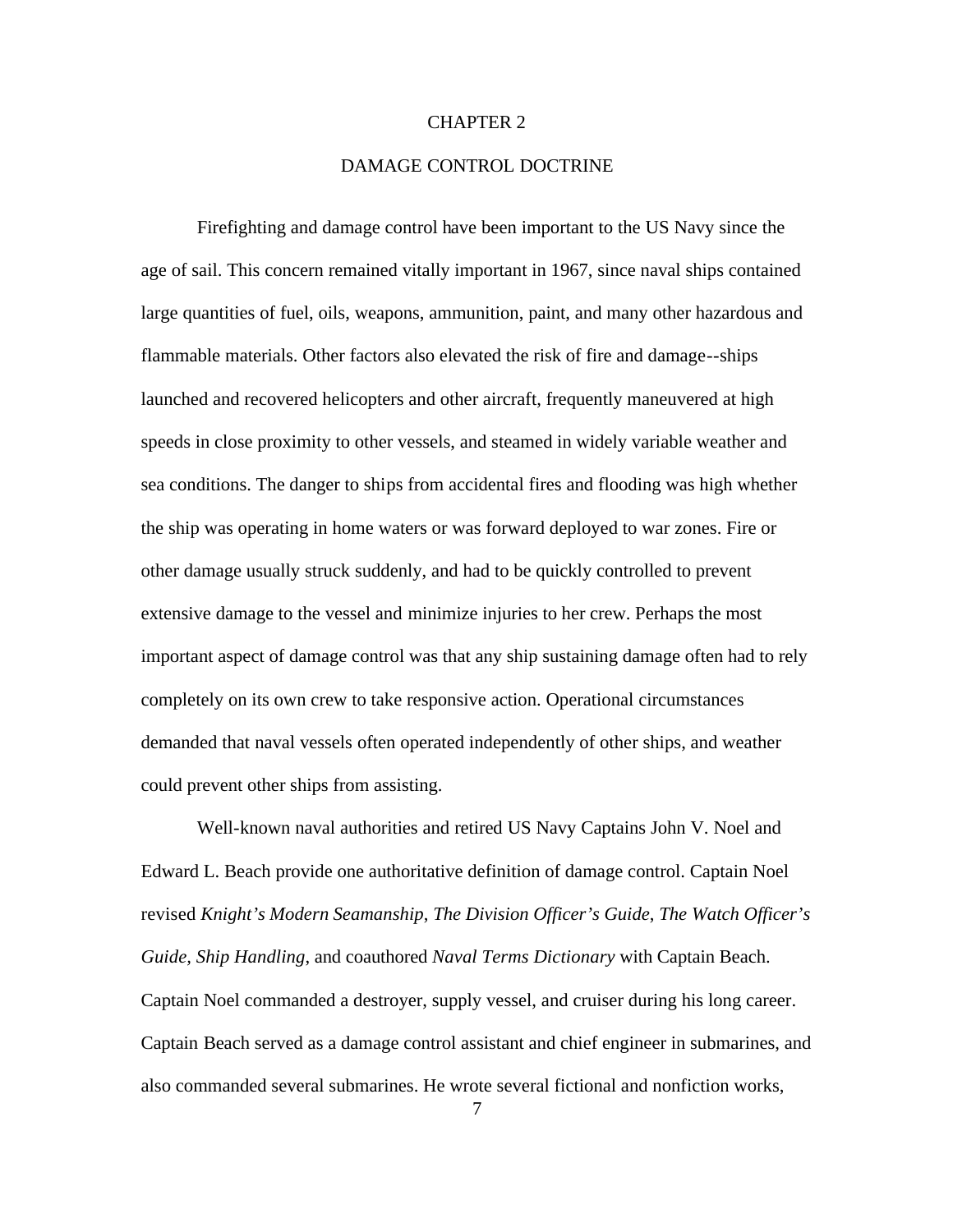and was well known for his novel *Run Silent, Run Deep*. Captains Noel and Beach define damage control as "Measures necessary to preserve and reestablish shipboard watertight integrity, stability, maneuverability and offensive power; to control list and trim; to make rapid repairs of materiel, to limit the spread of and provide adequate protection from fire; to limit the spread of, remove the contamination by, and provide adequate protection from toxic agents; and to provide for care of wounded personnel."<sup>1</sup> Although many of the procedures used to combat damage control changed substantially over time, the basic problems remained constant. The US Navy relied on training (damage control schools, shipboard drills) and doctrine (official publications promulgating techniques and procedures to be used in controlling damage). Doctrine evolved over the years to reflect advances in damage control equipment technology, changes in ship design, and to incorporate lessons learned from earlier incidents.

#### World War II Damage Control Doctrine

US Navy damage control doctrine in effect during the 1967 *Forrestal* fire evolved from the Navy's World War Two era damage control doctrine. The American Navy's primary shipboard firefighting doctrine during the Second World War was the *Fire-Fighting Manual (Naval Ships Publication 688)*. This 133-page manual was published in 1943 to provide a sound basis for naval firefighting and damage control to the many inexperienced personnel joining the rapidly expanding wartime navy. It described the nature and hazards of the shipboard environment, explained how to use the Navy's shipboard damage control and personnel protective equipment, and detailed the techniques and procedures necessary to fight fires and control damage. Although the *Fire-Fighting Manual* was useful in familiarizing Navy officers and enlisted men with

8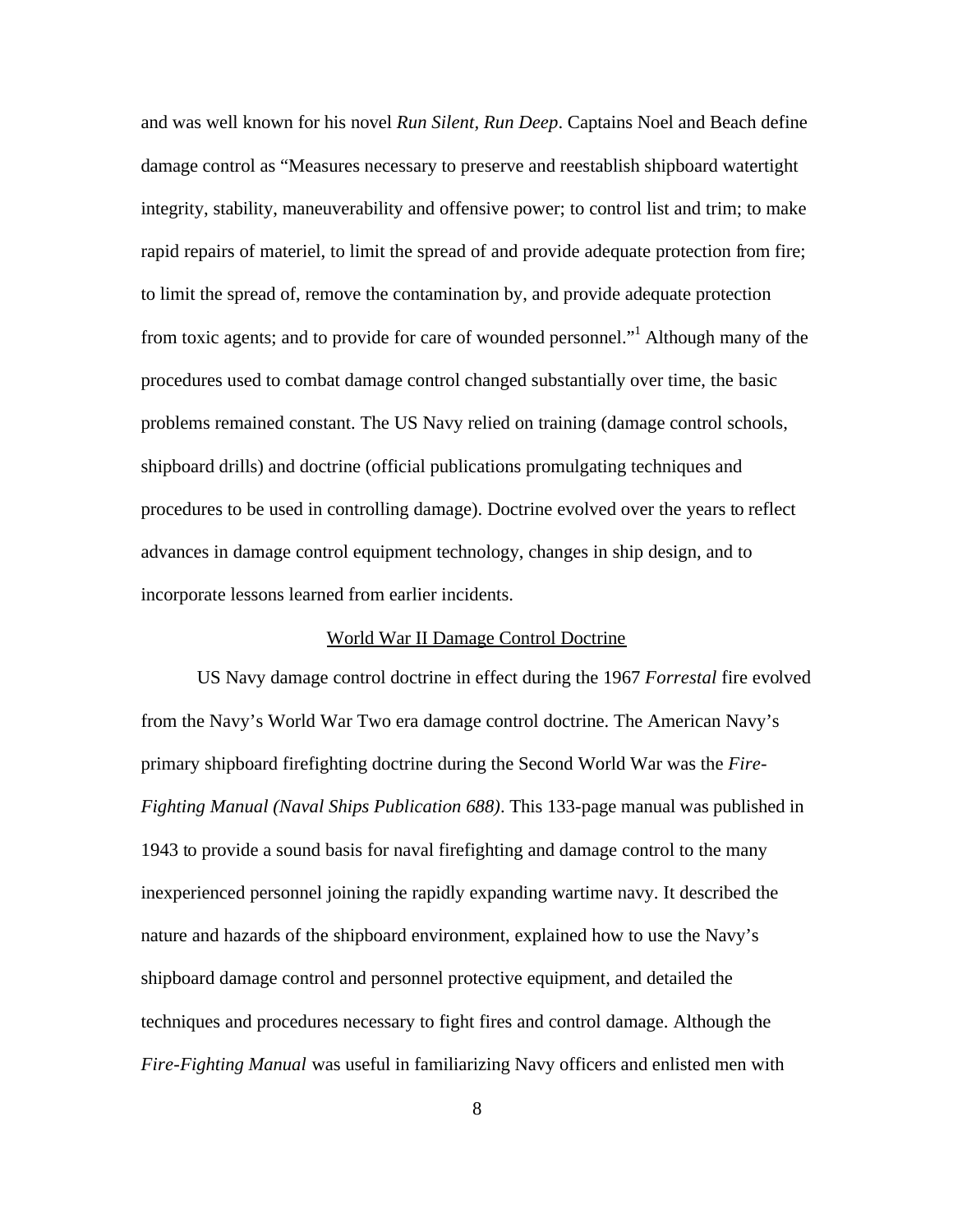the equipment, techniques, and procedures necessary to combat fires and damage on ships, the Navy also operated seven major shipboard Fire Fighter's Schools on the larger naval bases. The Navy's Bureau of Ships developed and prescribed the course of instruction taught at these schools to standardize the training. Course lengths of one to ten days were available. The full (ten-day) course included instruction on the various types of fires likely to be encountered on ships, training on all Navy damage control equipment (instructor would demonstrate how to use each item, and students would then practice using it), and extinguishment of actual fires and repair of simulated damage in simulated ship compartments. The shorter courses focused on familiarization and practice with shipboard damage control equipment. In 1943, approximately 600 students per month were attending each of the seven Navy Fire Fighter's Schools.<sup>2</sup>

Shortly before the war ended, the Bureau of Ships published a *Handbook of Damage Control* that detailed many of the damage control lessons that had been learned by the Navy during the war years. The first nine pages of this manual were exclusively composed of excerpts from US Navy war damage reports. These excerpts provided examples of a warship's inherent resistance to damage, the importance of maintaining watertight integrity, particularly effective fire prevention measures and firefighting actions taken by the crews of several warships, and the importance of damage control training and personnel protection. <sup>3</sup>

In addition to the *Handbook of Damage Control*, the Navy's Bureau of Ships compiled several reports in the mid-to-late 1940s analyzing the damage incurred on US Navy ships during the Second World War. These reports were based on accounts of shipboard personnel, reports of observers stationed on other ships, and assessments of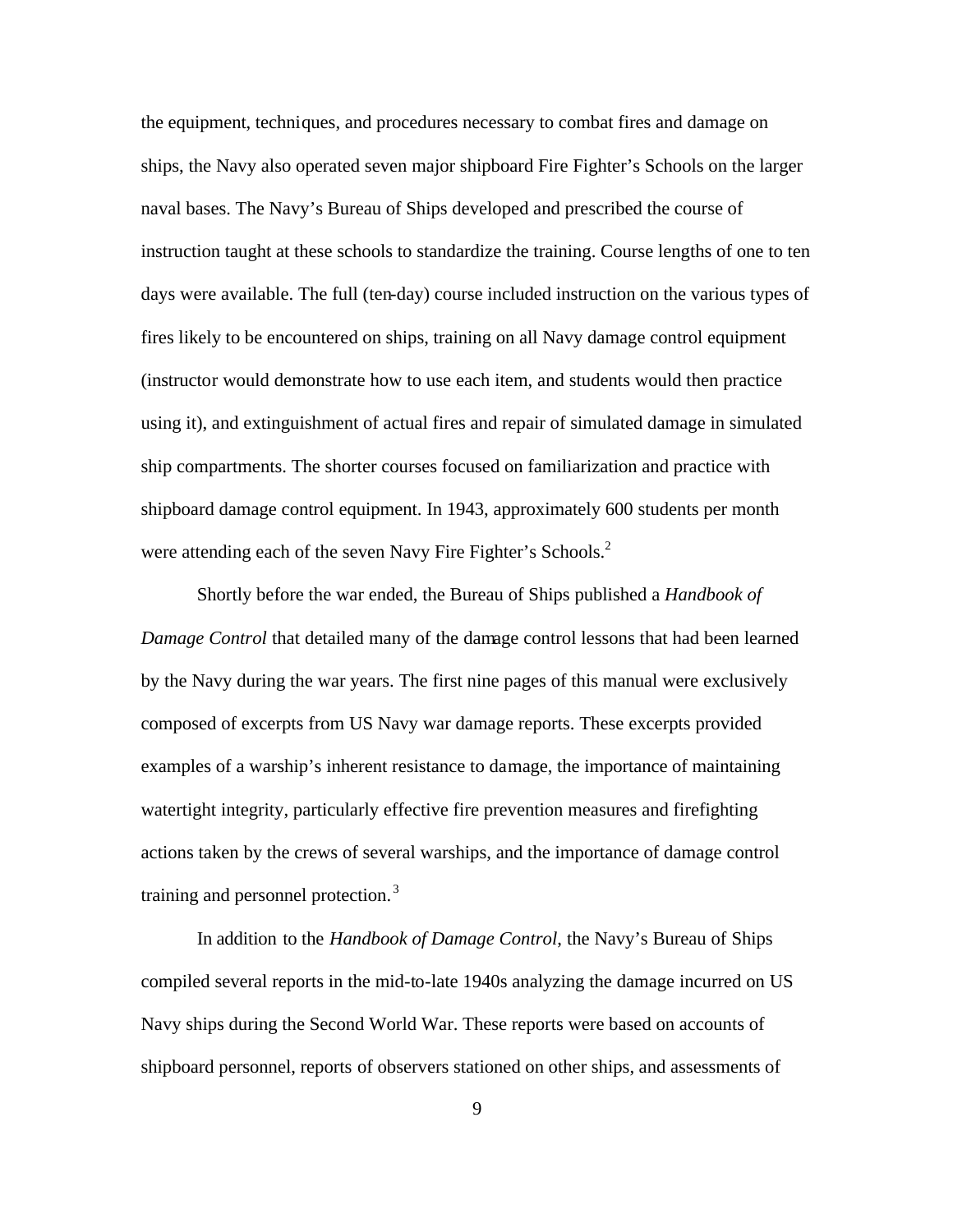damage conducted by Bureau of Ships and shipyard personnel when damaged ships returned to port. Each volume in this series of damage reports was dedicated to a particular type of ship, such as destroyers, cruisers, battleships, or aircraft carriers. These reports described the types of damage sustained by each ship, what weapons caused the damage, what structural and hull damage was sustained, how buoyancy and stability were affected and what fires and flooding resulted and analyzed the performance of the crews in controlling the damage. These reports also detail some of the improvements in damage control procedures and equipment developed as a result of wartime experience.<sup>4</sup>

The report on destroyers is particularly illuminating because destroyers were the most numerous type of combatant vessel in the US Navy during the Second World War (377 were in commission in 1945). The *Destroyer War Damage Report* stated that the Navy suffered severe losses due to fires during the first year of the war. The report also stated that firefighting performance improved throughout the war as a result of several factors. First, avoidable fire hazards (excess flammable materials) were removed from Navy ships. Second, ships were given an increased allowance of firefighting equipment. This new equipment tended to be more effective than the old equipment, and was widely dispersed throughout the ship to increase rapid accessibility when needed. Third, damage control lessons learned were reinforced in the Navy's firefighting schools. Finally, the *Destroyer Report* concluded that:

In general, the firefighting performance of destroyer crews in the latter part of the war, utilizing their improved training and newly developed equipment, was very encouraging. Their record proved that speed in getting water to the fire is all-important and is the mark of effective drilling. One hose stream brought to the scene of the fire within a minute often proved more valuable than several a few minutes later. Drills in immediately running hose and rigging portable pumps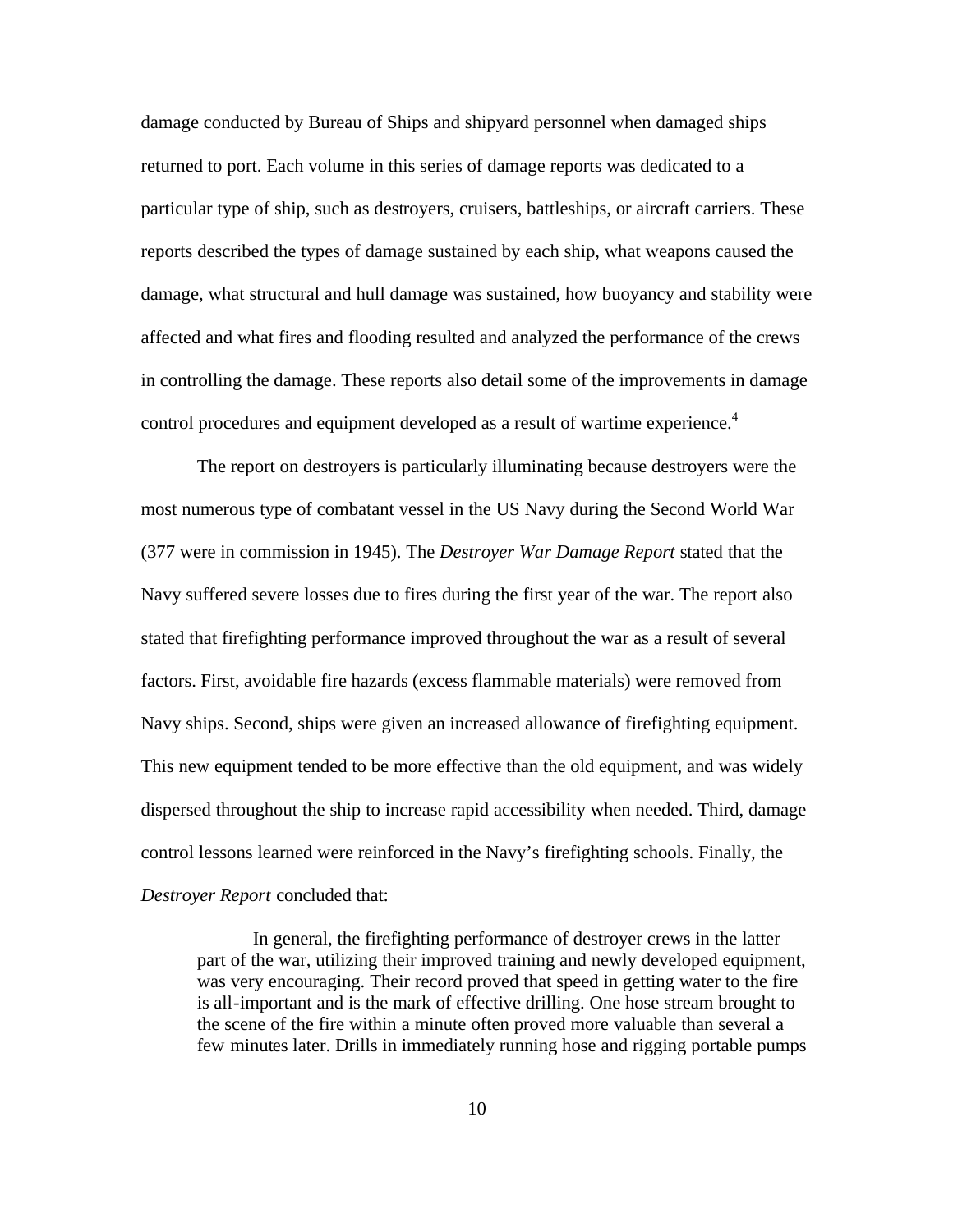for use in the damage area and in promptly checking the intactness of the firemain repeatedly proved their value.<sup>5</sup>

#### Postwar Doctrine Revision

The next major revision of US Navy firefighting doctrine was issued in May 1951, when *Bureau of Ships Manual Chapter Ninety-Three: Fire Fighting – Ship* was published. This new manual replaced the old *Fire-Fighting Manual*, which was last revised in 1944. The new manual reflected more changes in equipment and procedures made as a result of lessons learned from the Second World War. *Chapter Ninety-Three* consisted of 113 pages, broken down into three sections. The first section discussed the firefighting and damage control equipment available to the shipboard firefighter. The second section described how to properly use shipboard personnel protective equipment, and the final section prescribed firefighting techniques and procedures.<sup>6</sup>

The next version of the Navy's firefighting manual, *Naval Ships Technical Manual Chapter 9930: Fire Fighting – Ship* (referred to hereafter as *NSTM 9930*) was issued approximately one month after the *Forrestal* fire, on 1 September 1967. Although it was not in effect during the *Forrestal* fire, it does illustrate the state of development of Navy Damage Control doctrine at the time of the incident (It didn't include any lessons learned from the *Forrestal's* fire, since that incident was still under active investigation). This initial version of *NSTM 9930* contained the same three sections as *Bureau of Ships Chapter 93*, but Section Two (Protective Equipment) was a placeholder, with no information included. The overall document was reduced to ninety-nine pages. The first seventy-three pages were dedicated to the nature of fire and firefighting equipment; the remainder dealt with firefighting techniques and procedures.<sup>7</sup> Significantly, most of the material describing fire, firefighting agents and shipboard firefighting equipment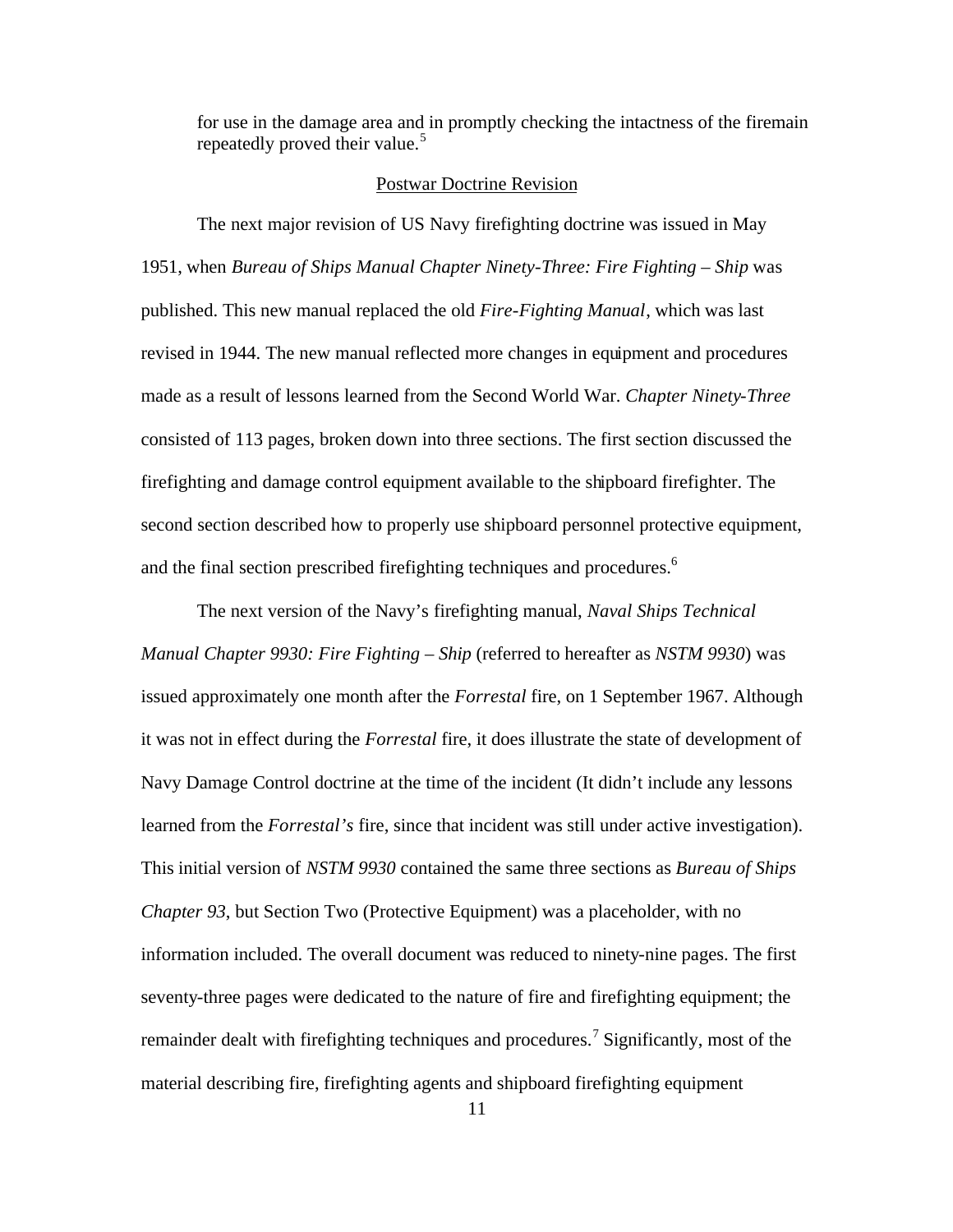included in *NSTM 9930* was virtually identical to discussions in the older doctrine. Although warships had dramatically increased in size and complexity since World War Two, it seemed that the damage control tools available to sailors had not significantly changed.

It is important to note that the 1967 version of *NSTM 9930* was not designed as a stand-alone reference document for shipboard firefighting. For the first time, the 1967 edition of *NSTM 9930* directed ships to establish and maintain a reference library of damage control publications, and contained a list of forty-six separate publications to be included in this library. This list included a Ship's Damage Control Book (tailored to each type of Navy ship in service), a complete set *of Naval Ship's Technical Manuals* (each volume, or chapter, provided information on a particular aspect of Navy operations), instruction manuals on damage control and personnel protective equipment used aboard naval vessels, and naval regulations and instructions governing damage control.<sup>8</sup> Of course, the usefulness of this reference library depended largely on how effectively each ship's senior damage control experts integrated the material into their damage control training program.

*NSTM 9930* stressed the importance of reducing fire hazards to decrease the risk of shipboard fires and to minimize the damage sustained when a fire did occur. It prescribed four basic principles to reduce unnecessary fire hazards: first, proper stowage of combustible materials; second, regular and frequent inspections of shipboard spaces by shipboard leaders; third, training all personnel on the importance of reducing fire hazards; and finally, strict enforcement of fire prevention policies and practices.<sup>9</sup>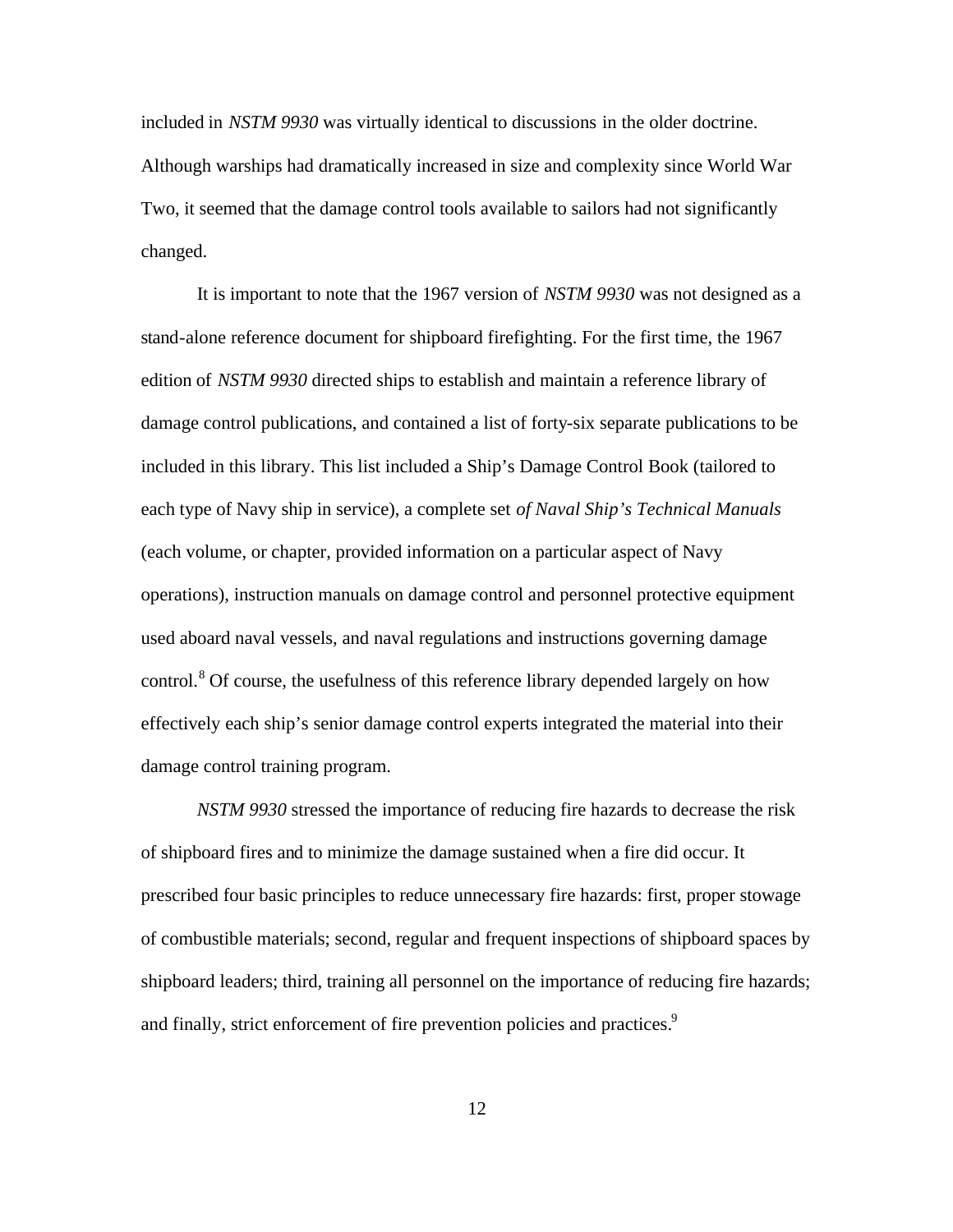*NSTM 9930* also placed heavy emphasis on the importance of frequent, realistic training drills to improve the efficiency of a ship's damage control organization:

Every man in the organization must know where to go, how to get there, what may be needed, and what to do upon arriving at the scene of a fire. It is only by constant drilling that fire-fighting parties can learn to function as teams. Men must be trained to act immediately and use the proper equipment and correct procedure. . . . Drills uncover weaknesses and failures of personnel and material which can be eliminated or recognized as a possible source of danger should an actual fire occur in the area. . . . An effective protection against fires in ships in the quantity and quality of training before a fire starts.<sup>10</sup>

The third section of the 1967 *NSTM 9930, Fire Fighting and Fire Hazards*, was significantly different than earlier doctrine. In the older doctrine, this section discussed the nature of shipboard fires and the effectiveness of extinguishing agents, such as solidstream water, water fog, foam, carbon dioxide, and others. After this discussion, the doctrine stipulated appropriate techniques and procedures to combat several common types of shipboard fires (such as flight deck fires, engine room fires, and fires in electronic equipment rooms). The 1967 *NSTM 9930* contained this information as well, but it also included an entirely new subsection on the configuration of the ship's damage control organization. It directed each ship to implement tailored "Fire Bills." Fire Bills were published lists that assigned specific duties and responsibility to specific crew members in the event of a fire. Rudimentary fire bills had been in use since the Age of Sail, but the increased size and complexity of modern warships demanded a highly specialized list. Examples of positions on a typical fire bill include nozzlemen (responsible for manning the nozzle end of the hose and attacking the fire), hosemen (who maneuvered the hose to support the nozzleman), plugmen (who opened valves charging the hoses), investigators (who rapidly surveyed the ship to determine the location and extent of damage), and scene leaders (who directed local damage control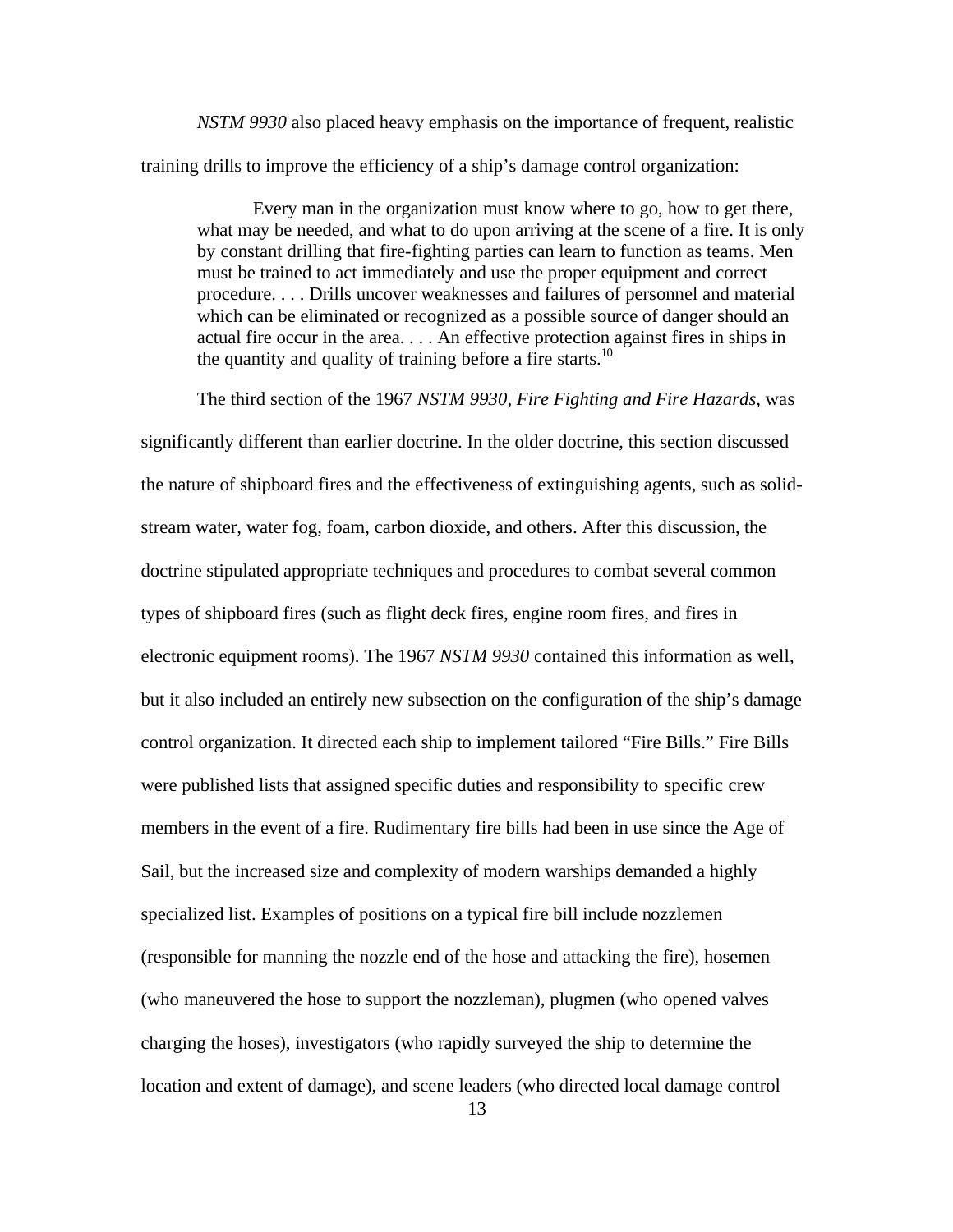efforts and reported status of those efforts up the chain of command). Crew members received training to qualify for positions on the fire bill. Sailors were required to qualify for these positions sequentially. For example, a newly reported sailor could quickly qualify as a plugman. As a plugman, this junior sailor would only be responsible for operating a valve feeding a single fire hose. With more experience, the plugman would qualify to serve as a hoseman, then as a nozzleman. A scene leader was required to be proficient in all of these junior positions. Separate Fire Bills were required for periods when the ship was at sea and when the ship was inport. The entire ship's company was available to participate in damage control efforts while the ship was underway, but a much smaller number of personnel were available inport. While the ship was inport, the majority of crew members departed the ship after normal working hours. The ship's company was split into several "duty sections." Each duty section would spend the night aboard to oversee the ship until relieved by the next duty section the following day. These duty sections were comprised of relatively small portions of the overall ship's company, and would only man a single repair locker to respond to emergencies (all repair lockers were manned if required during emergencies at sea). The duty section would frequently be augmented during fires inport (many sailors lived aboard ship), but the fire bill provided supervisory personnel with a formal list of qualified sailors charged with responding to damage occurring during their duty day. The engineer officer (officer in charge of the Engineering Department, and the individual who, by Navy Regulations, was also designated as the damage control officer) was responsible for supervising the Fire Bills and ensuring that assigned personnel were properly trained and qualified for their positions.<sup>11</sup> *NSTM 9930* also provided several examples of typical shipboard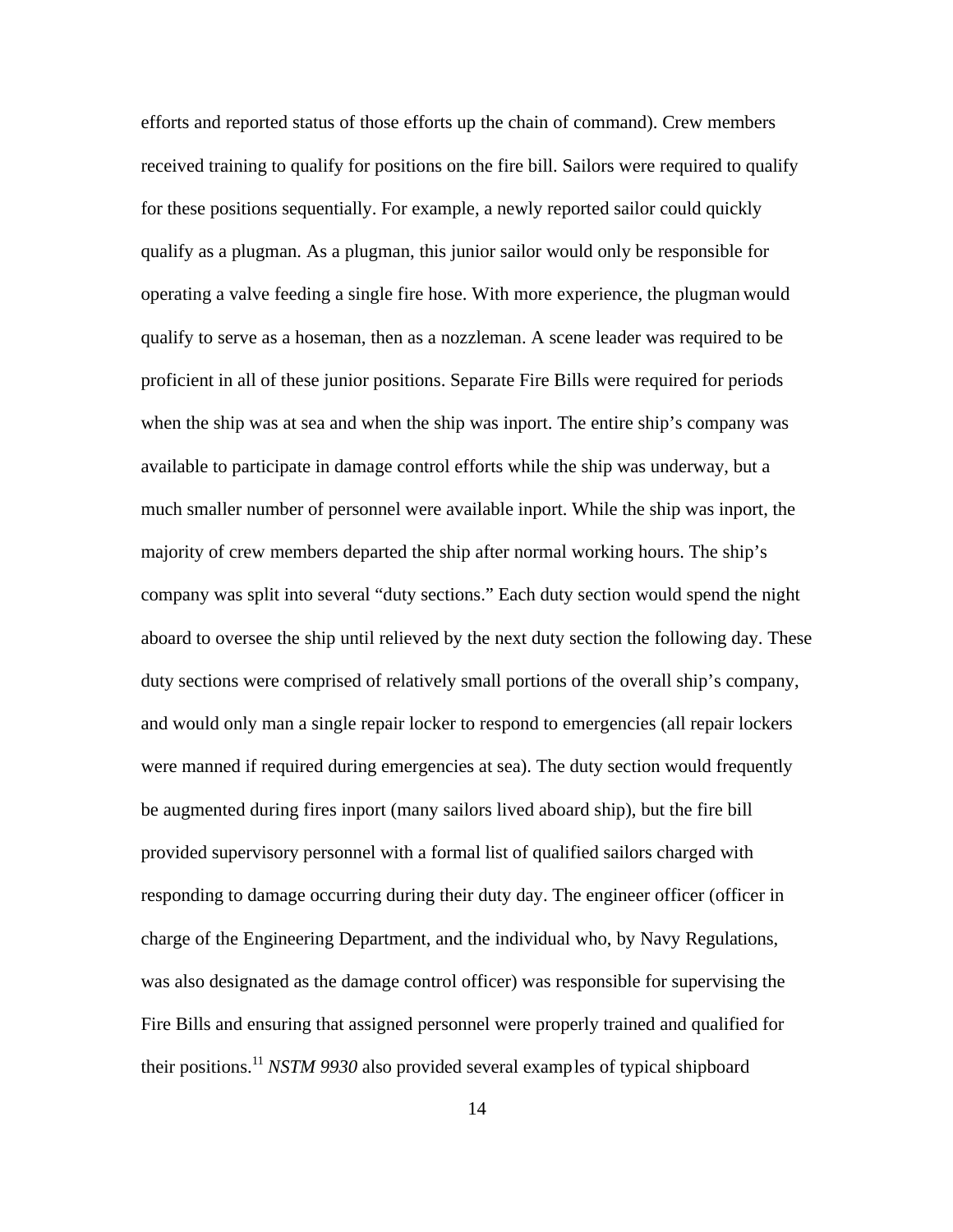damage control organizations, defining required positions and responsibilities of assigned personnel and delineating necessary types and quantities of damage control equipment.

The next chapter examines the survivability features that were included in US Navy warships in general and the *Forrestal* in particular as a result of experience and lessons learned from previous incidents and battle damage. The chapter also describes the damage control equipment and personnel protective gear used by shipboard firefighters in 1967.

<sup>2</sup>Navy Department, *Fire-Fighting Manual: NAVSHIPS PUB 688* (Washington, D.C., Bureau of Ships, 1943), 132.

<sup>3</sup>Navy Department, *Handbook of Damage Control: NAVPERS PUB 16191* (Washington, D.C., Bureau of Ships, 1945), 1-9.

<sup>4</sup>Navy Department, *War Damage Report No. 51, Destroyer Report: Gunfire, Bomb, and Kamikaze Damage, Including Losses in Action, 17 October, 1941 to 15 August, 1945* (Washington, D.C., Bureau of Ships, 1947), 1.

<sup>5</sup>*War Damage Report No. 51*, 17-19.

<sup>6</sup>Navy Department, *Bureau of Ships Manual Chapter 93: Fire Fighting – Ship* (Washington, D.C., Bureau of Ships, 1951), 1.

<sup>7</sup>Naval Ship Systems Command, *Naval Ships Technical Manual Chapter 9930: Fire Fighting – Ship* (Washington, D.C., Naval Ship Systems Command, 1967), 1.

 ${}^{8}$ Ibid., 1-2.

 $<sup>9</sup>$ Ibid., 1.</sup>

 $\overline{a}$ 

 $^{10}$ Ibid., 2-3.

 $11$ Ibid., 75.

<sup>&</sup>lt;sup>1</sup>John V. Noel and Edward L. Beach, *Naval Terms Dictionary* (Annapolis, MD: UNITED STATES Naval Institute, 1971), 83.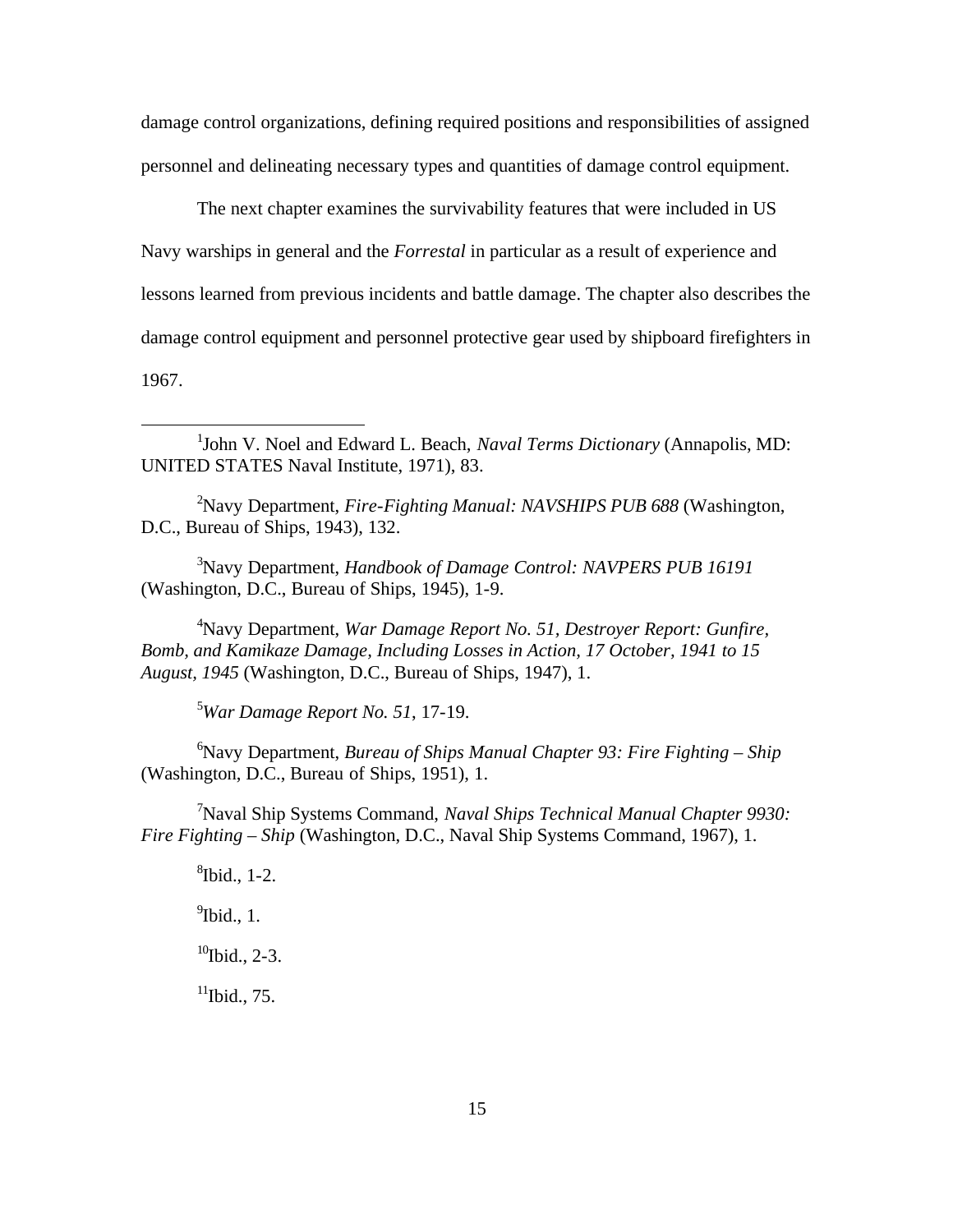#### CHAPTER 3

# WARSHIP SURVIVABILITY FEATURES AND DAMAGE CONTROL GEAR

Survivability was one of the warship's primary design considerations. Warships were designed to survive and operate effectively in extremely inhospitable conditions at sea. Heavy seas exerted tremendous stress on a ship's structure, and were often encountered with little warning. In February 1933, the USS *Ramapo* survived an encounter with a 112 feet high wave in the Pacific Ocean (the highest ever reliably reported, according to Professor Jerome Williams, who published several works on oceanography and originated the oceanography course at the US Naval Academy).<sup>1</sup> Although this is an extreme example, it illustrates the harshness of the marine environment even in the absence of accidental fires or enemy action. All ships that are expected to perform well in these demanding conditions require a high degree of buoyancy and stability. However, naval vessels must be built stoutly enough to sustain damage and remain operational, so they require even greater protection than would normally be expected. The elements of survivability considered by naval architects that designed warships such as the *Forrestal* included compartmentalization, seagoing capability, and improvements based on experience gained during the Second World War.

#### Compartmentalizaton

Shipbuilders have always been concerned with the hazards of flooding and sinking. Even wooden ships would easily sink if their interior compartments were flooded. This concern intensified as ships were built with steel hulls, and their size increased dramatically. Disasters such as the loss of the *Titanic* emphasized the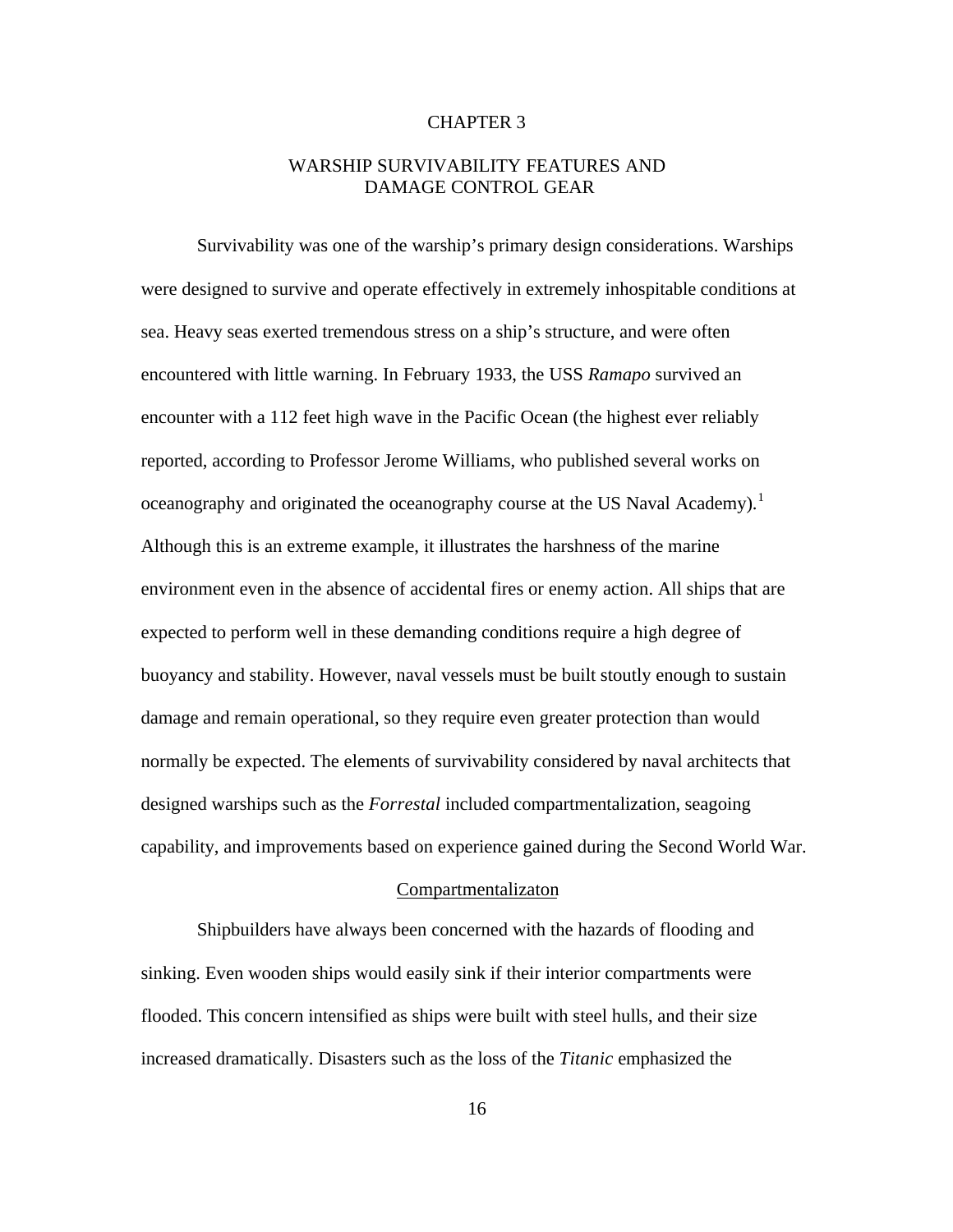importance of compartmentalization, or subdividing a ship's structure into numerous watertight compartments.

Warships required an inherent ability to resist damage caused by underwater attack (such as damage from naval mines or torpedoes). Transverse watertight bulkheads (connecting the port and starboard sides of the hull) are effective in containing flooding along the length of a ship's hull after underwater damage is sustained. By the time *Forrestal* was built, all warships contained a series of numerous transverse bulkheads extending from the keel (bottom) of the ship to the main deck (frequently termed the damage control deck). The forward most transverse bulkhead was generally placed several feet abaft (behind) the bow. It was specifically designed to reduce a ship's vulnerability to flooding as a result of collisions, and was termed the collision bulkhead.<sup>2</sup> The exact location of the collision bulkhead varied widely depending on the ship's length. Designers termed the imaginary vertical line extending through the point where the ship's bow met the sea the "forward perpendicular." Similarly, the vertical line extending through the point where the stern touched the water was termed the "after perpendicular." The length between these two imaginary lines was referred to as the "length between perpendiculars," and the collision bulkhead was located at least 5 percent of this length abaft the forward perpendicular. Longitudinal watertight bulkheads ran fore and aft between main transverse bulkheads. Longitudinal bulkheads were often used to protect vital spaces (containing equipment essential to operate the ship) from flooding. Longitudinal bulkheads had to be carefully designed to minimize unsymmetrical spaces in the ship's hull. Unsymmetrical spaces resulted when the compartmentalized spaces on one side of the ship's centerline were not identical in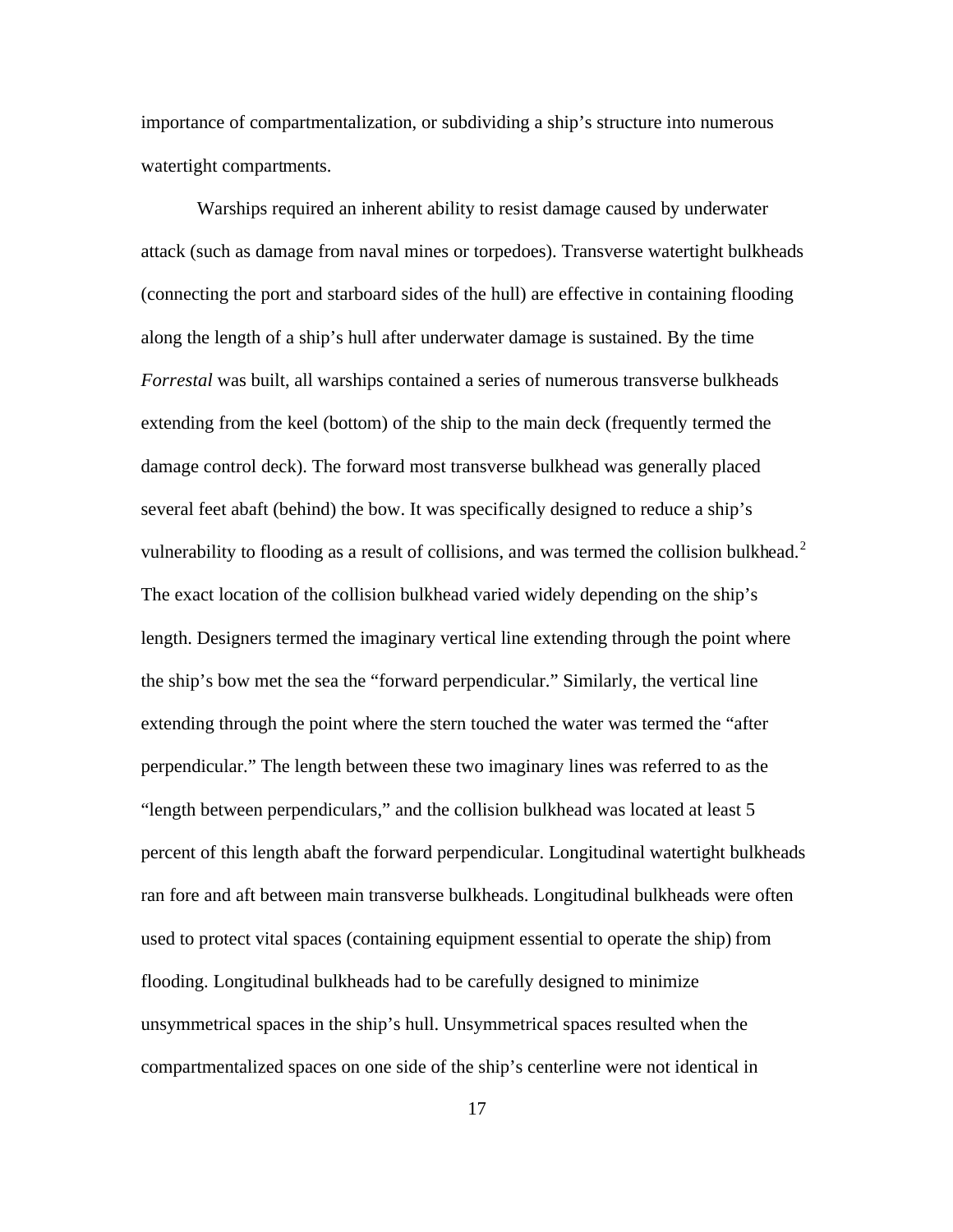volume to those on the other side. The ship's stability decreased if an unsymmetrical space flooded.

In addition to limiting progressive flooding (the spread of flooding throughout the ship), compartmentalization was useful in limiting the spread of fire and smoke through the ship's interior spaces. The Navy developed several procedures and requirements designed to maximize the effectiveness of compartmentalization. Many compartments had necessary fittings, such as doors, hatches, ventilation ducts, and electrical cables that passed through watertight bulkheads. Regular inspection and maintenance was required to ensure that these fittings did not reduce a ship's watertight integrity. Compartment Check-Off Lists (CCOLs) were developed, listing each of these fittings in every compartment. Regular inspections of items listed on the CCOLs were required, and periodic maintenance was required on items susceptible to wear, such as door gaskets.<sup>3</sup>

The US Navy also developed three major material conditions of readiness for all vessels. Each material condition provided a different degree of tightness and protection. Crew members labeled all fittings (sometimes referred to as closures) to facilitate rapid identification. Condition "X-Ray" allowed the most fittings, such as doors, hatches, and scuttles, to remain open. This increased the convenience and ease with which personnel could transit throughout the ship, but also provided the least degree of protection against the spread of fire, smoke, or flooding. Condition "X-Ray" was normally set inport during normal working hours when the ship was not believed to be at risk from attack. Condition "Yoke" required more fittings to be closed, and consequently provided more protection. Condition "Yoke" was typically set at all times while the ship was at sea and after normal working hours in port. Condition "Zebra" provided the most protection, and required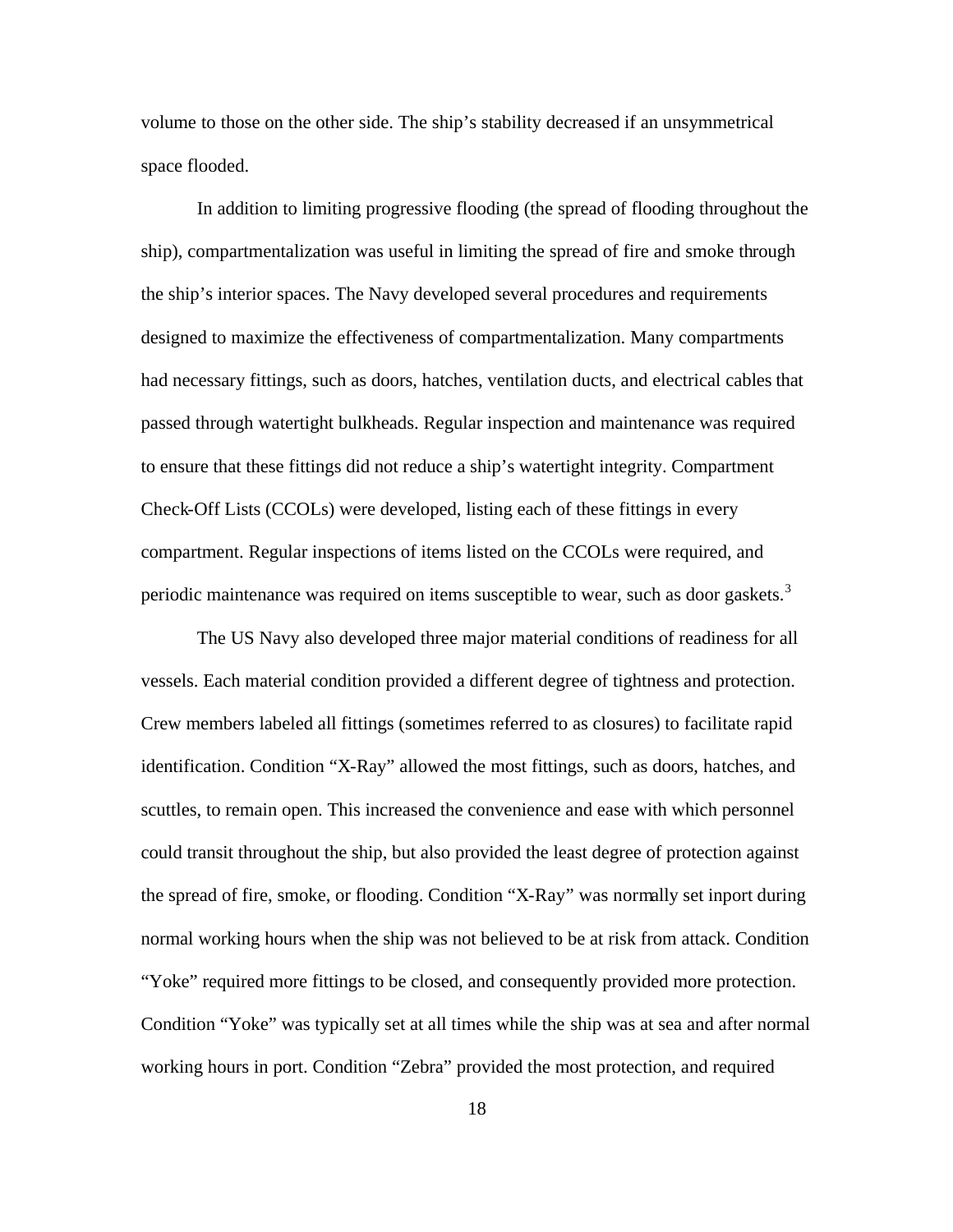most fittings to be closed. Condition "Zebra" was normally set when the ship expected to enter combat soon (General Quarters was set), or in the event of fire and flooding in the vessel. Condition "Zebra" was not normally set for long periods at sea, since it significantly hampered the movement of crew and material throughout the ship, and reduced crew comfort since most ventilation was secured during Condition "Zebra." Modifications of these three basic conditions, such as "Circle X-Ray, Yoke, and Zebra" permitted certain predesignated closures to be opened by crew members. This allowed crew members to transit through zones, and facilitated moving ammunition and other supplies throughout the ship. "William" fittings were essential to the ship's mobility and fire protection. These fittings were marked with a black "W," and were kept open during all material conditions. Fire pump and other vital pump cutout valves were classified as "William" fittings.<sup>4</sup>

#### Enhanced Seagoing Capabilities

When she was commissioned in 1955, *Forrestal* was the world's largest aircraft carrier. Her large size greatly enhanced *Forrestal's* seagoing capabilities, since a warship's inherent survivability and seaworthiness tend to increase with the vessel's size. For example, a larger ship generally has more watertight compartments than a smaller ship. Reserve buoyancy, the volume of the watertight portion of the ship above the waterline, is also usually greater for larger ships.<sup>5</sup> As a result, larger ships are inherently able to sustain more damage and remain afloat. Larger ships also enjoy several other characteristics useful in naval vessels. A smaller fraction of the ship's displacement is required for propulsion equipment and fuel storage on larger ships (or a greatly extended range is possible if the same percentage of fuel to ship's displacement is maintained), and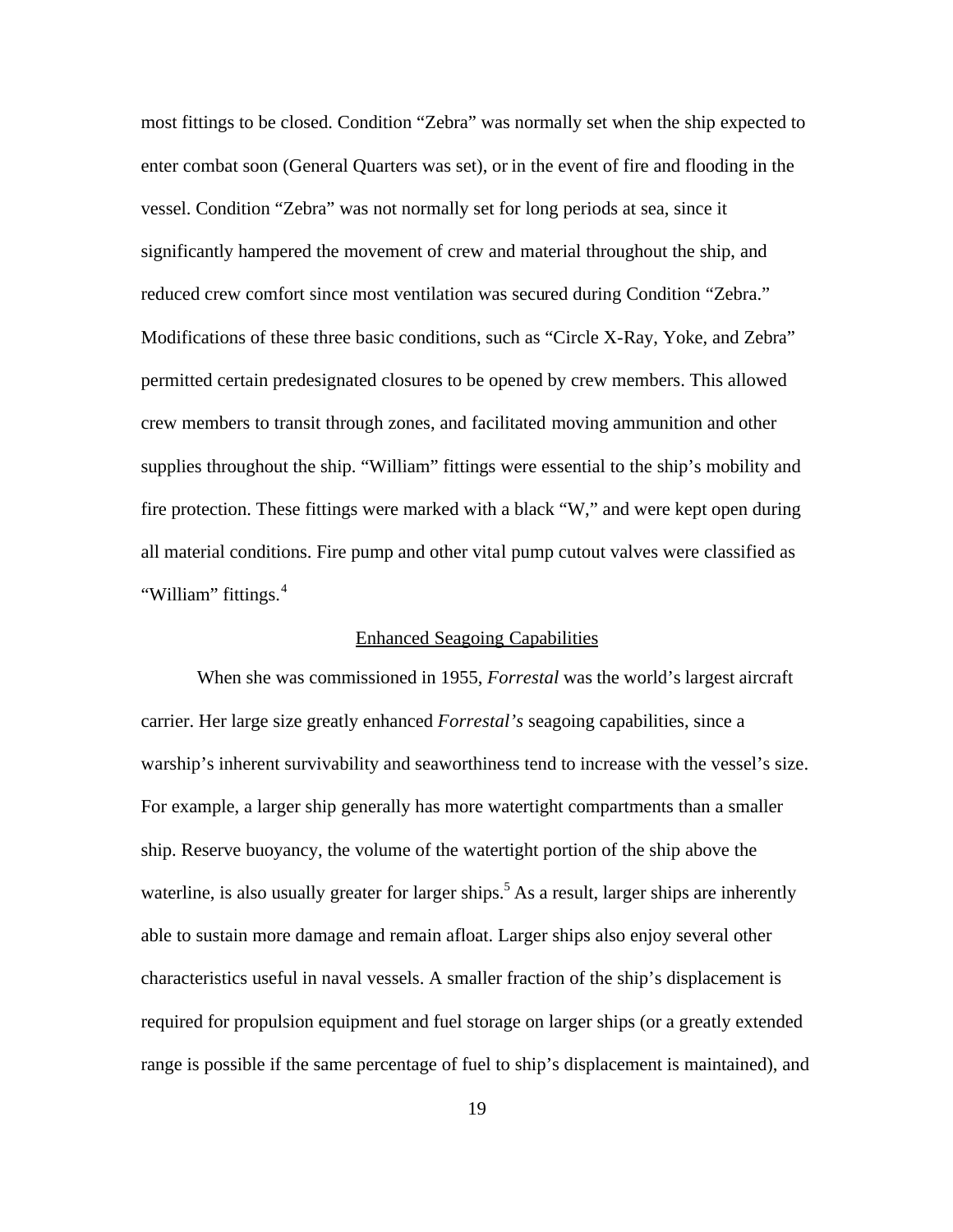larger ships generally are capable of higher speeds in rough seas.<sup>6</sup> Larger ships are also capable of carrying more weapons, equipment, and stores. Naval vessels were limited in size by treaties for much of the interwar period, but began to increase in size in the late 1930s. This trend toward increasing warship size was still continuing when *Forrestal* was built in the early 1950s. The Forrestal displaced 79,000 tons and contained 1,240 watertight compartments; while the Essex Class carriers built during World War Two displaced less than 40,000 tons and contained 750 watertight compartments.<sup>7</sup> The trend toward increasing warship size was not limited to aircraft carriers – many combatant ships in the US Navy were increasing with size during this period. For example, the *Porter* class destroyers of the 1930s displaced approximately 1,850 tons, the *Fletcher* class destroyers of the 1940s displaced over 2,500 tons, and the early 1960s *Charles F.*  Adams class of destroyers displaced nearly 3,400 tons.<sup>8</sup>

#### Survivability Enhancements Based on World War II Experience

Several survivability features recommended by the Navy's World War Two damage reports were incorporated in *Forrestal*. *Forrestal* was built with an armored flight deck, constructed of thick, high-strength steel. World War Two experiences showed that this would decrease the amount of structural damage sustained in interior compartments from explosions or fires on the flight deck.<sup>9</sup>

*Forrestal* was also equipped with a firemain loop. The firemain loop was designed to correct a serious deficiency observed during the Second World War, when many crews were unable to combat shipboard fires because firemain pressure was lost as a result of damaged piping. In several instances fire pumps continued to run and the ship's stability was reduced by tons of seawater flowing into interior compartments from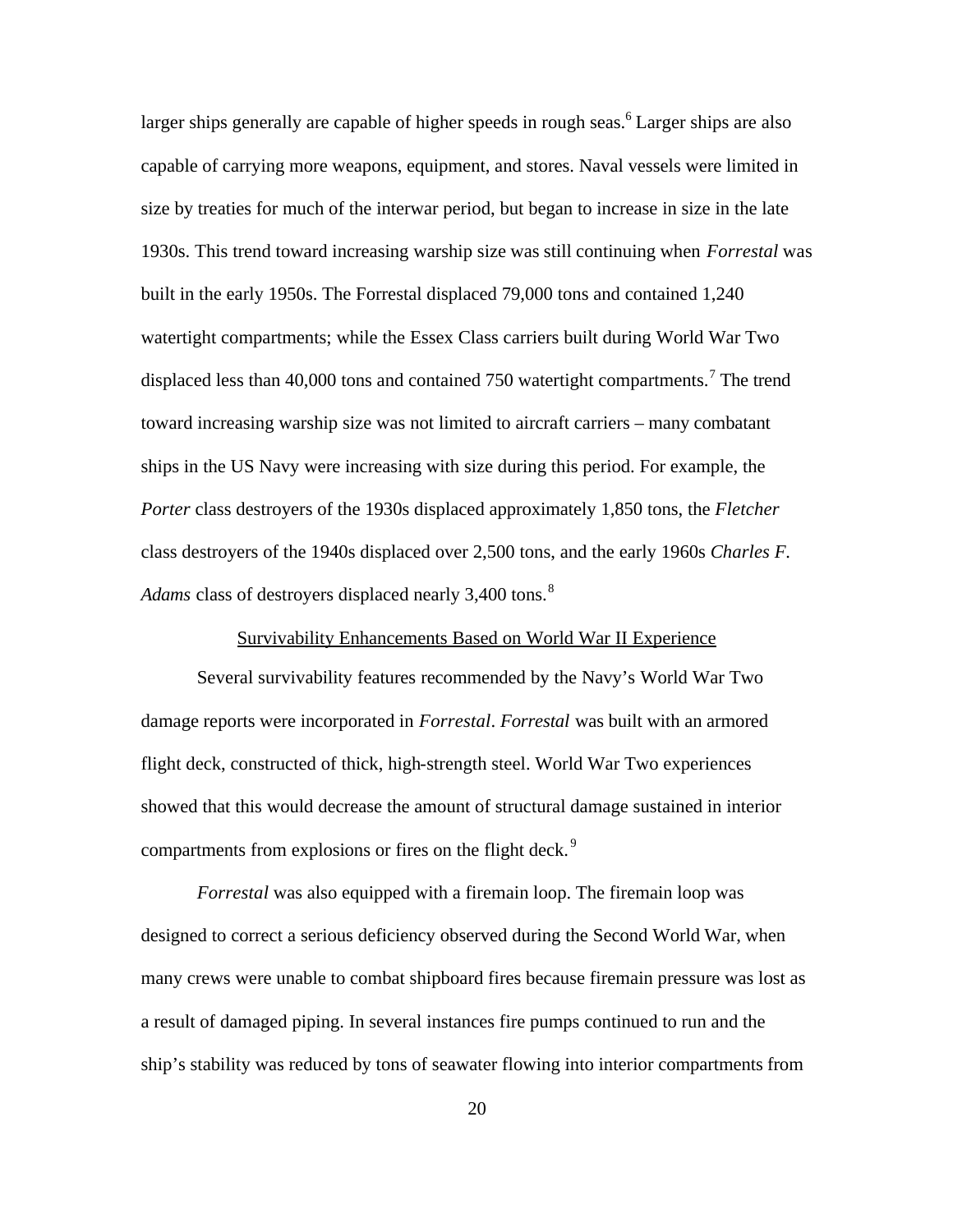damaged piping.  $^{10}$  A firemain loop was a line of saltwater piping that ran continuously around the vessel. The loop also incorporated several runs of piping running athwartships (connecting the firemain piping on the ship's port side with that on the starboard side). These transverse piping runs were placed near the bow, amidships (near the center of the vessel), and aft. The loop could be charged with several fire pumps, located in numerous compartments throughout the ship. Cutout valves were placed at regular intervals in the piping runs. This arrangement enabled the ship's crew to isolate damaged portions of the firemain, while still supplying firefighting water where needed. The dispersion of multiple firefighting pumps helped to ensure that adequate firemain pressure could be maintained even if some pumps were damaged or inoperable. If the ship expected to enter combat, several isolation valves would be closed near the transverse piping runs to create several smaller firemain loops. This would ensure firemain pressure to most of the ship in the event of firemain piping damage, and would limit the amount of flooding sustained from broken piping. A diagram of a typical firemain loop is included in Appendix A.

Flight deck and hangar deck sprinkler systems were also installed on *Forrestal* to cool ordnance during fires (to prevent cook-off) and to help prevent the spread of fires in these areas. Several high capacity foam-generating stations were also installed. These stations were capable of generating large amounts of firefighting foam to help smother fires in the hangar deck or on the flight deck. US Navy damage reports from the Second World War indicated that all of these features proved to be effective in limiting damage during actual fires. $^{11}$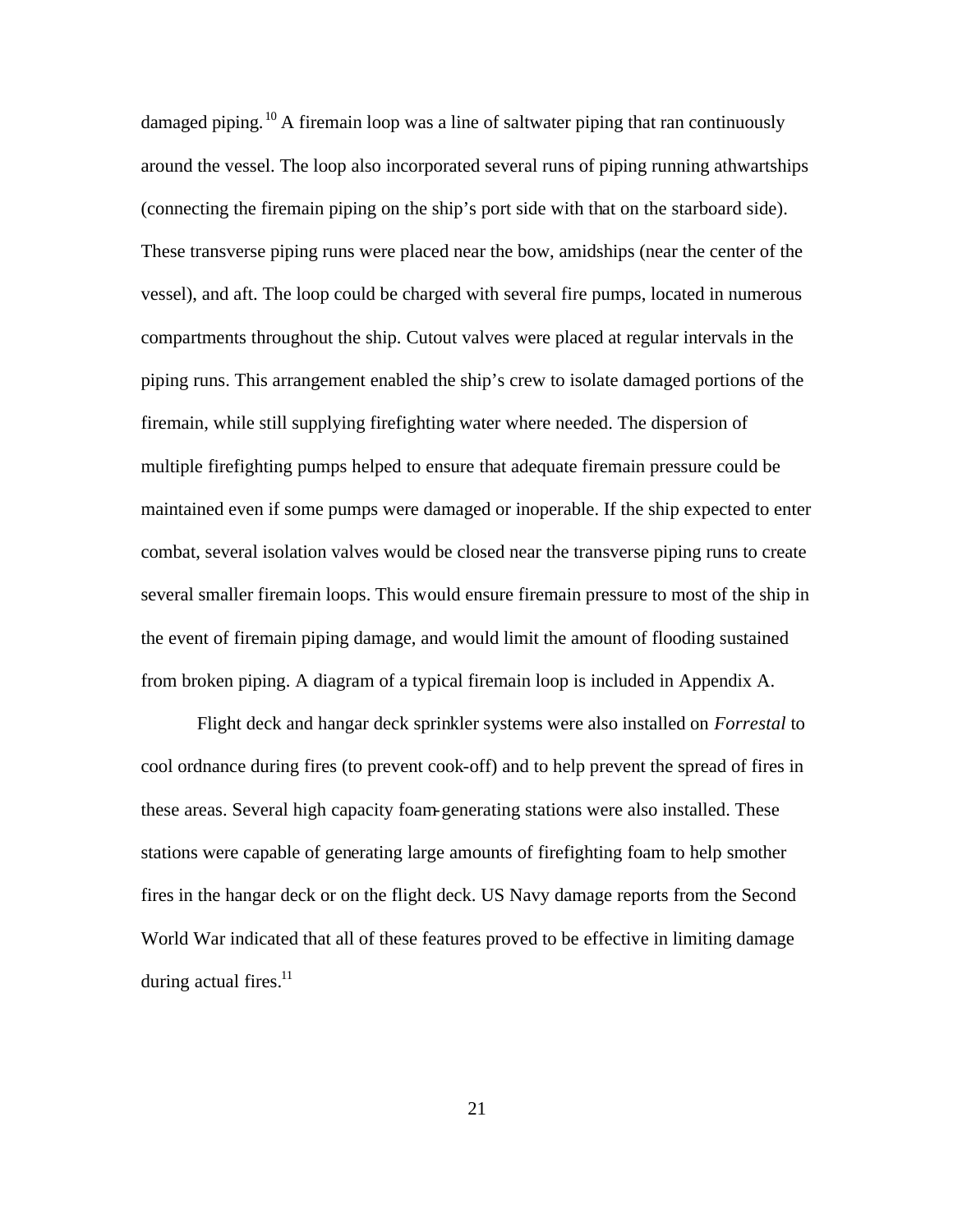*Forrestal* was also designed to carry aircraft using JP-5 for fuel. JP-5 was much less volatile than the aviation gasoline that had been carried aboard aircraft carriers in World War Two, and was considered to be less hazardous for shipboard use.

As the last several pages have shown, naval warships such as *Forrestal* were designed to sustain damage and survive. However, another significant component of damage control was found in the development of an extensive array of specialized equipment. This equipment ranged from items designed to be operated by individual crew members, to larger systems operated by a team. Some of this equipment was used to control and extinguish fires, combat flooding, and isolate damaged systems. Personnel protective equipment helped reduce the risk to crew members as they fought to control damage in hazardous environments. The next two sections of this chapter will examine the damage control and personnel protective equipment available to *Forrestal's* crew.

#### Damage Control Equipment

The equipment shipboard firefighters used to extinguish fires depended largely on the class, or type, of fire. Class Alpha fires involved combustible materials such as bedding, books, and clothing. Class Alpha fires left embers, which made these fires highly susceptible to rekindling. Water was the firefighting agent of choice for Class Alpha fires, since it lowered the temperature of the burning items and helped prevent reflashes.

Class Bravo fires involved burning flammable liquids, such as fuel oils, paint, and lubricants. They did not leave embers, and could be effectively extinguished by using firefighting foam to create a barrier between the burning liquid and the air needed for continued combustion.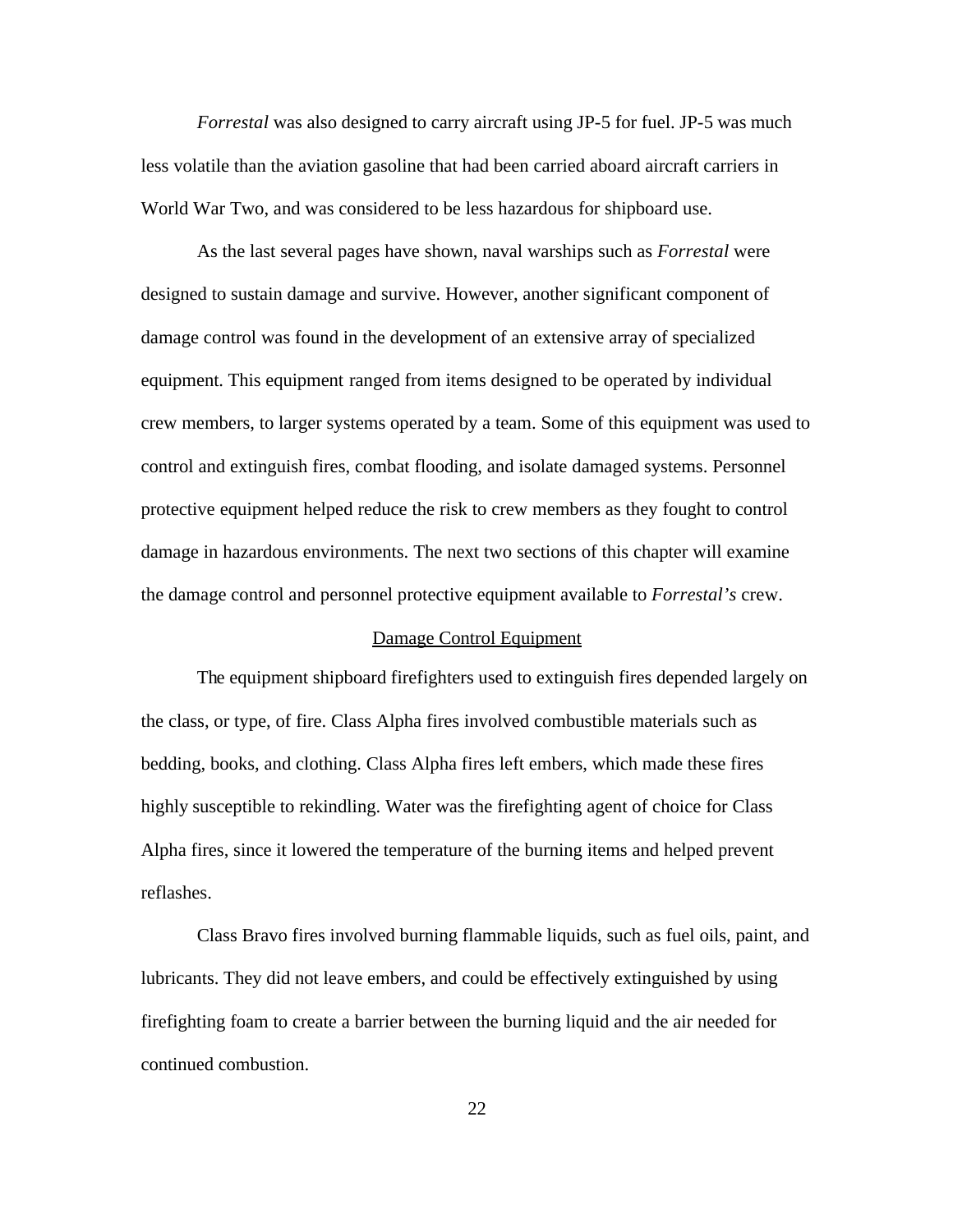Class Charlie fires occurred in electrical equipment. Carbon dioxide was the agent of choice for Class Charlie fires for two primary reasons: it would not damage the equipment, and it reduced the hazard of electrical shock for firefighters.

Class Delta fires occurred when metals such as magnesium ignited. NSTM 9930 stated that no effective firefighting agents existed for Class Delta fires. Burning metals were generally jettisoned if possible.<sup>12</sup>

To combat this array of possible conflagrations, shipboard firefighters had an extensive amount of available equipment. The fire main delivered firefighting water to fireplugs and sprinkler systems throughout the ship. Most fireplugs on aircraft carriers had outlets 2  $\frac{1}{2}$  inches in diameter. Some plugs had 1  $\frac{1}{2}$  inch reducing connections installed. These reducing connections would either have a single outlet, or would use a double Y-gate connection with two 1 ½-inch outlets. The fireplugs on *Forrestal* were positioned so that any point on the ship could be reached with a one hundred-foot length of hose from at least two separate locations. One hundred feet of hose was always connected to each fireplug. Specialized wrenches, termed spanners, were placed near each fireplug to connect additional hose sections as needed.

A Navy all-purpose nozzle was attached to the end of each hose connected to the ship's firemain. All-purpose nozzles could deliver either solid streams of firefighting water, or fog. Four, ten, and twelve-foot long applicators could be inserted into the end of an all-purpose nozzle to provide low-velocity fog. Solid streams of firefighting water were effective against Class Alpha fires, while water fog was useful against both Class Alpha and Bravo fires. Water fog was also used to help shield personnel from the heat of shipboard fires, and to cool munitions to prevent cook-off. $^{13}$ 

23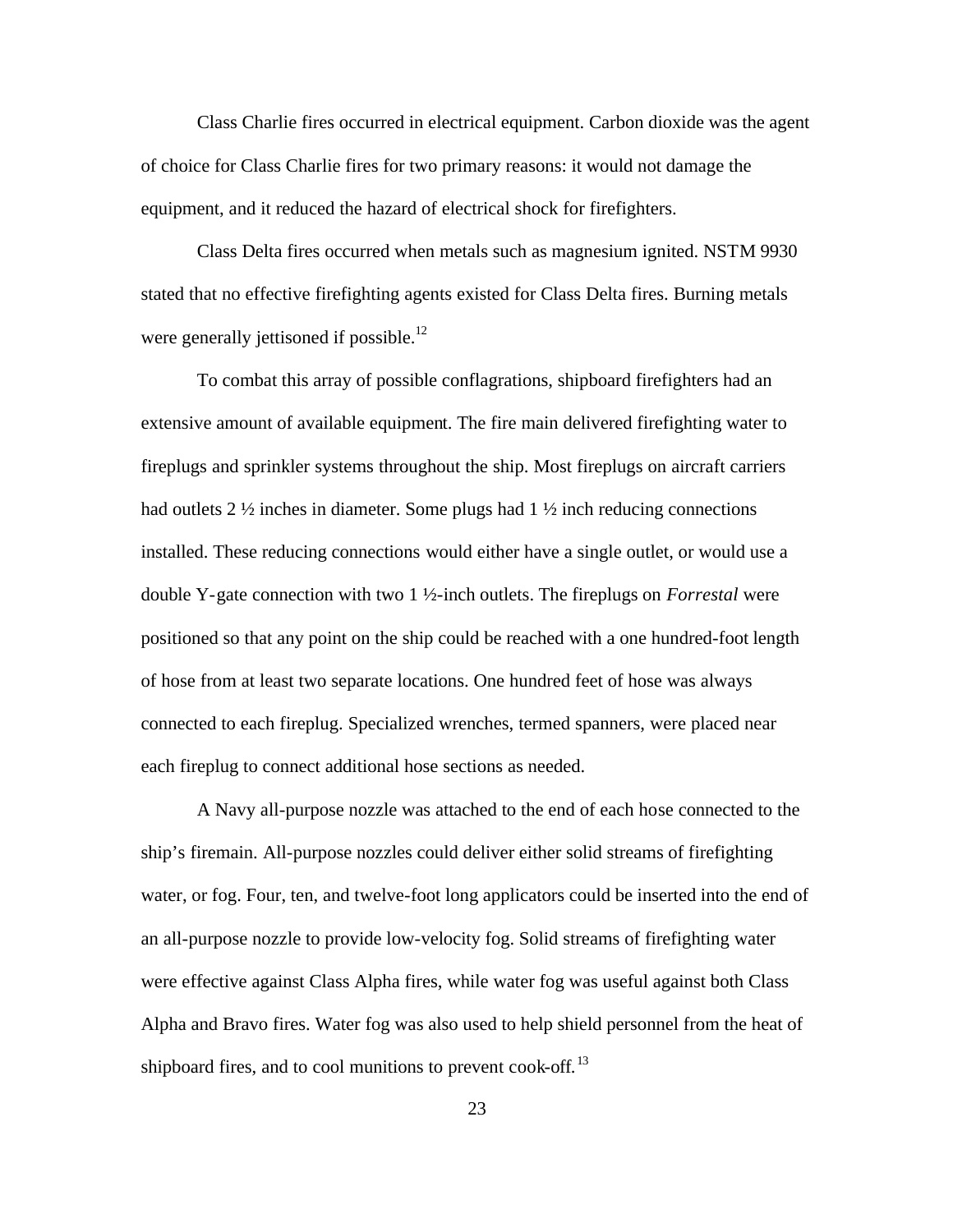Firefighting foam was very useful in fighting Class Bravo fires. In 1967, two basic types of foam were available in the US Navy. One type was termed protein foam since it consisted of a hydrolyzed protein base; the other type was called "Light Water," and was composed of a mixture of fluorinated surfactants. Both types came in concentrated liquid form, and six parts of concentrate were mixed with ninety-four parts of water to create firefighting foam. The two types of foam were fully compatible, but the Navy planned to gradually phase out the protein foam since it had a limited shelf life. The Light Water concentrate could be stored indefinitely before use.<sup>14</sup>

Naval vessels had several means of generating and delivering firefighting foam. The simplest piece of equipment used was a mechanical-foam nozzle with a pickup tube. A firefighting hose was connected to the nozzle, and the pickup tube was inserted into a five-gallon foam concentrate container. When the hose was charged, water flowing through the nozzle would create suction, drawing the concentrate up into a mixing chamber in the nozzle. The mixing chamber was sized to mix air, water, and foam concentrate together in the proper proportions to create firefighting foam. The mechanical-foam nozzle would empty a five-gallon foam container in about ninety seconds, producing approximately 660 gallons of foam in that time. Additional concentrate cans could be placed nearby if more foam was required.<sup>15</sup>

Larger pieces of equipment, known as proportioners, were used to protect machinery spaces, aircraft hangars, and flight decks. Proportioners used water motors and liquid foam pumps to generate foam. The size of the motors and pumps were designed to maintain the necessary proportion of foam concentrate to water. These proportioners consisted of dedicated firemain piping to supply water, fixed foam concentrate tanks, and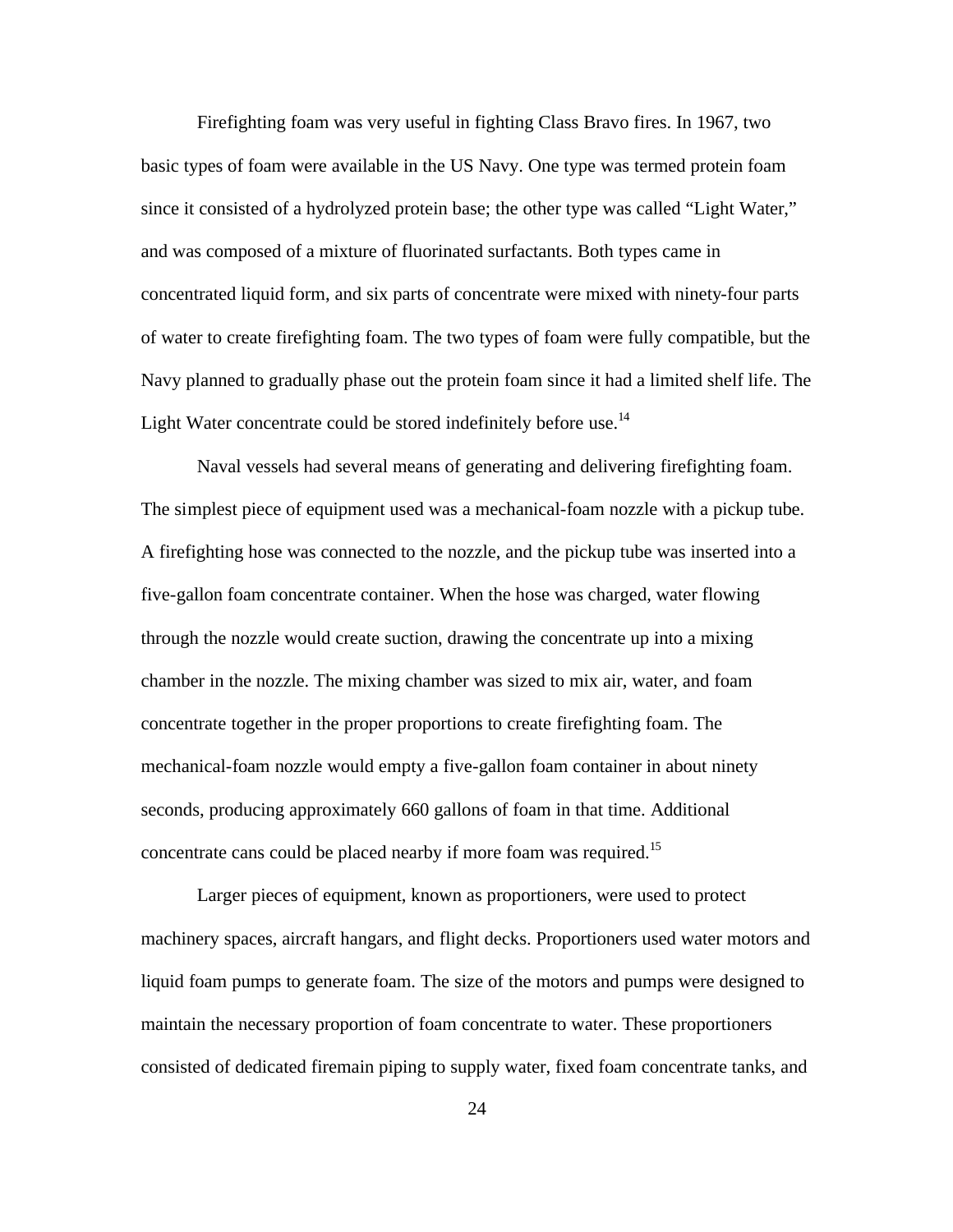supplied foam to hose stations as well as sprinkler heads. Although the larger foam stations could be started remotely, a crew of three or four sailors was assigned to monitor and operate each station. This crew would establish communications with the hose station near the fire, and would replenish the foam tank with additional concentrate as needed. The size of the tank varied by station--smaller proportioners had fifty-gallon liquid concentrate tanks, while the larger stations had 300-gallon tanks. The high-capacity foam stations serving the hangar and flight decks could produce 5,700 gallons per minute of foam at maximum output. The 300-gallon foam concentrate tank would be emptied in just over five minutes at this rate. Sailors would have to continuously empty five-gallon cans of concentrate into the liquid foam tank (at the rate of fifty-seven gallons per minute) to keep each high-capacity foam station operating.<sup>16</sup>

Two common types of portable fire extinguishers were also carried aboard Navy ships. These extinguishers used carbon dioxide or dry chemicals as extinguishing agents, and were placed at frequent intervals along the bulkheads of passageways and in many compartments throughout naval vessels.

Standard navy portable carbon dioxide extinguishers contained fifteen pounds of pressurized agent. They were effective against small Class Alpha, Bravo, or Charlie fires, had an effective range of three to five feet, and lasted forty to forty-five seconds. The carbon dioxide provided very little cooling effect, so larger fires were very susceptible to reflash after being extinguished. However, their small size and ubiquity throughout naval vessels allowed crew members to rapidly deploy them against small fires before the ship's damage control organization could respond with more substantial equipment.<sup>17</sup>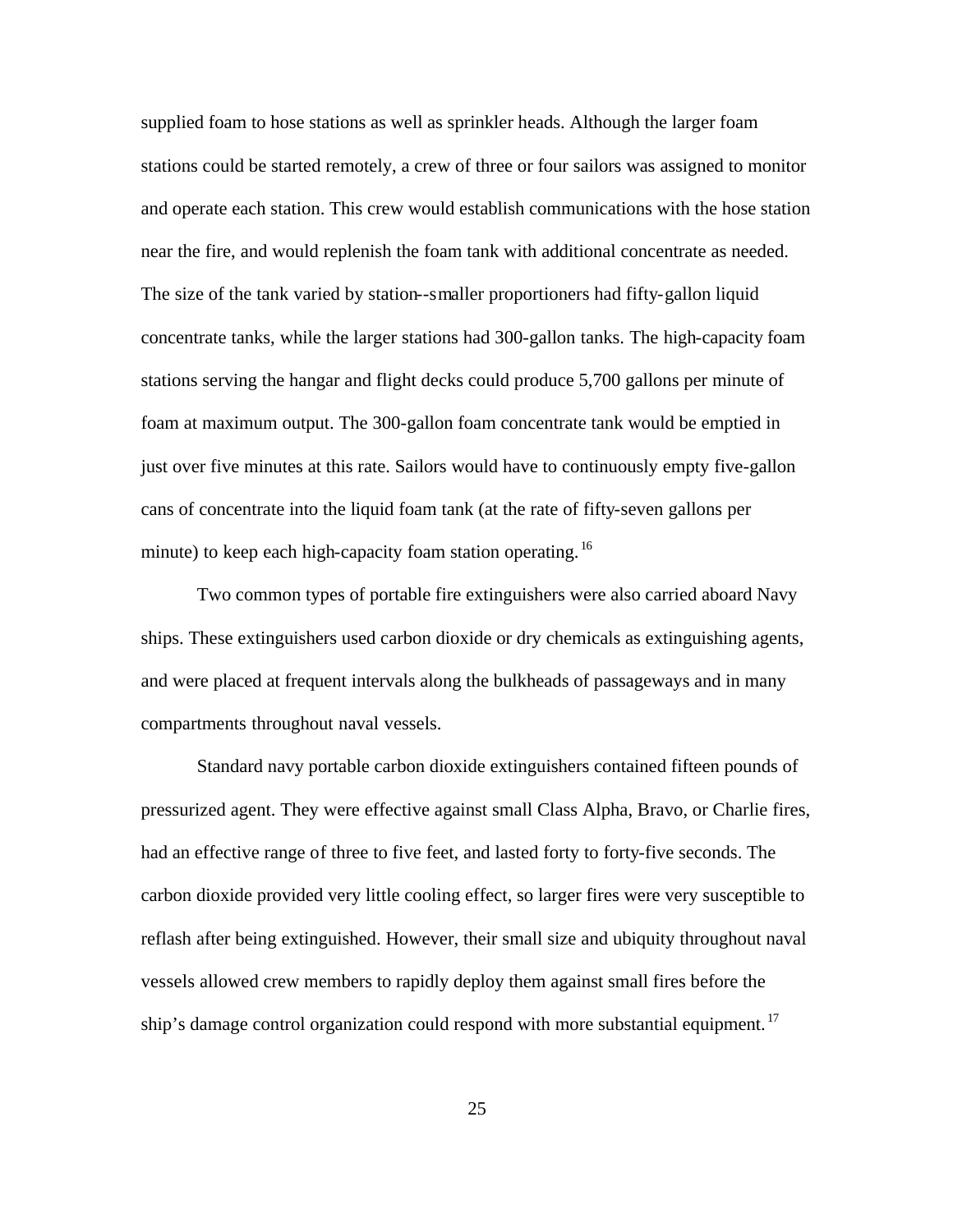Portable dry chemical extinguishers, known as PKP extinguishers, were also installed in large numbers throughout naval vessels. These extinguishers used a small carbon dioxide charge to expel eighteen pounds of potassium bicarbonate based agent. The dry chemical extinguishers had an effective range of eighteen to twenty feet, and would last from eighteen to twenty seconds. These extinguishers were primarily intended for use against small Class Bravo fires, but could also be used to extinguish Class Charlie fires. The dry chemical agent was approximately four times more effective than an equal weight of carbon dioxide against flammable liquid fires, but left a fouling residue on electrical equipment when used on Class Charlie fires. Like carbon dioxide extinguishers, the dry chemical agent provided very little protection against reflash. It was intended only to extinguish small fires, or to help extinguish larger fires in conjunction with firefighting foam. <sup>18</sup>

The *Forrestal* was also equipped with emergency pumping equipment, intended to augment or temporarily replace damaged portions of the ship's firemain system. The largest of these pumps was the gasoline powered P-250 portable pump. The P-250 weighed over 150 pounds with fuel, and was capable of supplying 250 gallons per minute of firefighting water to either three 1  $\frac{1}{2}$ -inch hoses or a single 2  $\frac{1}{2}$  inch hose. The P-250 could also be used to remove 250 gallons per minute of water from compartments. A smaller gasoline powered pump, the "handybilly," was also carried aboard naval vessels. The handybilly weighed 106 pounds and could supply firefighting water to a single 1  $\frac{1}{2}$ inch hose or remove water at the rate of sixty gallons per minute. The handybilly could also be connected to a mechanical-foam nozzle to produce firefighting foam.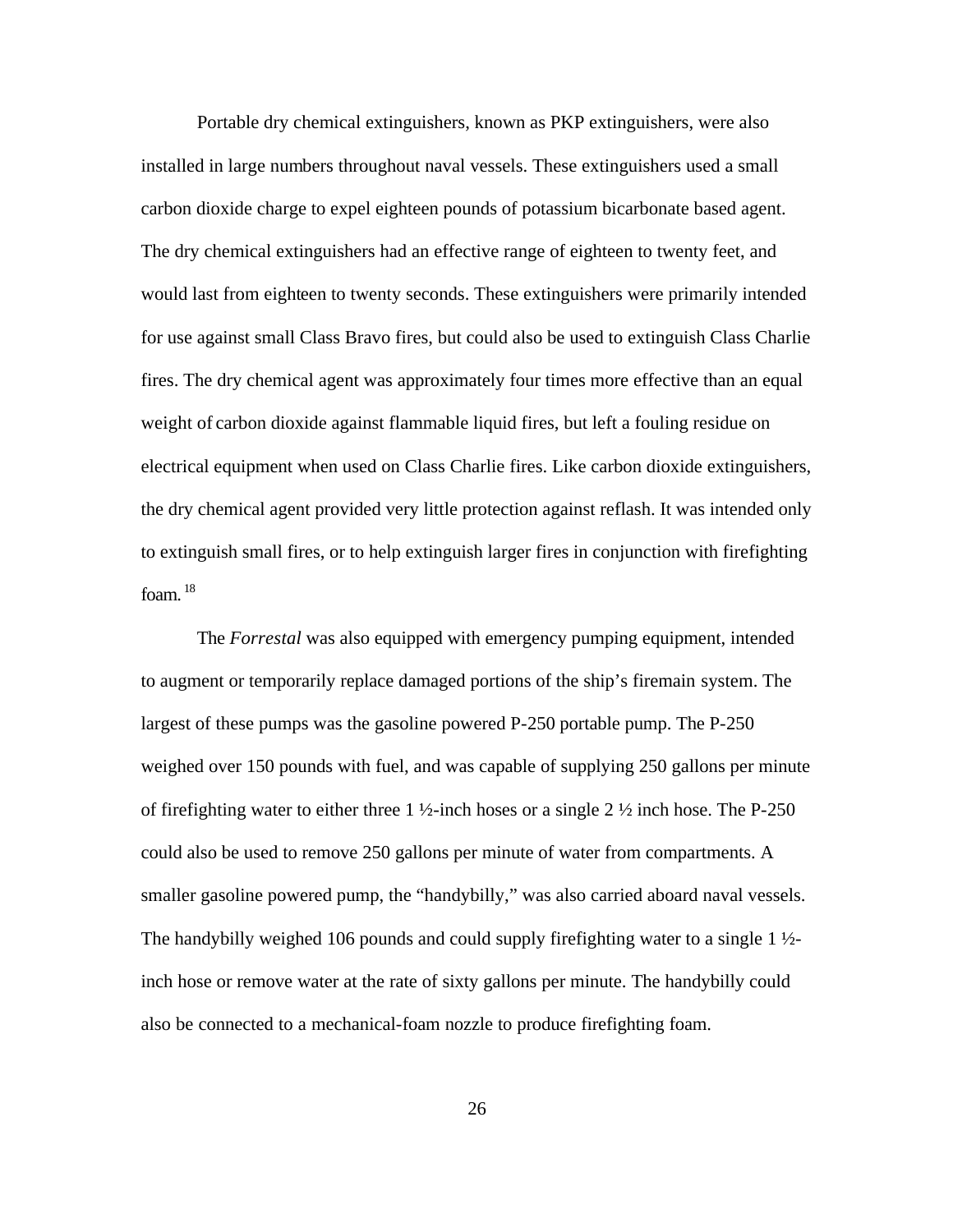Naval vessels were equipped with numerous items designed to remove water from compartments. Portable electric submersible pumps could be dropped into a flooded compartment. A 2 ½-inch hose was connected to the pump discharge and carried water to the nearest available overboard discharge fitting. Overboard discharge fittings were fitted into the hull at frequent intervals to facilitate removal of firefighting and floodwater from internal compartments. They were usually located just above the ship's waterline, and were covered with watertight caps except while in use. These overboard fittings enhanced the efficiency of dewatering pumps by reducing the head pressure on the discharge side. If the discharge line from a portable pump were simply run overboard from the main deck, the higher head pressure would significantly reduce the pumping rate. For example, standard submersible pumps discharged 140 gallons per minute with a discharge head of seventy feet. If the discharge head was reduced to fifty feet, the same pump discharged 200 gallons per minute. $^{19}$ 

Naval vessels carried an extensive array of eductors to remove water from internal compartments. These eductors varied widely in size and capacity, but all functioned on the same principal firefighting water was supplied to nozzles, or jets in the eductor body. As the water flowed through these jets, a vacuum was created in the eductor body. Water in the flooded compartment would be drawn up a suction line connected to the eductor body by this vacuum, and would mix with the firefighting water. This water mixture would then be discharged overboard. Fixed eductors were permanently installed in compartments and were fitted with permanent firemain supply, suction, and overboard discharge piping. Portable eductors could be carried where needed. They used firefighting hoses to supply water and carry water to overboard discharge connections.

27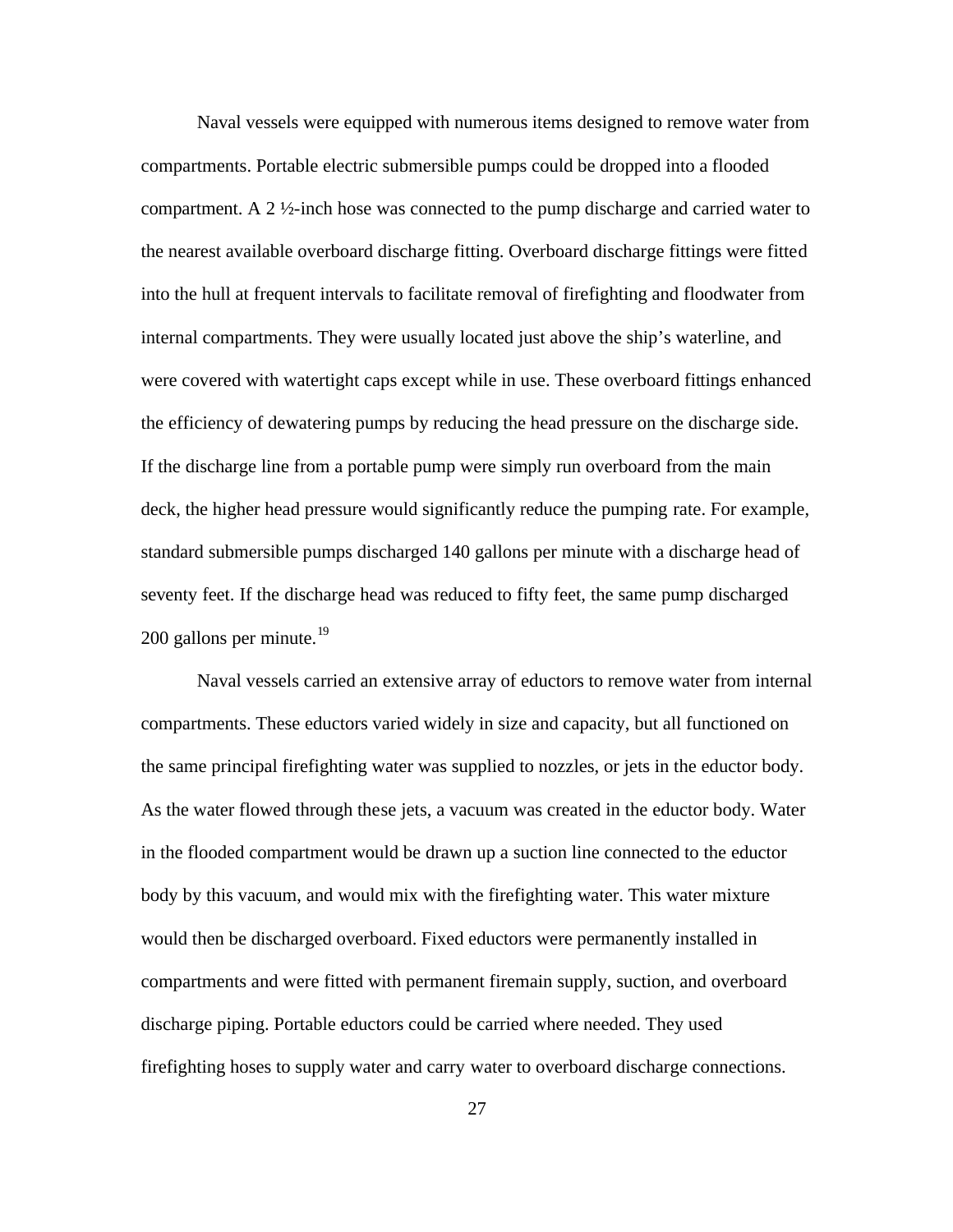Smaller eductors removed less than one hundred gallons of water per minute; larger eductors had a capacity of well over  $1,000$  gallons per minute.<sup>20</sup>

Other significant equipment carried aboard naval ships for controlling damage included tools to access locked or damaged compartments, such as bolt cutters, fire axes, and crowbars. Portable oxyacetylene cutting apparatus was used to cut holes in decks and bulkheads and to remove debris. Portable battery operated lanterns were invaluable, as were portable blowers and ducts to remove smoke and toxic gases from internal compartments. $^{21}$ 

#### Personnel Protective Equipment

Protective gear was designed to reduce the hazards to crew members as they fought fires and damage aboard naval vessels. The protective gear available to *Forrestal's* crew was essentially identical to that used by US Navy sailors during the Second World War.

Uniforms worn aboard ship were designed to provide some protection against fire. Enlisted crew members wore cotton chambray shirts, dungaree pants, and steel-toed boots. Officers wore cotton khaki colored shirts and trousers and steel toed boots. During fires, crew members would button the top buttons on their shirts and tuck their trouser bottoms into their socks to minimize the amount of exposed flesh. However, the effectiveness of this procedure, which was already marginal, was reduced even more for the many crew members that frequently wore short sleeve shirts during warm weather. Personnel attacking the fire would also don asbestos gloves and helmets with a small attached battery operated lantern, known as a "miner's lamp."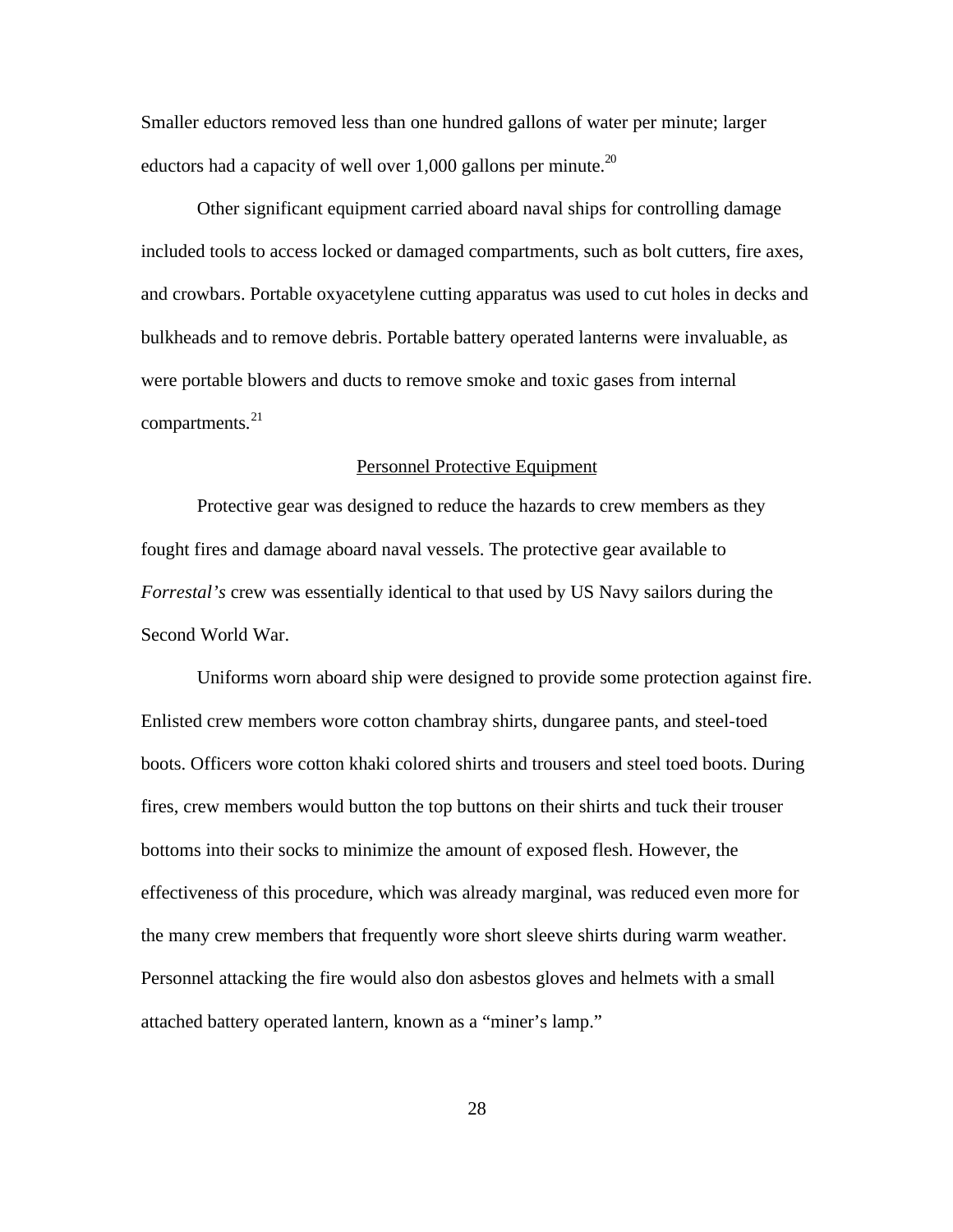Breathing apparatus was available to protect naval firefighters from hot, toxic gases. The most common type of breathing apparatus used for fighting fires on *Forrestal* was the "Oxygen Breathing Apparatus," or OBA. The OBA was a self-contained unit for individual firefighters. It consisted of a canister holder, two neoprene breathing bags (one on each side of the canister holder), a facepiece with inhalation and exhalation tubes, a timer, and a breastplate with webbing to attach the unit to the wearer. The firefighter wore the OBA on the front of his body. A fresh canister was inserted into the OBA before use. When activated, chemicals in the canister reacted with moisture from the firefighter's breath to produce oxygen and absorb carbon dioxide. The breathing bags held and cooled the oxygen. The firefighter manually set a timer to activate an audible alarm several minutes before the canister's chemicals were exhausted. The firefighter had to return to a clean atmosphere to change canisters. Each canister supplied approximately thirty minutes of oxygen.<sup>22</sup> Tending lines could be connected to the OBA to maintain lifeline signals with personnel remaining in safe atmospheres.

Aluminized asbestos "proximity suits" were carried aboard naval vessels. These protected personnel against high heat, but were not designed for direct contact with flames. Proximity suits were frequently used to rescue personnel, such as aircrew members involved in accidents on the flight deck.<sup>23</sup>

The preceding chapters have described the survivability features incorporated in warships operated by the US Navy in the 1960s, the damage control doctrine developed over the years, and the specialized damage control and personnel protective gear available to sailors. Although the "supercarriers" of the 1960s had dramatically increased in size and complexity compared with aircraft carriers that operated during World War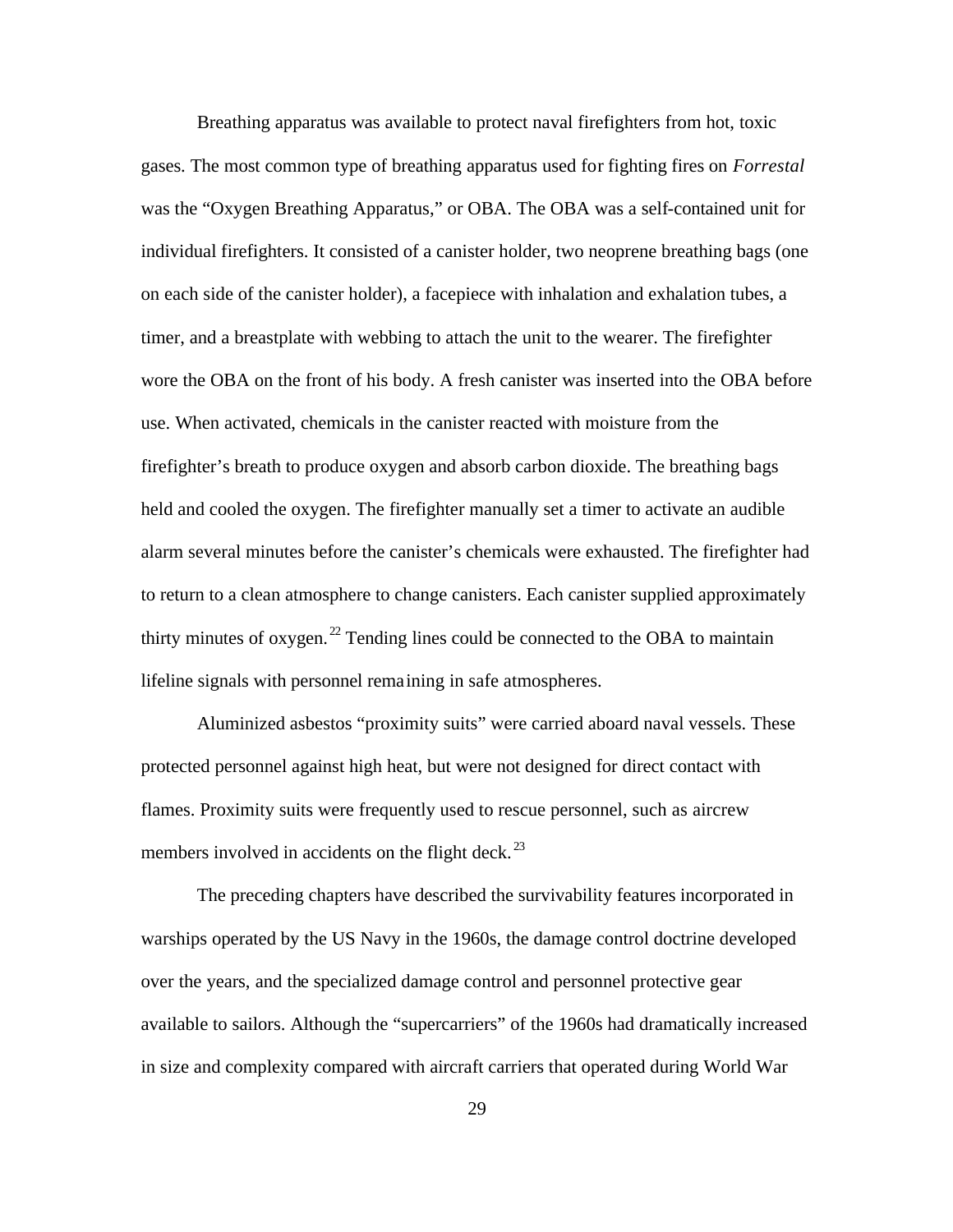Two, the damage control tools available to sailors had not significantly changed. The Navy's World War Two damage reports clearly described the massive fuel, ordnance, and aircraft fires that occurred on carriers as a result of mishaps and enemy attacks, and *Forrestal* carried more aircraft, ordnance, and fuel than any aircraft carrier built before her. Unfortunately, her crew members were equipped with virtually the same equipment that their fathers had used to fight shipboard fires over twenty years earlier. This damage control equipment was not faulty or poorly designed; it had simply been rendered obsolete, and was not capable of quickly and effectively extinguishing a massive conflagration on the flight deck. The protective gear available to *Forrestal's* crew was woefully inadequate. Although the OBAs effectively protected firefighter's lungs, the non-fire retardant cotton uniforms worn by sailors provided virtually no protection against burns.

After the 1967 fire on *Forrestal*, the Navy took a hard look at the adequacy of damage control tools available to shipboard firefighters. Two investigations were convened shortly after this fire. The first of these focused solely on the *Forrestal* fire, but the second investigation examined the safety of aircraft carrier operations throughout the US Navy. These investigations developed numerous recommendations to improve shipboard damage control readiness. The next chapter examines the most significant of these proposed improvements.

 $\overline{a}$ 

<sup>&</sup>lt;sup>1</sup> Jerome Williams, John J. Higginson, and John D. Rohrbough, *Sea and Air: The Marine Environment*, 2nd ed. (Annapolis, MD: UNITED STATES Naval Institute, 1975), 306-307.

<sup>2</sup>Thomas C. Gillmer, *Modern Ship Design,* 2nd ed. (Annapolis, MD: UNITED STATES Naval Institute, 1986), 88.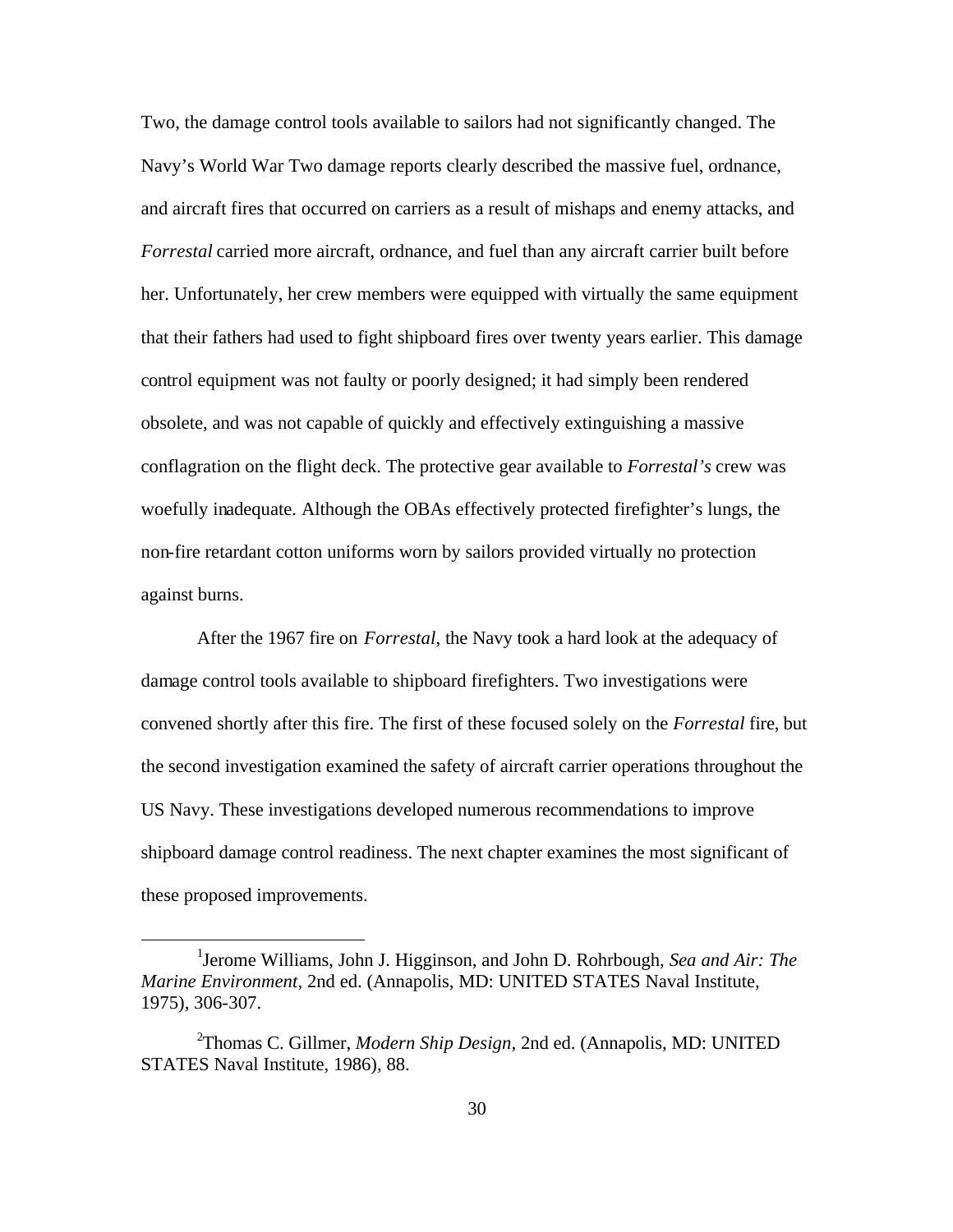G. C. Manning and T. L. Schumaker, *Principles of Warship Construction and Damage Control* (Annapolis, MD: UNITED STATES Naval Institute, 1935), 300-304.

Bureau of Naval Personnel, *Principles of Naval Engineering* (Washington, D.C.: US Navy, 1970), 63-64.

Ibid., 36.

Ibid., 15-16.

Kit Bonner and Carolyn Bonner, *Great Naval Disasters: U.S. Naval Accidents in the 20th Century* (Osceola, WI: MBI Publishing, 1998), 93.

Norman Friedman, *U.S. Destroyers: An Illustrated Design History* (Annapolis, MD: UNITED STATES Naval Institute, 1982), 85, 118.

Navy Department, *War Damage Report No. 56* (Washington, D.C.: US Navy, 1946), 22.

<sup>10</sup>Navy Department, *War Damage Report No. 51* (Washington, D.C.: US Navy, 1947), 18-19.

*War Damage Report No. 56*, 26-29.

Naval Ship Systems Command, *Naval Ships Technical Manual Chapter 9930: Fire Fighting – Ship* (Washington, D.C., Naval Ship Systems Command, 1967), 77-78.

Ibid., 11-18. Ibid., 7-9.

Ibid., 24-25.

Ibid., 25-35.

Ibid., 39-43.

Ibid., 53.

Ibid., 70.

 $^{20}$ Ibid., 70-71.

 $^{21}$ Ibid., 72-75.

US Maritime Administration, *Marine Fire Prevention, Firefighting, and Fire Safety* (Washington, D.C., UNITED STATES Maritime Administration, 1987), 327-336.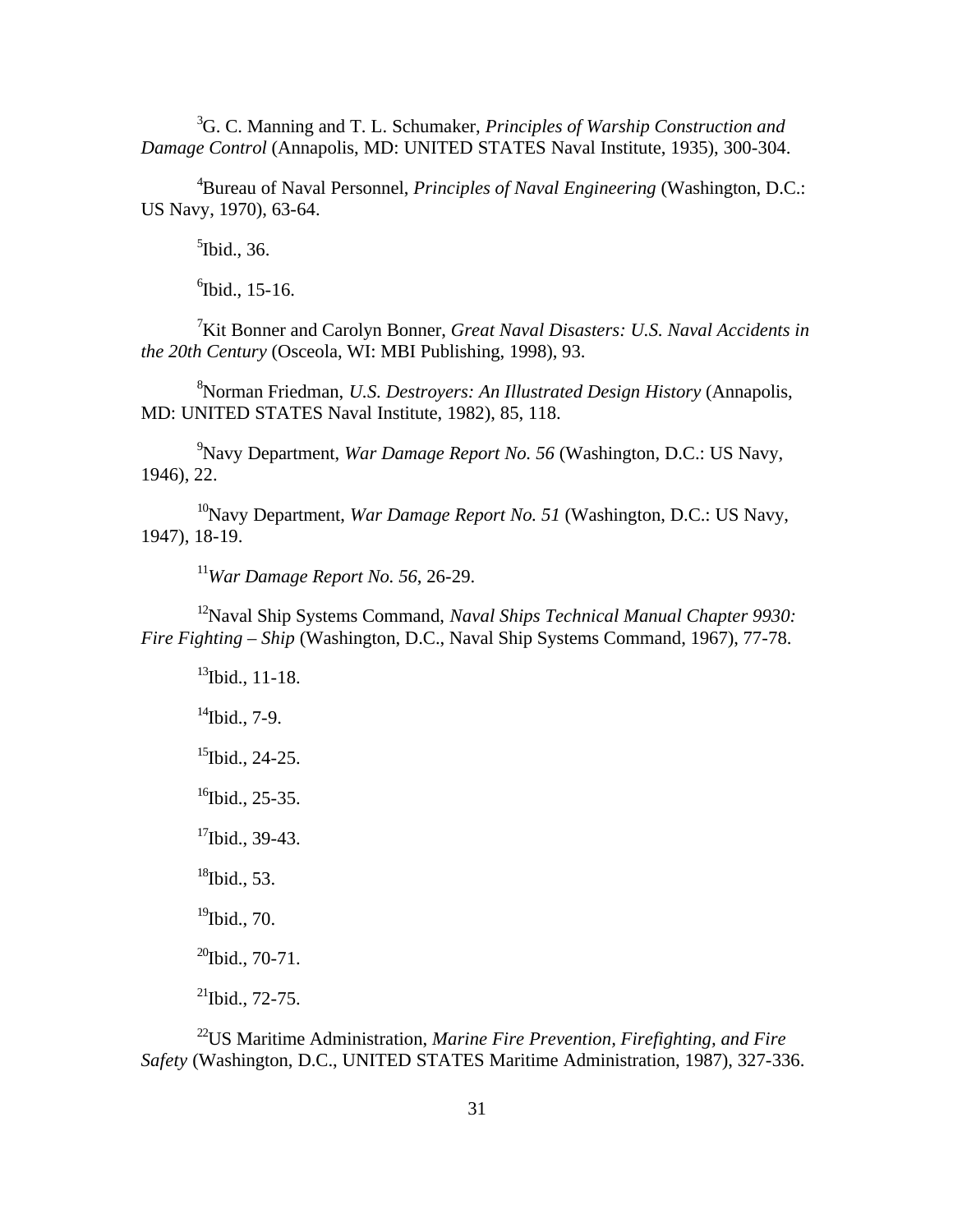<sup>23</sup>Ibid., 366-367.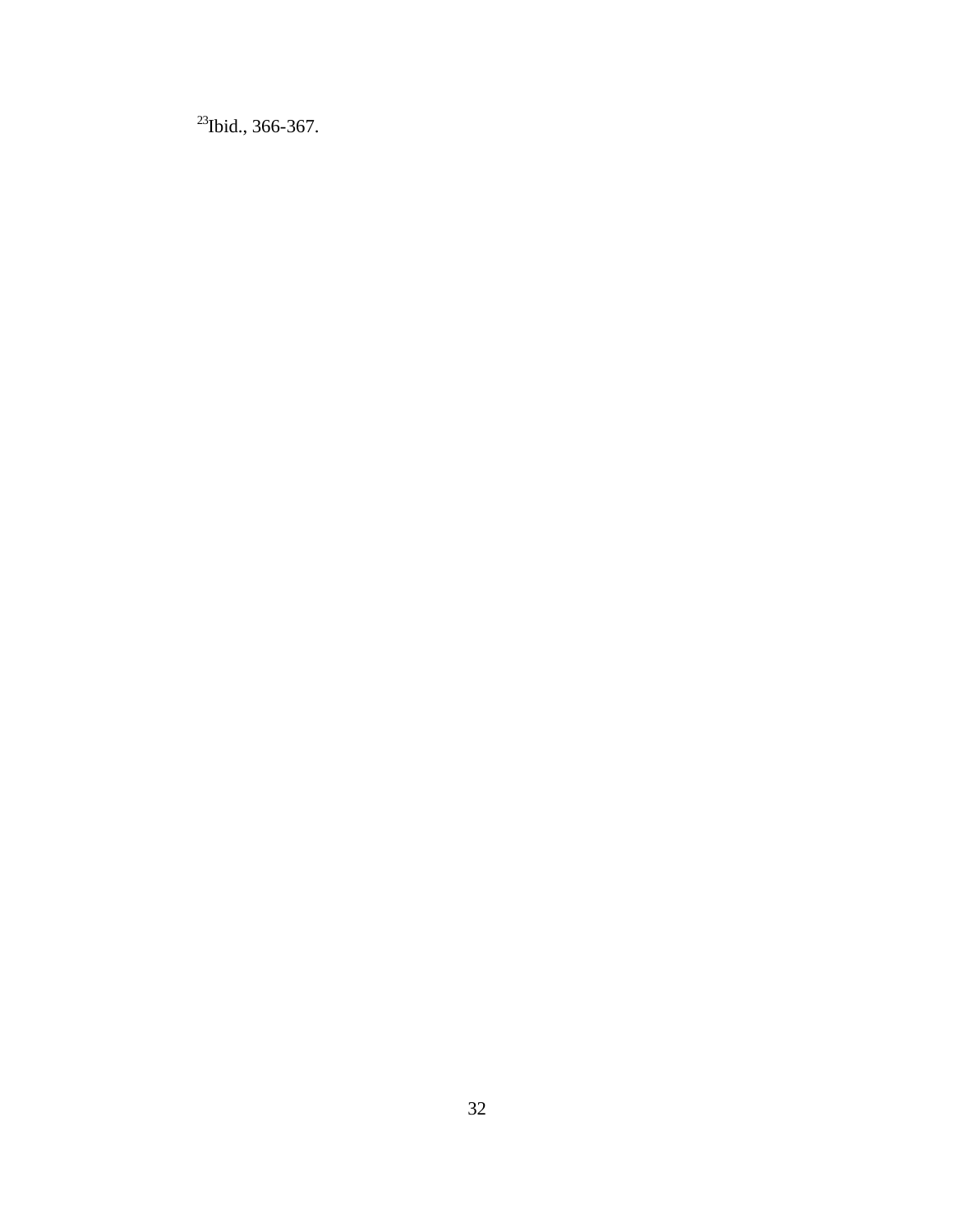## CHAPTER 4

## RECOMMENDATIONS FROM INVESTIGATING PANELS

Soon after the fire aboard USS *Forrestal*, two separate investigation panels were formed. The first of these investigations was required by naval regulations, and was conducted in accordance with instructions contained in the *Manual of the Judge Advocate General*. The purpose of the Judge Advocate General Investigation was to determine what caused the fire, and who was responsible. Rear Admiral Forsyth Massey headed this investigation, and produced a 7,500-page report containing the evidence he reviewed, along with his findings of fact, opinions, and recommendations. Admiral Massey found that serious deficiencies existed in *Forrestal's* damage control related design features. He also stated that the damage control and firefighting equipment carried aboard *Forrestal* was inadequate, and many members of *Forrestal's* damage control organization were poorly trained. His report included thirty-one proposals to correct these deficiencies.

The senior officer in the US Navy ordered the second of these investigation panels to be convened, shortly after Rear Admiral Massey's team began their work. Admiral Thomas Moorer, Chief of Naval Operations, appointed recently retired four-star Admiral James S. Russell as director of this panel. Admiral Russell was a former naval aviator, and had served as the Vice Chief of Naval Operations prior to his retirement. Admiral Russell was directed to examine aircraft carrier operations throughout the Navy, with the goal of assessing safety hazards and proposing ways to improve shipboard damage control effectiveness. Admiral Russell generally concurred with Admiral Massey's recommendations, and included them as proposed improvements in his report as well. However, Admiral Russell's report also included several proposals to improve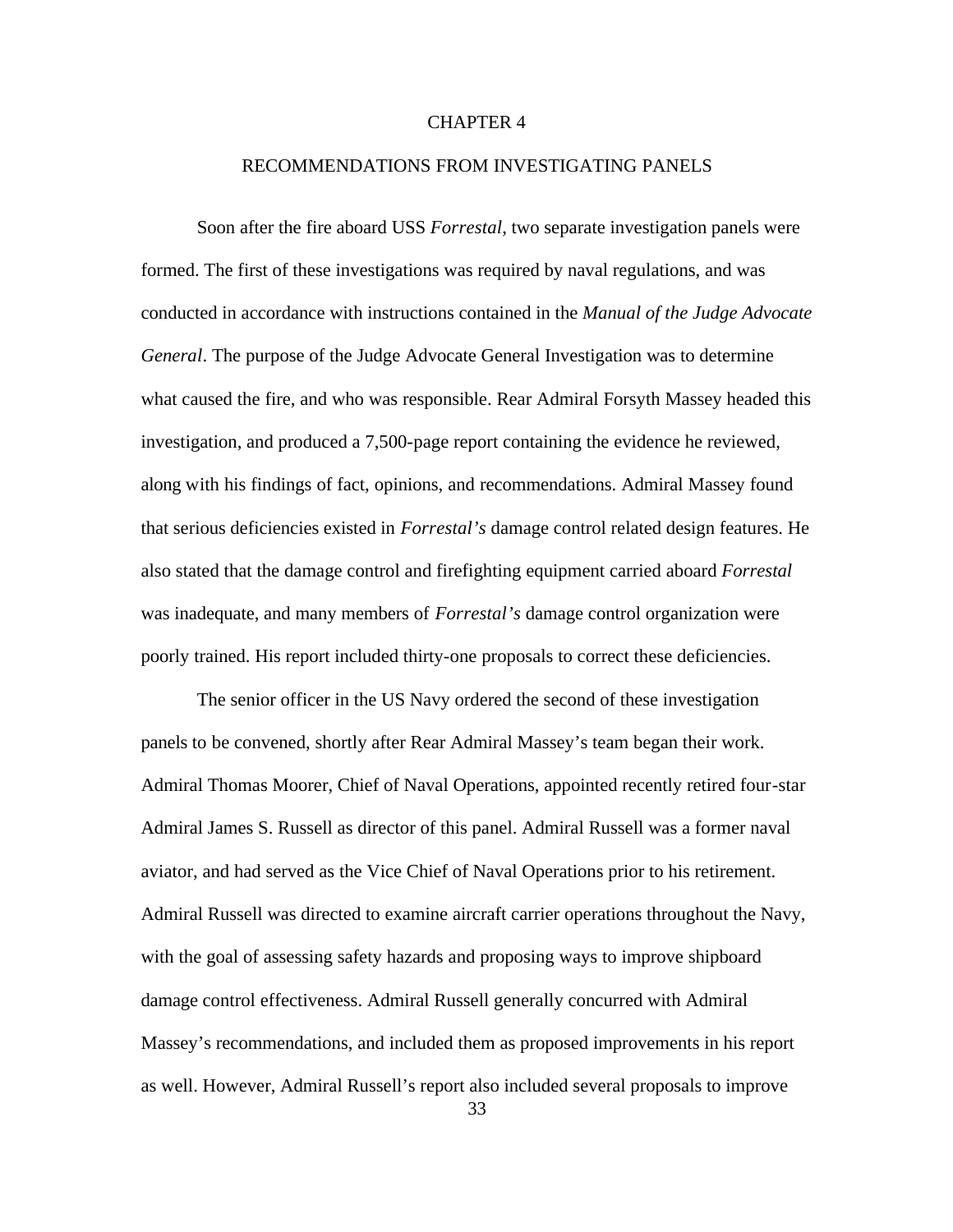personnel protective equipment available to shipboard personnel. Admiral Russell wrote that the Navy's available personnel protective gear was poor, and that more effective equipment was needed as soon as it could be developed.

This chapter will examine how these two panels conducted their investigations, the facts they discovered, the opinions they formed based on these facts, and the solutions they proposed to improve the deficiencies they perceived to exist.

# The Judge Advocate General Investigation

Following the fire, the *Forrestal* steamed to Naval Air Station Cubi Point, Republic of the Philippines to conduct repairs. Although the scope of required repair work was too extensive to be accomplished at Cubi Point, inspections and basic repairs were made to ensure that *Forrestal* was able to safely return to the United States.

Vice Admiral Charles T. Booth, the US Atlantic Fleet Naval Air Force Commander, immediately ordered a *Manual of the Judge Advocate General* investigation into the *Forrestal* fire. Rear Admiral Forsyth Massey was appointed Senior Member of this Informal Board of Investigation on 30 July 1967. Rear Admiral Massey's primary assistants during the investigation were Captains A.K. Earnest and M.J. Stack. Commander Joseph H. Baum and Lieutenant Commander Edward T. Boywid provided legal counsel for the board. The members of the board arrived at NAS Cubi Point on 3 August 1967. The members began the investigation while temporary repairs were in progress, and remained aboard for the thirty-two-day transit back to *Forrestal's* homeport of Norfolk, VA.

Captain Beling's Immediate Superior in Command (ISIC), Rear Admiral Harvey P. Lanham, Commander of Carrier Division Two (COMCARDIVTWO), ordered his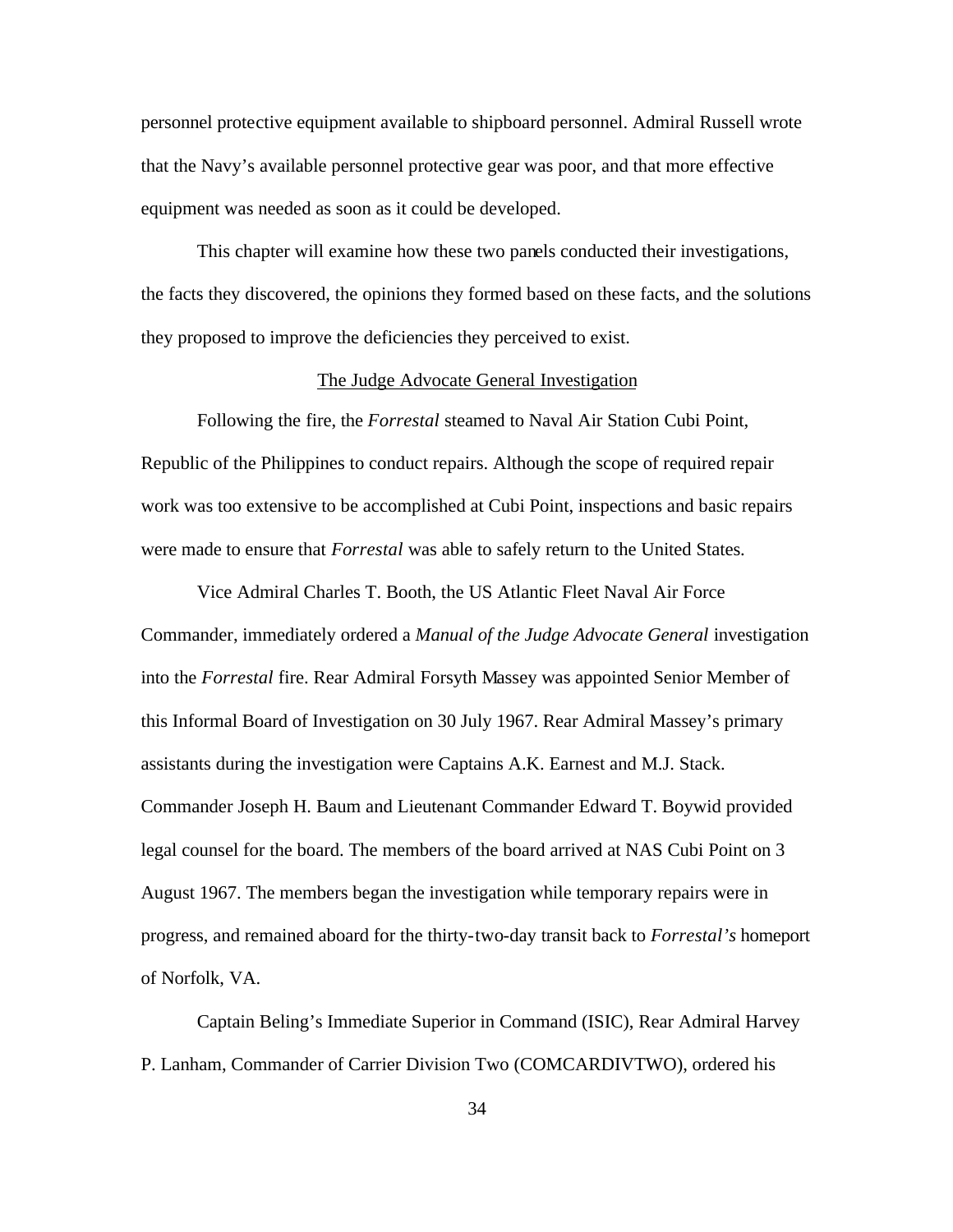staff to conduct a preliminary investigation on 30 July. *Forrestal* was serving as Rear Admiral Lanham's flagship, and he and his staff were aboard during the fire. Rear Admiral Lanham's investigating team, headed by Captain William Morton, presented Rear Admiral Massey and his board with a background brief on the fire upon their arrival. Three members of COMCARDIVTWO's preliminary investigation team assisted Rear Admiral Massey's board throughout their investigation. These three officers included Commander Roger Carlquist, Commander Roger Weeks, and Ensign David  $Jacobs.$ <sup>1</sup>

The first significant task faced by Rear Admiral Massey's investigating board was the identification of "parties." The board members examined the duties and responsibilities inherent in billets of service members assigned to *Forrestal* during the fire. If the board determined that a service member's duties and responsibilities related to either the initiation of the fire or controlling the resulting damage, that serviceman was designated a party. Twenty personnel were designated as parties, and all were offered legal counsel. Rear Admiral Massey designated these parties shortly after his arrival to allow adequate time to embark desired legal counselors aboard Forrestal prior to the long transit back to Virginia.

After the parties were identified, the Investigating Board began taking statements from parties and witnesses. The board used formal hearing room procedures when taking statements, and all statements were taken under oath. During the investigation, the board read approximately 1,900 statements from 136 parties and witnesses.<sup>2</sup>

The investigating board also spent time touring the damaged areas of the ship and reviewed the Pilot Landing Aid Television (PLAT) camera film carefully. The PLAT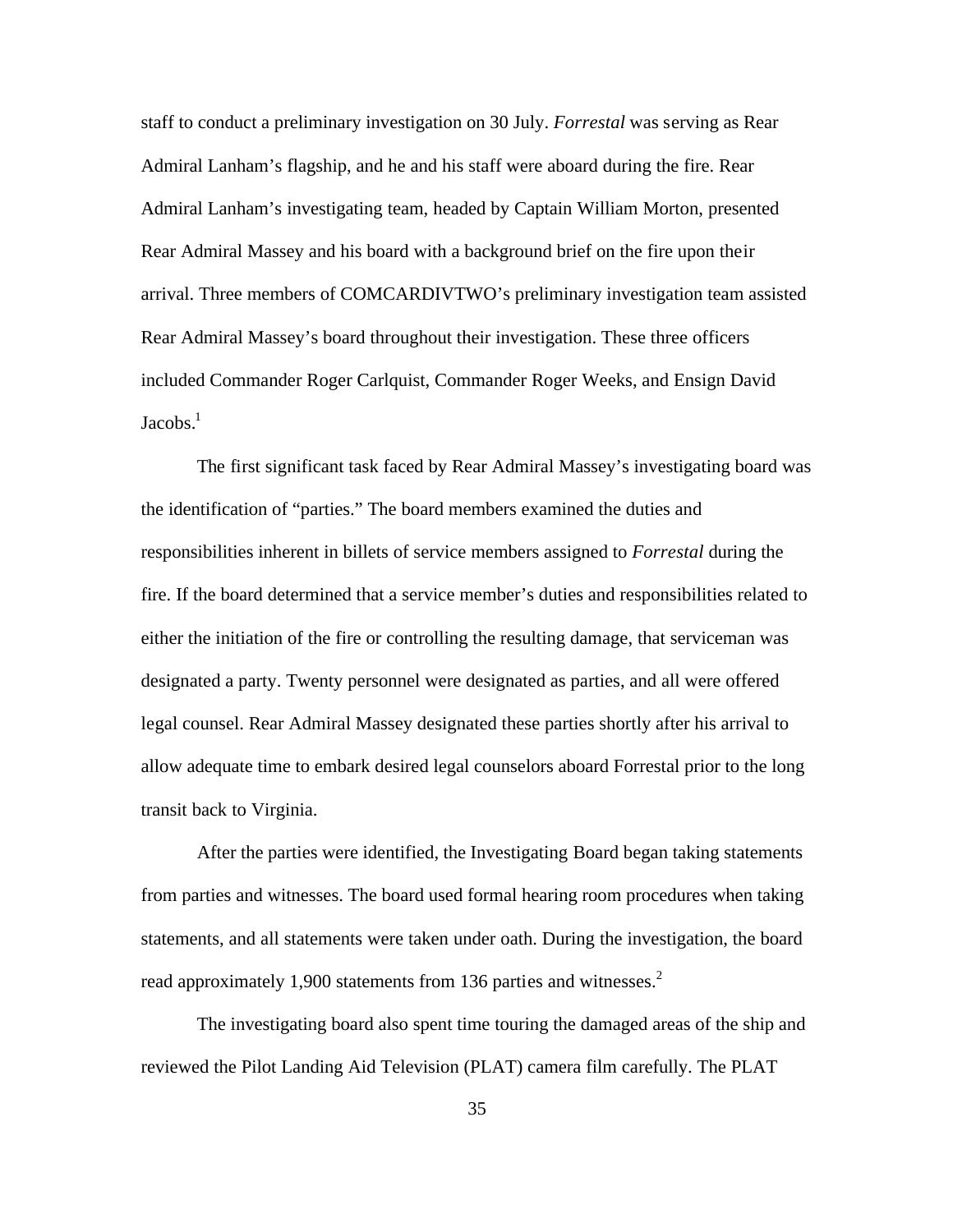camera was used to film all planes as they launched from or landed on the *Forrestal's* flight deck. When the fire began, the PLAT camera was filming a KA-3B aircraft as it prepared to launch. The camera recorded the accidental launch of the Zuni rocket. The PLAT operator then turned the camera and recorded the burning A-4 shortly after the Zuni rocket struck it. The camera's position was not changed again for the duration of the fire. The camera recorded the spread of the fire, the exploding ordnance, and the crew's firefighting efforts. The PLAT camera also recorded the time of these events by filming an integrated clock face. This footage proved invaluable to the investigators.<sup>3</sup>

Rear Admiral Massey submitted his investigation report to the commander of the US Atlantic Fleet Naval Air Force on 19 September 1967. The report consisted of approximately 7,500 pages, divided into thirteen volumes. Volume One contained the board's preliminary statement, findings of fact, opinions, and recommendations. The remaining volumes contained testimony and statements presented by witnesses.

#### Findings of Fact

The Investigating Board determined that the fire began at 10:52 a.m. local time on 29 July when a Zuni rocket struck A-4 aircraft number 405, puncturing its external 400 gallon fuel tank. A fragment also punctured the external fuel tank of nearby A-4 number 310. The burning fuel quickly spread to the after portion of the flight deck, pushed by thirty-two knots of wind and the exhaust of several jets positioned ahead of the stricken aircraft. General Quarters was sounded at 10:53 a.m., and material condition Zebra was set throughout the ship at 10:59 a.m. However, the crew left some Zebra fittings open to facilitate rapid evacuation of injured personnel.<sup>4</sup> The investigators found many of the high capacity foam and firefighting hoses on the port side of the flight deck were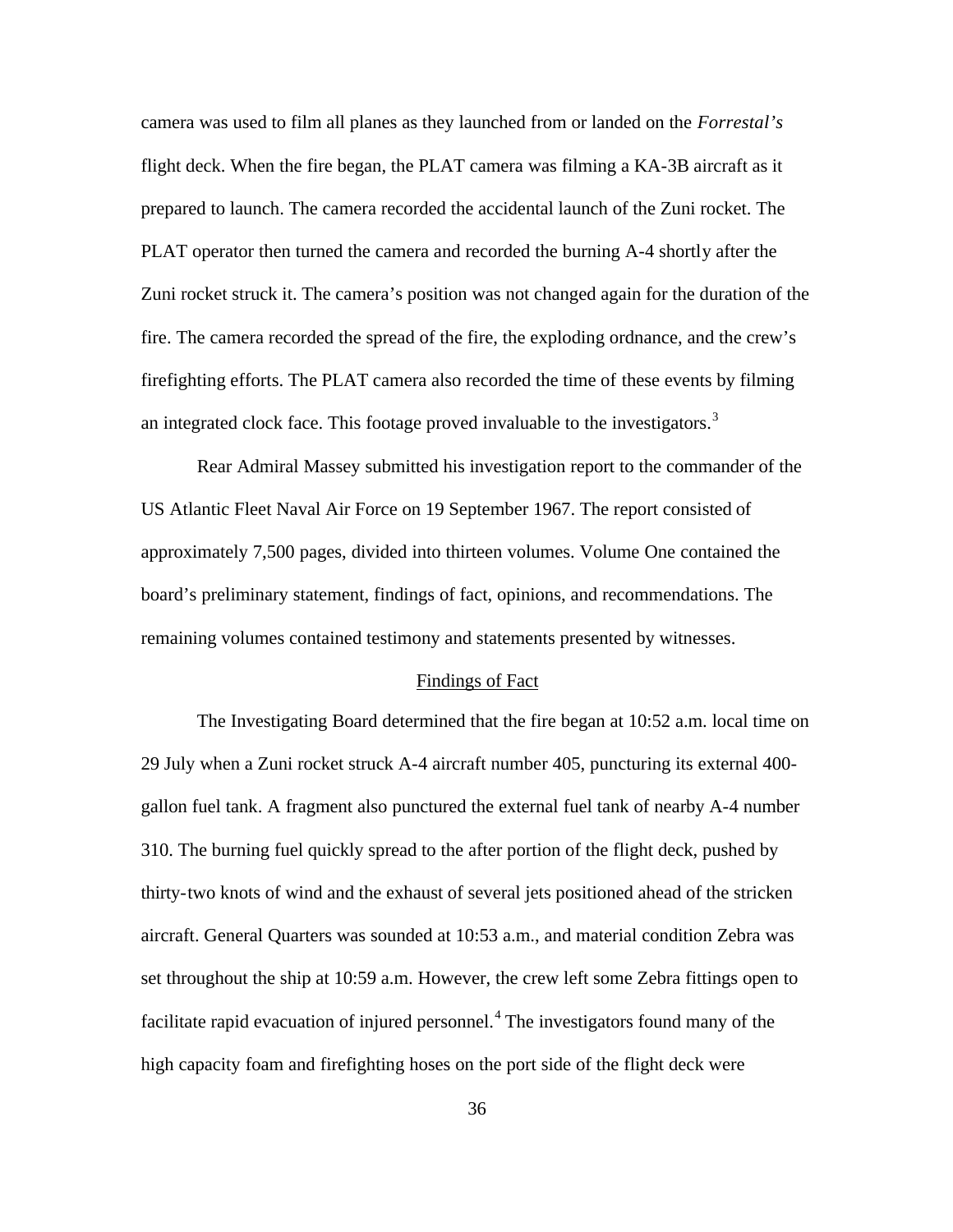engulfed in flames and unusable. A 1,000-pound bomb fell from A-4 number 405 when it was struck by the rocket, and rolled into a pool of burning jet fuel. The casing of the bomb, which was split by the fall, quickly began to heat up. Fifty-four seconds after the fire began, Chief Petty Officer G.W. Farrier attempted to extinguish the burning pool of fuel around the bomb with a portable PKP dry chemical extinguisher. Approximately one minute and twenty seconds after the fire began; crew members attacked the forward boundary of the fire with firefighting water. One minute and thirty-four seconds into the fire, the first bomb exploded. This explosion killed Chief Farrier and twenty-six other fire fighters in the vicinity, and spread the fire to a group of three A-4 aircraft stationed near the after end of the flight deck. Several other hose teams continued to advance on the fire immediately after this explosion, but a second bomb exploded nine seconds after the first. The second bomb's explosion spread the fire to ten additional aircraft. Seven additional major explosions occurred in the next five minutes, severely hampering firefighting efforts on the flight deck.

Several of these explosions penetrated the armored steel flight deck and spread the fire to the three decks below the flight deck in the aft portion of the ship. The board determined that the burning aircraft contained a total of approximately 40,000 gallons of JP-5 fuel, and that this burning fuel spread the fire to the ship's sides, stern, and through holes in the flight deck into the hangar bay below. These bombs killed fifty night crew personnel who were sleeping in berthing compartments below the after portion of the flight deck. Forty-one additional crew members were killed in internal compartments in the after portion of *Forrestal*. The investigation found that firefighting foam and sprinklers effectively prevented the spread of fire in the hangar bay.

37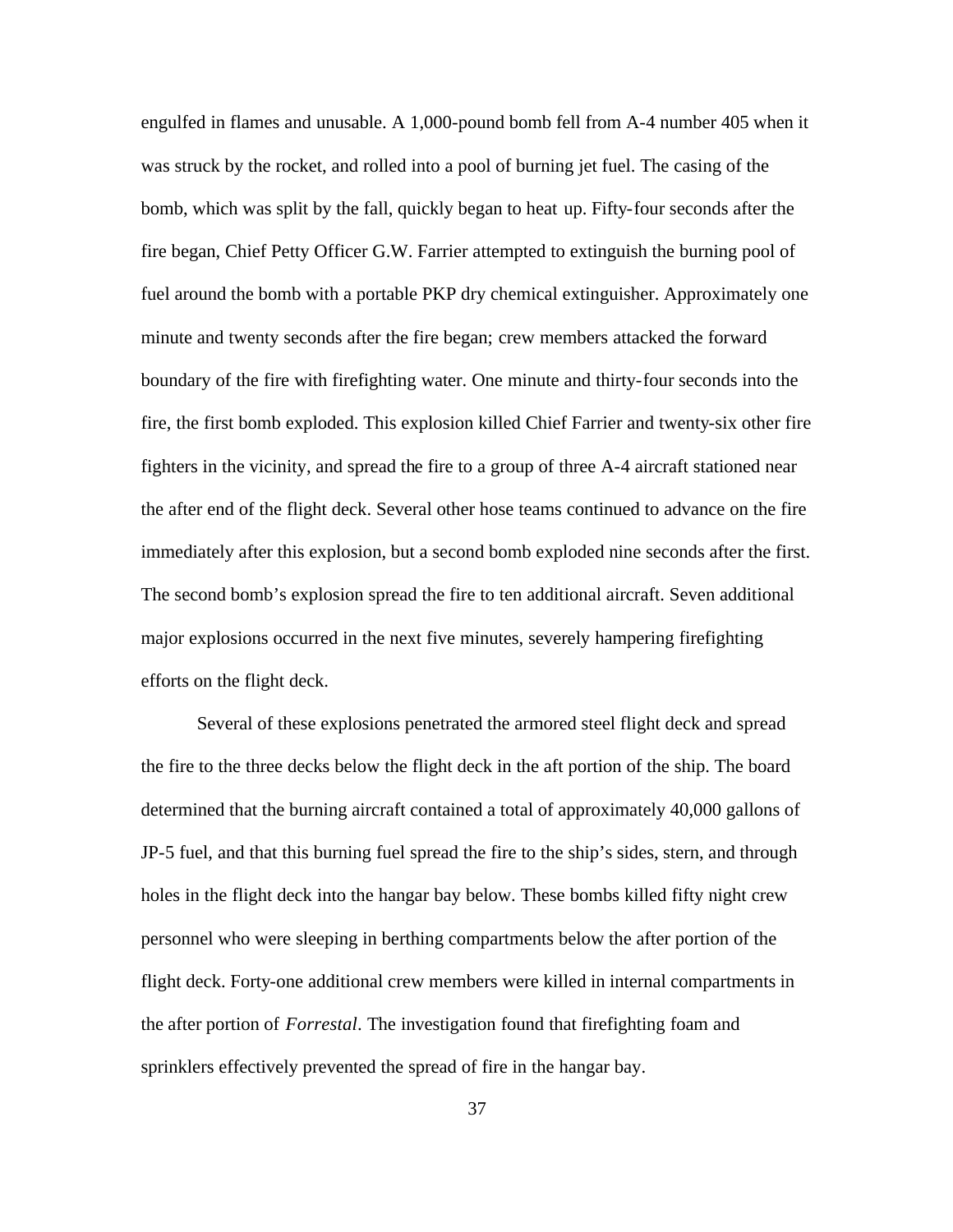The investigators assessed the crew's firefighting efforts as effective after the nine major explosions subsided. "That once fire boundaries were established there was no further spread of the fire. Thereafter, the fire was fought aft progressively, compartment by compartment, on each deck in textbook fashion until it was finally extinguished. The only secondary damage was that caused by fire fighting water."<sup>5</sup> The flames on the flight deck were extinguished by 11:40 a.m., but fires in the internal compartments were not entirely extinguished until approximately 4:00 a.m. the morning of 30 July.<sup>6</sup> One hundred thirty-four crew members perished, and the fire and explosions injured 161 more. The estimated damage to the ship (not including damage to aircraft) was \$72.1 million.<sup>7</sup>

Rear Admiral Massey's Board of Investigation dedicated a section of their findings to damage control and firefighting-related training, procedures, and material condition. First, the report stated that the normal damage control refresher-training period (REFTRA) was shortened from six weeks to four weeks for *Forrestal* prior to her deployment. Second, *Forrestal* received a grade of "unsatisfactory" in setting material condition Zebra during refresher training, but achieved a satisfactory grade during her predeployment Operational Readiness Inspection (ORI). Third, 37 percent of the ship's damage control personnel who attended refresher training transferred prior to *Forrestal's* deployment. At the time of the fire 1,610 crew members (57 percent of the ship's company) had attended firefighting school in the previous three years. Of course, this meant that 43 percent of the ship's company had not attended firefighting school in that time period. *Forrestal* conducted General Quarters drills fifty-seven times in the 106 days that she was at sea prior to the fire. $8<sup>8</sup>$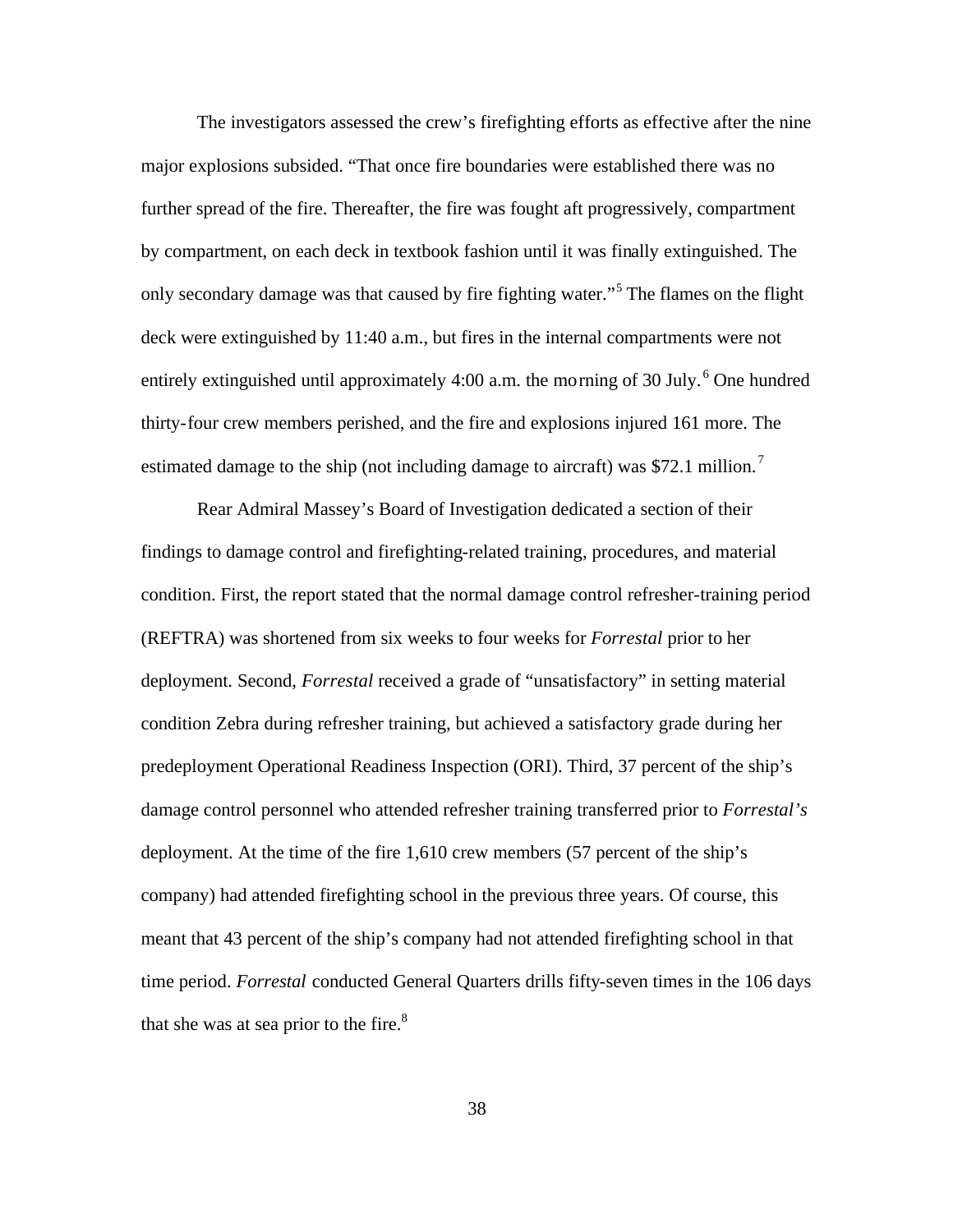The report also identified several fundamental training deficiencies that hindered firefighting efforts. The board found that numerous personnel on the flight deck were unfamiliar with firefighting procedures and equipment, and were unable to effectively contribute to firefighting efforts. For example, investigators discovered that at least one firefighting foam station was not initially charged because crew members were unsure how to activate the system. Rear Admiral Massey's team noted that the physical configuration and activation procedures varied considerably among *Forrestal's* different foam stations. This lack of standardization could easily prove confusing to sailors who were not thoroughly familiar with the foam generation stations. Another significant hindrance to effective firefighting efforts resulted because many crew members did not report to their assigned general quarters stations (some were unable to because of injuries, some were impeded by the ship's physical damage, some were already heavily involved in the firefighting efforts, and others simply made no attempt to reach their stations).<sup>9</sup>

The investigation report also noted several problems with Oxygen Breathing Apparatus (OBAs). "Significant numbers" of personnel assigned to Forrestal's air wing were not trained in using OBAs, some personnel experienced difficulty in activating the oxygen generating canisters in the OBAs, and some canisters did not last for the rated thirty-minute time period. $^{10}$ 

# Opinions and Recommendations

Rear Admiral Massey's report included 116 opinions based on the facts uncovered during the investigation. Many discussed the need to improve ordnance handling safety procedures, but a substantial number of opinions related to damage control. Although the report acknowledged several shortcomings in the crew's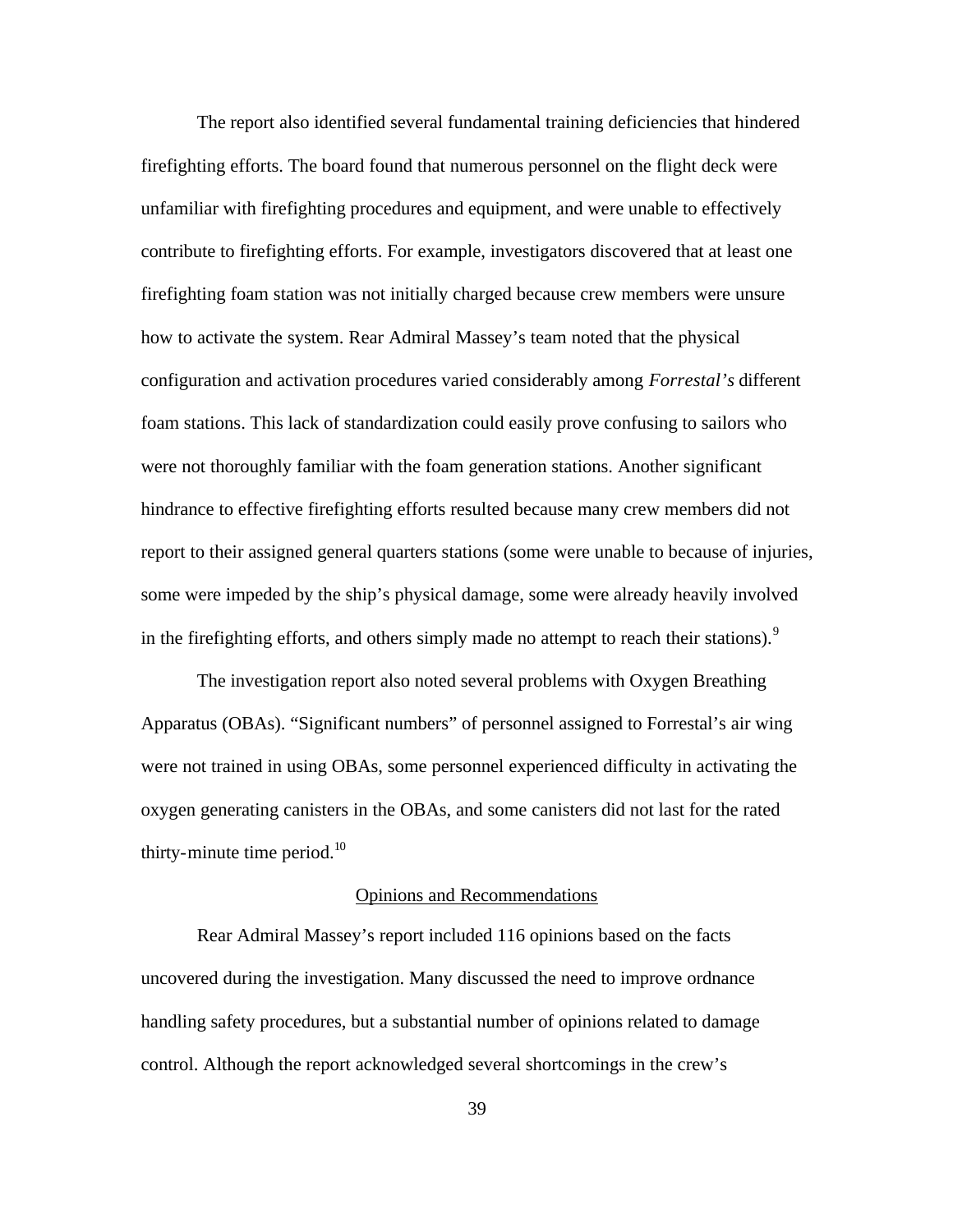firefighting performance, it was particularly critical of the damage control equipment available aboard *Forrestal*:

With existing installed fire fighting equipment, the fire could not have been extinguished prior to the explosion of major ordnance (ninety-four seconds after initiation of the fire) regardless of the aggressiveness, readiness, response and expertise of personnel and readiness of equipment…the design and operating procedures of fire fighting equipment currently available in attack carriers is totally inadequate to the needs generated by modern combat operations and the concentrations of very large quantities of ordnance and fuel on jet aircraft.<sup>11</sup>

The members of the board, based on their investigation into the fire, translated these opinions into sixty-two recommendations. Thirty-one of these recommendations were damage control related, and focused on improving training, damage control equipment, and warship design. To improve the performance of the shipboard damage control organization, the investigators recommended minimizing the transfer of trained personnel prior to a ship's deployment. This recommendation was especially pertinent since 37 percent of Forrestal's trained firefighters transferred from the ship prior to deployment.

Rear Admiral Massey also recommended that aircraft carrier air wing personnel receive increased firefighting and damage control training. Air wing personnel comprised nearly 40 percent of the deployed aircraft carrier's crew. These sailors operated and maintained the aircraft, and did not move aboard the ship until after the ship had completed a great deal of predeployment training. The air wings were not permanently attached to particular ships, and frequently deployed on different classes of aircraft carriers. As a result, the air wing sailors tended to be somewhat unfamiliar with the location and operation of firefighting and damage control equipment peculiar to the ship they were serving on. However, since these sailors primarily worked on and near the flight deck, it was essential for them to have a thorough understanding of firefighting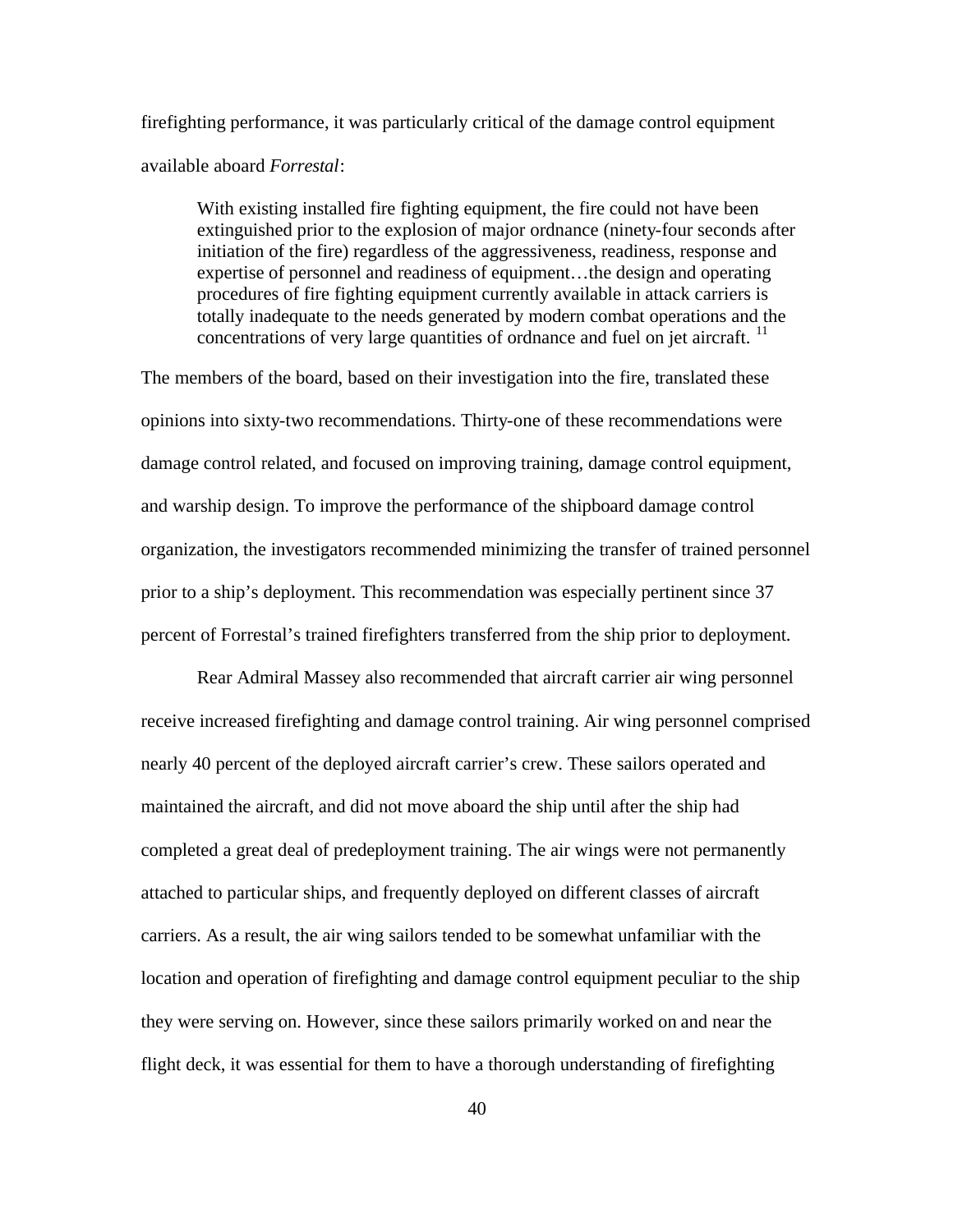techniques and equipment. The investigators specifically called for increasing instruction for air crew personnel in the following areas: shipboard damage control organization, principles of damage control, shipboard orientation (including traffic flow patterns during emergencies and escape routes, and how to activate and use damage control equipment such as OBAs, firefighting foam stations, the ship's firemain, and sprinkler systems.<sup>12</sup> The investigation report also recommended that all personnel assigned to aircraft carriers (including air wing personnel) achieve basic qualifications in damage control and firefighting prior to embarking their ships.

Rear Admiral Massey's team members also felt shipboard flight deck firefighting training drills were inadequate. They recommended that the Navy develop realistic training exercises based on fires of the magnitude experienced on *Forrestal*, simulating the hazards of live ordnance and the loss of key personnel and equipment.

As stated earlier, the investigating board believed that the fire on *Forrestal's* flight deck could not have been extinguished prior to the ordnance explosions with the equipment available onboard. To correct this unacceptable situation, the panel recommended that the Navy commission a study to examine improvements to increase the effectiveness of shipboard firefighting and damage control equipment. Specifically, the report recommended that this study focus on potential improvements to firefighting foam stations, firefighting nozzles, and fire hose storage.

Recommended improvements to foam stations included standardizing controls to reduce operator confusion. The investigation had discovered that the operating controls varied with the different foam stations located throughout the ship. This lack of standardization was especially confusing for members of the embarked air wing, who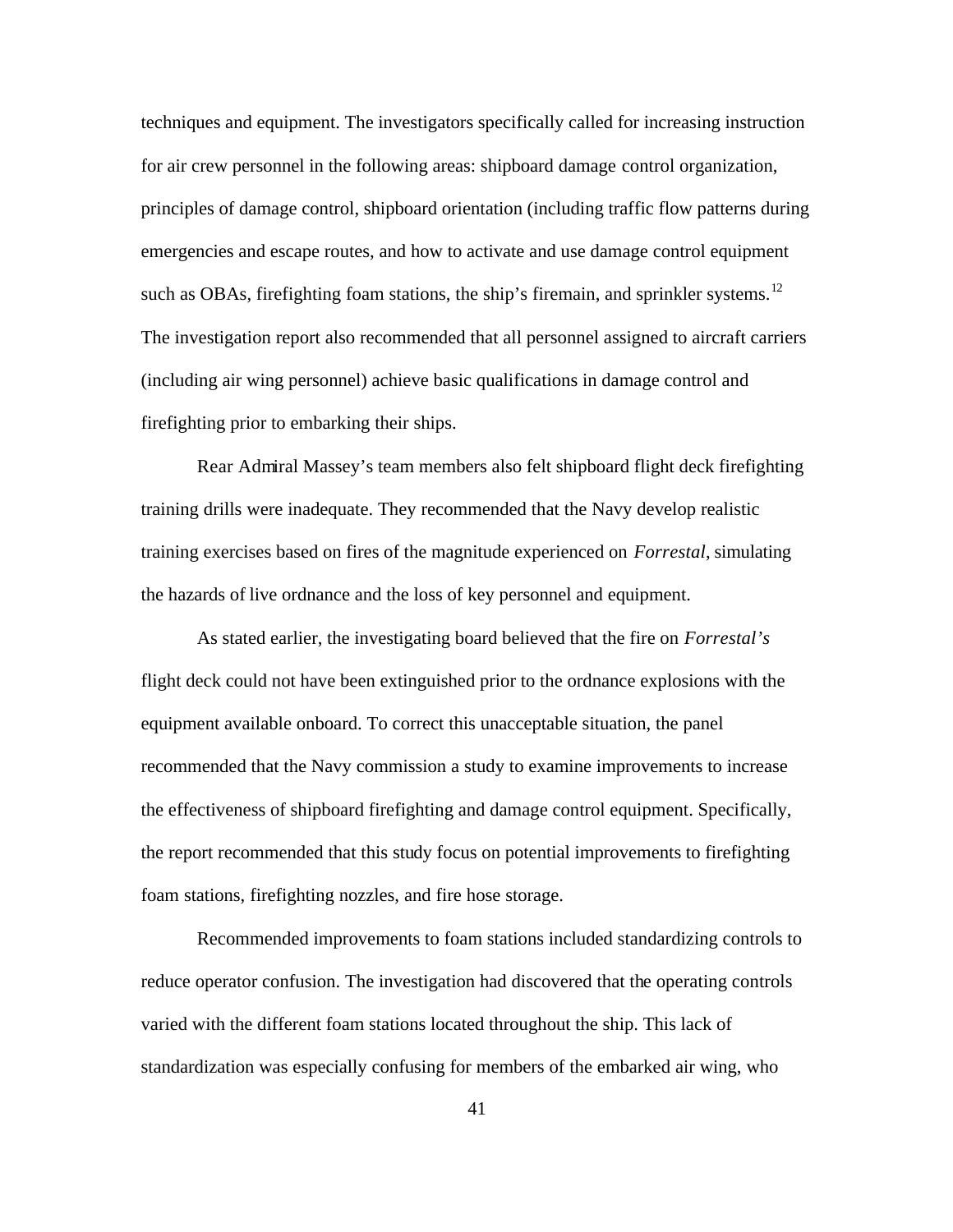were often unfamiliar with a particular ship's equipment idiosyncrasies. The report also recommended increasing the number of remote activation controls for each firefighting foam station to improve response time. Testing completed during the course of the investigation revealed significant delays between activation of the foam stations and delivery of firefighting foam to the flight deck hoses. Investigators tested the performance of ten foam stations without providing advance warning to the *Forrestal's* crew. One station produced foam after seventeen seconds had elapsed, another station failed to develop foam at all, and one station generated foam after four minutes. The remaining seven stations produced firefighting foam thirty to forty-five seconds after they were activated.<sup>13</sup> Since the first bomb exploded on *Forrestal's* flight deck one minute and thirty-four seconds into the conflagration, investigators recommended that the Navy examine the feasibility of modifying the foam stations to reduce the time required to deliver foam to flight deck hoses.

As the *Forrestal's* crew battled fires that had spread into compartments below the flight deck, they were forced to cut small access holes into several bulkheads and decks to insert nozzles and hoses. This technique proved useful in cooling compartments to prevent the spread of fire, and fighting fires where the normal entry points were inaccessible because of damage or high intensity fires. The panel recommended that the Navy develop and issue small omni-directional nozzles, especially designed to spray all areas within a compartment when inserted through a small hole in a bulkhead or deck.

Rear Admiral Massey's investigators discovered that the heavy firefighting hoses used on the flight deck were very susceptible to getting tangled up as they were deployed. If a hose developed a significant kink while being used to fight fire, the flow of water or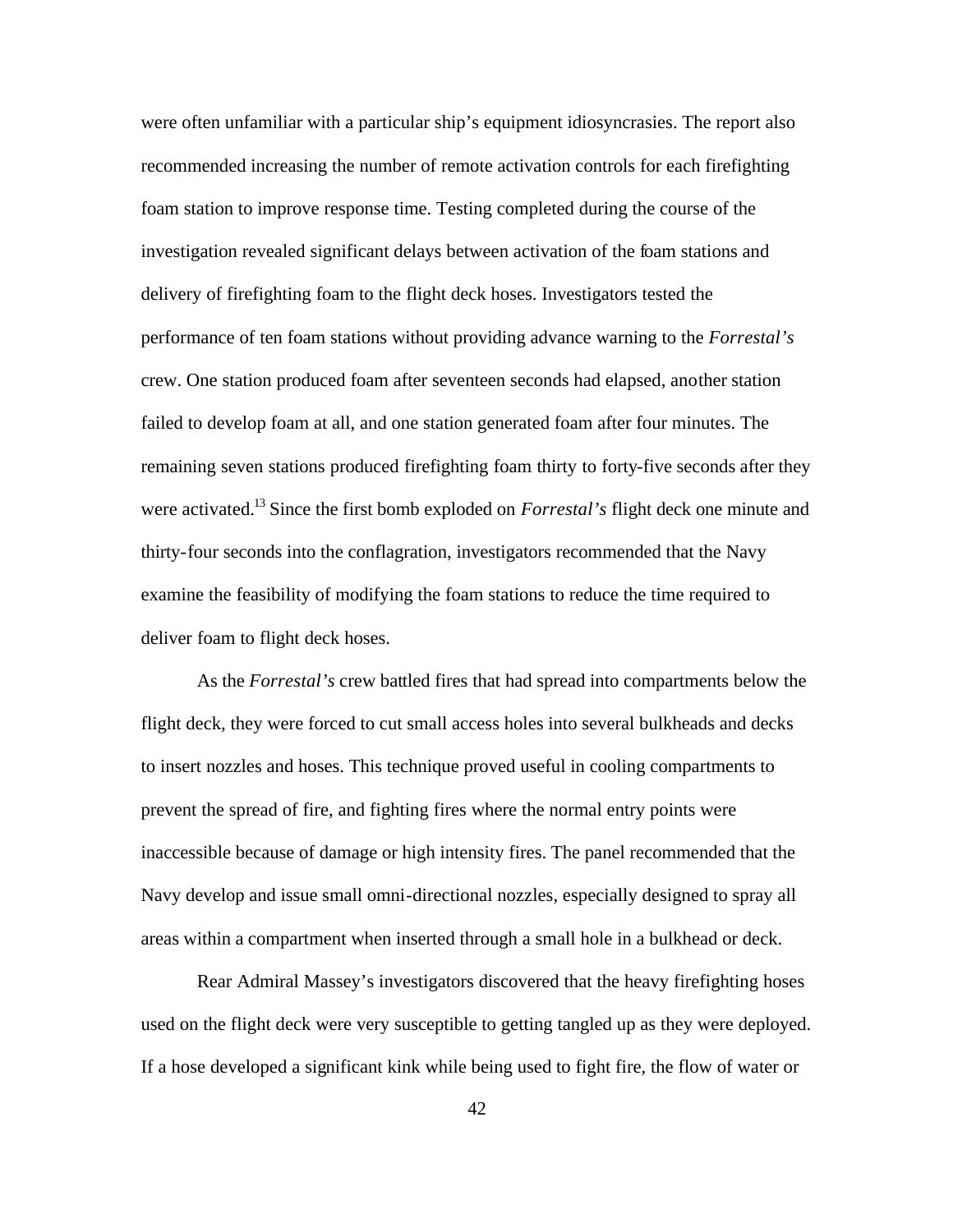foam would be interrupted. The sudden loss of agent would render the hose ineffective until the kink was removed, and could easily endanger firefighters if they were in close proximity to a large fire. The report recommended that the Navy study ways of improving hose storage to reduce tangling during hose deployment.

Rear Admiral Massey also proposed significantly increasing the allowance of firefighting foam, OBAs, and OBA canisters carried aboard *Forrestal*. The board opined that the existing allowance of foam and OBA canisters was insufficient for combating serious fires, and believed that *Forrestal's* crew would have been forced to simply contain the fires until they burned out if other ships in the vicinity had not replenished these items. *Forrestal's* existing allowance included 1,220 five-gallon containers of firefighting foam concentrate, 550 OBAs, and 3,300 OBA canisters. The board recommended increasing this allowance to 2,500 containers of foam, 620 OBAs, and 8,000 OBA canisters. $^{14}$ 

Rear Admiral Massey also recommended that the Navy consider employing armored fire fighting vehicles on the flight decks of aircraft carriers. The report noted that such vehicles would provide carriers with several useful capabilities. They could be used to push burning wreckage (such as damaged planes) over the side, they could closely approach fires while protecting operators from the hazards of ordnance detonation and resulting shrapnel, and supervisors could direct their employment by radios.

Finally, the initial investigation report into the fire on *Forrestal* recommended several modifications to the Navy's carriers to improve survivability and enhance the damage control efforts of crew members. The report noted that approximately 40,000 gallons of fuel from burning aircraft contributed significantly to the intensity of the fire.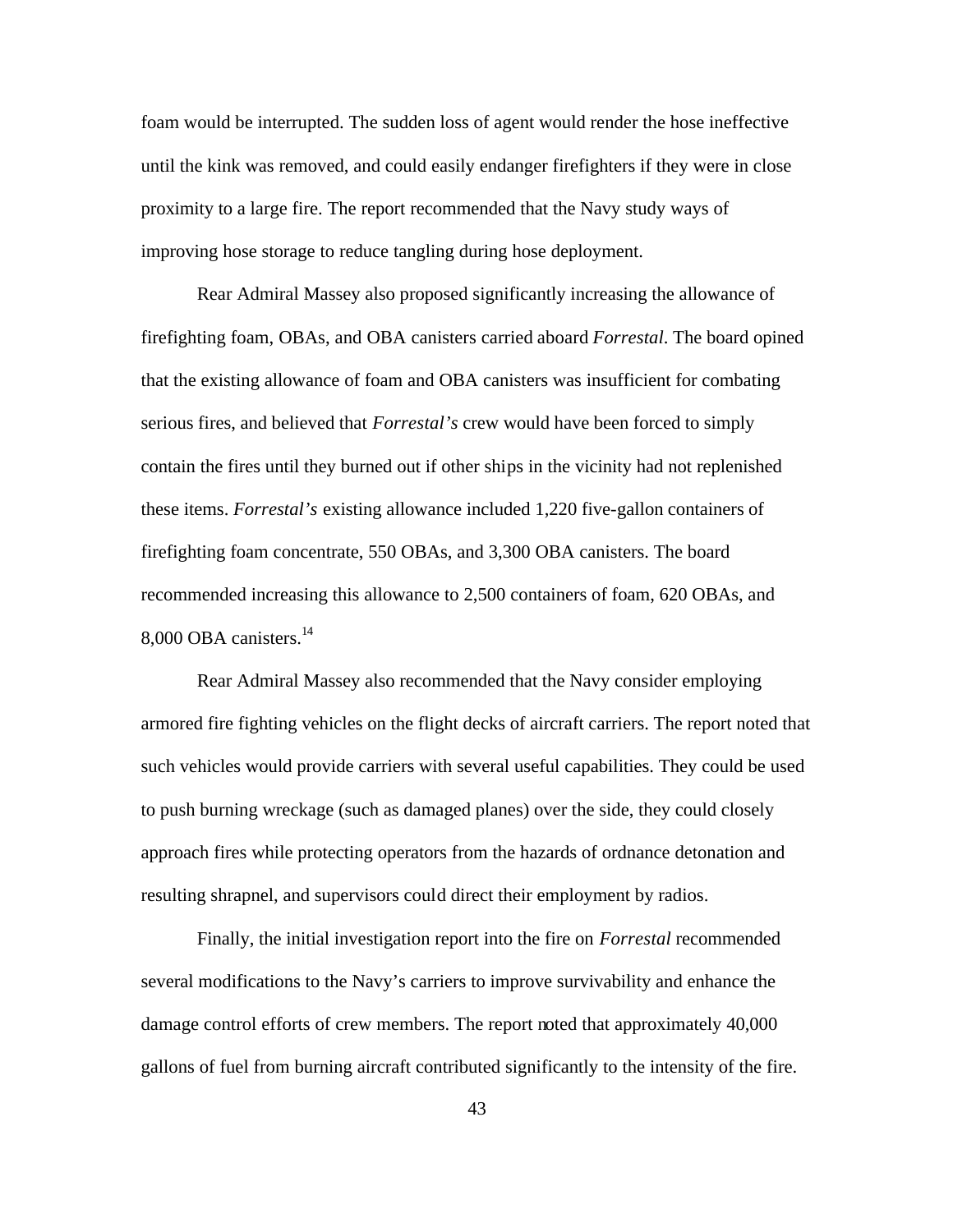The burning fuel also entered interior compartments through bomb holes and other opening in the flight deck, spreading the fire and damage. Rear Admiral Massey recommended that the Navy add large sprinkler systems specifically designed to quickly wash large quantities of fuel off carrier flight decks. He noted that a large system of drains would have to be added as well to accommodate large volumes of fuel and water. These drains would have to be designed to divert fuel and water over the side while minimizing fuel intrusion into interior compartments. The board also recommended extending the length of flight decks over the stern of aircraft carriers to eliminate another potential route for burning fuel to enter the ship. Finally, the board recommended incorporating jettison ramps into the flight deck so that ordnance, flammable materials, and even aircraft could be quickly pushed over the side when necessary.

During the *Forrestal's* fire, ninety-one crew members died in compartments below the flight deck. Some crew members were trapped in compartments because the explosions damaged a single exit. Others died because they were unable to reach the nearest exit before toxic gases and heat overcame them. To reduce similar casualties in the future, the board recommended that the Navy construct alternate escape exits in compartments of all vessels, where possible.

Numerous crew members stated that the shipwide general announcing system, the "1MC," was nearly impossible to hear in the hangar bay during the fire. This announcing circuit was critical, since senior officers frequently used it to provide direction and status updates to the crew during emergencies. Testing by the investigators confirmed that the system was unintelligible throughout much of the hangar bay, so they recommended that this deficiency be corrected.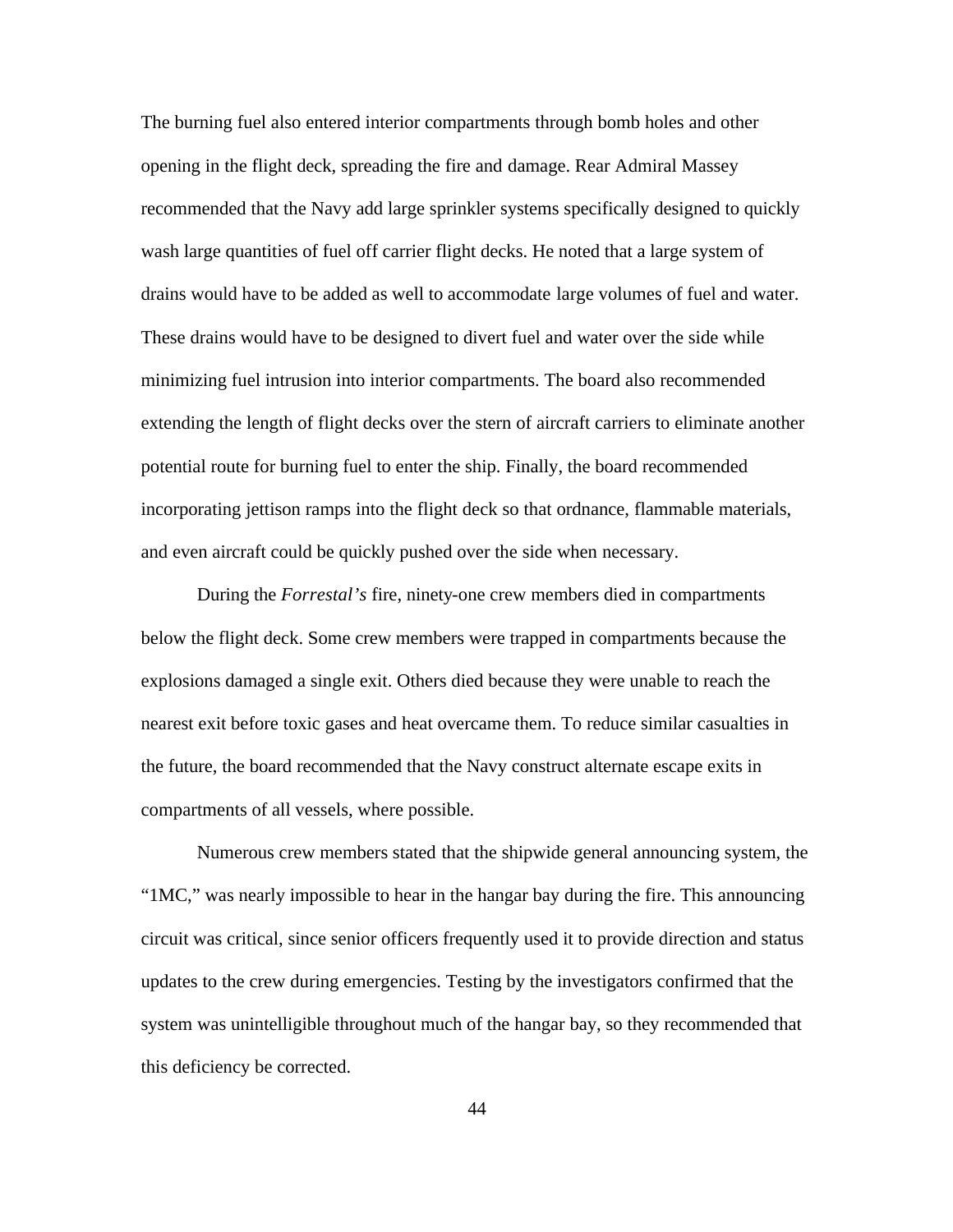While Rear Admiral Massey's team was crossing the Atlantic and continuing their investigation, the Chief of Naval Operations, Admiral Thomas Moorer, decided to establish a panel to review the safety on aircraft carriers throughout the Navy. As discussed earlier, Admiral Moorer selected recently retired former Vice Chief of Naval Operations and naval aviator Admiral James S. Russell to head this panel.

### The Russell Report

Admiral Russell's panel convened in Washington, D.C. on 15 August 1967, just over two weeks after the *Forrestal's* fire. In addition to Admiral Russell, who served as the Director, the Office of the Chief of Naval Personnel assigned eleven officers and civilians to this Panel to Review Safety in Aircraft Carrier Operations (PRSACO). These panel members were selected based on their professional expertise and experience with aircraft carrier operations and equipment design. The PRSACO members conducted a series of organizational meetings during their first five days together, then split into two groups. The first group was comprised of Admiral Russell, Rear Admiral Buie, Captain McCall, Commander Engel, Commander Charles, and Mr. Bee. This group visited the headquarters of the Pacific Fleet's Commander in Chief and spent a week assessing four aircraft carriers as they conducted combat operations in the Gulf of Tonkin, off Vietnam.

While Admiral Russell's group was conducting its tour, the remaining panel members conducted a review of available literature on the topic. When Admiral Russell returned from his tour, the entire panel reconvened in San Diego, California. The panel then conducted conferences with personnel serving on the staff of the Commander, Naval Air Forces Pacific (COMNAVAIRPAC) and the Pacific Training Command (COMTRAPAC). After these conferences, the panel members returned to the Pentagon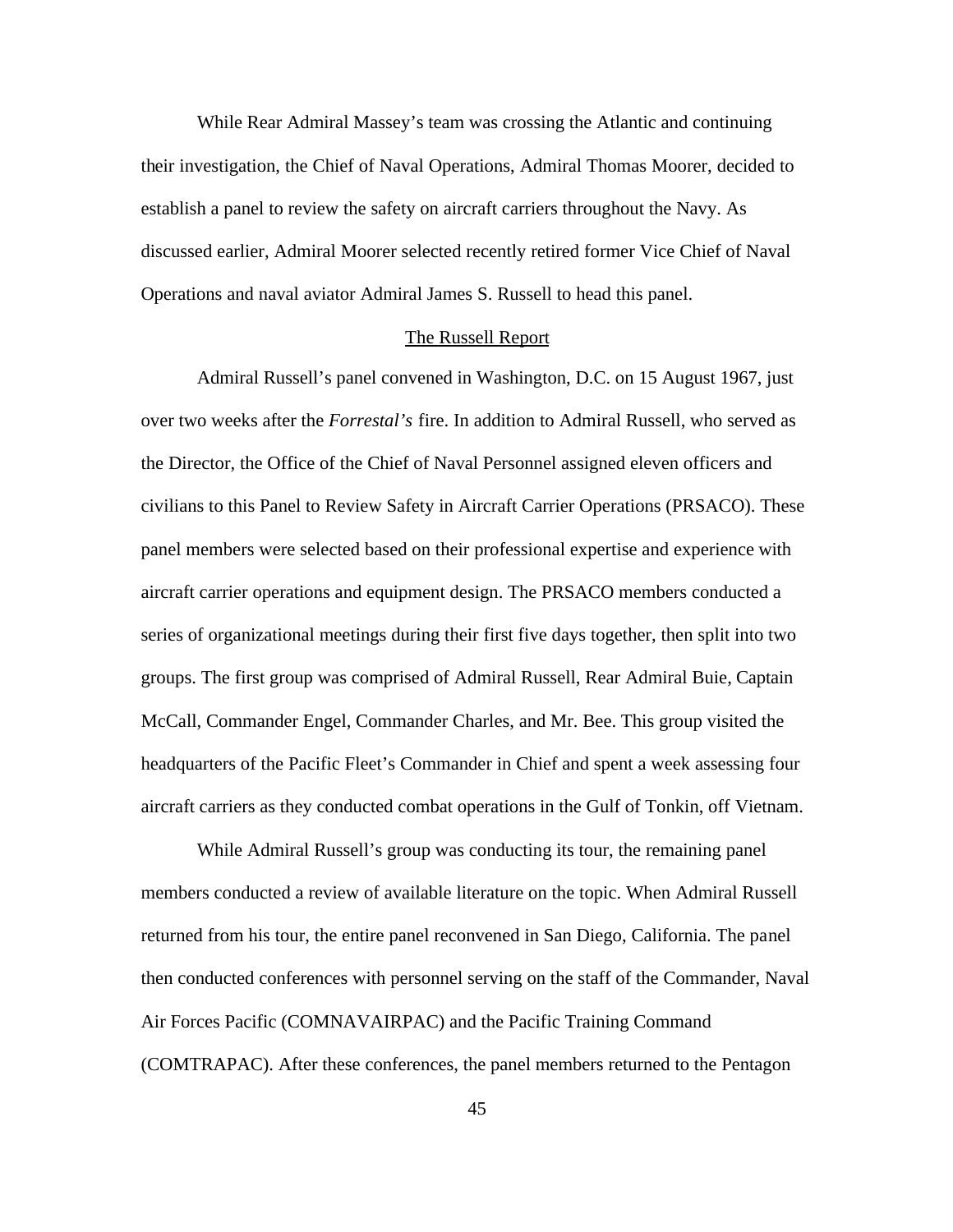for a series of briefings and discussions. Top Navy leaders considered the briefings presented to Admiral Russell's panel important. The Naval Material Command, the Bureau of Naval Personnel, and the Office of the Chief of Naval Operations produced the majority of briefings. The Chief of Naval Operations wrote letters to the Chiefs of Naval Material and Personnel requesting briefings on subjects of interest to the panel. He also wrote internal memorandums directing his staff to provide desired briefings for Admiral Russell's panel. The members of the panel received seventy-six separate briefings. A short description of each of these briefings was included in the panel's report. During their review of carrier operations safety, PRSACO members studied a bibliography of eighty-one pertinent books, articles, and reports. Items in this bibliography discussed ordnance safety, personnel issues such as training, organization, and personal protective equipment; damage control doctrine, World War Two battle damage reports, reports of fires on aircraft carriers after the Second World War, and other ship systems. A brief synopsis of each item in the bibliography was included in Admiral Russell's report. The *Russell Report* (as Admiral Russell's *Report of the Panel to Review Safety in Carrier Operations* was frequently referred to in Navy memorandums) included a list of forty-six interviews that panel members conducted. This extensive series of interviews included discussion with the Navy's top leaders and carrier aviation experts, including the Secretary of the Navy and thirty-nine separate flag officers (admirals). Panel members interviewed several of these senior leaders on more than one occasion. Most of them had extensive experience with aircraft carrier operations, and several were former commanding officers of carriers. The positions of these senior leaders were diverse - some were responsible for training, many supervised technical research and ship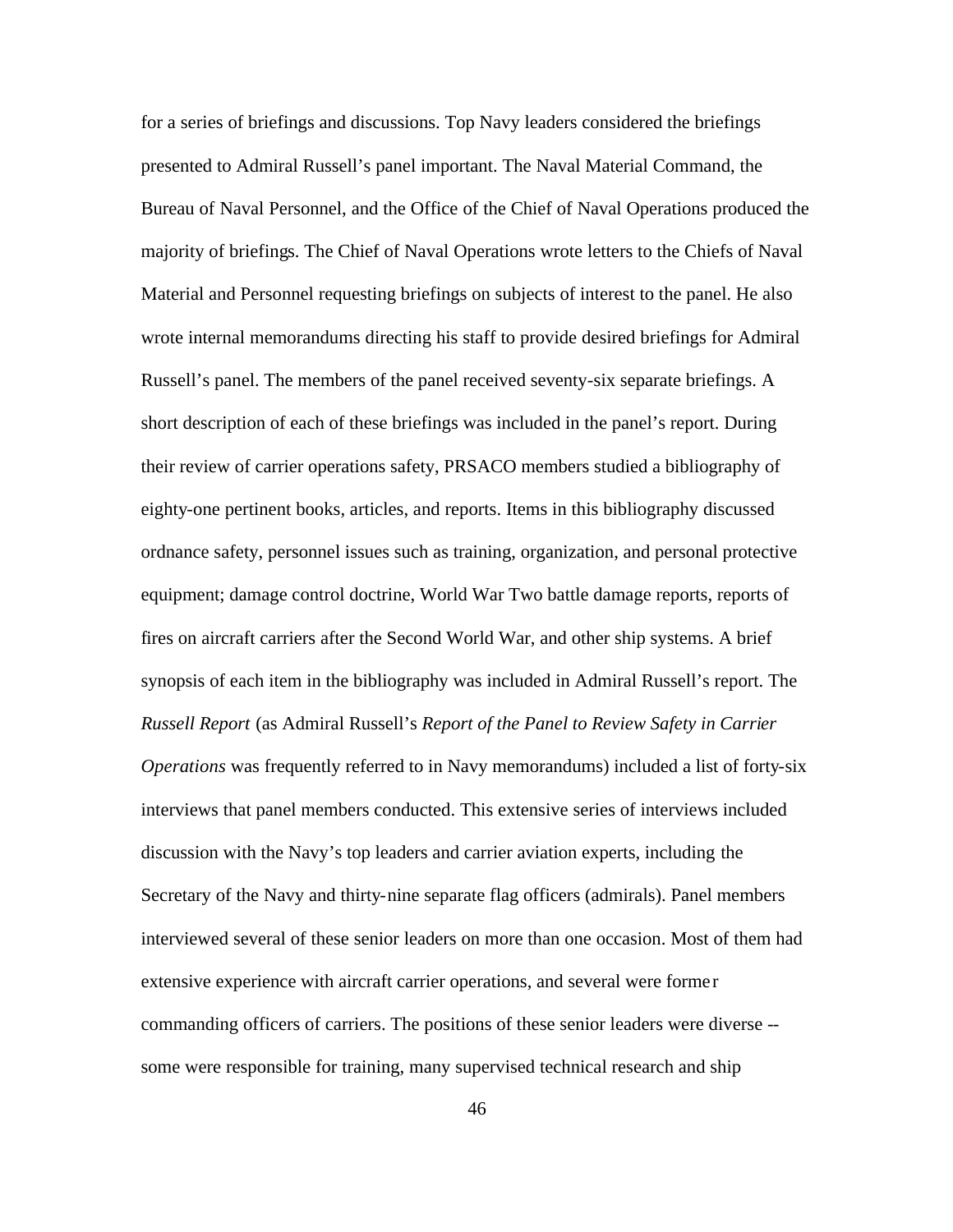construction programs, and others commanded operational units. The panel members interviewed Rear Admiral Massey to discuss insights he gained while investigating *Forrestal's* fire. They also interviewed the former Commanding Officer of *Forrestal*, Captain John Beling, and *Forrestal's* Chief Engineer, Commander Merv Roland. Finally, the panel visited *Forrestal* while it was docked in Norfolk, Virginia to examine the damage caused by the fire.

Admiral Russell's team completed their *Report of the Panel to Review Safety in Carrier Operations* on 16 October 1967. In the abstract, Admiral Russell stated that his review identified several serious deficiencies:

Deficiencies were identified, however, that, though largely beyond the ability of the ships to correct, do affect the ability of CVAs (aircraft carriers) to carry out their assigned combat missions with a reasonable degree of safety to themselves. The most serious of these deficiencies are inadequate fire protection for the flight deck and to a lesser extent the hangar deck. . .personal equipment for fighting fires and for individual survival,...inadequate individual and team training.<sup>15</sup>

Admiral Russell provided eighty-six recommendations to improve aircraft carrier safety in his report. Many of these recommendations, as in Rear Admiral Massey's report, were focused on improving damage control training, increasing the capability of shipboard firefighting and other damage control equipment, and modifying warship design to further enhance survivability. However, it is important to note that Admiral Russell's panel had a much broader point of view than Rear Admiral Massey's team. Rear Admiral Massey was appointed to determine what caused the fire on *Forrestal*. His recommendations were based on facts discovered during his investigation and opinions that he formed after closely studying that single incident. Rear Admiral Massey had at least some incentive to moderate his recommendations – any harsh criticism of the performance of *Forrestal's* crew members would be damaging to the careers of officers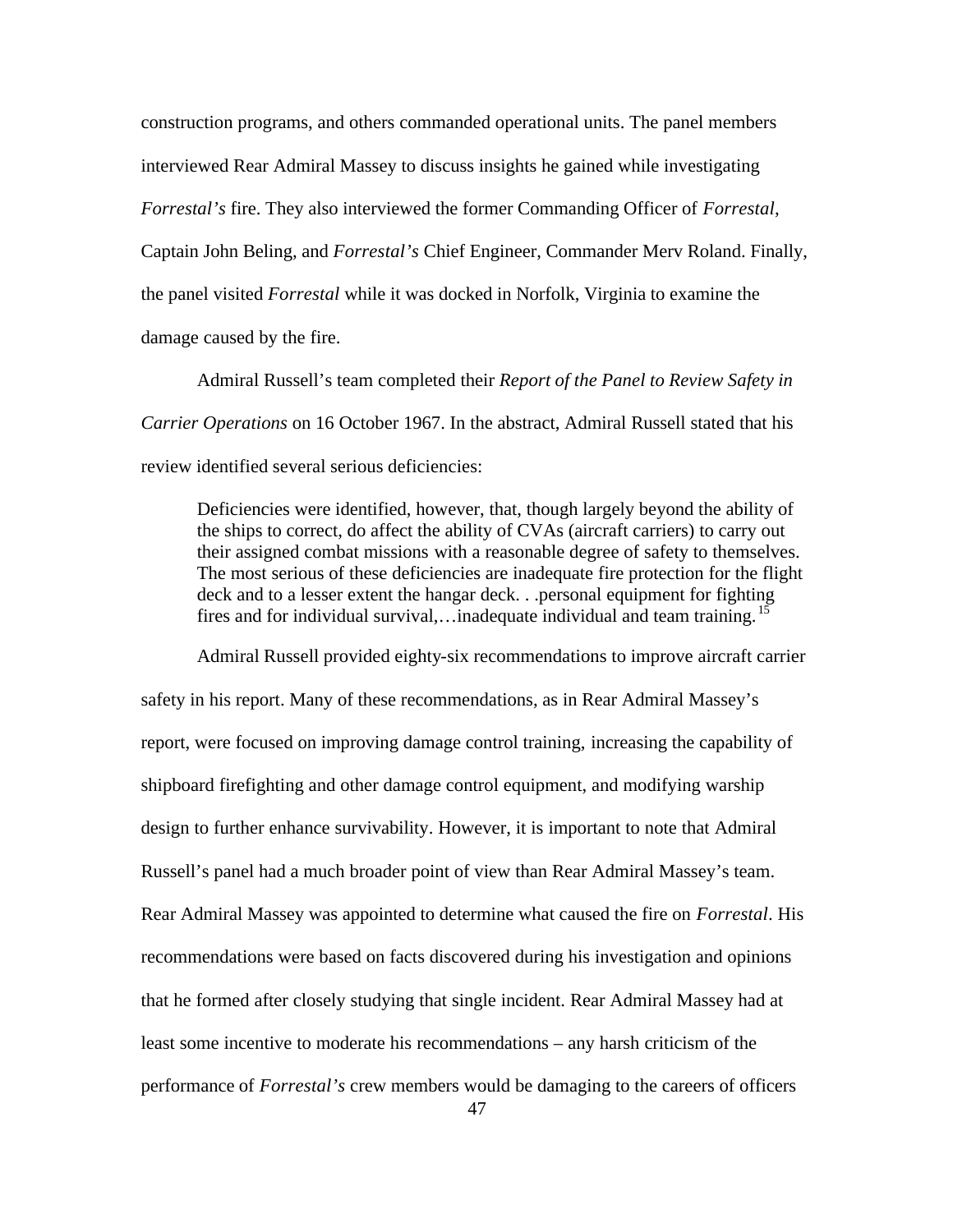serving on *Forrestal* (Rear Admiral Massey specifically stated in his report that he did not recommend placing blame on any *Forrestal* crew members for the conflagration). On the other hand, the highest ranking officer in the United States Navy, Admiral Moorer, appointed Admiral Russell to undertake a comprehensive study of how safely all American aircraft carriers were being operated. Although his project was important to the Navy, Admiral Russell was not as constrained by the need to quickly complete an investigation before eyewitness accounts of a single disaster deteriorated. Admiral Russell's panel visited five aircraft carriers to gain firsthand knowledge of how they were operated. The Navy's leading experts on firefighting and damage control, warship design and construction, and procurement briefed the PRSACO members. They were granted virtually unlimited access to interview Navy uniformed personnel and Department of the Navy civilians to capitalize on their tremendous experience and gain insight from their opinions. A final significant factor was that Admiral Russell's panel was well designed to assure a thorough, honest look at existing flaws in aircraft carrier operations safety. Admiral Moorer's decision to appoint a retired officer avoided the possible negative career implications an active-duty officer might face if he chose to advocate politically unpopular recommendations. Each panel member was allowed and encouraged to present possible recommendations to be considered for inclusion in the final report. However, only Admiral Russell had authority to approve what recommendations were included in his report. This enabled panel members to present honest and critical recommendations without concern for their own careers. Additionally, the presence of a retired four-star admiral on the panel (with obvious strong support from the Chief of Naval Operations)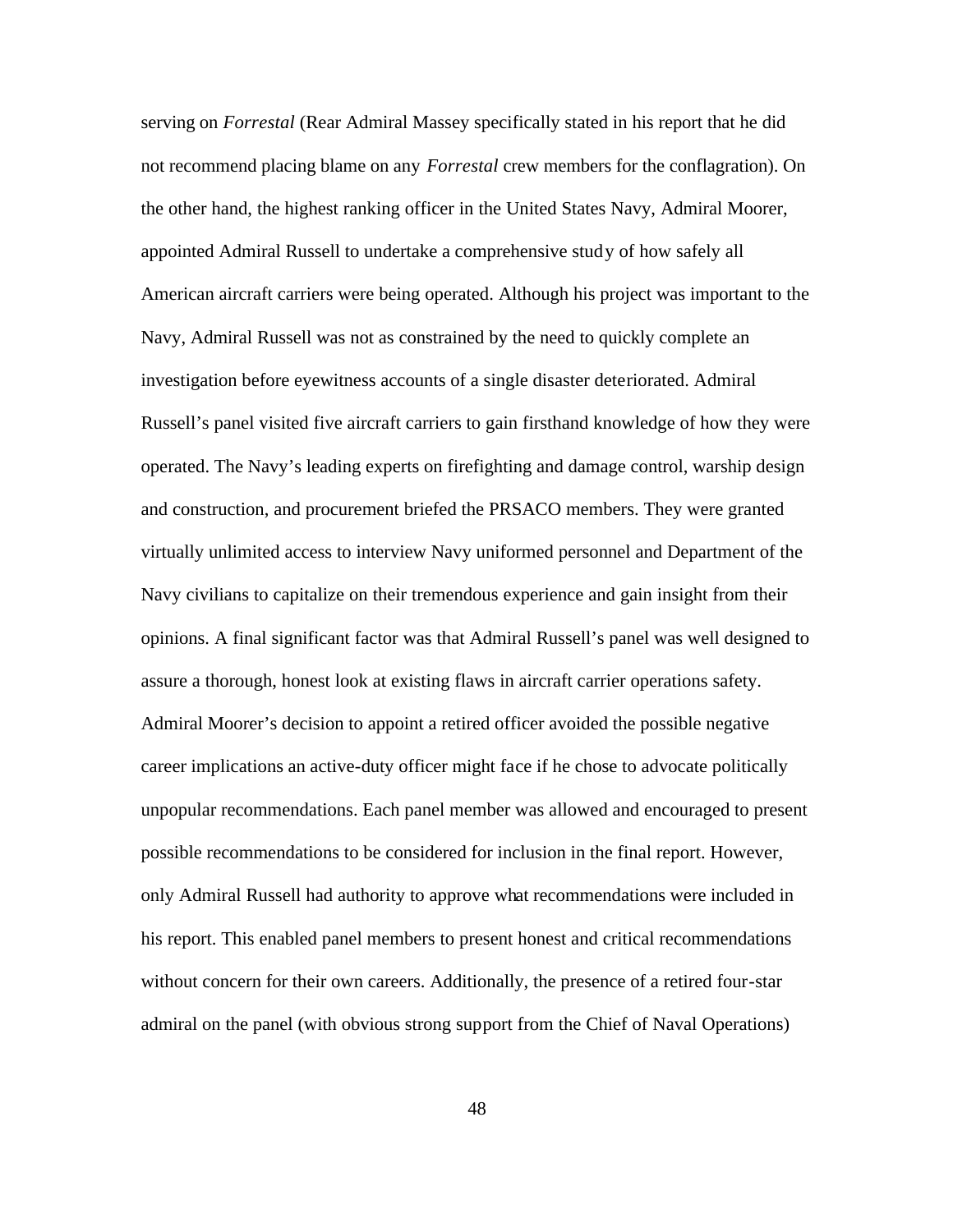helped ensure that the panel would receive a high degree of cooperation from the busy officials they chose to interview.

Each of the eighty-six recommendations proposed by Admiral Russell was accompanied by an explanation of why they were considered important by the panel. The panel used information gathered from the sources mentioned earlier to justify their recommendations. Admiral Russell included proposals to assign cognizance for each of his recommendations to a specific naval command. For example, he proposed that the Naval Material Command be assigned responsibility for improving fire hoses used aboard ships. Three days after Admiral Russell submitted his report, the Chief of Naval Operations forwarded the report to an extensive distribution list of naval commands.

Admiral Russell's panel grouped their recommendations into nine separate categories--ship's material, personal equipment, aircraft systems, weapons, training, documentation, personnel, organization, and operations. This thesis will not examine those recommendations related to aircraft systems, weapons, or documentation (since the recommendations in this category related to ordnance safety publications). The recommendations in the remaining six categories that pertain to damage control improvement will be examined.

# Recommendations to Improve Warship Survivability Features

In his most significant recommendation for improving ship's material, Admiral Russell proposed developing advanced flight deck fire fighting systems for carriers. Many of the elements of this proposed system were initially included in Rear Admiral Massey's report, such as remote control, rapid response time, and massive firefighting agent delivery capability. This *Russell Report* recomme ndation also incorporated another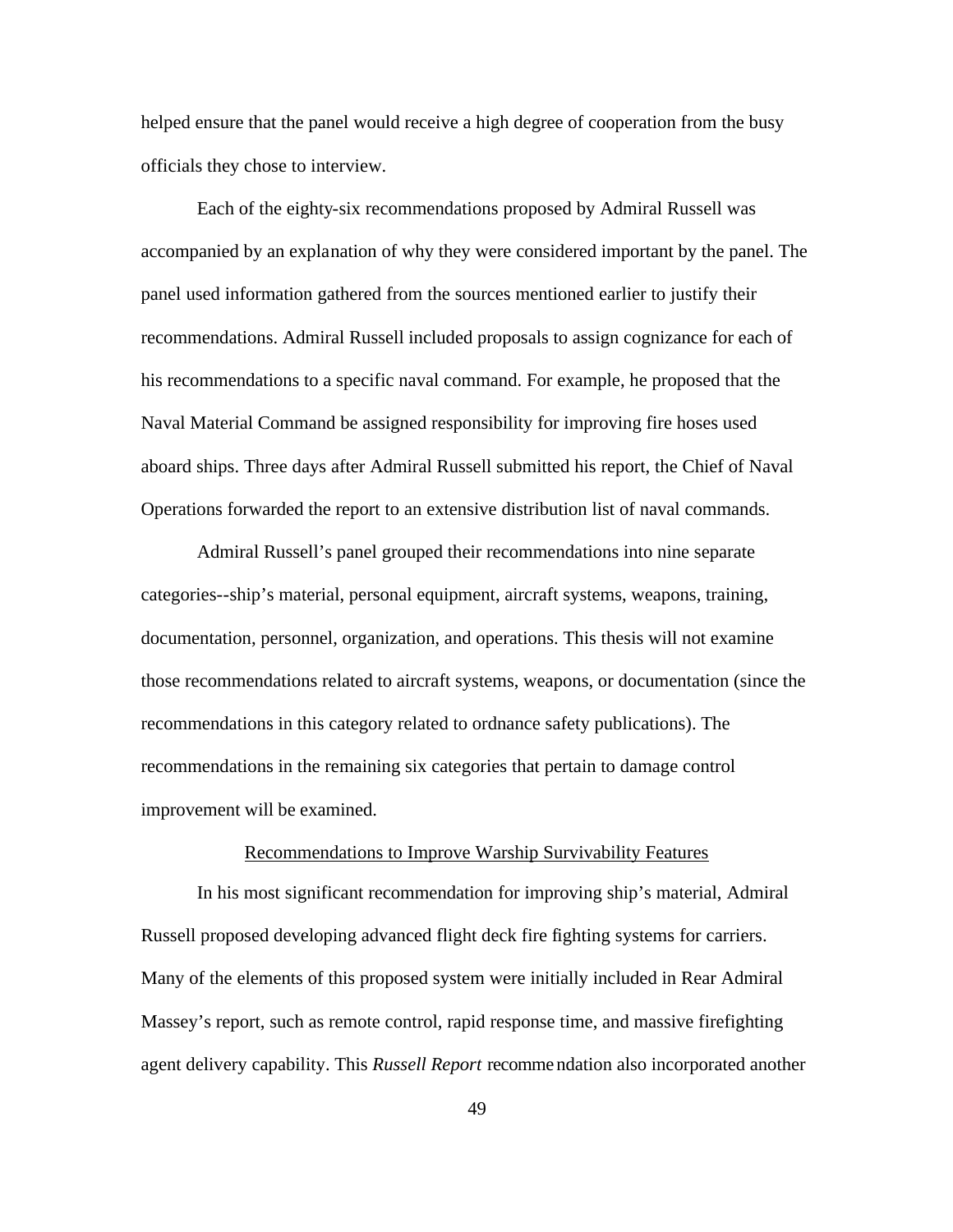consequential proposal from Rear Admiral Massey's initial report--that it was important to incorporate means for quickly draining large quantities of spilled fuel from flight decks into this advanced fire fighting system. <sup>16</sup> Admiral Russell provided strong supporting rationale for including this recommendation in his report:

Development of an advanced flight deck fire fighting system is of prime importance. Principal attention in aircraft carrier fire fighting has been focused in the past on the hangar deck. Adoption of the steel ballistic deck in *Midway* Class and later carriers, and the trend toward elimination of aviation gasoline, tended to support the belief that control of fire on the flight deck was not a serious problem. The *Forrestal* incident proved that it is. Modern carrier aircraft are capable of carrying large quantities of fuel and weapons. The strike group on *Forrestal* was estimated to be loaded with approximately 40,000 gallons of JP-5 (jet fuel) when the accident occurred. Modern aircraft and weapons complexities combine with environmental conditions on a flight deck to provide an ever-present possible source of ignition. Presently installed equipment is not capable of handling a conflagration of the magnitude of that which developed on *Forrestal*. 17

Admiral Russell provided three pages of justification detailing why he considered it vitally important to develop an advanced firefighting system for carrier flight decks. He concurred with Rear Admiral Massey's assessment that existing flight deck fire fighting equipment was simply inadequate, and proposed that the Naval Material Command immediately begin research and development on an improved system.

The *Russell Report* recommended that the Naval Material Command develop a standardized system for marking and illuminating emergency escape routes from interior compartments. The report noted that personnel experienced difficulty in escaping from smoke-filled compartments in many previous shipboard fires, including the one on *Forrestal*. PRSACO members believed two critical factors increased the difficulty crew members experienced when attempting to evacuate dark, smoke filled compartments during emergencies: aircraft carriers were extremely large, and many crew members were not familiar with all sections of their ships. During their visit to four deployed carriers,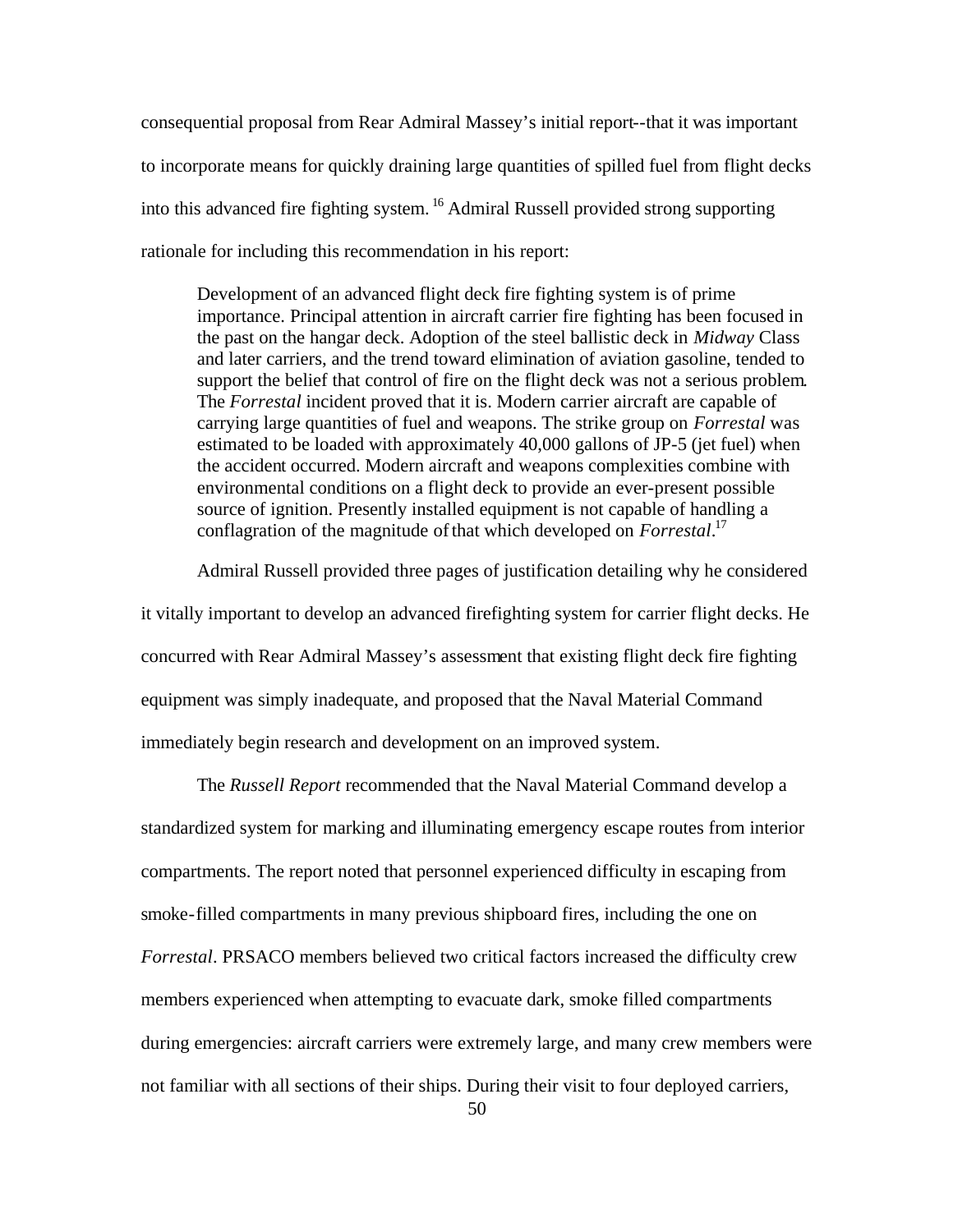panel members observed various markings designed to help personnel evacuate compartments during emergencies; they also noted that some carriers had no markings at all. The panel recommended that the Naval Material Command investigate which colors and types of paint and lights were most effective in helping personnel evacuate shipboard compartments, and then develop an effective, standardized system to mark evacuation routes.<sup>18</sup> The PRSACO members proposed implementing a closely related recommendation originally made by Rear Admiral Massey, increasing the number of exits from compartments. They noted that US Navy ship design specifications required two exits from all stations normally manned by ten or more crew members. However, this requirement did not apply to berthing compartments or workshops. Admiral Russell's team proposed extending this requirement to include all berthing compartments and working areas that were sometimes occupied by ten or more crew members. They recommended that all new ships be constructed to this standard, and that existing ships be altered to meet this new requirement where feasible.<sup>19</sup>

Admiral Russell also concurred with the assessment of *Forrestal* fire investigators that the general announcing system was difficult to hear and understand in some locations on aircraft carriers. The investigation into *Forrestal's* fire determined that personnel in the hangar deck directly below the flight deck had difficulty hearing and understanding the ship's general announcing system, or "1 MC." Admiral Russell's report noted that this problem was not confined to *Forrestal*:

The complaint concerning the inadequacy of the 1 MC General Announcing System is universally supported by Yankee Station CVAs visited by the Panel. There are many working and living areas where the 1 MC simply cannot be heard. . . . A space-by-space survey should be conducted on each ship in order to determine what must be done to provide a system that will be adequate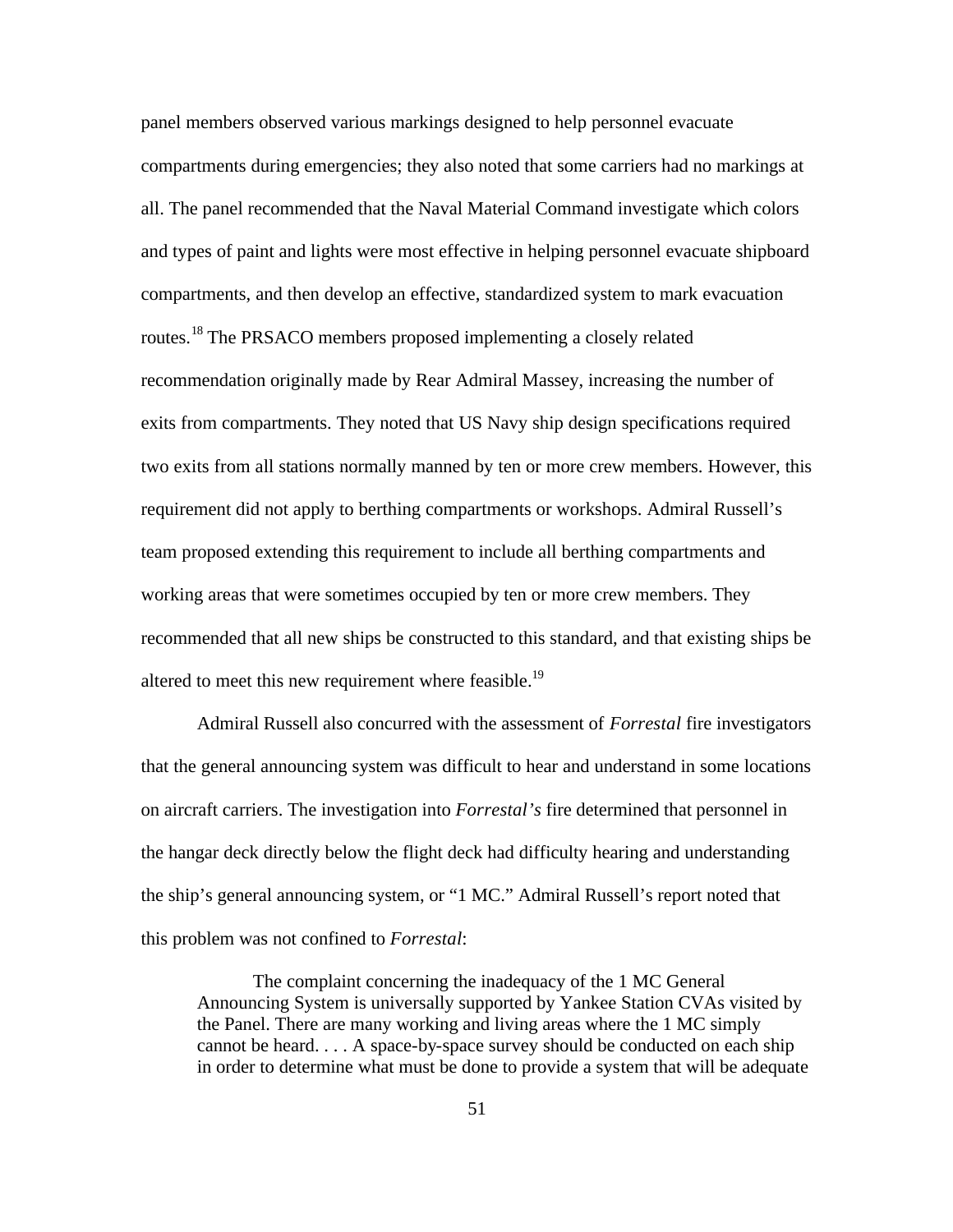for passing important information or orders during an emergency. It is equally important to insure that the General and Chemical Alarms may be heard in every normally inhabited space throughout the ship and that the inhabitants of these spaces may also communicate the existence of a fire or other emergency in the space to the bridge. In short, command cannot function properly without adequate command and control communications.<sup>20</sup>

Remembering that fifty crew members died while sleeping in their berthing compartments after the General Alarm had been sounded over *Forrestal's* 1 MC system, it is hard to overemphasize the importance of this recommendation. Admiral Russell proposed that the Naval Material Command should conduct surveys on all US Navy aircraft carriers to discover and correct instances where 1 MC speakers were inaudible or unintelligible in inhabited compartments.

Admiral Russell recommended that the Naval Material Command review all pending repair requests for the Navy's carriers. He proposed that all items affecting fire fighting or damage control should be considered critical to the safety of these ships, and should be given high priority during each ship's maintenance periods. His included rationale noted that there is always limitations on how many items can be repaired or upgraded during any given maintenance period, and there is heavy competition about which items are given priority. Damage control improvements and repairs competed with areas such as propulsion machinery and command and control equipment. Admiral Russell stated that damage control items often lost out in this competition for limited resources:

This fact, combined with Navy-wide apathy toward damage control over the past years, has resulted in the low state of material readiness in this important area.<sup>21</sup>

Admiral Russell cited excerpts from Inspector General assessments of five aircraft carriers conducted in May and June 1967 to support his harsh comment: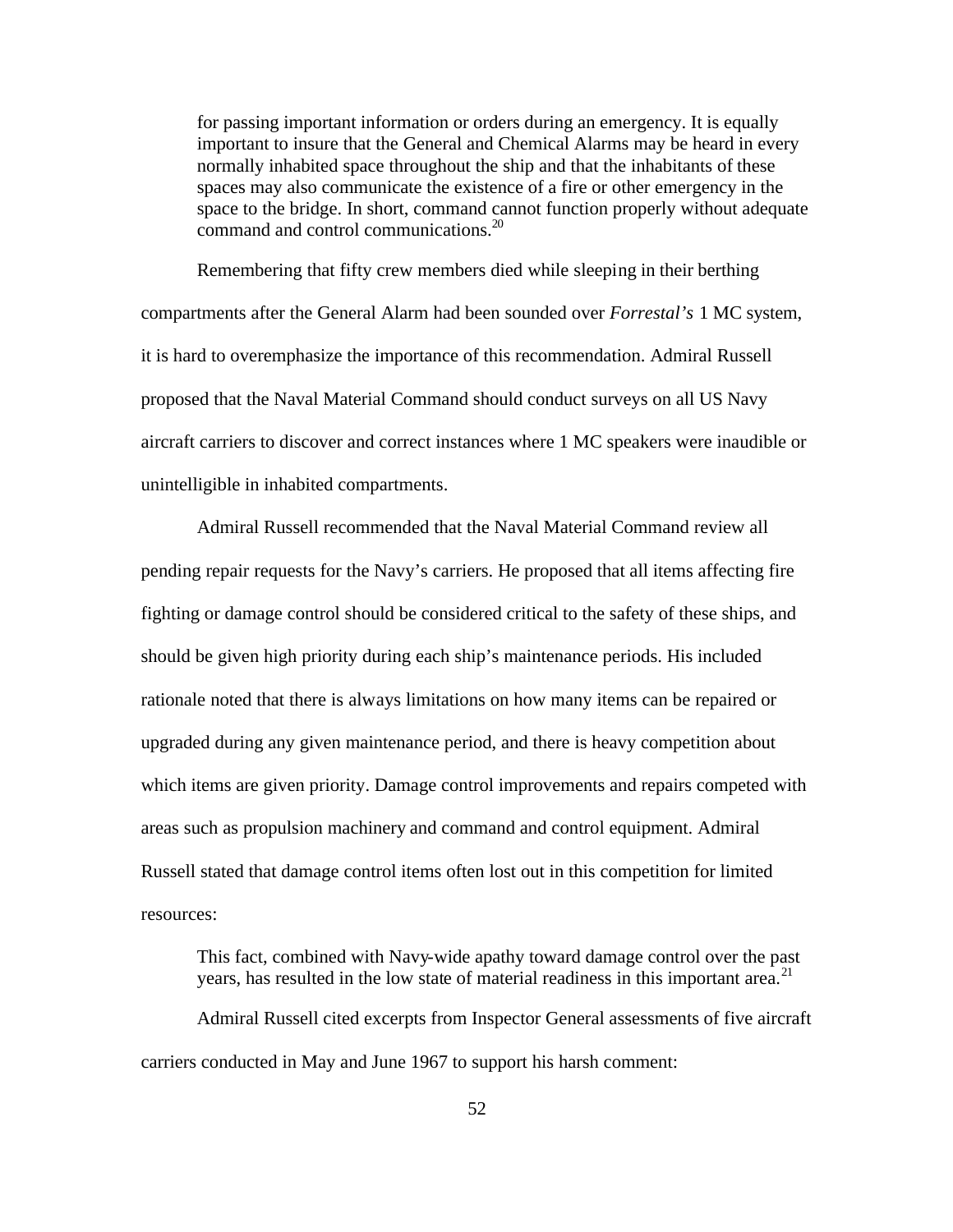Fire fighting equipment in 3 of the 5 carriers inspected was in satisfactory or better condition. An examination of watertight inspection records and watertight boundaries revealed: watertight inspections were logged in 4 of 5 carriers; watertight boundaries were unsatisfactory in all  $5 \text{ ships.}^{22}$ 

PRSACO members believed that placing damage control repair requests in the "safety to ship" category would highlight their importance to senior officials, and help ensure that they received a higher priority in future maintenance periods.

The final significant recommendation by Admiral Russell's panel related to ship's material proposed establishing an exploratory program to study means of improving survivability of ships. To bolster this recommendation, the report stated that the Navy had great need for such a program: "As an example of the need, present-day shipboard fire fighting and damage control are essentially based on means available in World War  $Tw_0$ ."23

The panel theorized that this program could incorporate computer simulations to model damage that could occur from both accidents and enemy action, and that computers could also be used to evaluate the effectiveness of proposals designed to increase warship survivability.

# Recommendations to Improve Personal Protective and Damage Control Equipment

The need for improved personal protective equipment was the one area where Admiral Russell's report made significant recommendations not originally proposed by Rear Admiral Massey's team. The PRSACO members, based on their broader view, realized that shipboard emergency personal protective equipment was woefully inadequate. As Admiral Russell stated in the conclusion to his report:

Of great importance in the handling of emergencies resulting from fire and explosion on a carrier is the personal equipment available for use in combating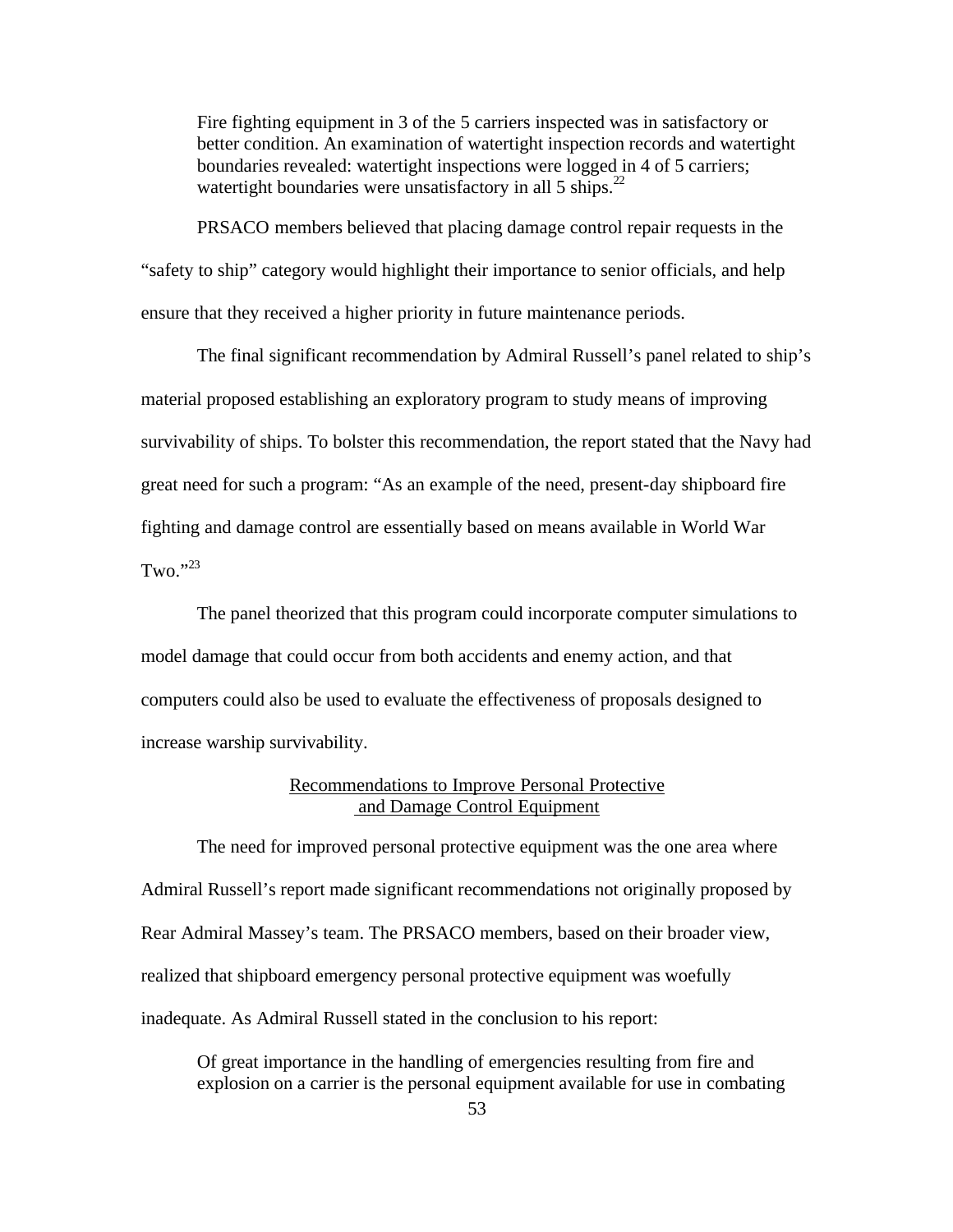the situation and in individual survival in a smoke/fire environment. Not much improvement has been made in these equipments since World War II. Major improvements are required and, with the advanced technology now available, these improvements should not be too difficult. $^{24}$ 

Perhaps the most important personal protective equipment recommendation submitted by PRSACO members was the need for a more effective escape-breathing device. At the time of the *Forrestal's* fire, crew members often wore gas masks as they attempted to escape smoke-filled compartments during shipboard fires. These gas masks, primarily intended to protect crew members against attacks from chemical weapons, also provided some protection against hot smoky environments--they filtered solid particulate matter from the air, reduced the temperature of the air slightly, and served as a heat shield for the wearer's face. However, they provided no protection against toxic gases such as carbon monoxide, and were worthless to the wearer if a compartment's oxygen level was depleted by fire. The Navy's *World War II Damage Reports* found that the gas masks were often useful to personnel evacuating smoke-filled interior compartments: "On the basis of the service experience it is apparent that Navy Service Gas Masks are reasonably effective against smoke. Personnel must be thoroughly acquainted with their limitations, however." $^{3.25}$ 

Admiral Russell concurred with this assessment, and recommended that the Naval Material Command distribute information throughout the Navy explaining the capabilities and limitations of the gas mask when used as an escape breathing device. He also stated that gas masks had been issued to the crew of only one of the carriers he observed off the coast of Vietnam. The gas masks of the remaining three carriers were stowed in storerooms, inaccessible to their crews in the event of sudden emergencies.<sup>26</sup>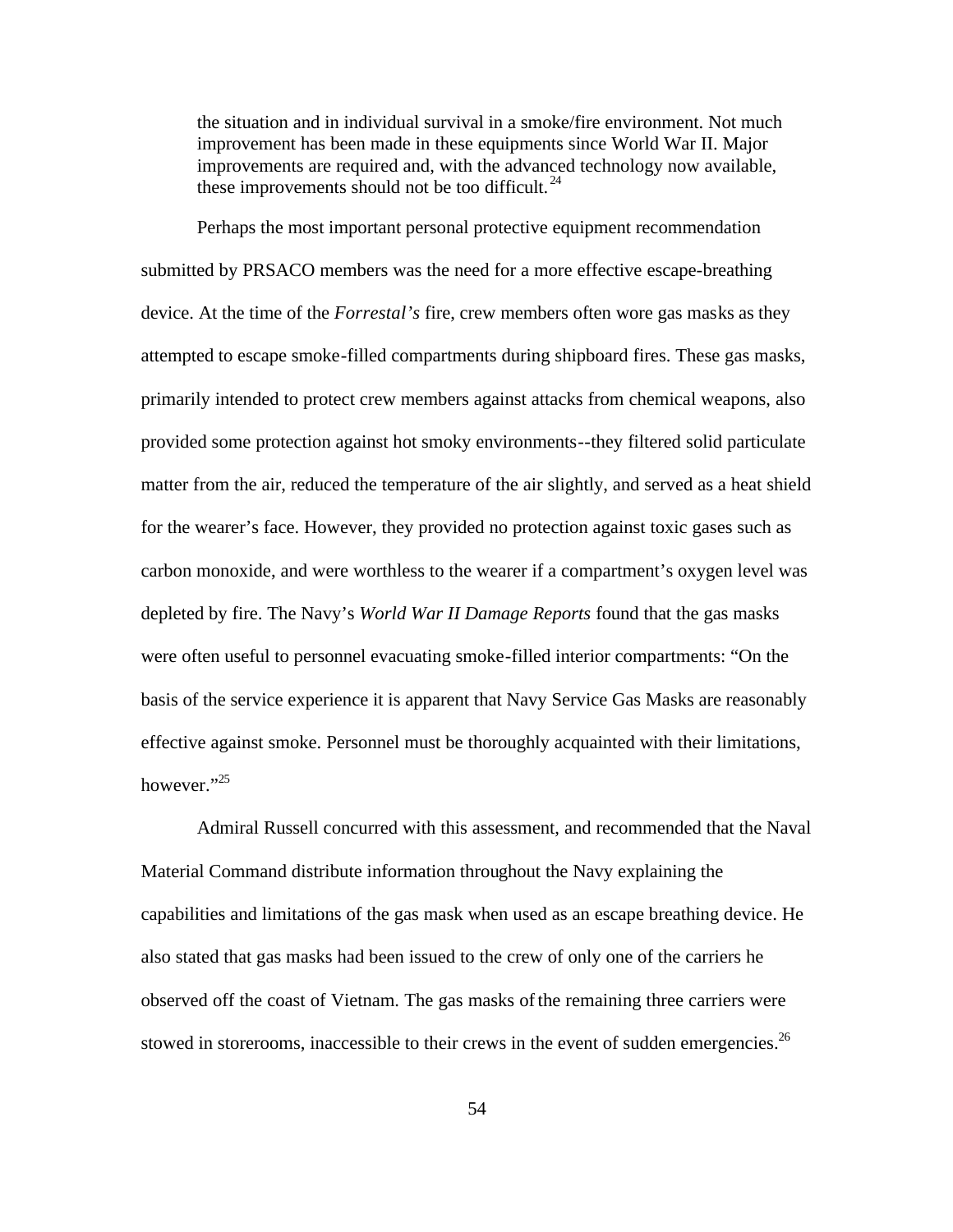Although he agreed with the twenty year old *World War II Damage Reports* that gas masks provided useful protection to personnel evacuating smoke-filled compartments, Admiral Russell felt that a more effective device was needed. He noted that personal emergency air masks were available to US Navy submarine sailors, and proposed that the Naval Material Command modify gas masks by adding small portable air cylinders. These cylinders would supply gas mask wearers with clean air for several minutes and increase their chances of escaping from compartments filled with toxic gases.

Admiral Russell also proposed that the Naval Material Command establish a program to improve the OBAs used by shipboard firefighters. His report stated that the OBAs were excellent tools, but noted that several deficiencies had been discovered during fires on naval vessels. Rear Admiral Massey's investigators discovered that many of the OBA canisters used to combat *Forrestal's* fire did not last the rated thirty minutes. *Forrestal* fire investigators also believed that many parts of the OBA were susceptible to deterioration over time, and were subject to breakage as a result of rough handling. The investigation team that studied a major fire on the carrier USS *Oriskany* had reached similar conclusions in 1966. PRSACO members suggested that research could result in OBA canisters with longer lives, and that design improvements could produce smaller, simpler, and more rugged  $OBAs$ <sup>27</sup>

Finally, Admiral Russell proposed improving the clothing worn by personnel responding to fires on flight decks. He recommended upgrading the proximity suit used by sailors to rescue personnel from burning aircraft by improving its resistance to wear and tear, making it more flexible, and increasing its ability to reflect heat. He noted that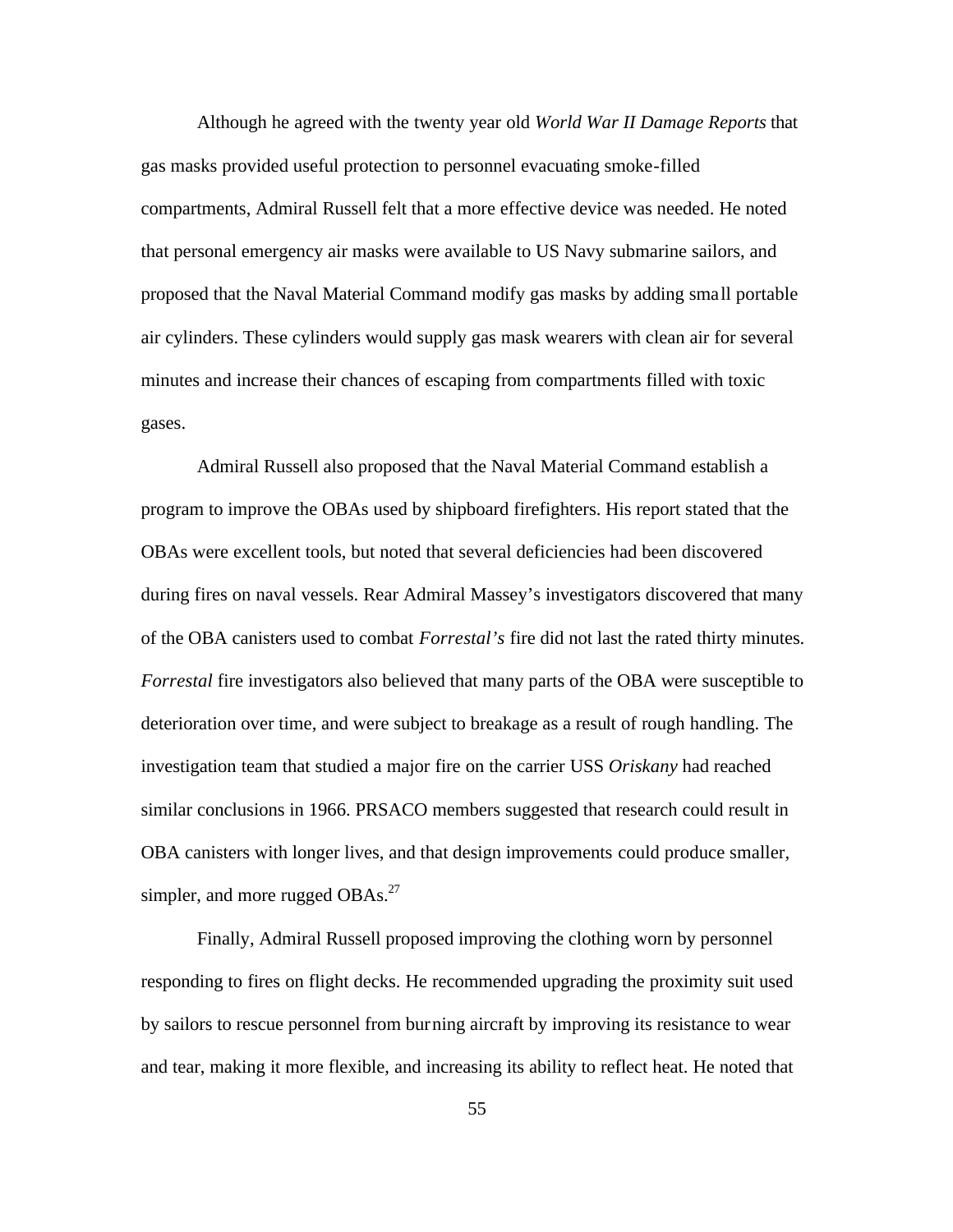several research reports confirmed that vastly improved aluminized fabrics were available and could be used to improve proximity suits.<sup>28</sup> He also noted that the jerseys worn by personnel working on the flight deck were not flame retardant, and their shoes were softtoed and had poor treads on their soles. The *Russell Report* cited research demonstrating that it was feasible to treat clothing to make it flame retardant, and proposed that the Navy issue flame retardant clothing and improved footwear to shipboard sailors.

The *Forrestal* fire investigation team originally proposed many of the improvements to shipboard damage control equipment Admiral Russell recommended. For example, building on a recommendation made by Rear Admiral Massey, the *Russell Report* proposed improving shipboard fire hoses. The *Forrestal* investigators discovered that the cotton-jacketed hoses used throughout the ship were very susceptible to becoming tangled. PRSACO members confirmed this during their visits to four operational carriers, and also noted that the cotton-jacketed hoses were quickly worn out by being dragged across abrasive decks during training drills. The *Russell Report* described a project where improved hoses were being tested aboard another carrier, US*S America*. *America* had tested 235 lengths of neoprene-wrapped hose, and found that these new hoses did not tangle up and were significantly more wear-resistant than the cottonjacketed hoses. Admiral Russell recommended that all aircraft carriers be equipped with neoprene-wrapped hoses in their hangar and flight decks. He also recommended that the Naval Material Command develop quick-disconnect couplings for these hoses to facilitate rapidly adding sections of hoses when needed.<sup>29</sup>

In a similar vein to his recommendation that repairs to damage control equipment be given a high priority in the competition for limited resources, Admiral Russell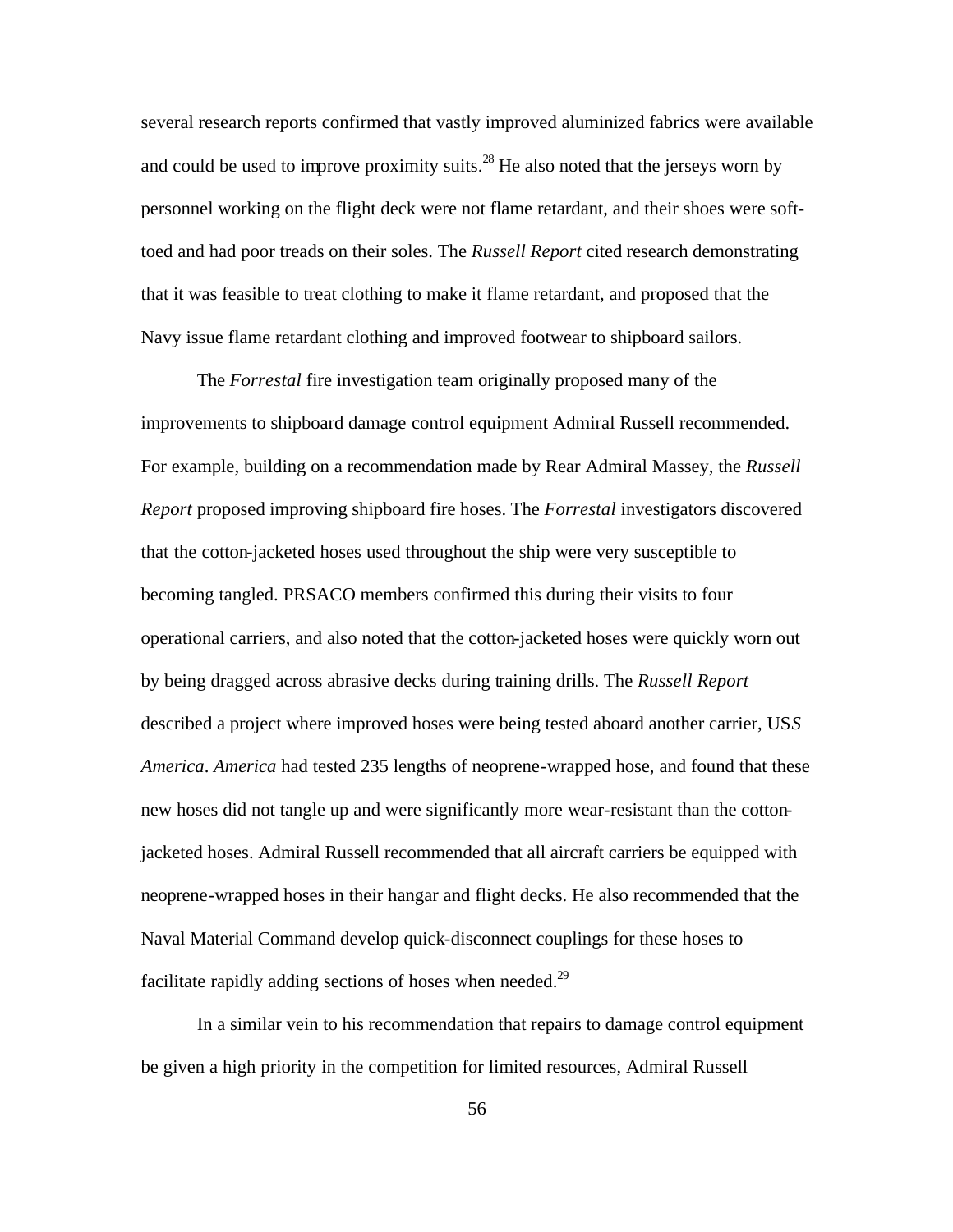proposed that a portion of each ship's operating funds be allocated solely for the purchase of damage control and firefighting equipment. His supporting rationale clearly illustrated the many items that competed for funding priority and provided strong justification for why he considered this recommendation important:

Operating funds are allocated to individual ships in the form of and Operating Target (OPTAR) by the type commander. Normal practice is for the ships to further sub-allocate amounts to each department. Out of each OPTAR must be obligated funds for such things as spare parts, consumables such as paper and soap, maintenance items such as wire and sheet metal, habitability items such as paint and deck tile, and replacement of equipage such as worn out fire hose and lost battle lanterns. The amount of the OPTAR is never enough to cover all of a ship's operating needs. Normal practice is to establish a priority list and fund down the list to the point where money runs out. In this system, the completeness of the inventory and the good material condition of damage control equipment must compete with all other consumables, spares, and equipage replacement, for funds. The tendency has been in the recent past, to place damage control gear low on the priority list. This has meant that inventories and material condition of damage control equipment were generally poor. $30$ 

In addition to establishing a separate pool of money for damage control

equipment, the *Report of the Panel to Review Safety in Carrier Operations* recommended the Naval Material Command conduct further analysis of shipboard fires to determine a more appropriate allowance of OBAs and their canisters, fire fighting foam, fire extinguishers, and hoses. The report noted that both *World War II Damage Reports* and more recent investigations following major shipboard fires recommended significantly increasing the number of OBAs and OBA canisters.<sup>31</sup>

## Recommendations to Increase Damage Control Awareness and Training

The remaining recommendations made by Admiral Russell's panel emphasized

the urgent need to improve the level of damage control awareness and training

throughout the fleet. The foremost recommendation Admiral Russell proposed to

alleviate this situation was for the Chief of Naval Operations to ensure that air wing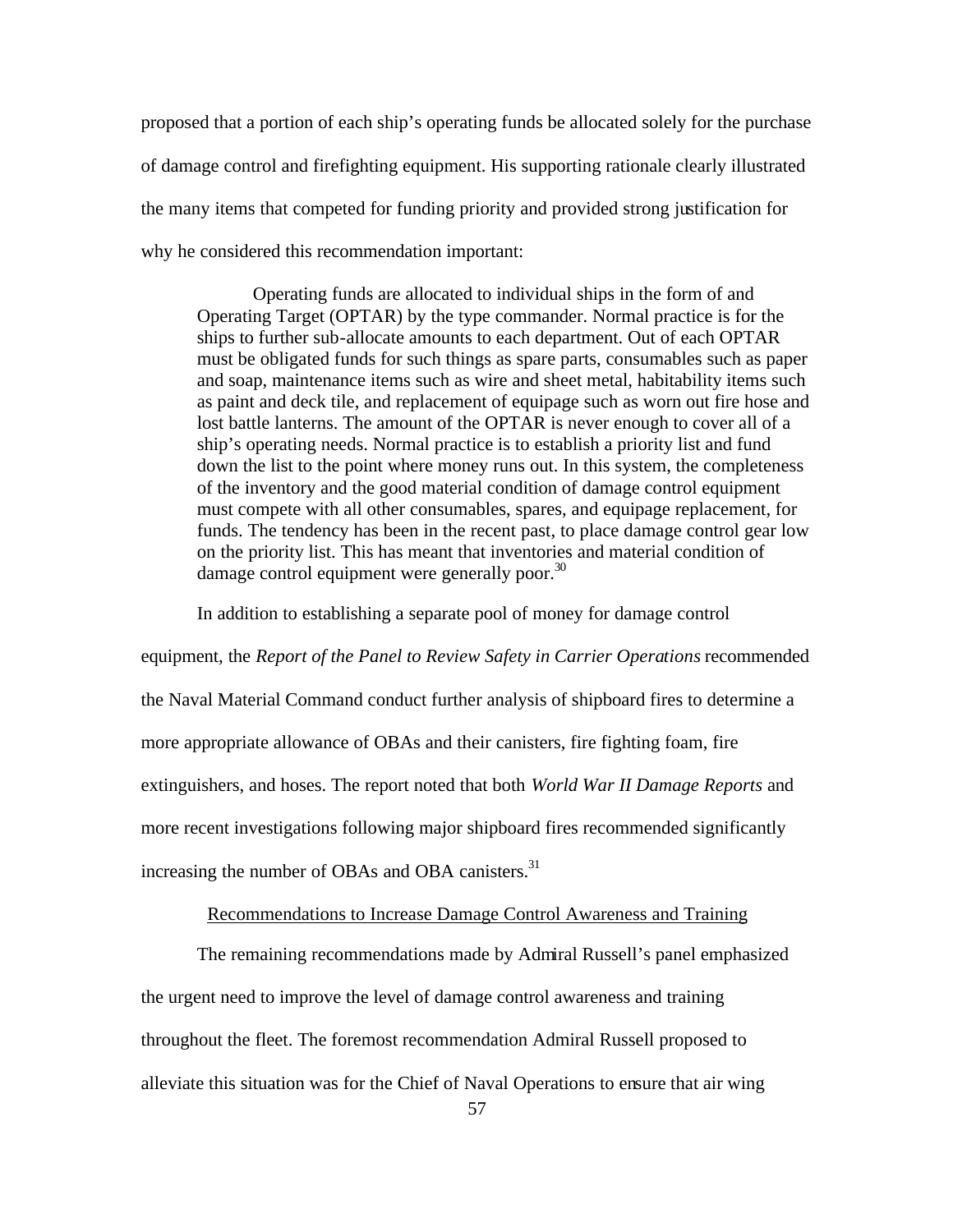personnel received damage control training prior to deploying with an aircraft carrier. His report noted that sailors in the air wing comprised approximately 40 percent of the personnel on deployed carriers, and that an even higher percentage of air wing sailors were involved in fire fighting efforts on the *Forrestal* because most of them worked in the vicinity of the flight deck. However, his report was highly critical of the effectiveness of these sailors during the conflagration:

Many of these air wing personnel, despite their courageous acts and strong desire to help, were ineffective and in some cases a hindrance to the fire fighting effort. These men had received no formal training in fire fighting or the principles of damage control. During a carrier's refresher training period, which is primarily devoted to ships damage control training, the air wing is not aboard, and no substitute damage control training is provided. $32$ 

Admiral Russell observed that requirements did exist for these sailors to receive damage control training. However, he found that the requirements were not being met for a variety of reasons, such as insufficient school capacity, high personnel turnover rates, lack of realistic training aids, insufficient attention by commanding officers, and insufficient requirements for ships to conduct periodic drills. His report included several proposals designed to alleviate these shortfalls.

Based on briefings he received from the Commanders of the Atlantic and Pacific Naval Air Forces and the Commanders of the Atlantic and Pacific Training Commands, Admiral Russell recommended increasing the throughput capability of damage control training schools by adding more instructor billets. He also proposed sending damage control training teams to assist deployed ships. The briefings presented to Admiral Russell indicated that vastly increased student throughput was required to meet existing training requirements. Officials estimated that school capacity was only sufficient to meet approximately 60 percent of the training requirements for the Pacific Fleet, and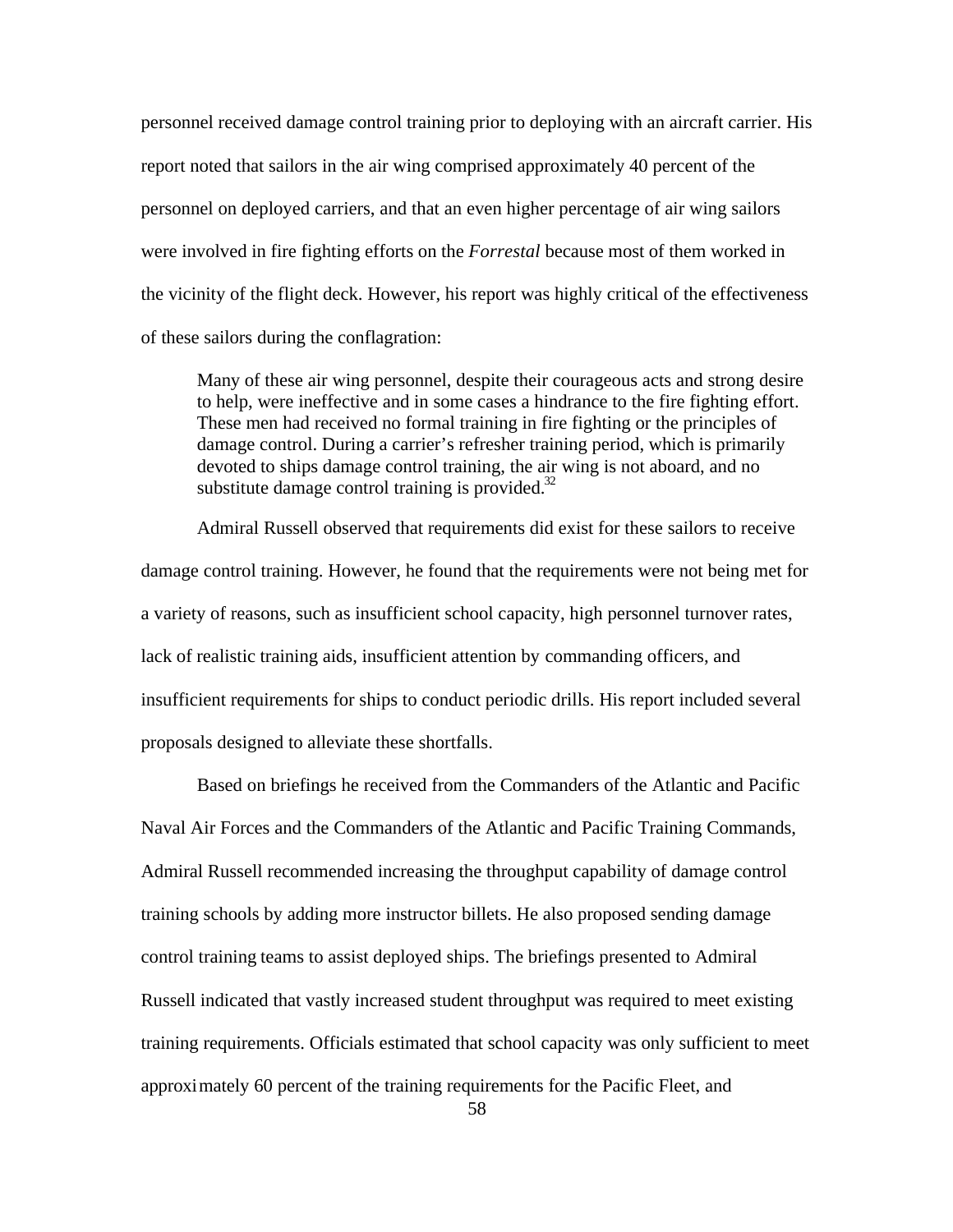approximately 32 percent of the Atlantic Fleet's training requirements.<sup>33</sup> However, even

this meager capability was severely underutilized, as the *Russell Report* clearly shows:

COMNAVAIRPAC requires that the executive officer, and all repair party personnel attend a five-day fire-fighting course and all other personnel, including the Air Wing attend the two-day course…During FY '67 only 226 Air Wing personnel were trained. COMNAVAIRLANT requires that all repair party and inport firefighting party members attend the five-day fire-fighting course, all air department personnel attend a three-day course, and half the ship's company attend a two-day fire-fighting course. In FY '67, no air-group personnel attended basic or refresher fire-fighting courses.<sup>34</sup>

The impact of these depressing macrolevel statistics were evident in the

investigation reports of shipboard fires, which concurred that a dire need for increased

damage control training existed:

About 25 percent of the *USS Oriskany* crew and apparently none of the Air Wing personnel had received fire-fighting training prior to the October 1966 fire. Only 150 personnel were trained in the use of the OBA. On *USS Forrestal* about 50 percent of the crew and none of the Air Wing personnel had fire-fighting training prior to the fire. Both reports of these incidents recommended full-crew training in fire-fighting. <sup>35</sup>

To increase the awareness of the importance of damage control training on

aircraft carriers, Admiral Russell's report recommended incorporating damage control

training into the precommand training pipeline given to aircraft carrier commanding

officers. His report noted that commanding officers of carriers were aviators with little or

no prior damage control training or experience, and speculated that this could result in

decreased command emphasis on the importance of damage control:

This lack of experience in damage control on the part of the commanding officer is most critically reflected in a generally low level of command interest in damage control matters, and a failure to appreciate the importance of damage control training. Regardless of the enthusiasm and ability of the DCA (Damage Control Assistant), ship-controlling drills in damage control are not going to be included in an already-too-full schedule, unless the commanding officer recognizes the importance of damage control and the necessity for continued damage control training. <sup>36</sup>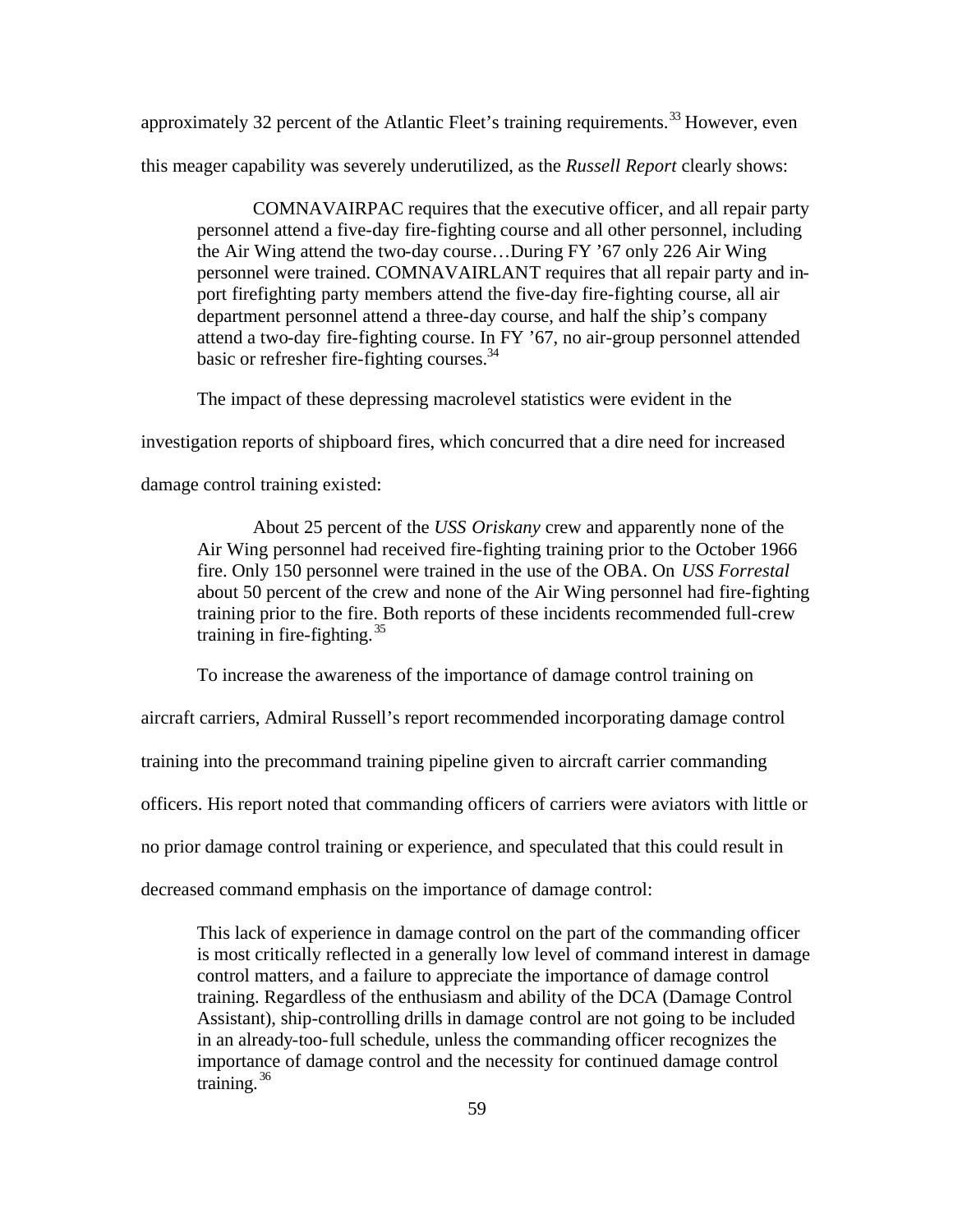Admiral Russell recommended that the training provided to future carrier commanding officers should include instruction on the principles of damage control, review of significant previous shipboard fires and battle damage, and participation in fire fighting and damage control training exercises. His report also proposed that newly enlisted personnel receive damage control training prior to reporting aboard, and recommended that officer-commissioning programs increase their emphasis on damage control training. His report stated that a decision had been recently made to eliminate the sole course on damage control principles included in the Naval Academy's curriculum, and he strongly advised reversing that decision. $37$ 

Finally, the *Russell Report* recommended that the Naval Material Command create improved damage control training aids for shipboard personnel. He proposed incorporating the PLAT camera footage into a training film to give shipboard firefighters a sense of the magnitude of fires they could encounter. He also proposed developing reusable training canisters for OBAs, so that ships could conduct OBA familiarization training without decreasing the amount of canisters available during actual fires.

As the preceding chapter illustrated, Admiral Russell's *Report of the Panel to Review Safety in Carrier Operations* proposed a plethora of possible means to improve damage control and firefighting capability on US Navy ships. Many of his suggestions incorporated recommendations originally included in Rear Admiral Forsyth Massey's investigation into the *Forrestal's* fire. The next chapter examines how the Navy implemented these important recommendations.

 $\overline{a}$ 

<sup>1</sup>Department of the Navy, *Manual of the Judge Advocate General Basic Final Investigative Report Concerning the Fire on Board the USS Forrestal (CVA-59) on July*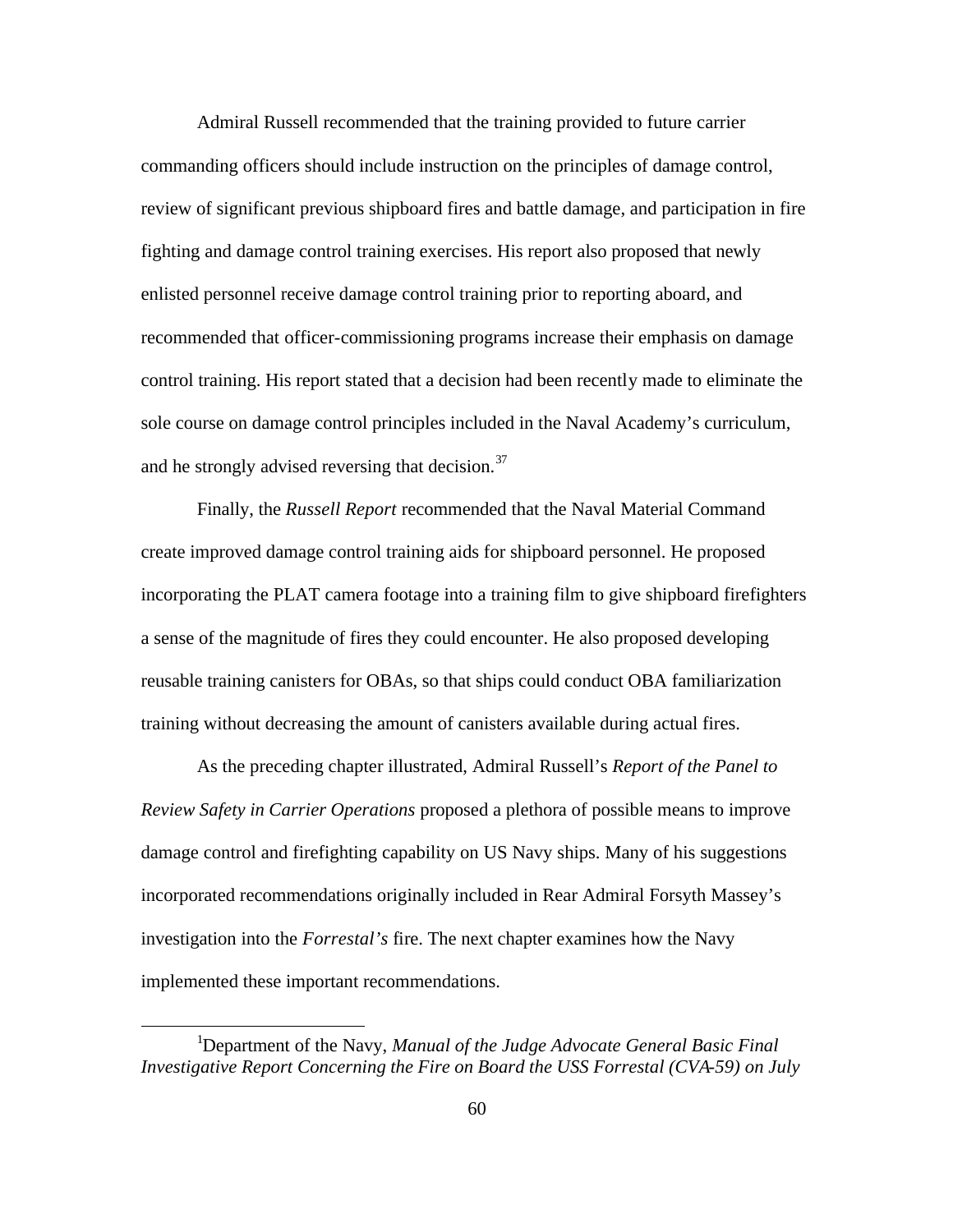*29, 1967*. (Washington, D.C.: US Navy Office of the Judge Advocate General, 1968), 1- 2.

 $\mathrm{^{2}Ibid.}, 6.$  $3$ Ibid., 34.  $\mathrm{4}$ Ibid., 35. 5 Ibid., 38. 6 Ibid.  $\int$ <sup>7</sup>Ibid., 33.  ${}^{8}$ Ibid., 77.  $<sup>9</sup>$ Ibid., 81.</sup>  $10$ Ibid., 83.  $11$ Ibid., 112. <sup>12</sup>Ibid., 129.  $13$ Ibid., 82. <sup>14</sup>Ibid., 126.

<sup>15</sup>Admiral James S. Russell, *Report of the Panel to Review Safety in Carrier Operations* (Washington, D.C.: Office of the Chief of Naval Operations, 1967), I-1.

 $^{16}$ Ibid., A-1.  $17$ Ibid., A-1.  $18$ Ibid., A-12. <sup>19</sup>Ibid., A-36.  $^{20}$ Ibid., A-15.  $^{21}$ Ibid., A-17.  $^{22}$ Ibid., A-18. <sup>23</sup>Ibid., A-47.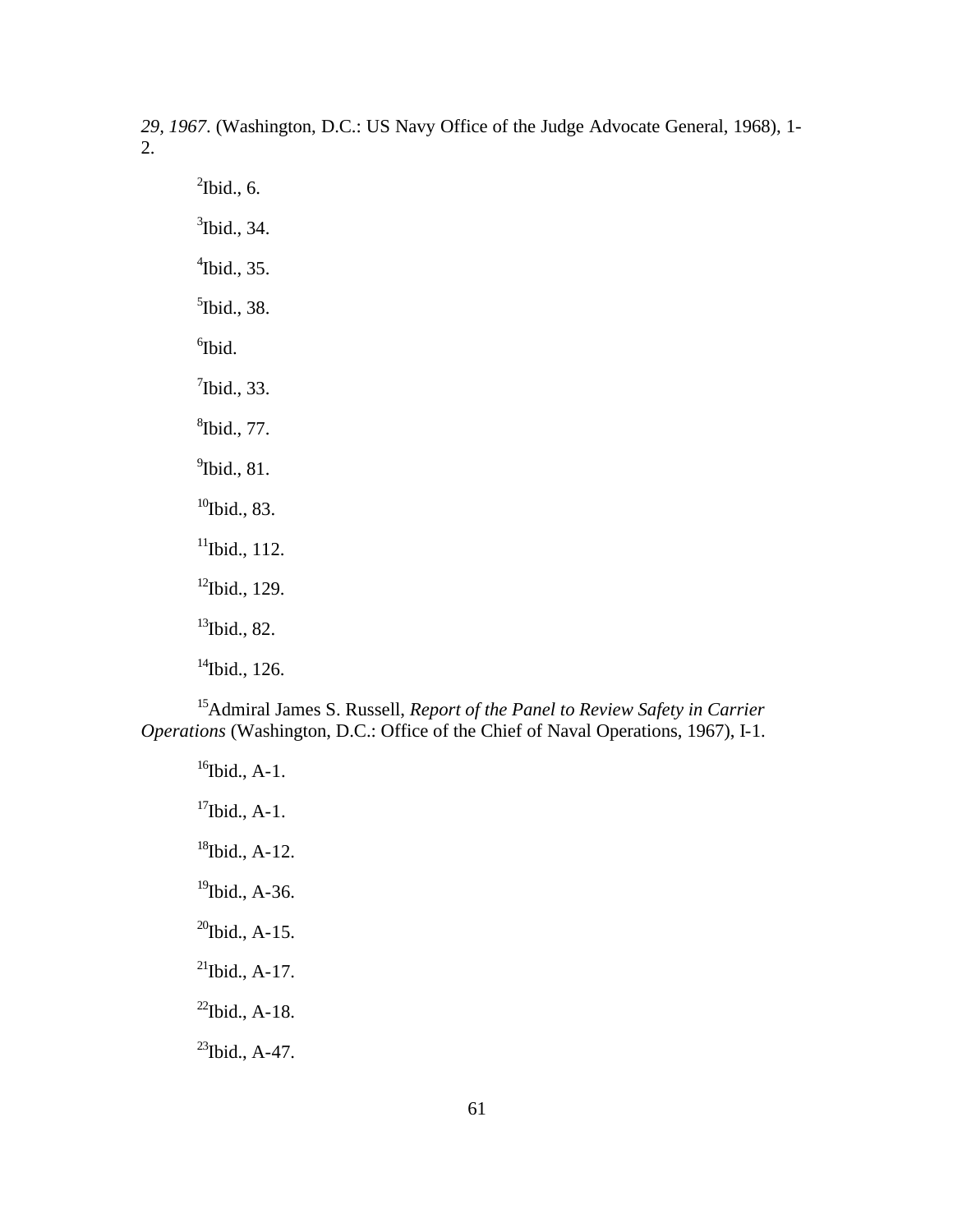$^{24}$ Ibid., V-1-V-2.

 $^{25}$ Ibid., A-50.

 $26$ Ibid.

 $^{27}$ Ibid., A-57.

<sup>28</sup>Ibid., A-58.

 $29$ Ibid., A-16.

<sup>30</sup>Ibid., A-33.

 $31$ Ibid., A-32.

<sup>32</sup>Ibid., A-73.

<sup>33</sup>Ibid., A-74--A-75.

<sup>34</sup>Ibid., A-74.

<sup>35</sup>Ibid., A-75.

<sup>36</sup>Ibid., A-76.

<sup>37</sup>Ibid., A-80.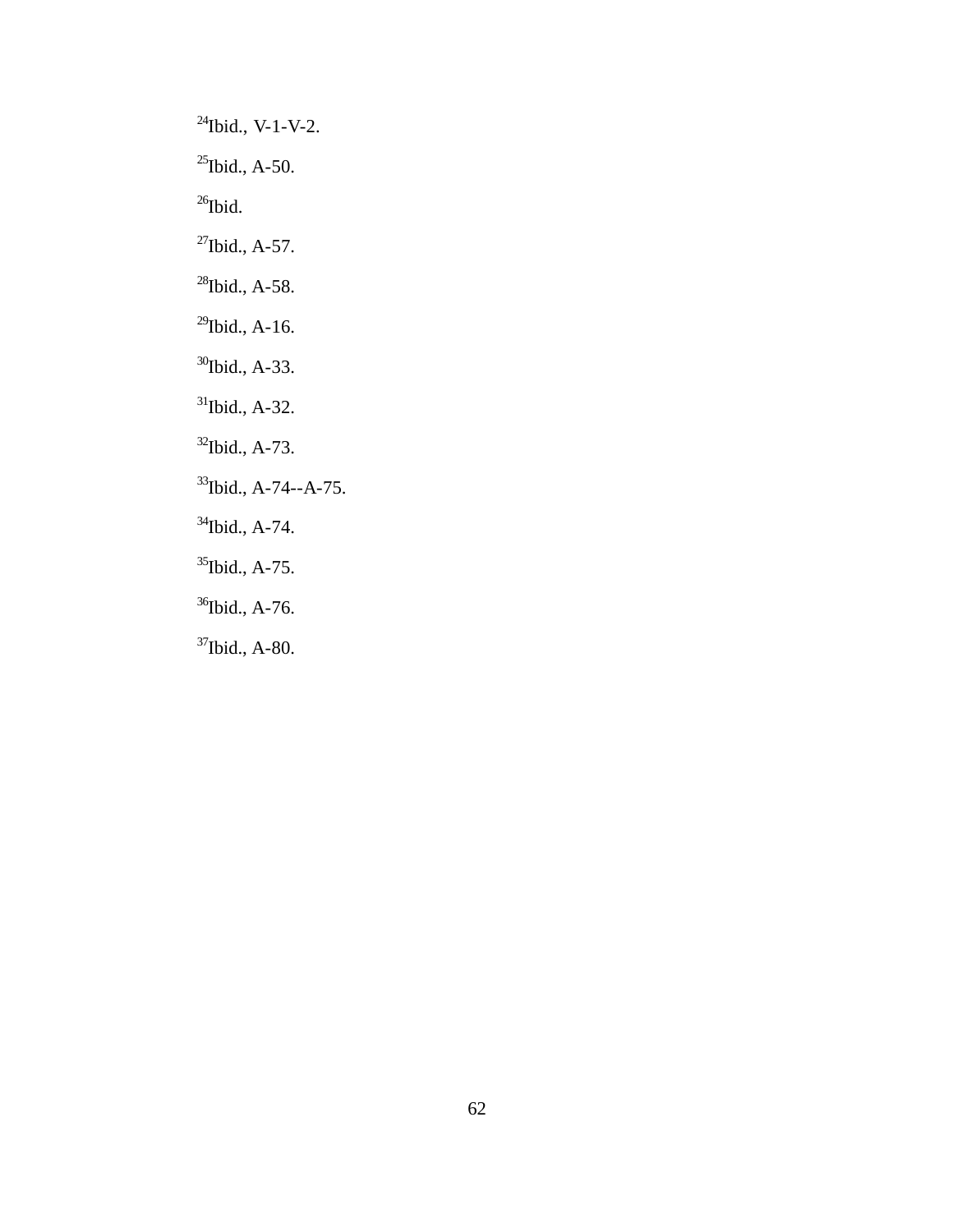### CHAPTER 5

## IMPLEMENTATION OF REPORT RECOMMENDATIONS

As the previous chapter discussed, two significant investigation panels convened shortly after the July 1967 fire aboard USS *Forrestal*. Both of the reports produced by these panels included numerous proposals to improve the effectiveness of damage control efforts on US Navy ships. However, Admiral Russell's broader investigation into the safety of carrier operations throughout the Navy appears to have had greater impact on damage control improvements in the US Navy. This chapter examines how the Navy implemented these recommendations included in the *Basic Final Investigative Report Concerning the Fire on Board the USS Forrestal* and the *Report of the Panel to Review Safety in Carrier Operations*.

### Implementation of *Forrestal Fire Investigative Report's* Recommendations

The first of these panels, headed by Rear Admiral Forsyth Massey, conducted an investigation into the fire following the Navy's *Manual of the Judge Advocate General*. This type of investigation was commonly referred to as a "JAGMAN" investigation within the Navy. The primary purpose of a JAGMAN investigation was to determine the causes of an accident, and who should be held responsible for the resulting damage. Rear Admiral Massey did this, but he also provided thirty-one recommendations aimed at improving damage control deficiencies he observed during his investigation. The preceding chapter discussed fourteen of the most significant recommendations proposed by this investigation. Rear Admiral Massey completed his investigative report on 19 September 1967, and submitted it to Vice Admiral Charles T. Booth, Commander of the US Atlantic Fleet Naval Air Force, for review. Vice Admiral Booth approved the vast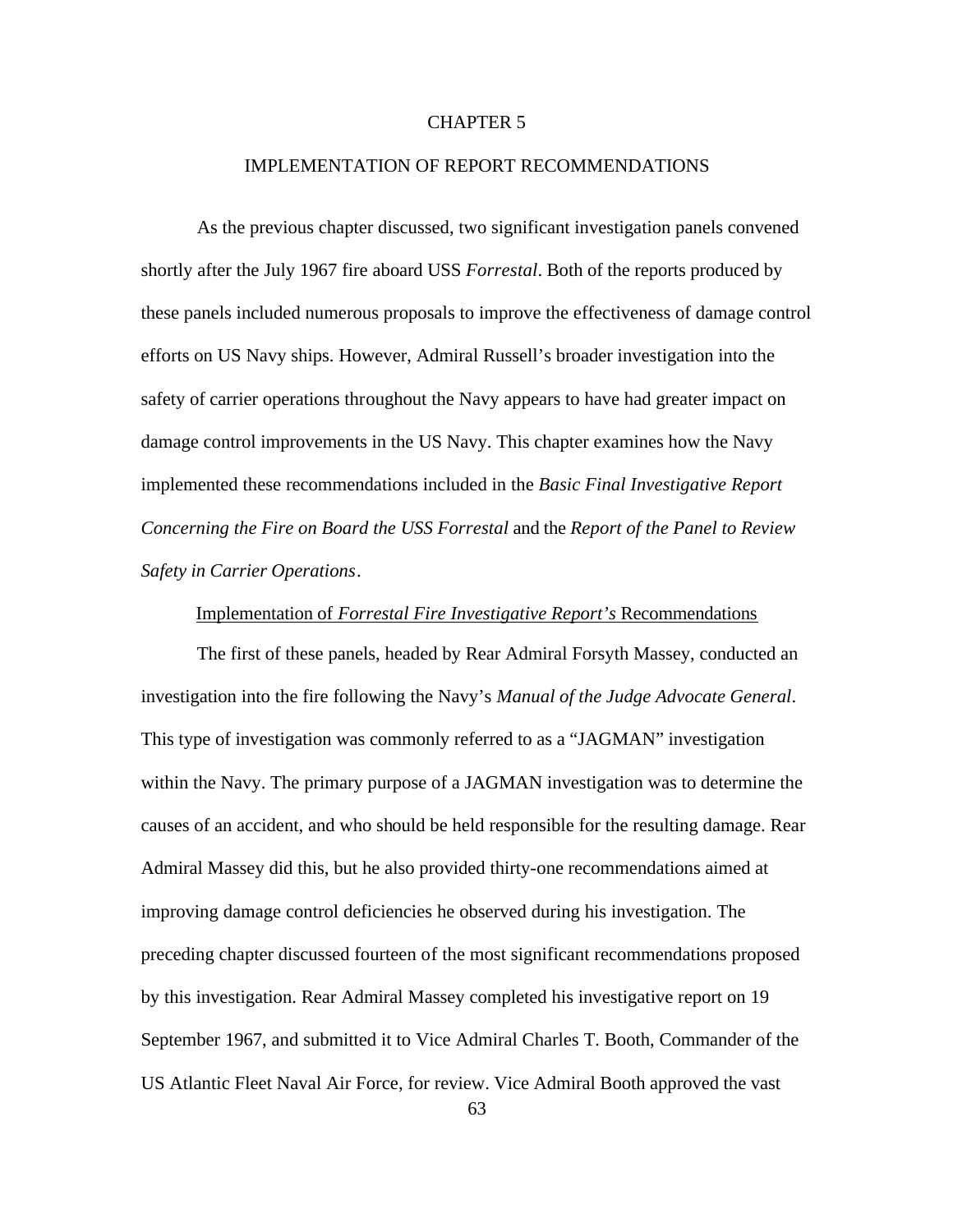majority of recommendations proposed by Rear Admiral Massey, dissenting with only two of the damage control related proposals. The first of these two not approved recommendations had proposed minimizing the transfer of trained personnel prior to a ship's deployment. To justify their proposal, the investigation team noted that 37 percent of *Forrestal's* trained firefighters transferred prior to her deployment, and opined that these transfers had a significant negative impact on *Forrestal's* overall damage control readiness.<sup>1</sup> Vice Admiral Booth's endorsement letter on the investigation stated that high personnel turnover rates were common throughout the fleet because relatively few sailors assigned to aircraft carriers were re-enlisting after the expiration of their terms of required service. He further emphasized his point by stating that:

These (fleet manpower) resources are not adequate to the task of stabilizing ship and squadron personnel from commencement of refresher training to completion of deployment. Indeed, when two or three aircraft carriers are scheduled to deploy in a two or three month time frame, fleet manpower resources are hard put to provide even the minimum manpower requirements.<sup>2</sup>

In short, although he had no objection to the concept of stabilizing manning on aircraft carriers, Vice Admiral Booth did not believe the Navy had sufficient manpower available to make this idea feasible.

Vice Admiral Booth also decided against immediately increasing the allowance of OBAs, OBA canisters, and firefighting foam concentrate carried aboard aircraft carriers. Rear Admiral Massey's team had proposed increasing the allowance of foam concentrate from 1,220 five-gallon cans to 2,500; increasing the number of OBAs from 550 to 620; and increasing the number of OBA canisters from 3,300 to 8,000. His report noted that *Forrestal* received substantial quantities of these items from other US Navy ships in her vicinity during her fire, and stated that he believed it would have taken significantly more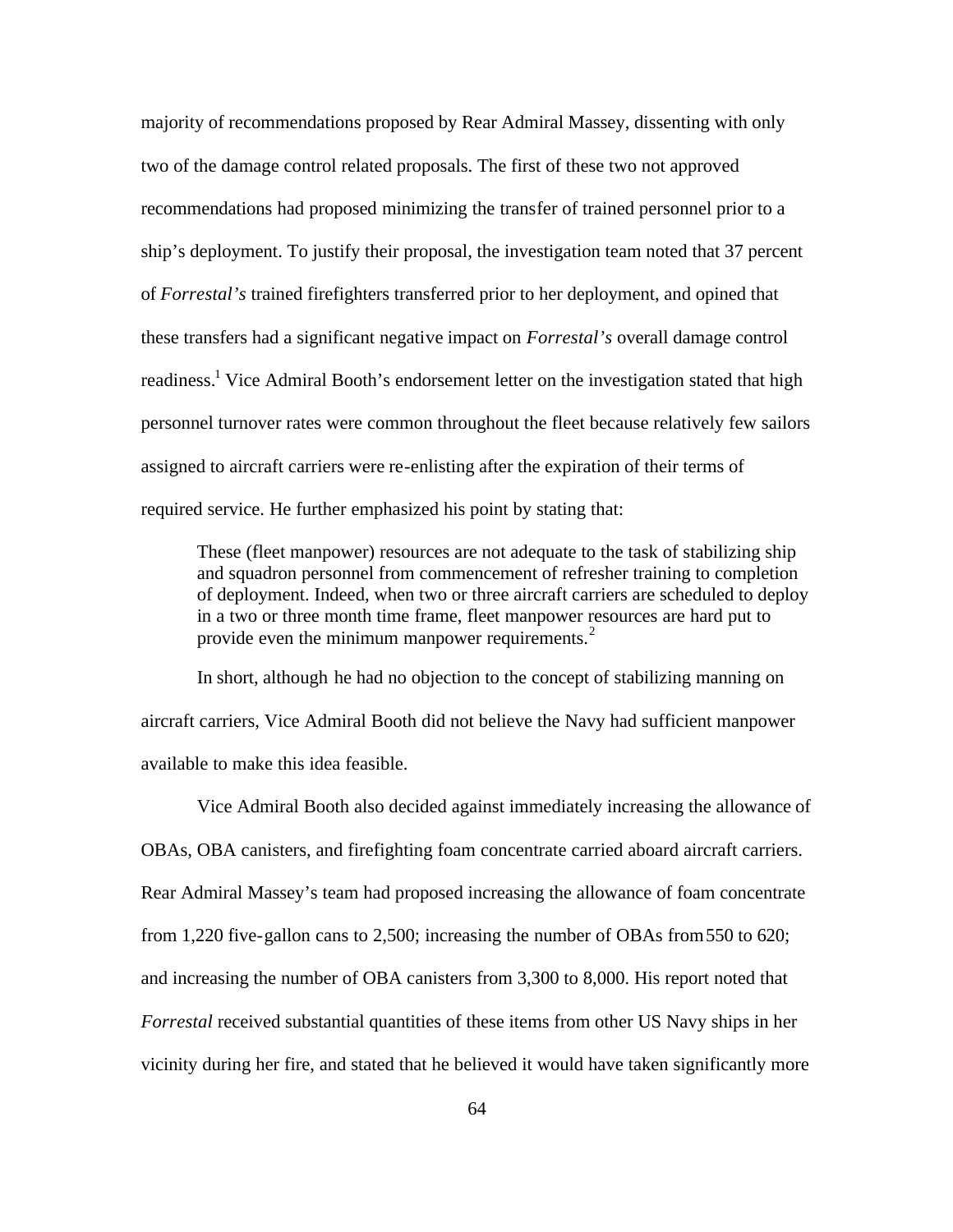time to extinguish the blaze without those supplements.<sup>3</sup> Admiral Booth did not completely discount this proposal, but he decided that detailed analysis was required prior to increasing allowance of these items. His letter stated that this analysis would have to include the increased cost of constructing stowage facilities for these items. Admiral Booth recommended delaying implementation of this recommendation even if higher authority decided to increase the allowance of these items until additional dedicated funds could be budgeted for these items.<sup>4</sup>

In his two-page long endorsing letter, Vice Admiral Booth praised the thoroughness of the report and the worth of recommendations presented by the investigating board. He noted that since the report contained so much important information, he was forwarding complete copies to the Commander in Chief of the Pacific Fleet, the Commander of Naval Air Forces in the Pacific, and the Seventh Fleet commander (under whose control carriers operated while prosecuting the war in Vietnam). He also forwarded excerpts of the report containing the investigation board's findings of fact, opinions, and recommendations to all Carrier Division commanders in the Atlantic Fleet. Vice Admiral Booth completed his review of the report on 26 September 1967 and forwarded it to his boss, Admiral Ephraim P. Holmes, Commander in Chief of the US Atlantic Fleet.

In contrast to Vice Admiral Booth's quick review of the report, which only lasted one week, Admiral Holmes took approximately two months to analyze the contents of Rear Admiral Massey's report. Admiral Holmes did not complete his endorsing letter until 1 December 1967. Admiral Holmes's eight-page endorsing letter was much more critical of the investigative report than that of Vice Admiral Booth. Admiral Holmes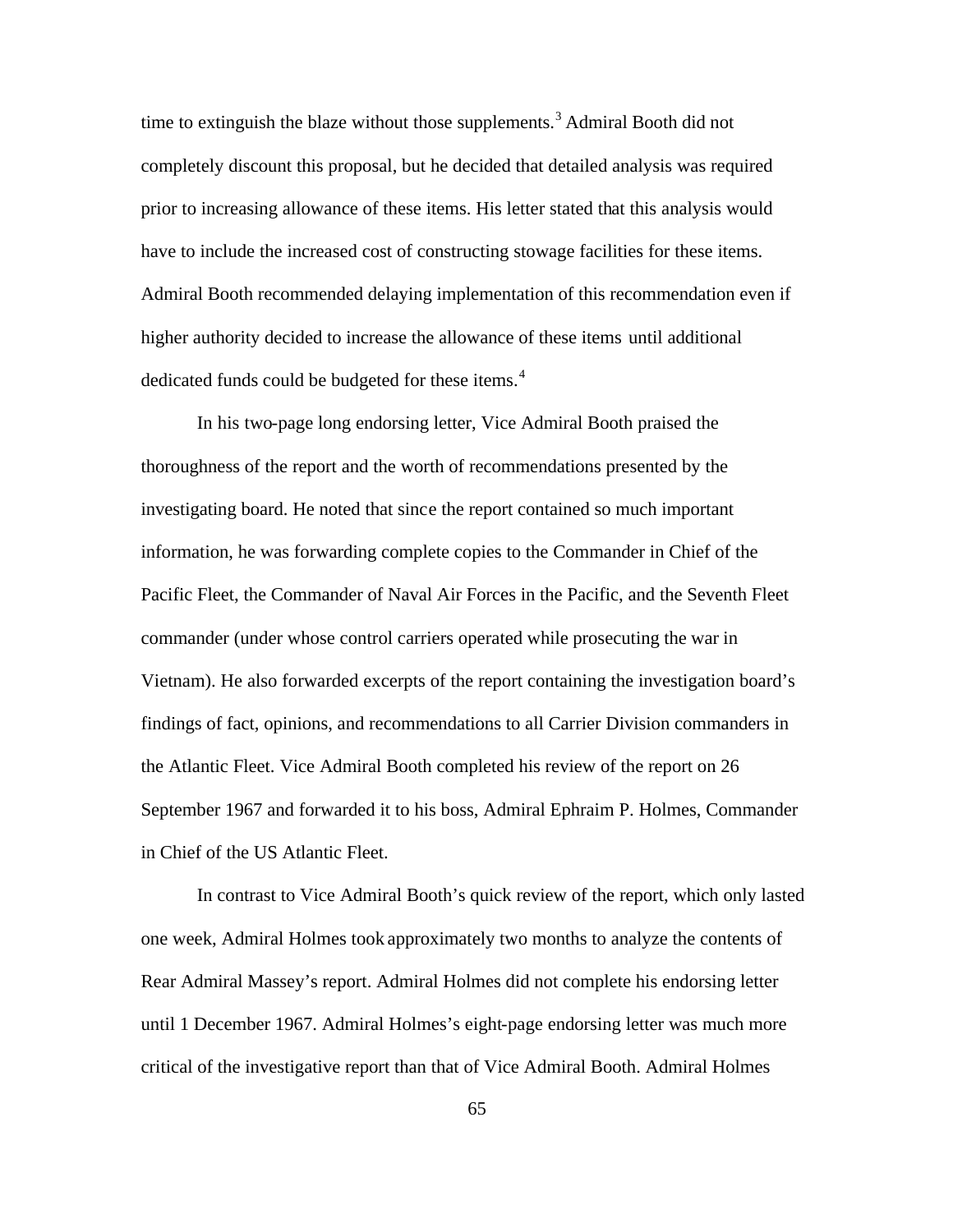disagreed with the investigation board's assessment that the fire and resulting deaths and destruction were not the fault of any of Forrestal's crew members:

The Commander in Chief U.S. Atlantic Fleet, therefore, specifically does not concur in Opinion 115 of the *Report of Investigation* wherein it is stated "That the deaths and injuries resulting from the fire aboard the *Forrestal* on 29 July 1967 were not caused by the intent, fault, negligence or inefficiency of any person or persons embarked in the *Forrestal*." Further, the Commander in Chief U.S. Atlantic Fleet specifically does not concur in Opinion 4 of the *Report* which states "That no improper acts of commission or omission by personnel embarked in *Forrestal* directly contributed to the inadvertent firing of the Zuni rocket from F-4 Number  $110.^{5}$ 

Admiral Holmes also questioned the accuracy of the Investigation Board's finding that the state of *Forrestal's* material readiness and firefighting and damage control training were acceptable at the time of the fire. He noted that the Inspector General of the US Atlantic Fleet conducted a short-notice evaluation of *Forrestal's* damage control readiness on 10 May 1967. The purpose of this visit was to assess the carrier's ability to maintain watertight integrity, fight fires, and repair damage. The Inspector General found *Forrestal's* damage control readiness to be unsatisfactory, and noted that the damage control parties were disorganized and were not knowledgeable. Admiral Holmes's endorsing letter stated that this information was not included in Rear Admiral Massey's *Investigation Report*, although his board was provided with a copy. The admiral's letter further criticized the investigators for not stating whether the unsatisfactory conditions found by the Inspector General were corrected prior to the conflagration in July.<sup>6</sup>

In his endorsing letter, Admiral Holmes stated that although he was concerned with the high turnover rate of enlisted personnel in operational units, he concurred with Admiral Booth that it would be difficult to stabilize manning. He wrote that the low reenlistment rates cited by Admiral Booth were exacerbated by the Navy's low overall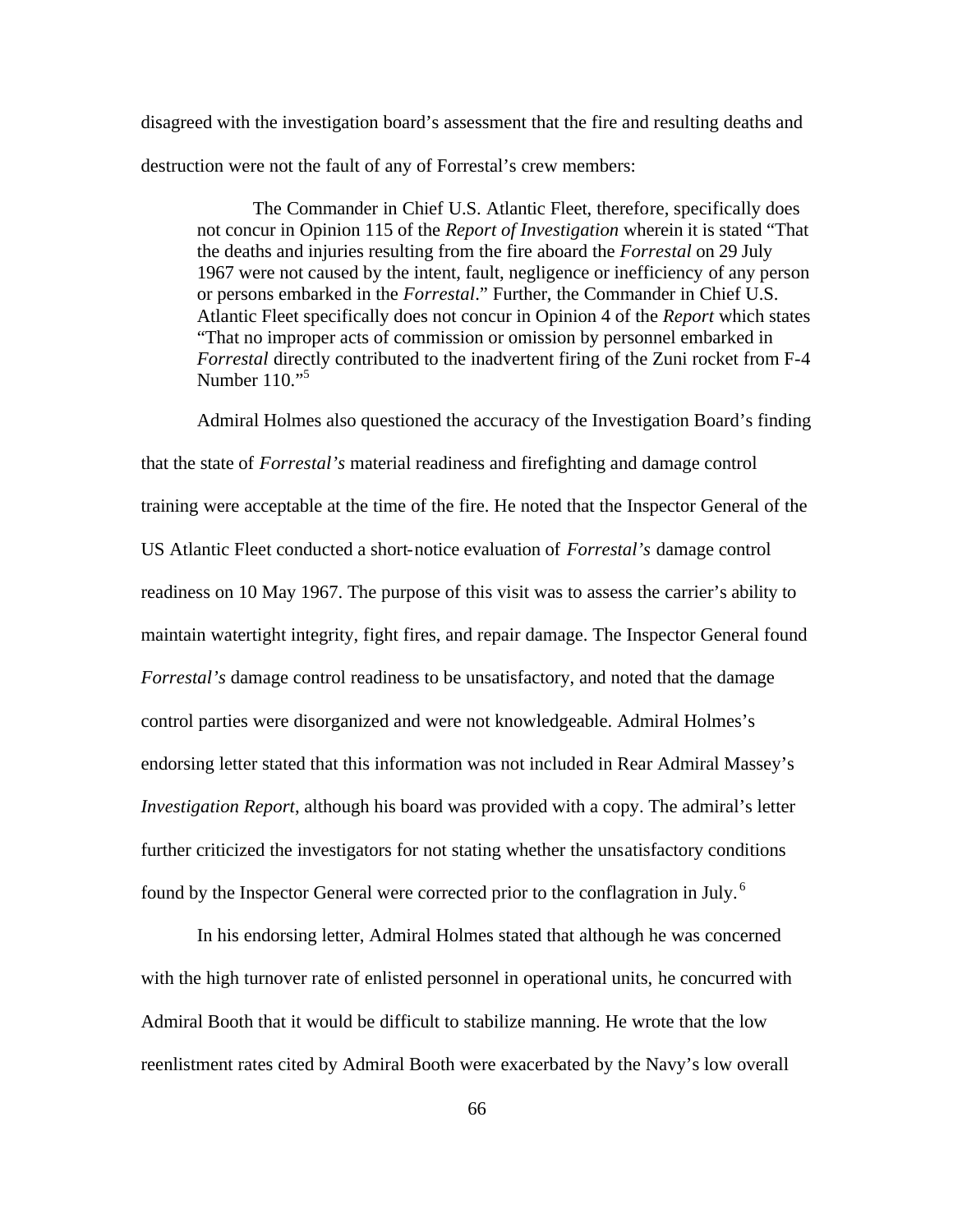manning of enlisted supervisory personnel (enlisted pay grades E5 to E9 were only manned at 82 percent of allowance in August 1967).<sup>7</sup> Other factors that Admiral Holmes assessed as negatively impacting manning stabilization on ships included high operational tempo to support the Navy's heavy commitment in Southeast Asia, and the need to man a larger fleet as the number of ships that were commissioned and reactivated increased.<sup>8</sup>

Admiral Holmes approved all other damage control related recommendations included in Rear Admiral Massey's *Investigation Report*, and forwarded the report to the Navy's Judge Advocate General. The Judge Advocate General reviewed the investigation report and endorsing letters, found that the investigation had been conducted in accordance with naval regulations, and forwarded the entire package to the Chief of Naval Operations. The Judge Advocate General also sent copies of the report and endorsing letters to the commanders of the Naval Air Systems Command, the Naval Ship Systems Command, the Naval Ordnance Systems Command, and the Chief of Naval Personnel for their information. After the Chief of Naval Operations reviewed the report, it was returned to the Judge Advocate General's office.

When the Chief of Naval Operations returned the original copy of Rear Admiral Massey's investigation into *Forrestal's* fire, the Judge Advocate General's office placed it in their long-term storage facility.<sup>9</sup> It appears that the Navy never tracked the status of recommendations made in this report.<sup>10</sup> Fortunately, all but one of the damage control related recommendations first proposed by Rear Admiral Massey were also included in Admiral Russell's report. The sole recommendation excluded by Admiral Russell was the proposal to stabilize manning on Navy ships from the period of Refresher Training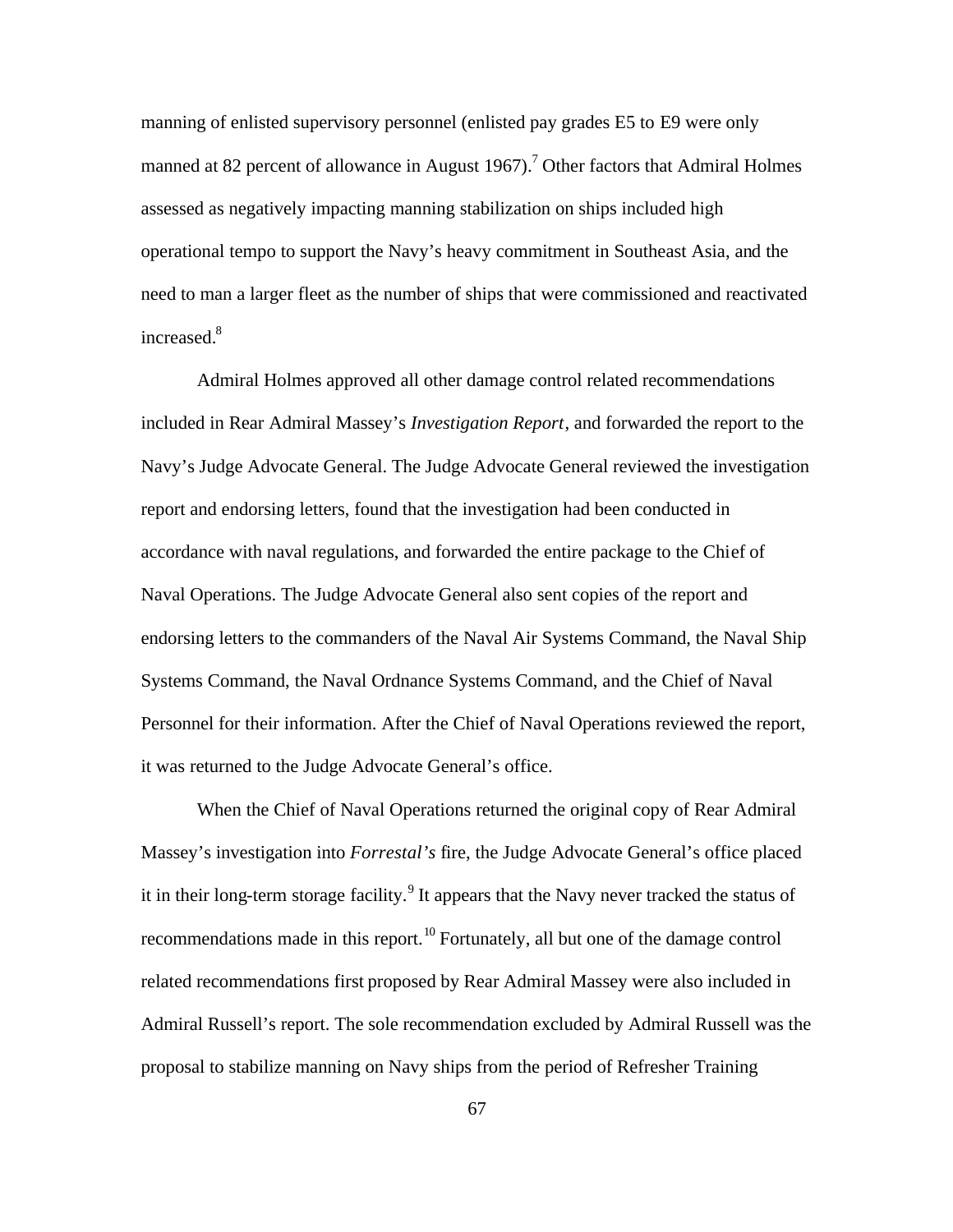through deployment. Perhaps Admiral Russell omitted it since Vice Admiral Booth and Admiral Holmes had already rejected it as infeasible. In any event, Admiral Russell's recommendations were targeted at improving damage control training without the benefit of manning stabilization.

In contrast, the recommendations proposed by Admiral Russell were tracked very closely for several years, as the remainder of this chapter will show.

## Implementation of the *Russell Report's* Recommendations

The scope of Admiral Russell's panel was much broader than the investigation into *Forrestal's* fire, as discussed earlier. The Chief of Naval Operations to appointed Admiral Russell:

Examine actual and potential causes of fires and explosions in aircraft carriers with object of minimizing their occurrence, limiting injuries and damage that result when they occur, and greatly improving the effectiveness of firefighting capability and the control of explosive damage particularly on the flight deck and in the hangar bays.  $\frac{11}{1}$ 

Admiral Russell submitted his report to Admiral Moorer, the Chief of Naval Operations, on 16 October 1967. Three days later, Admiral Moorer forwarded the report to an extensive array of naval commanders, including the Atlantic and Pacific Fleet Naval Air Force Commanders, all fleet commanders, all aircraft carrier division commanders, all aircraft carrier commanding officers, the Chief of Naval Material, the Chief of Naval Personnel, Naval Ship Systems Command, Naval Ordnance Systems Command, and the Naval Air Systems Command. Admiral Moorer appointed one of the senior officers on his staff, Rear Admiral Edward C. Outlaw, to coordinate implementation of the recommendations submitted by Admiral Russell.<sup>12</sup> Each of the recommendations included in the Russell Report included a proposal for a designated naval command to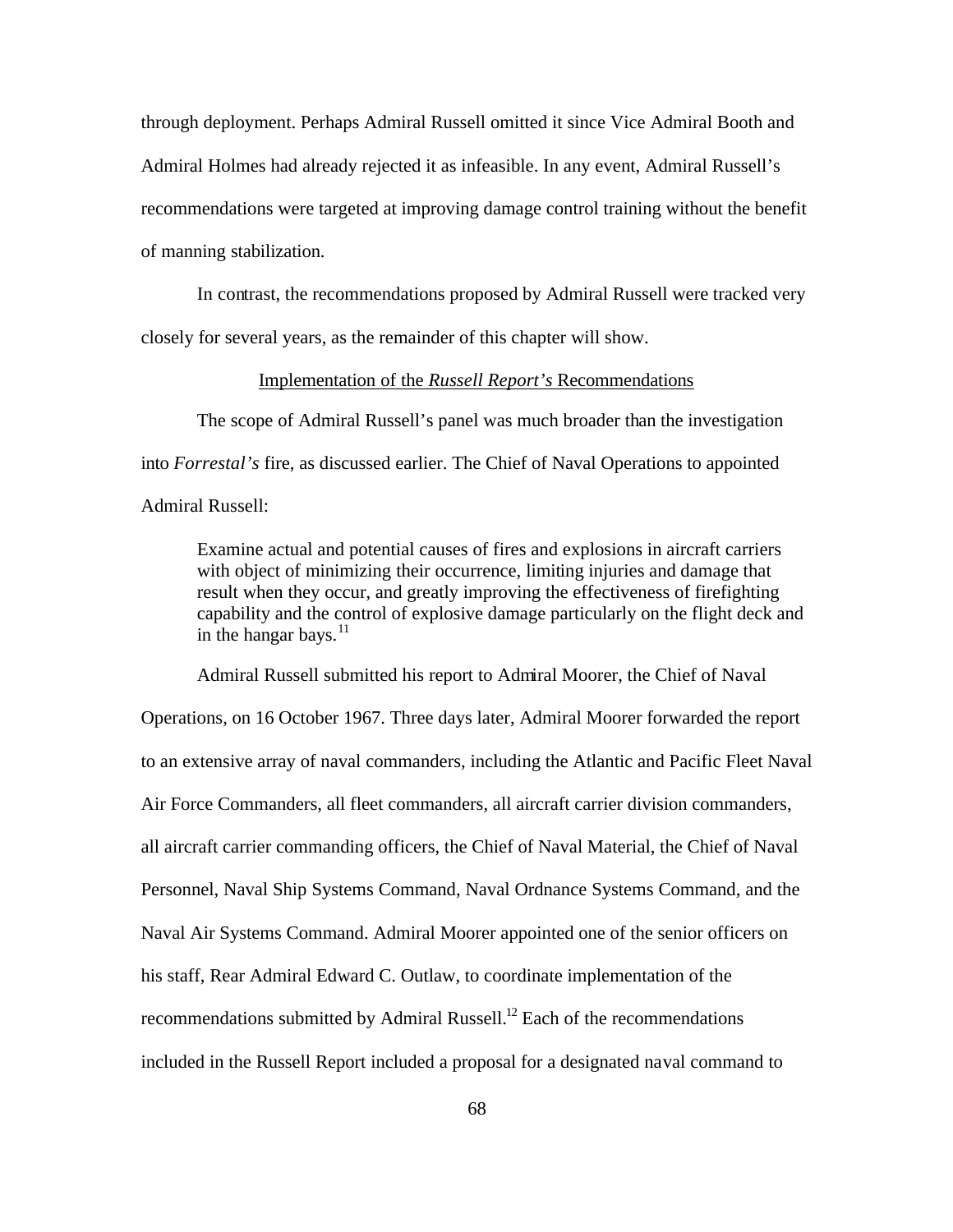assume cognizance for further study and implementation if feasible. Admiral Moorer instructed these commands to provide him with their comments on each of these items by 25 November  $1967$ <sup>13</sup>

Only one of the seventeen significant damage control recommendations included in Admiral Russell's report and discussed in the previous chapter was quickly rejected as infeasible. The discarded recommendation proposed that the Navy allocate a portion of each ship's operating funds solely for the purchase of damage control items. The prioritization of operating funds was traditionally decided by each ship's commanding officer. The commanding officer was in a better position to understand his ship's requirements than higher headquarters staff officers, and was also responsible for everything aboard his ship--the condition of all equipment and the safety of the crew. Additionally, the operating funds were distributed to ships on a quarter-annual basis. It would be exceedingly difficult for outsiders to predict how much damage control equipment would have to be replaced in a given quarter, since wear and tear varied widely according to the ship's operational tempo, how often the gear was used, and how recently it had been replaced. The Navy's leaders decided to leave responsibility for allocation of damage control funding from operating funds with each ship's commanding officer.<sup>14</sup>

Feedback from the offices charged with studying the feasibility of implementing the recommendations put forth in the *Russell Report* indicated that substantial time would be required to perform the required analysis. As a result, in July 1968 the Chief of Naval Operations directed the Chief of Naval Material to provide quarterly reports updating the status of the proposed recommendations. These quarterly status reports were submitted to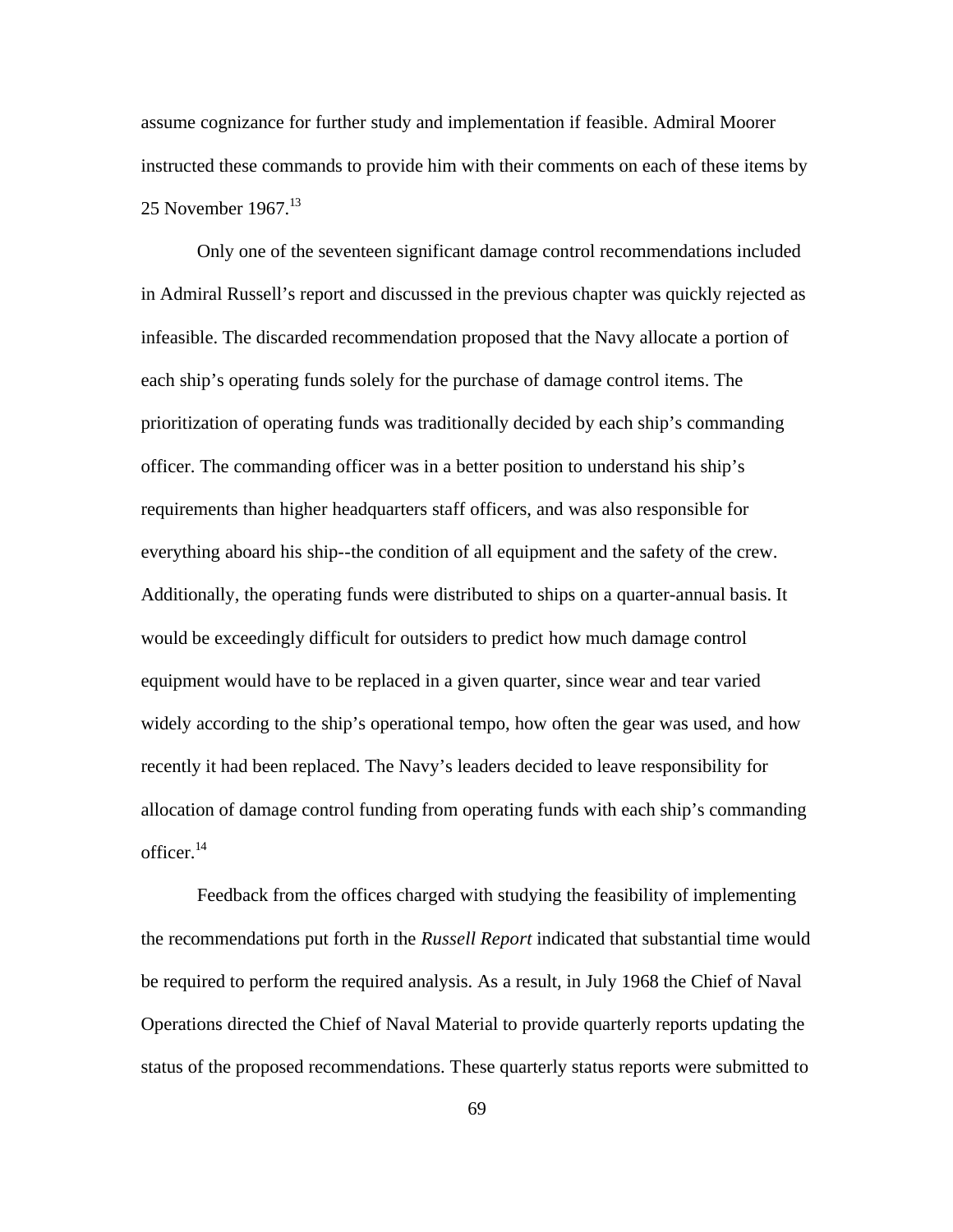the Chief of Naval Operations from 1968 until 1972 and detailed progress made in analyzing and implementing the recommendations.

In August 1972, the Chief of Naval operations relaxed the reporting requirement, directing that progress reports be submitted on a semi-annual basis. The Chief of Naval Operations rescinded the reporting requirement entirely in November 1974, since significant progress had been made in implementing the Russell Report recommendations:

In view of the considerable progress to date implementing Russell Panel/CASS recommendations, it is considered that the periodic status reports have served their intended function and are no longer necessary on a regularly scheduled basis. . . . Ongoing and open-ended recommendations will continue to be monitored and coordinated as normal NAVMAT management actions.<sup>15</sup>

Although the Navy had made enormous progress in implementing Admiral Russell's recommendations by late 1974, interim status updates to the Chief of Naval Operations showed that financial costs proved to be an enormous obstacle to analyzing and implementing the proposed improvements. To ensure that available funding was applied in the most critical areas, the Chief of Naval Operations assigned a relative priority to each recommendation. Three categories of priority were established. The highest category was termed "urgent"; the second, "priority"; and the lowest, "desirable."

Impact of the *Enterprise* Fire on Russell Panel Recommendations

Soon after the Navy began to seriously study the Russell Panel's recommendations, another serious shipboard fire dramatically underscored the need to improve shipboard damage control and firefighting capability. On 14 January 1969, in a tragic parallel to the *Forrestal* fire, a Zuni rocket accidentally ignited on an F-4 Phantom aircraft staged on the aircraft carrier USS *Enterprise's* flight deck. Twenty-seven sailors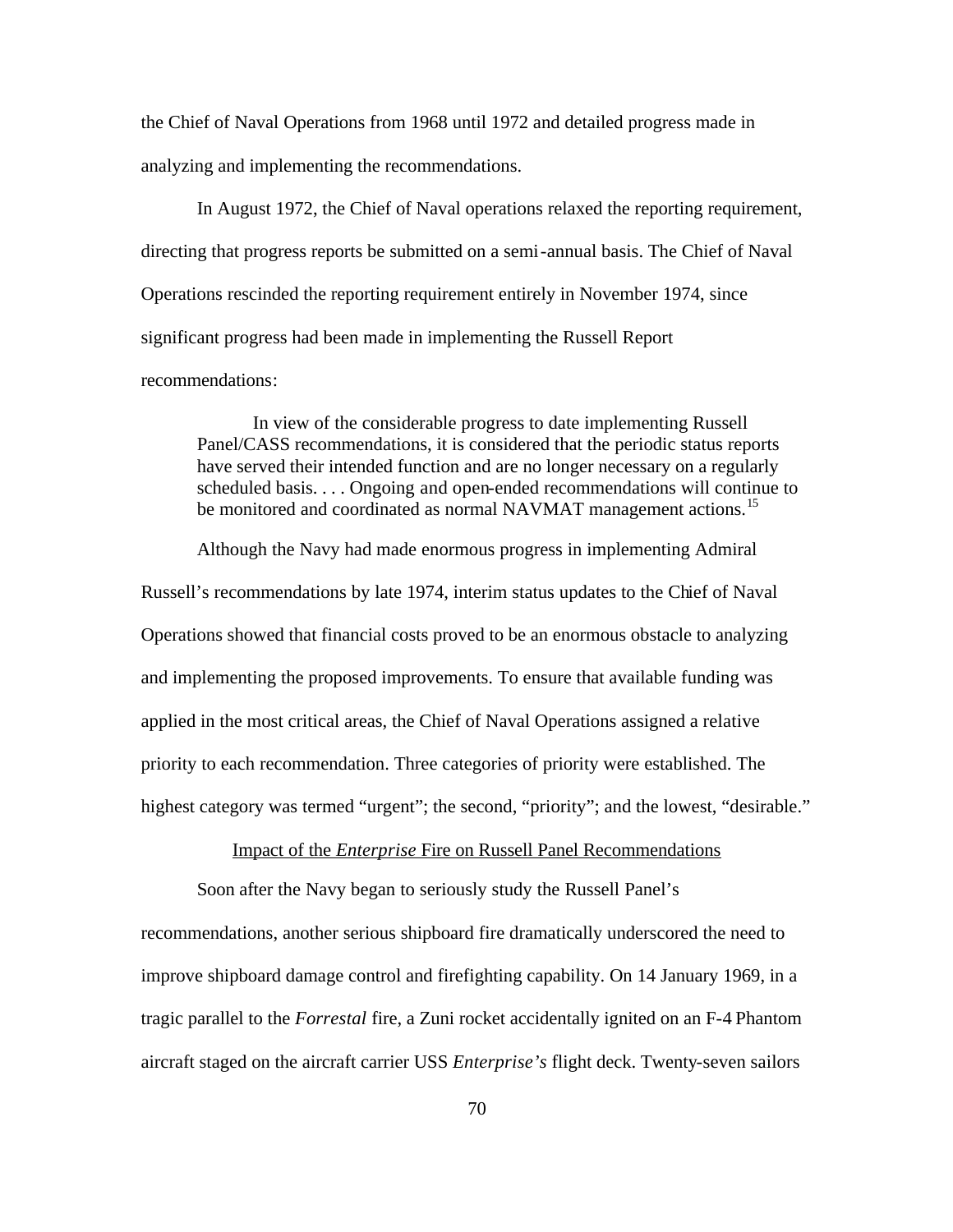perished in the resulting blaze, and 344 others were injured (sixty-five seriously). Damage to the ship was estimated to be just below eleven million dollars and the cost of replacing the fifteen destroyed aircraft and associated aviation equipment was estimated to be approximately 45.5 million dollars.<sup>16</sup> The following day, the Pacific Fleet Naval Air Force Commander directed Rear Admiral Frederic A. Bardshar to investigate the fire. Rear Admiral Bardshar's panel also consisted of two Navy Captains, one Commander, and a Lieutenant. Lieutenant Commander Thomas E. Flynn was assigned to provide legal counsel for the investigating board.

Admiral Bardshar completed his report on 11 February 1969. A brief examination of his report is useful for three reasons – first, because the topic of investigation was a similar fire on an aircraft carrier similar to *Forrestal*. Secondly, since the *Enterprise* fire occurred approximately eighteen months after the conflagration on *Forrestal*, sufficient time had elapsed to determine if any suggested improvements had been implemented. Finally, a section of Admiral Bardshar's report commented directly on his opinions of specific *Russell Report* recommendations, based on his investigation of *Enterprise's* fire.

Admiral Bardshar's investigation revealed that although the majority of recommendations proposed to improve shipboard damage control equipment had not yet been implemented, many of the training deficiencies noted by Admirals Massey and Russell had been corrected. In fact, Admiral Bardshar's report vividly illustrates that Enterprise's crew exhibited high levels of damage control awareness and was well trained in damage control and firefighting. In the abstract to his report, Admiral Bardshar stated that although serious firefighting equipment deficiencies existed, "solid damage control organization, training, and execution" minimized casualties and limited the fire's spread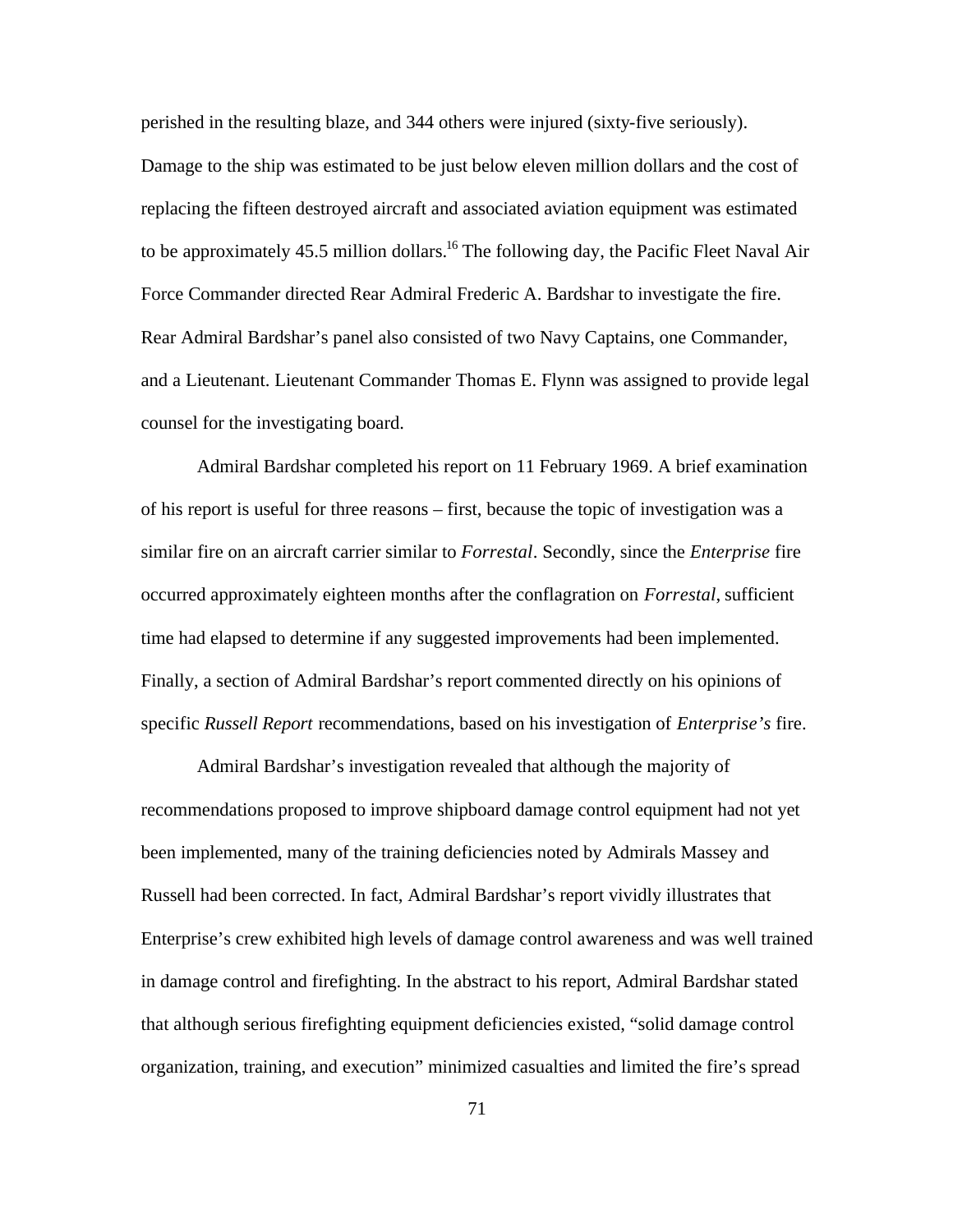and resulting damage.<sup>17</sup> Admiral Bardshar praised the performance of *Enterprise's* firefighters in his report:

The high state of training which existed aboard *Enterprise* produced the individual leadership at all levels which is necessary to an effective damage control organization. . . . After each major explosion hose teams regrouped and resumed their efforts. When men fell, trained backup men took their place. In any event, the aggressive but controlled efforts of these fire fighting crews prevented the explosions of more 500 pound bombs which almost certainly would have occurred had the fires been allowed to burn unopposed.<sup>18</sup>

This description presented a stark contrast to firefighting efforts on *Forrestal*, where men with little or no formal training took the place of fire fighters who were killed in the initial explosions on that vessel. On *Forrestal*, approximately 50 percent of the ship's crew and none of the air wing sailors had attended firefighting school. When *Enterprise's* fire erupted, 2,997 of the 3,123 sailors in her ship's company (96 percent) had attended firefighting school, and 1,753 of 2,039 air wing personnel (86 percent) had attended firefighting school. *Enterprise* had sent 1,091 officers and men to firefighting school during August and September 1968. The carrier also had developed a damage control training team to instruct and evaluate the performance of its damage control organization during drills. *Enterprise* had also established a competitive program between its repair parties to increase effectiveness, and conducted frequent training drills.<sup>19</sup> Clearly, on *Enterprise* at least, the importance of an effective, highly trained damage control organization was well recognized.

In the portion of his report commenting on the Russell Panel's recommendations, Admiral Bardshar generally concurred with the proposed solutions. He concurred with the first recommendation included in Admiral Russell's report, the need to develop an advanced flight deck fire fighting system for carriers. Admiral Bardshar wrote that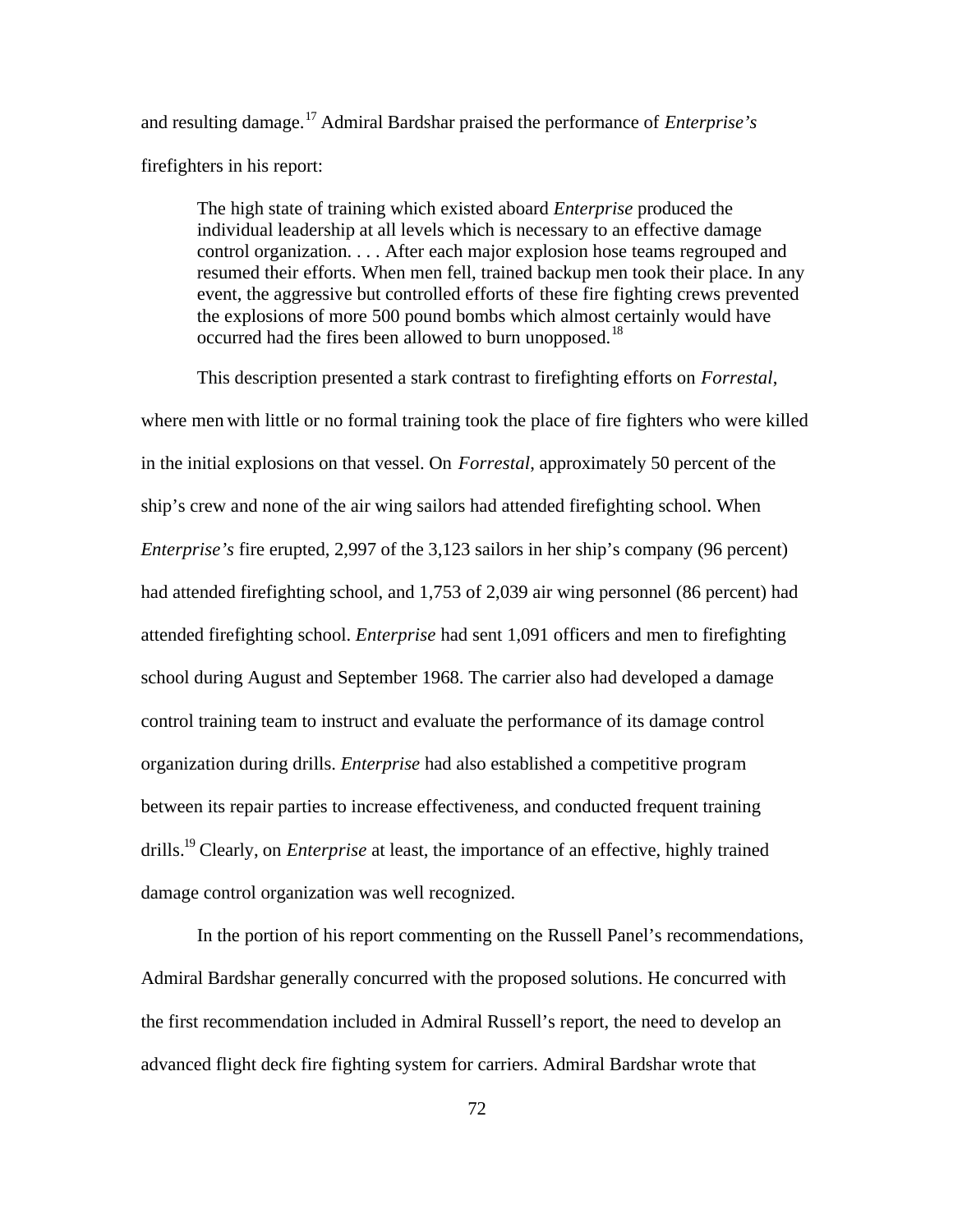although Enterprise's well-trained crew quickly employed all available firefighting equipment in accordance with sound, prescribed doctrine, the firefighting equipment was simply insufficient. As a result, the crew's efforts failed to prevent ordnance cook-off and the significant damage resulting from these explosions. These comments on the *Enterprise* fire were an almost identical echo to those made seventeen months earlier by Rear Admiral Massey. Admiral Bardshar wrote that an advanced flight deck fire system, originally proposed by Rear Admiral Massey, and further endorsed by Admiral Russell, was badly needed. He made this his foremost recommendation, and defended his rationale in the strongest terms:

A fresh concept of dealing with a massive flight deck fire (whether self or enemy inflicted) involving exploding fuel and ordnance should be developed. The system derived must include massive cooling as well as rapid extinguishment. It must provide flexibility, selectivity, and redundancy. The system must not compete with other systems for power, water, or extinguishing agents. Controls must provide for remote activation and response must be immediate. . . . The requirement for this system is documented by 161 lives, some 200 million dollars, and the loss of 8 CVA months of operating time since 29 July 1967. The system should be a military characteristic for all CVAs and rank in importance with the armament and aircraft launch and recovery systems…Anything less will not be satisfactory.<sup>20</sup>

Admiral Bardshar also agreed that the Navy needed most of the improvements proposed in the *Russell Report*. He opined that a standardized marking and lighting system for escape routes would be desirable, as would the neoprene hoses described by Admiral Russell. At the time of *Enterprise's* fire, the improved neoprene hoses were approved for use on naval vessels. However, the *Enterprise* was not yet fitted with them. Admiral Bardshar also wrote that although improvements to OBAs would be desirable, he felt that improved training (and the resulting increased familiarity sailors had with the equipment's capabilities and limitations) had alleviated many of the perceived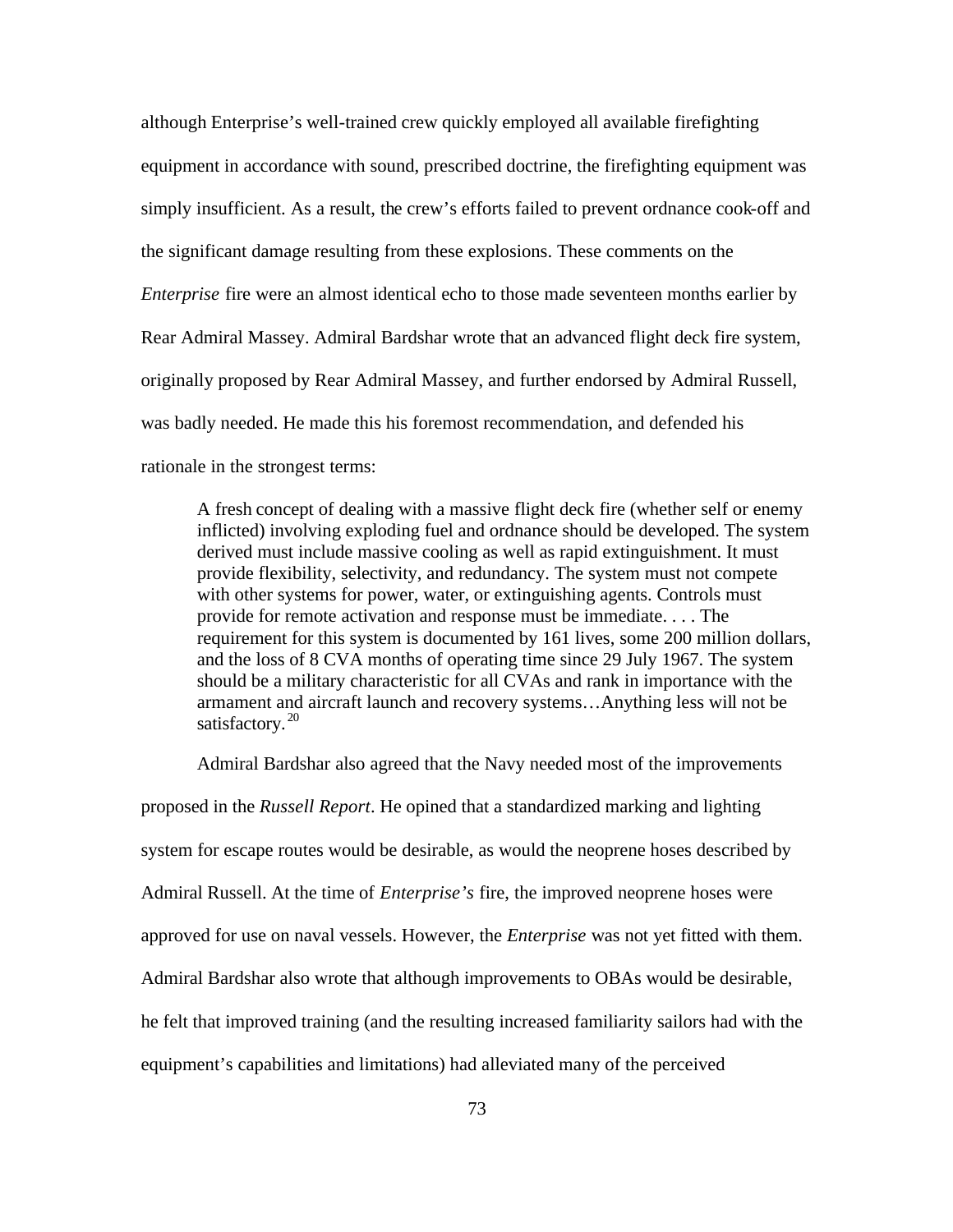shortcomings of OBAs. Admiral Bardshar's panel wrote that the *Enterprise's* crew members were aware of the limitations of using the gas masks as escape breathing devices, and effectively used the gas masks during the blaze. The *Enterprise* fire investigators did agree that improved personnel protective equipment was needed. They noted that two sailors wearing aluminized proximity suits were injured after the hoods were blown off their suits by the concussion from explosions on the flight deck. They also stated that more fire resistant clothing and use of gloves would have reduced the severity and number of burns suffered by *Enterprise's* firefighters. They recommended that the Navy issue and require all personnel working on flight decks to wear hard shell helmets and gloves. $21$ 

The only *Russell Report* recommendation Admiral Bardshar's investigators disagreed with was the need to increase the allowance of OBA canisters and containers of foam concentrate. *Forrestal* carried 3,300 OBA canisters and 1,220 five-gallon containers of foam concentrate at the time of her fire. *Enterprise's* allowance was virtually identical to this when her fire erupted. Enterprise's crew members expended 900 of their 3,300 OBA canisters and 811 of 1,080 foam concentrate containers while fighting the conflagration.<sup>22</sup> In view of this, Admiral Bardshar wrote that the existing allowance for these items was adequate.

The *Enterprise* investigation indicated that the Navy had made substantial progress in improving personnel training. It also demonstrated that the existing firefighting doctrine was adequate, when used by a highly proficient damage control organization. However, the investigation report also reinforced the assertions contained in the *Forrestal Investigation Report* and the *Russell Repor*t that existing firefighting and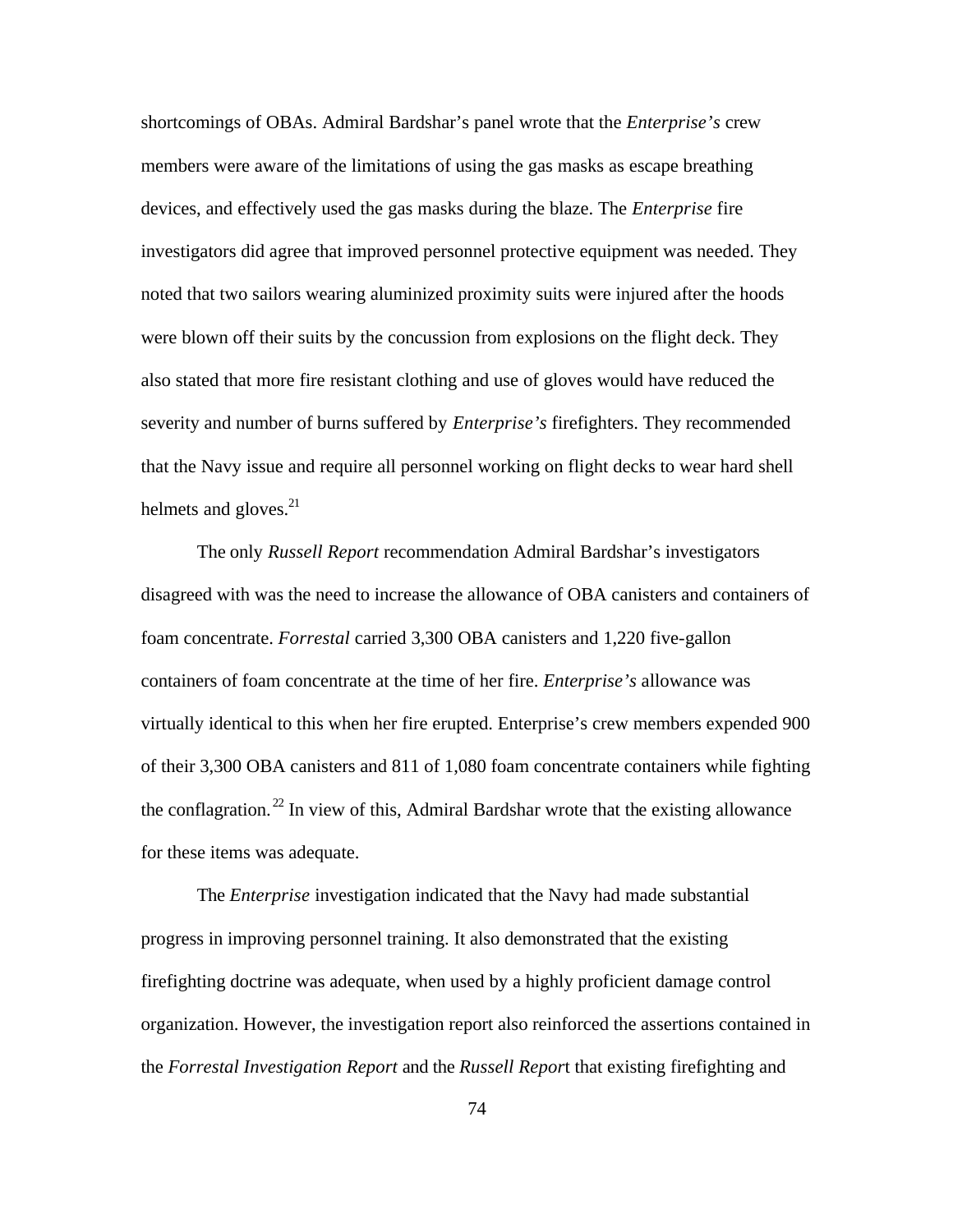damage control equipment was inadequate. Training had improved human performance, but the Navy's technical experts still had to improve the tools available to shipboard firefighters.

In 1968, the Naval Air Systems Command, operating under authority of the Chief of Naval Material, established the Carrier Aircraft Support Study (CASS). The purpose of the study was to assess aircraft carrier operations, and to recommend improvements to increase effectiveness and safety. CASS was a mammoth study (comprising fourteen volumes; the volume on safety alone contained over 500 pages), and examined nearly every aspect of aircraft carrier operation. The Navy contracted Systems Associates, Incorporated (SAI) to perform the study. SAI subcontracted several major defense-related corporations to provide technical assistance and analysis. Some of the subcontractors who contributed to CASS were FMC Corporation, Grumman Aerospace, Hughes Aircraft, McDonnell Aircraft, and the Western Gear Corporation.<sup>23</sup>

In February 1969 the Chief of Material, acting with the concurrence of the Chief of Naval Operations, directed that follow-up study of recommendations resulting from the *Enterprise* fire be assigned to CASS:

The recent *Enterprise* incident indicates lessons learned from *Forrestal*  contributed to minimizing damage. CASS has been reoriented with OPNAV concurrence to give top priority to *Enterprise*. Coordinated follow-up of *Enterprise* for both short and long term necessary actions are now assigned to CASS. The CASS Steering Committee has been augmented by 2 Flag Officers from OPNAV (OP-03V and OP-50) and the working group is being expanded.<sup>24</sup>

Since several damage control recommendations included in the *Enterprise Investigation Report* were originally included in the *Russell Report*, this action increased the attention accorded to important recommendations that had not yet been implemented. It also provided funding for those recommendations, such as the advanced flight deck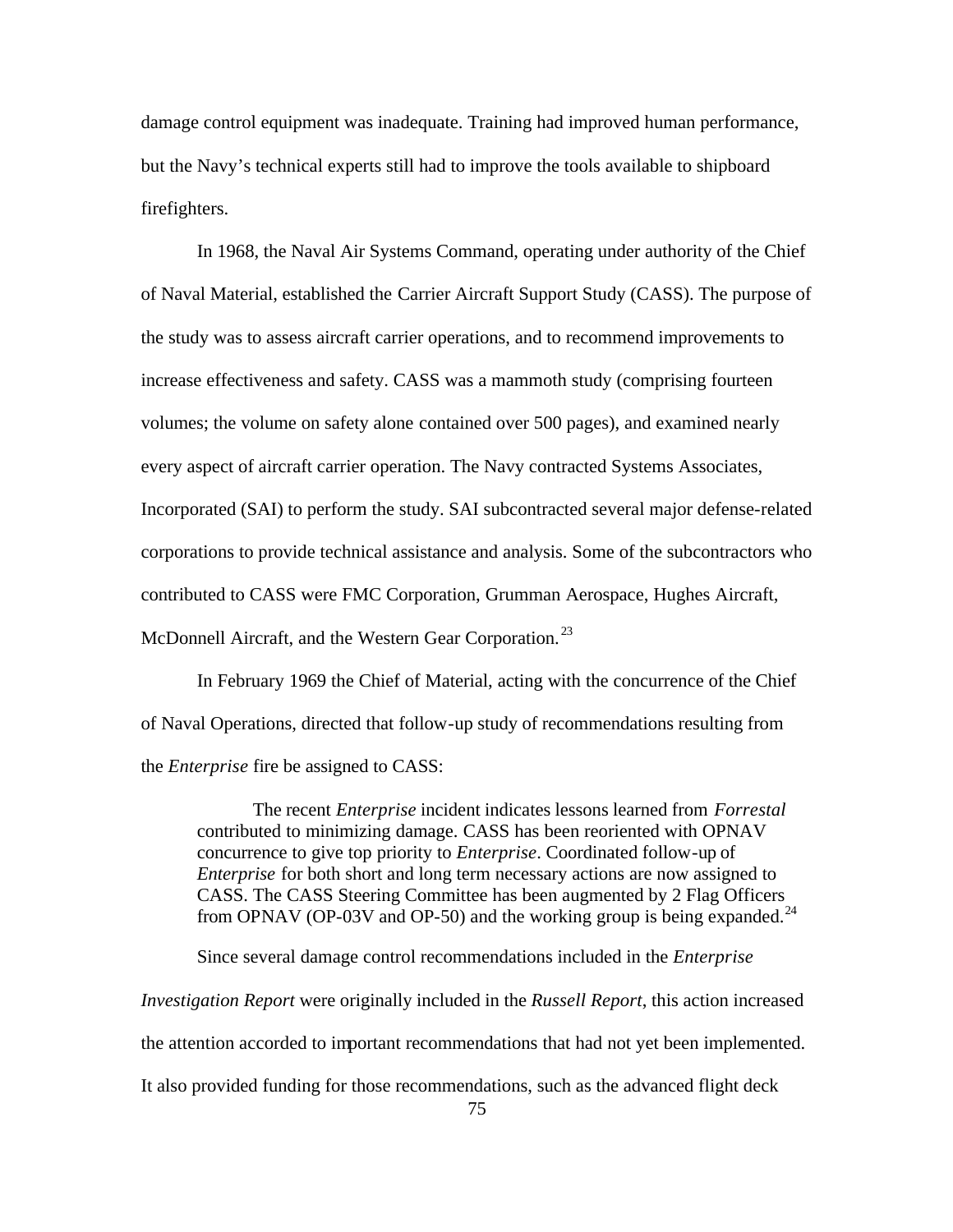firefighting system, that needed significant research and analysis prior to development. The Chief of Naval Material also included the status of recommendations assigned to CASS for further study in the periodic update of *Russell Report* recommendations to the Chief of Naval Operations.<sup>25</sup>

A review of these periodic updates on the status of analysis and implementation of Russell Report recommendations shows that steady progress was made. For instance, by January 1971, fifty separate SHIPALTS (alterations designed to improve Navy ships) based on improvements recommended by Admiral Russell had been approved.<sup>26</sup> Perhaps the most important of these new SHIPALTS was a newly designed Advanced Flight Deck Fire Fighting System for aircraft carriers. However, SHIPALTS had also been developed to improve shipboard "1MC" general announcing systems and increase the number of exits from carrier working and berthing spaces. Unfortunately, the cost of altering the Navy's ships was high, and some SHIPALTS other than those developed from Russell Report recommendations were given higher priority.<sup>27</sup> The May 1971 status update to the Chief of Naval Operations stated that the two aircraft carriers that were being constructed (USS *Nimitz* and USS *Eisenhower*) would have the new damage control improvements built into them, at an estimated additional cost to the Navy of five million dollars per ship.<sup>28</sup> According to that document, approximately \$21.5 million were required to complete the fifty SHIPALTS generated by *Russell Report* recommendations on the Navy's existing ships. The Navy had budgeted approximately \$13.2 million for this over the next five fiscal years, leaving an unfunded shortfall of approximately \$7.3 million.<sup>29</sup> The same report stated that a shortage of research and development funds had slowed implementation of several other important *Russell Report* recommendations. The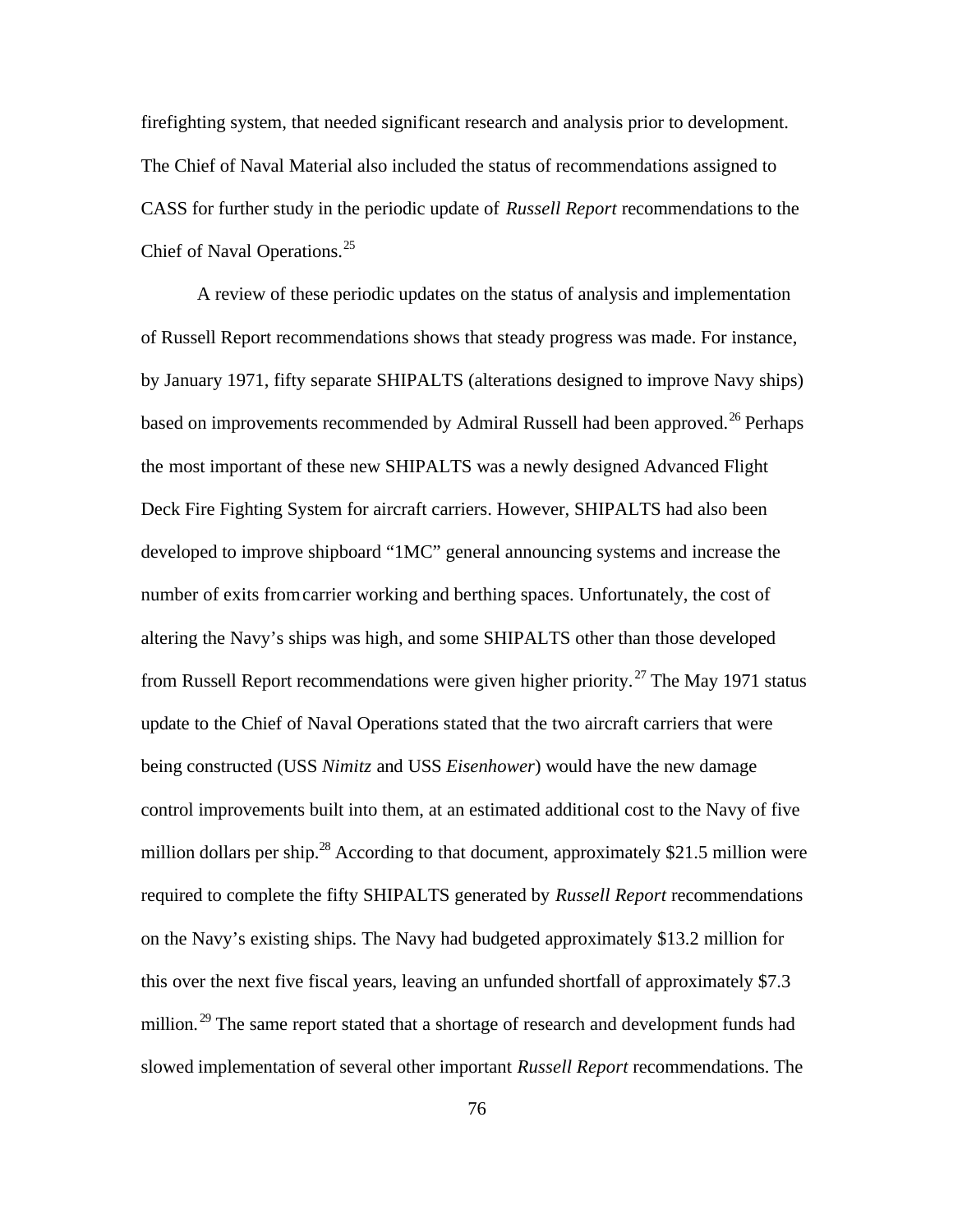most significant of these affected recommendations were standardized marking of escape routes from shipboard compartments, development of an emergency escape breathing device, and OBA improvement. The report stated that the Chief of Naval material had requested \$4.25 million for research and development of these items in fiscal years 1970 through 1972, but was only granted \$2.8 million. $^{30}$ 

The following year, on 29 October 1972, a machinery space fire in the aircraft carrier USS *Saratoga* killed three sailors and injured twelve others. The deaths were caused by smoke inhalation, and the injuries consisted of burns and smoke inhalation. On 1 November 1972, the Chief of Naval Operations directed his staff to provide him with a status report on the development of *Russell Report* recommendations.<sup>31</sup>

The November 1972 update revealed substantial additional progress on many *Russell Report* recommendations, including the three that had been funded at lower levels than requested the previous year. The Chief of Naval Material had completed evaluation of a standardized marking and lighting system for shipboard escape routes, and was preparing the specifications needed to create a SHIPALT. Research, development, testing, and evaluation (RDT&E) had also been completed on an improved "Variablefog" nozzle for Navy firefighting hoses. Specifications for the new nozzle were complete, and the Navy was preparing to purchase and equip its ships with them. An emergency escape breathing device had also been developed. This device provided shipboard personnel with eight minutes of clean breathing air to allow them to escape smoke-filled compartments. The Navy had awarded a contract for production of these devices, and was expecting them to be delivered to its ships by late 1973. The report also noted that a permanent flight deck personnel protective equipment program had been established by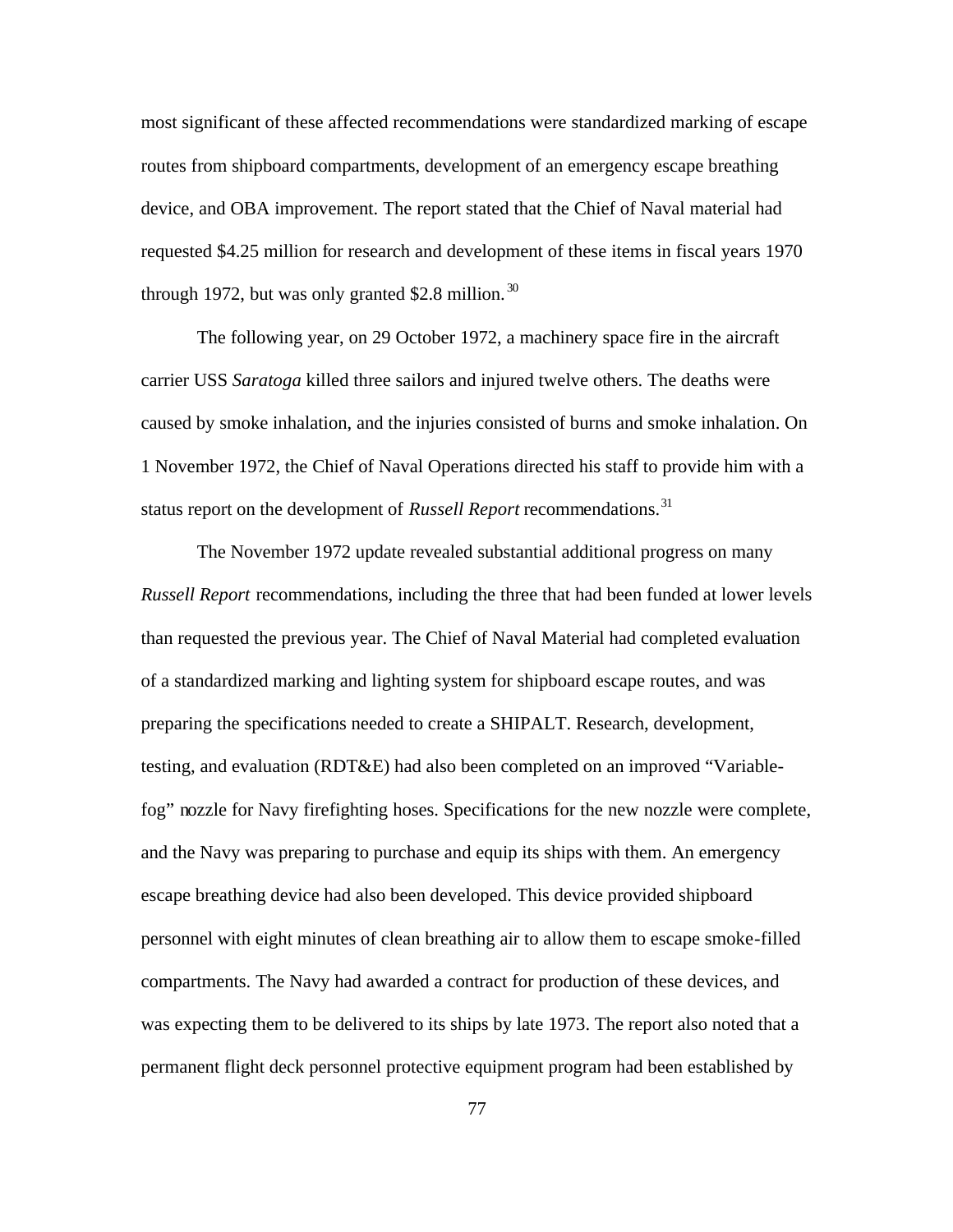the Naval Air Systems Command, and that testing of Nomex fire retardant clothing was in progress. Finally, the 1972 status report described an improved OBA that was being evaluated and refined. $32$ 

The Chief of Naval Material published the final status report on Russell Report recommendations in March 1974. This update showed that, although many research and development efforts were still underway, the Navy had made enormous overall progress in implementing the *Russell Report* recommendations. An advanced flight deck fire fighting system had been installed in nine aircraft carriers, and installation was expected to be completed on the seven remaining carriers by late 1974. A SHIPALT was authorized to standardize shipboard escape route marking, and funding was allocated for ten carriers to receive the alteration in fiscal year 1974. A SHIPALT to improve the "1MC" general announcing system was funded for all Navy ships. SHIPALTS were funded to improve exits from carrier working and berthing spaces. Four carriers were equipped with newly developed emergency escape breathing devices, and funding was allocated for further refinement of these devices. Funding was allocated to replace all of the Navy's OBAs with an improved model over a three-year period. Improved proximity suits were being provided to carriers, although development of improved, fire retardant clothing for sailors was still in progress. Finally, a training film incorporating footage of the *Forrestal* fire had been issued to all Navy fire fighting schools.<sup>33</sup>

This chapter has shown that the vast majority of damage control improvements first proposed by Rear Admiral Massey were eventually implemented, particularly those that called for more effective equipment. Dramatic improvements are difficult to quickly accomplish in a large bureaucratic organization, but several important factors fostered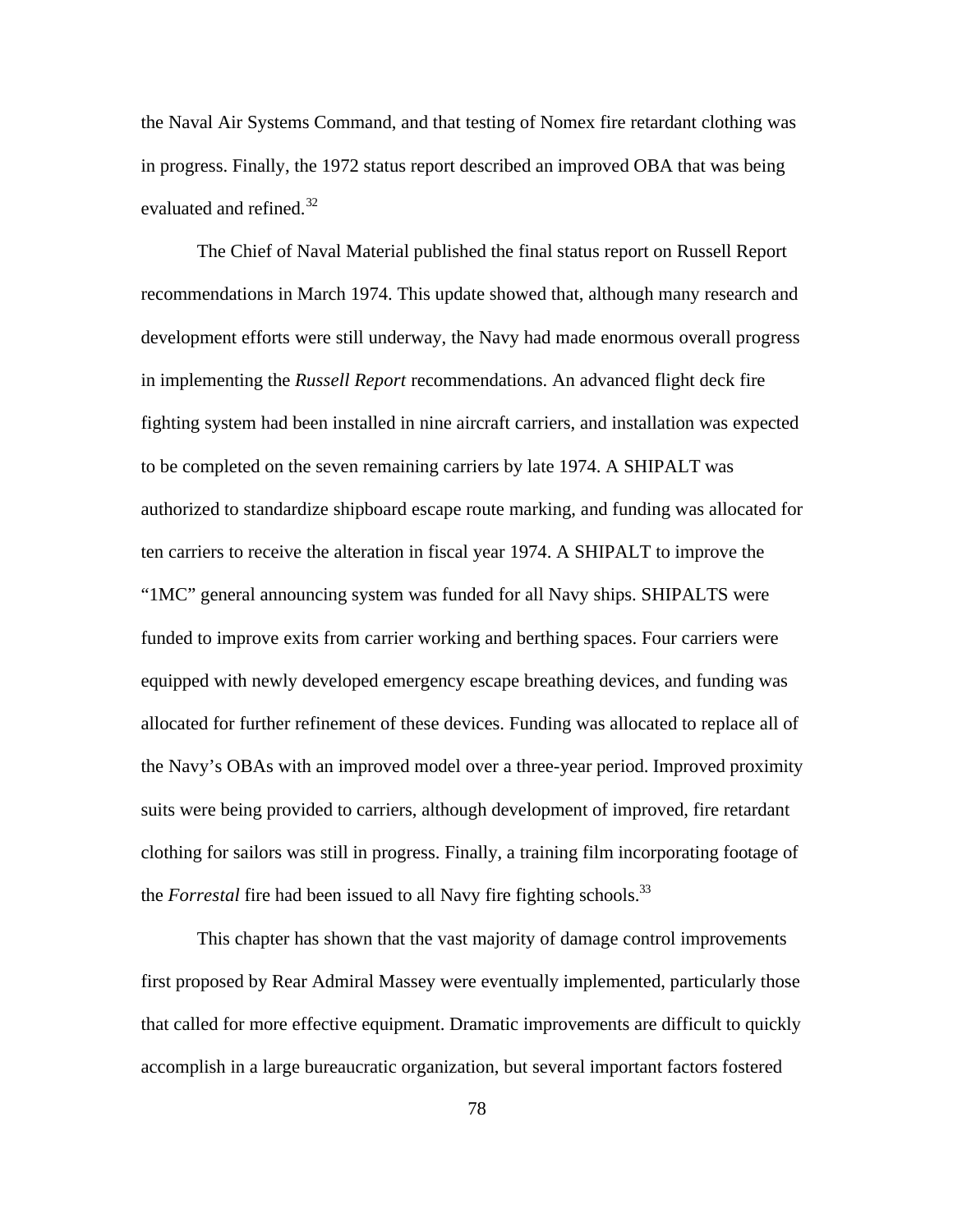improved damage control throughout the US Navy. Admiral Russell endorsed Admiral Massey's recommendations, and the high degree of interest exhibited by the Chief of Naval Operations helped sustain the necessary resources required to evaluate and implement the recommended improvements. Finally, fires on the carriers *Enterprise* and *Saratoga* underscored the vital, continuing need for the proposed improvements.

The final chapter examines the lasting impact the *Forresta*l fire had on US Navy shipboard damage control, and what implications this fire and its aftermath have for damage control today.

<sup>2</sup>Vice Admiral Charles T. Booth, *First Endorsement on RADM F. Massey, USN letter of 19 September 1967* (Norfolk, VA: Commander Naval Air Force, US Atlantic Fleet, 26 September 1967), 1.

<sup>3</sup>*Manual of the Judge Advocate General Basic Final Investigative Report Concerning the Fire on Board the USS Forrestal (CVA-59) on July 29, 1967*, 114, 126.

<sup>4</sup>Vice Admiral Booth, 2.

<sup>5</sup>Admiral Ephraim P. Holmes, *Second Endorsement on RADM F. Massey, USN letter of 19 September 1967* (Norfolk, VA: Commander in Chief, US Atlantic Fleet, 1 December 1967), 3.

 $<sup>6</sup>$ Ibid., 5-6.</sup>

 $7$ Ibid., 6.

8 Ibid.

 $\overline{a}$ 

<sup>9</sup>A letter from the Chief of Naval Operations to the Judge Advocate General, dated 21 August 1969, states that Rear Admiral's Massey's *Investigative Report* was returned to the Judge Advocate General on that date. A letter to the author from the Judge Advocate General's office on 23 September 2003 stated that the report is still held in their long–term storage facility in Suitland, Maryland.

<sup>&</sup>lt;sup>1</sup>Department of the Navy, *Manual of the Judge Advocate General Basic Final Investigative Report Concerning the Fire on Board the USS Forrestal (CVA-59) on July 29, 1967*. (Washington, D.C.: US Navy Office of the Judge Advocate General, 1968), 112, 125.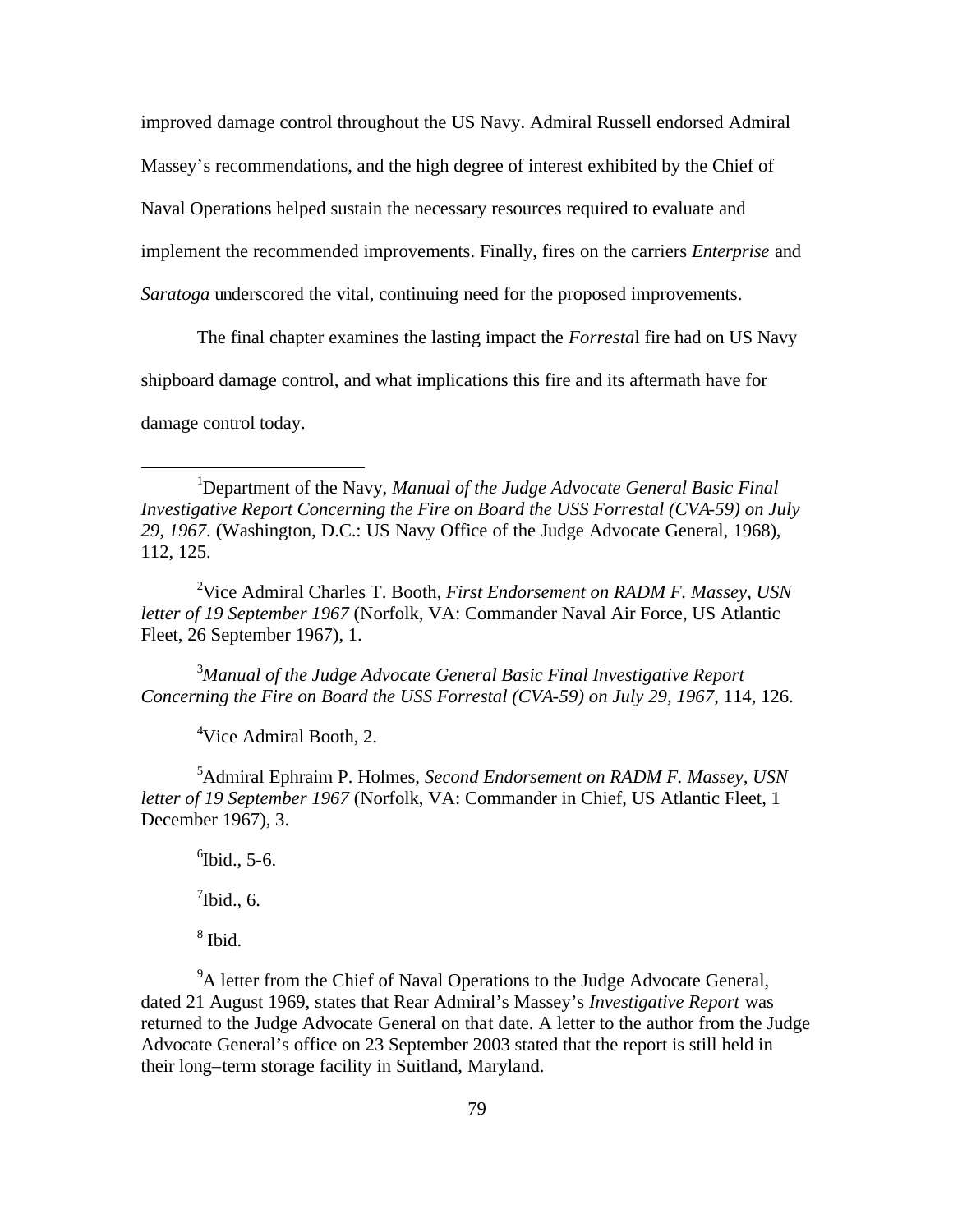$10$ <sup>10</sup>The author could not locate any evidence that recommendations proposed in Rear Admiral Massey's *Investigative Report* were tracked by the Navy after the report was given to the Judge Advocate General for safekeeping. Fortunately, many of these recommendations were included in Admiral Russell's report, which was tracked closely for several years.

<sup>11</sup>Naval Safety Center, *Survey of Selected Aircraft Carrier Accidents* (Washington, D.C.: US Naval Safety Center, 1971), 30.

<sup>12</sup>Admiral James S. Russell, *Report of the Panel to Review Safety in Carrier Operations* (Washington, D.C.: Office of the Chief of Naval Operations, 1967), cover letter.

 $13$ Ibid.

<sup>14</sup>Chief of Naval Material, *Milestone Schedule and Status Report for Implementing the Recommendations of the Russell Panel Report and the Carrier Aircraft Support Study (CASS)* (Washington, D.C.: Chief of Naval Material, 20 March 1974), 3.

<sup>15</sup>Chief of Naval Material*, Periodic Status Reports on Russell Panel/CASS Report*  (Washington, D.C.: Chief of Naval Material, 18 November 1974), 1.

<sup>16</sup>Rear Admiral Frederick A. Bardshar, *Record of Proceedings: Formal Board of Investigation Convened by Order of Commander Naval Air Force United States Pacific Fleet to Inquire into the Circumstances Surrounding a Fire Which Occurred on Board USS Enterprise (CVAN 65) on 14 January 1969 Ordered on 15 January 1969* (San Francisco, CA: Rear Admiral Bardshar, 11 February 1969), 21-22.

 $17$ Ibid., 1.  $18$ Ibid., 37.  $^{19}$ Ibid., 26.  $^{20}$ Ibid., 2, 38.  $^{21}$ Ibid., 38-39.  $^{22}$ Ibid., 27.

<sup>23</sup>Systems Associates, *Final Report: Carrier Aircraft Support Study (CASS)* (Long Beach, CA: Systems Associates, December 1971), ii-iii.

<sup>24</sup>Chief of Naval Material, *Carrier Aircraft Support Study (CASS) Enterprise Responsibilities, Assignment of* (Washington, D.C.: Chief of Naval Material, 3 February 1969), 1.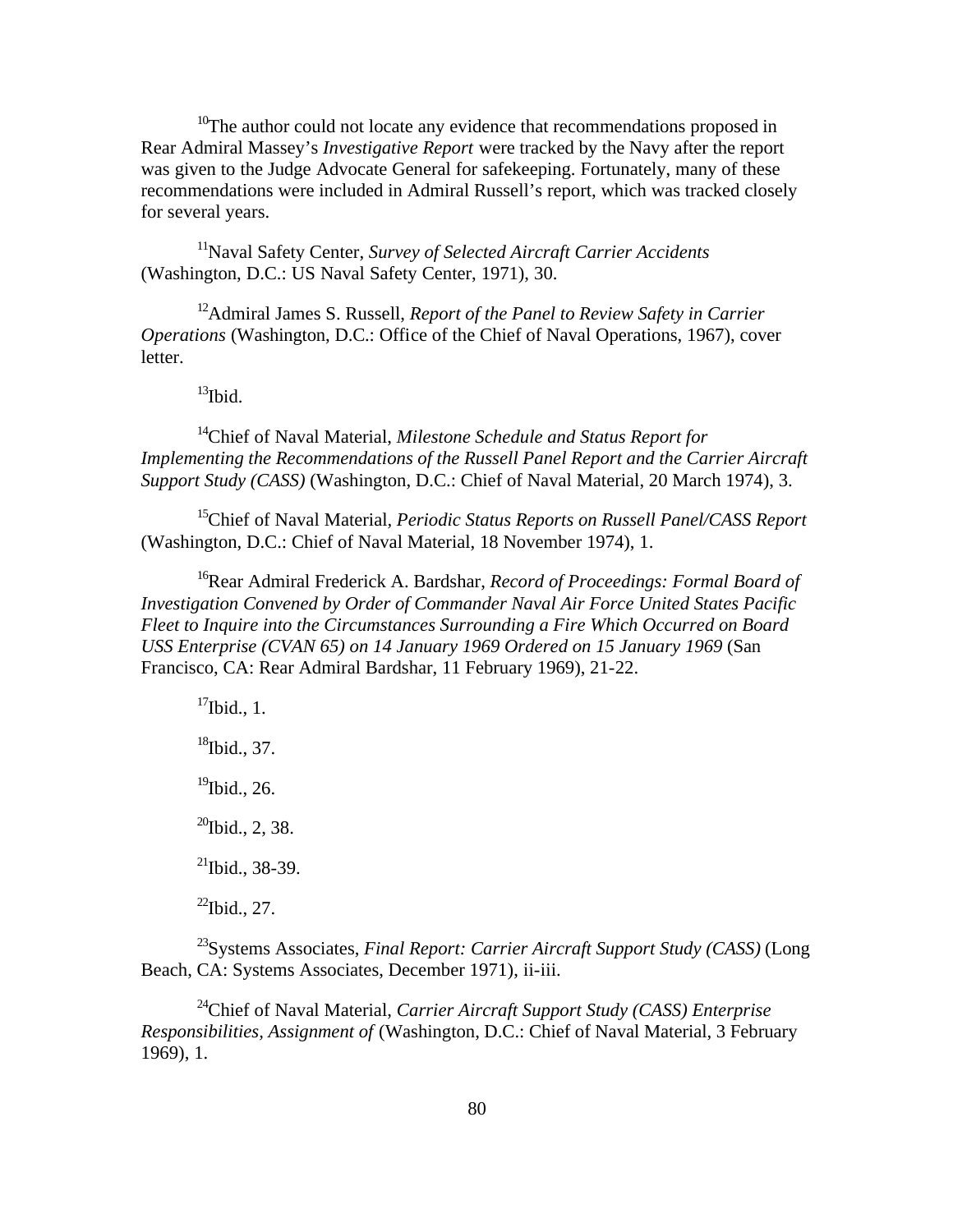<sup>25</sup>Chief of Naval Material, 18 November 1974, 1.

<sup>26</sup>Chief of Naval Material, *Budgetary and Cost Summary Russell Panel/CASS Recommendations* (Washington, D.C.: Chief of Naval Material, 17 May 1971), 1-3.

 $^{27}$ Ibid.

 $^{28}$ Ibid., 4.

 $29$ Ibid.

 $30$ Ibid., 5.

<sup>31</sup>Office of the Chief of Naval Operations, *RDT&E Efforts Associated with the Russell Panel Report* (Washington, D.C.: Office of the Chief of Naval Operations, November 1972), 1. Research at the Naval Sea Systems Command headquarters at the Washington Navy Yard revealed a memo from the Chief of Naval Operations requesting this special update "in view of the *Saratoga* fire."

 $32$ Ibid., 5-8.

<sup>33</sup>Chief of Naval Material (20 March 1974), 4-8.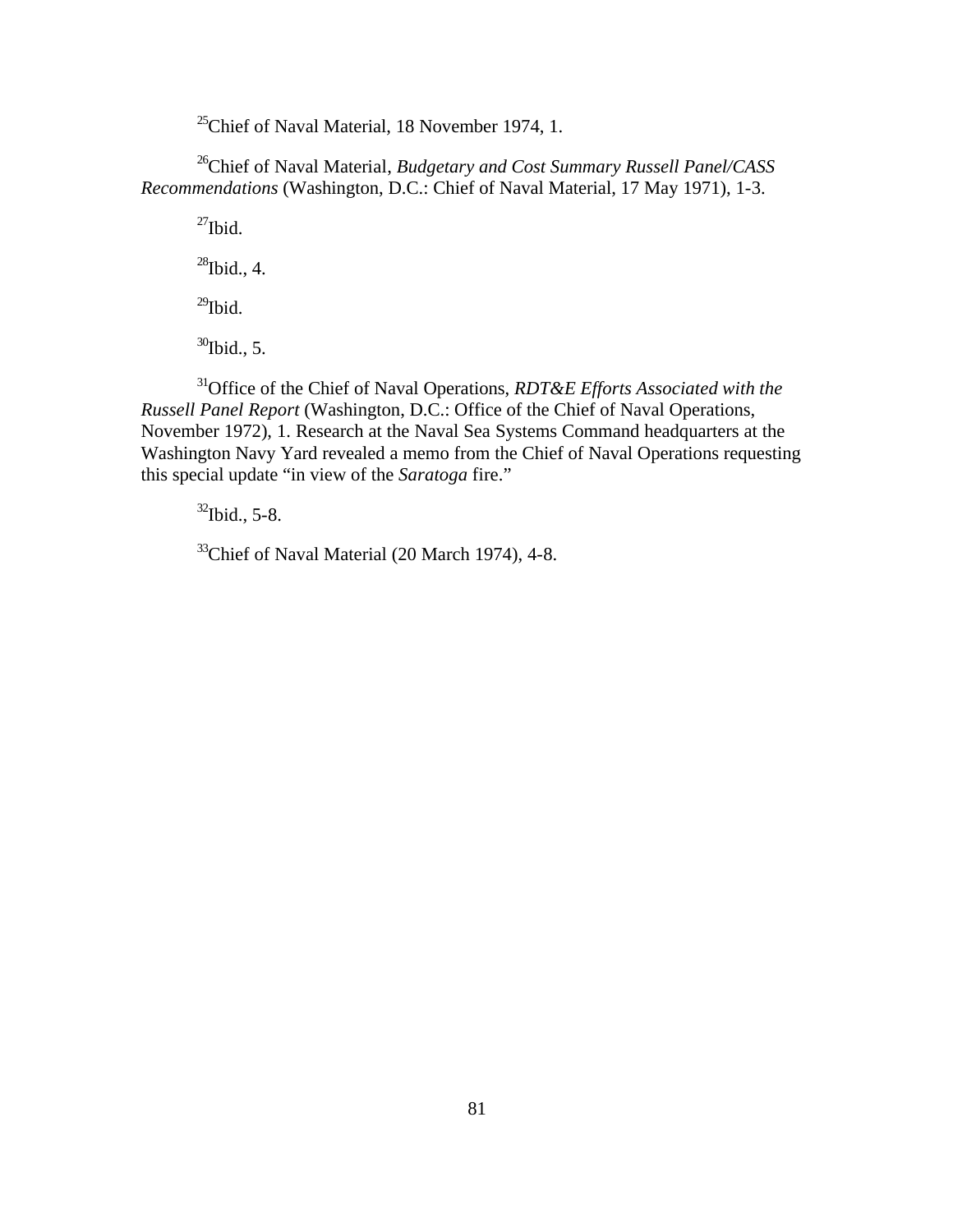# CHAPTER 6

## CONCLUSION

### Lasting Impact of the *Forrestal* Fire

This thesis examined what lessons the Navy learned in the area of damage control from the July 1967 fire on USS *Forrestal*, and how the Navy applied these lessons to improve fleetwide damage control capability (doctrine, warship construction features, and damage control equipment). The research has demonstrated that the damage control capability of US Navy ships was significantly improved as a direct result of lessons learned from the July 1967 fire on USS *Forrestal*. Significant changes in the area of damage control resulted from analysis of this disaster, and these changes had lasting positive impact on US Navy damage control capability.

The tremendous loss of life, high number of injured sailors, extensive property damage to the ship and its complement of aircraft, and the loss of several months of operating time for a capital ship captured the attention of the Navy's top leaders. These leaders ordered a thorough investigation into the *Forrestal* fire. Although the resulting 7,500-page report highlighted several serious deficiencies in *Forrestal's* damage control capabilities, the scope of Rear Admiral Massey's investigation was necessarily limited. The Chief of Naval Operation's appointment of retired Admiral James Russell to review safety of aircraft carrier operations throughout the Navy had a much greater impact on improving damage control throughout the fleet. Admiral Russell found that most of the deficiencies found by the *Forrestal* fire investigators also existed aboard the Navy's other aircraft carriers. As a result, Admiral Russell incorporated all but one of Admiral Massey's thirty-one damage control improvement recommendations into his own report.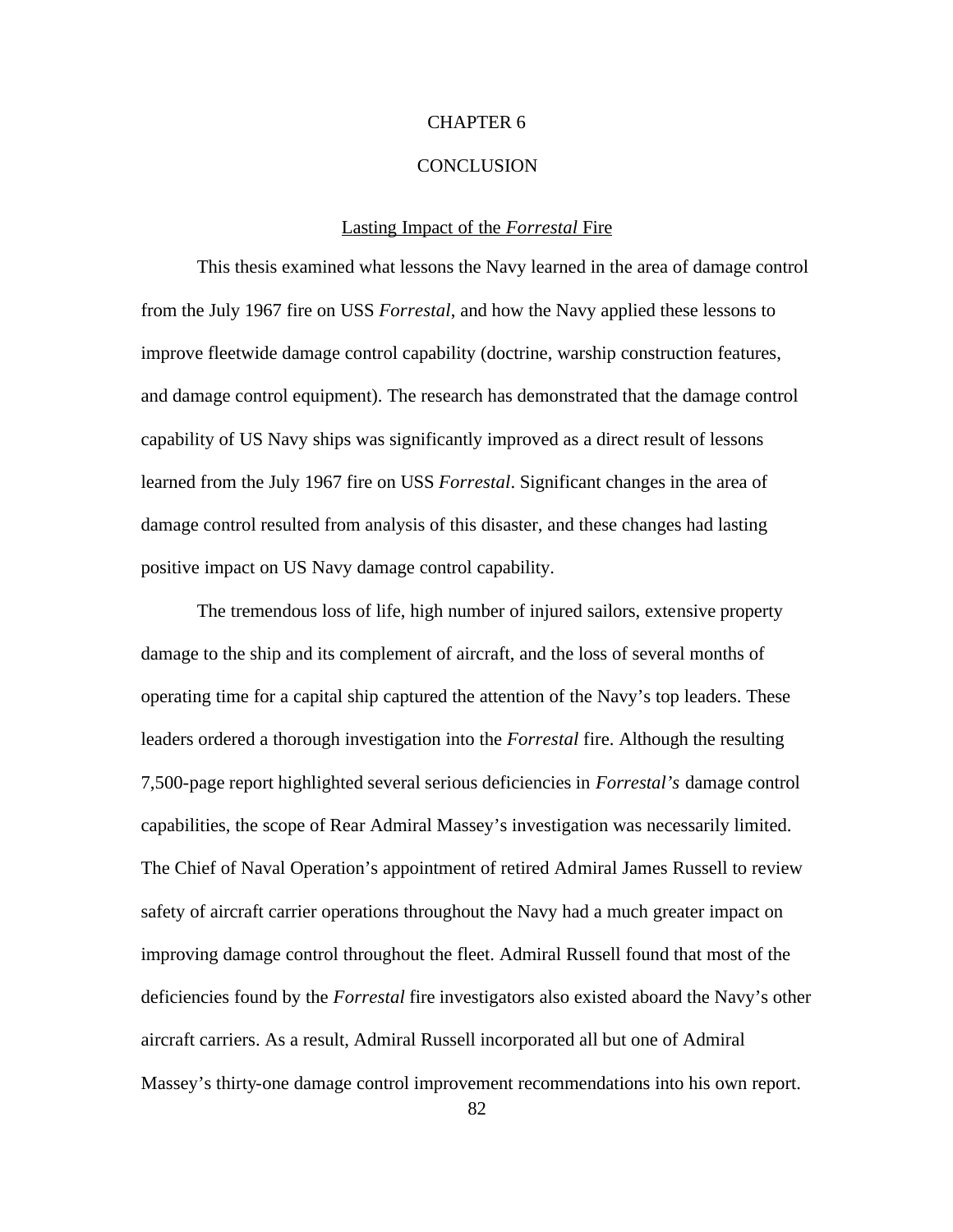### Lasting Impact on Doctrine

The fire had a relatively minor impact on damage control doctrine, which was fundamentally sound. The Navy's damage control doctrine had evolved with its ships over the years, and incorporated hard-learned lessons from earlier fires and battle damage sustained by Navy vessels.

However, Rear Admiral Massey and Admiral Russell discovered that the damage control proficiency of US Navy aircraft carrier crews was low because of inadequate training. For example, only 50 percent of *Forrestal's* crew members, and none of the embarked air wing personnel (who comprised approximately 40 percent of the sailors aboard *Forrestal*) had completed fire fighting training courses.<sup>1</sup> Admiral Russell wrote that the Navy's existing damage control training requirements were not being met because of insufficient damage control school capacity, high personnel turnover, and the low priority given to damage control readiness by many aircraft carrier commanding officers.<sup>2</sup> Poorly trained sailors were simply not able to competently fight serious fires in accordance with established doctrine.

These training deficiencies were relatively easy to correct in a short period of time. Damage control training facilities were expanded, and senior leaders directed Commanding Officers to ensure that their crews were properly trained. Rear Admiral Massey's investigation report into the *Forrestal* fire was widely distributed throughout the fleet. All of these measures increased damage control awareness throughout the fleet, at least in the short term. The similar fire on USS *Enterprise* nearly eighteen months later provided evidence that many training deficiencies had been corrected. The investigation report into the *Enterprise* fire praised crew members for efficiently fighting the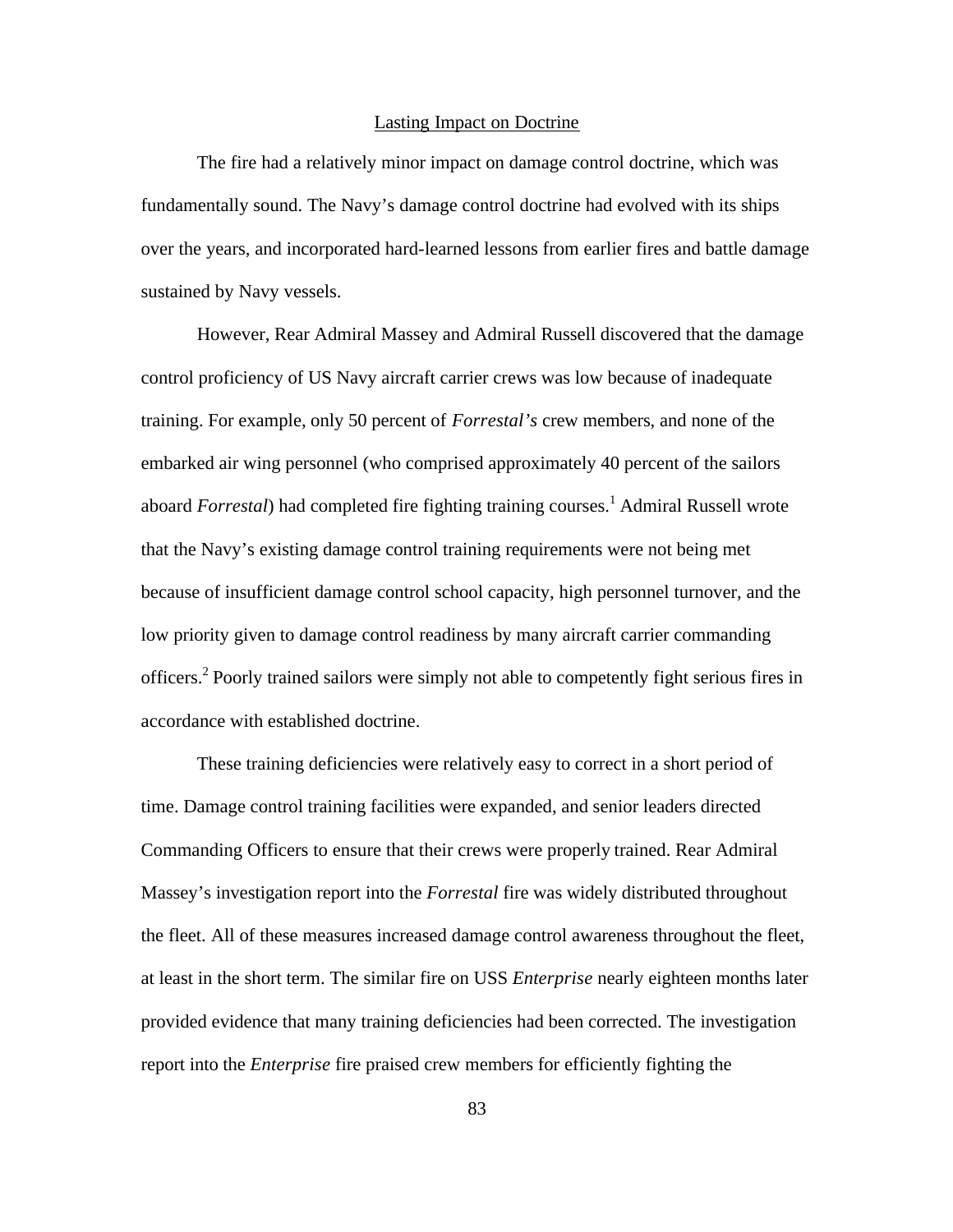conflagration in accordance with prescribed doctrine to minimize damage.<sup>3</sup> However, this report highlighted the Navy's dire need for the improvements in damage control and personnel protective equipment proposed in Admiral Russell's report.

# Lasting Material Impact

Much of the long-term impact of the *Forrestal* fire can be found by examining the improved material items (warship construction features, damage control and personnel protective gear) that were proposed and developed in response to lessons learned from that event. These important developments were built into newly constructed vessels, and many existing ships were altered to incorporate the new technology. Refined versions of this equipment can be found on today's naval warships.

Successful material achievements included development of an advanced flight deck firefighting system, improved personnel protective equipment (including fire retardant uniforms, emergency escape breathing devices, and improved OBAs), improved hoses and nozzles. Navy officials also approved a standardized marking and lighting system for escape routes from interior compartments, and additional exits were constructed for many of these interior compartments.

Like the proposed training improvements, these material improvements were also relatively easy for the Navy to implement. Admiral Russell had access to the Navy's top military and civilian experts while developing his recommendations and substantial evidence indicated that they were necessary. The senior officer in the US Navy, Admiral Moorer, demanded frequent updates on the status of implementing *Russell Report* recommendations. As a result, there was little controversy over and broad support among the Navy's leadership for the vast majority of these proposed material improvements.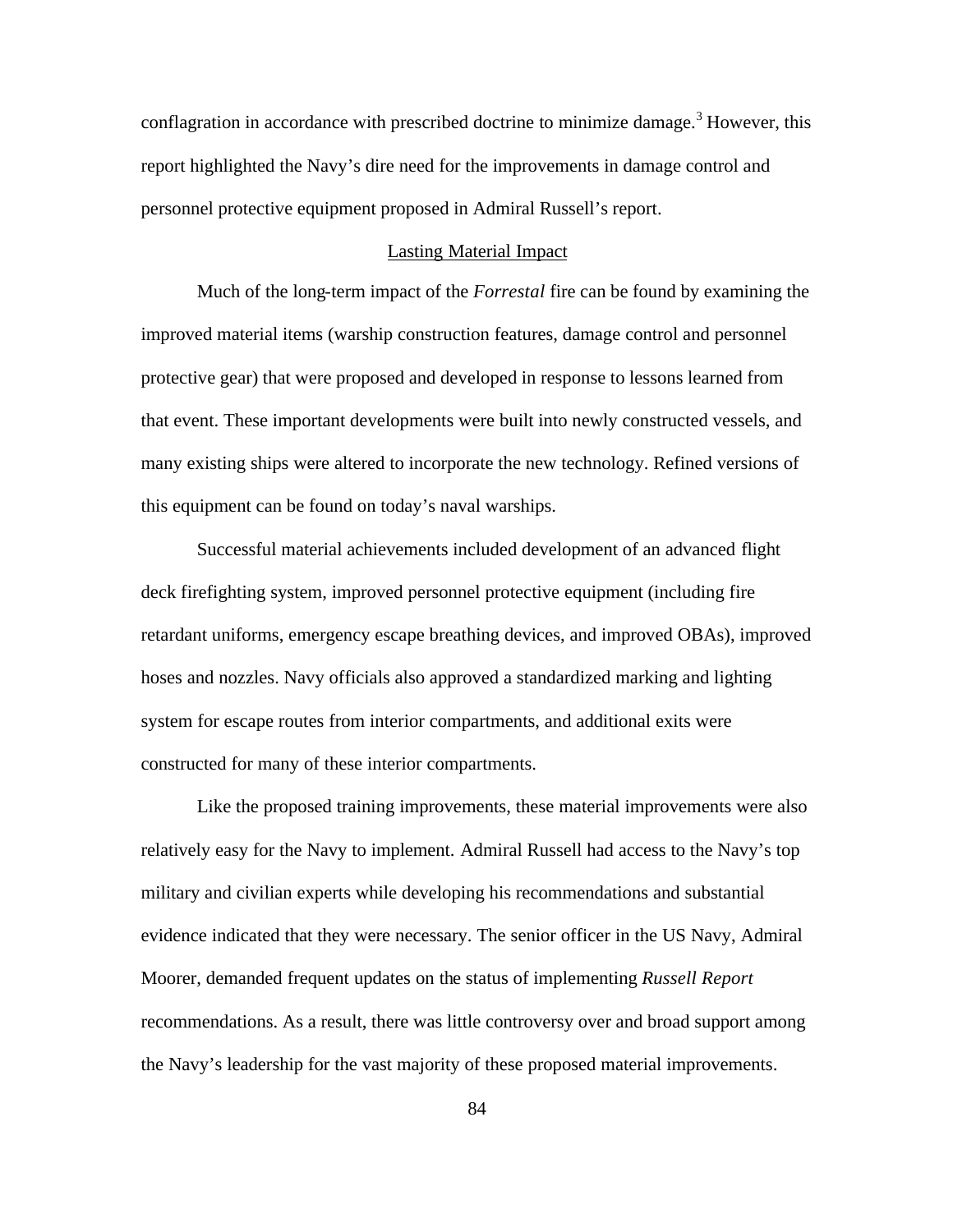These recommendations were also prioritized to meet funding limitations. The January 1969 fire aboard *Enterprise* provided additional evidence of the validity of the proposed improvements. Although funding constraints, research, development, and testing all slowed implementation of these recommendations, the most significant recommendations were all incorporated into US Navy ships within a few years.<sup>4</sup>

## Unsuccessful Damage Control Improvement Ideas

The preceding paragraphs have shown that training deficiencies and material deficiencies were rectified relatively easily. There was ample evidence that these deficiencies existed, and clear-cut solutions were readily developed to mitigate them. Most of the proposed solutions were noncontroversial, and enjoyed broad support from senior Navy leaders. However, recommendations that did not have such clear-cut technical solutions and challenged existing policies and organizational culture proved much more difficult to successfully implement.

Three significant recommendations proposed to improve shipboard damage control readiness in the wake of the *Forrestal* fire never materialized. Rear Admiral Massey proposed that the Bureau of Naval Personnel should stabilize manning of trained personnel on ships and air wings by minimizing personnel transfer from these units prior to deployment.<sup>5</sup> However, the two senior admirals who endorsed his report prior to its submission to the Chief of Naval Operations rejected this proposal, primarily because of low manning levels at that time. Admiral Moorer did not insist that his subordinates find a way to stabilize manning. This recommendation was the one significant damage control improvement recommendation first proposed by the *Forrestal* fire investigators that Admiral Russell did not include in his report. Perhaps Admiral Russell sensed or was told

85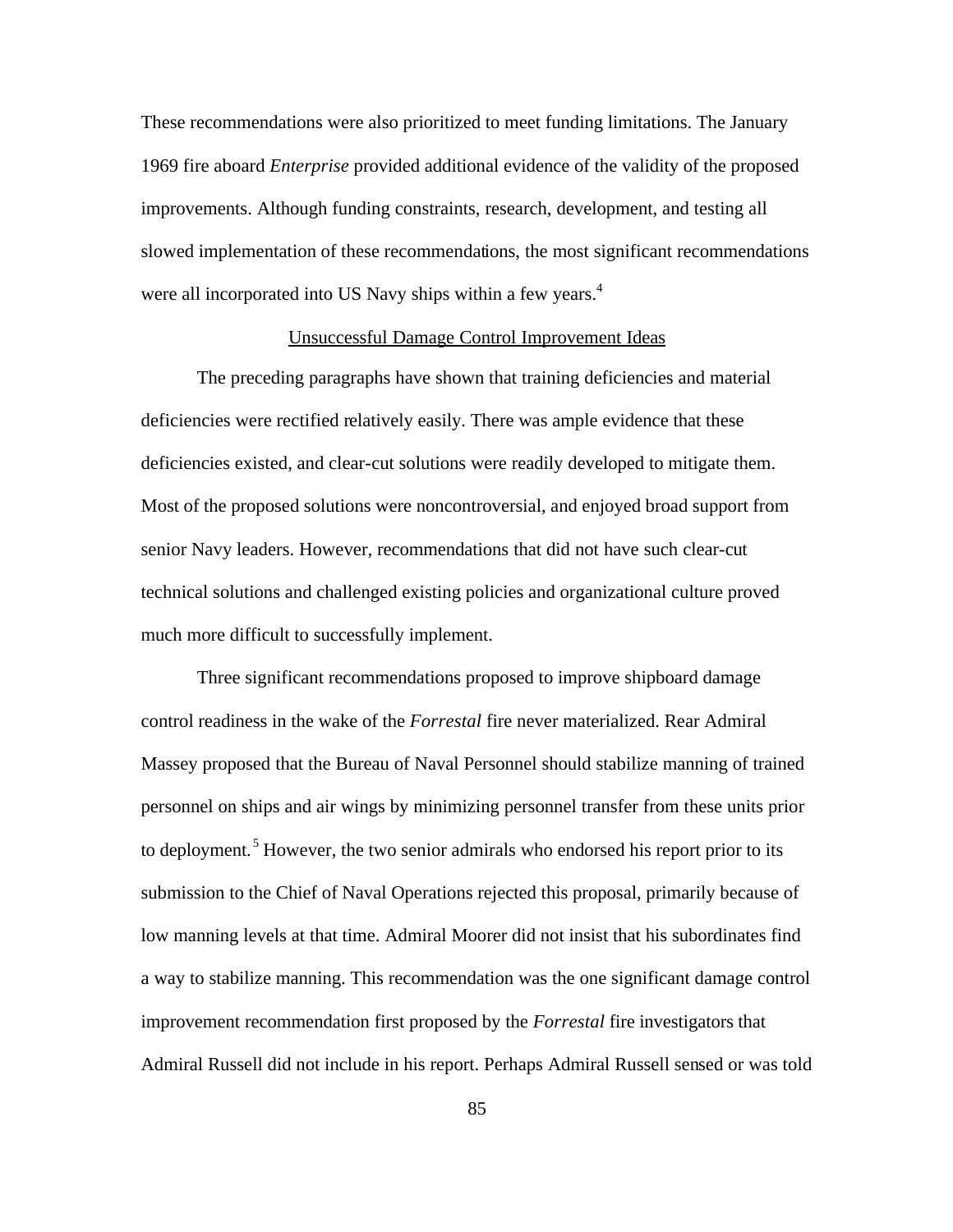that manning stabilization was not feasible during his interviews with the senior officers who rejected the concept after Admiral Massey first proposed it. Admiral Russell's report did include several recommendations designed to ameliorate damage control training proficiency without manning stabilization. These proposals included increasing the emphasis on damage control training for officers and enlisted personnel prior to reporting to their first ships, and increasing the capacity of the fleet damage control training schools. Senior Navy leaders quickly accepted these alternative proposals. Still, Admiral Russell's failure to recommend manning stabilization reduced the visibility of this proposal.

Admirals Massey and Russell both recommended increasing the number of OBAs, OBA canisters, and containers of firefighting foam concentrate carried aboard Navy ships, citing shortages of these items during the *Forrestal's* fire. Vice Admiral Booth objected to immediately implementing this proposal, writing that additional analysis was required before dedicating additional funding and limited shipboard storage areas to these items.<sup>6</sup> In his investigation report on the *Enterprise* fire, Rear Admiral Bardshar flatly rejected the need for additional quantities of these items, writing, "the *Enterprise* allowance for OBAs, canisters, foam, fire extinguishers and hoses was adequate."<sup>7</sup> It appears likely that *Enterprise's* crew used less of these items in a fire very similar to that on *Forrestal* due to their higher training proficiency. In any event, the conflicting data on whether additional quantities of these items were actually required appears to have shifted the focus of Navy leaders to other recommendations with broader support.

86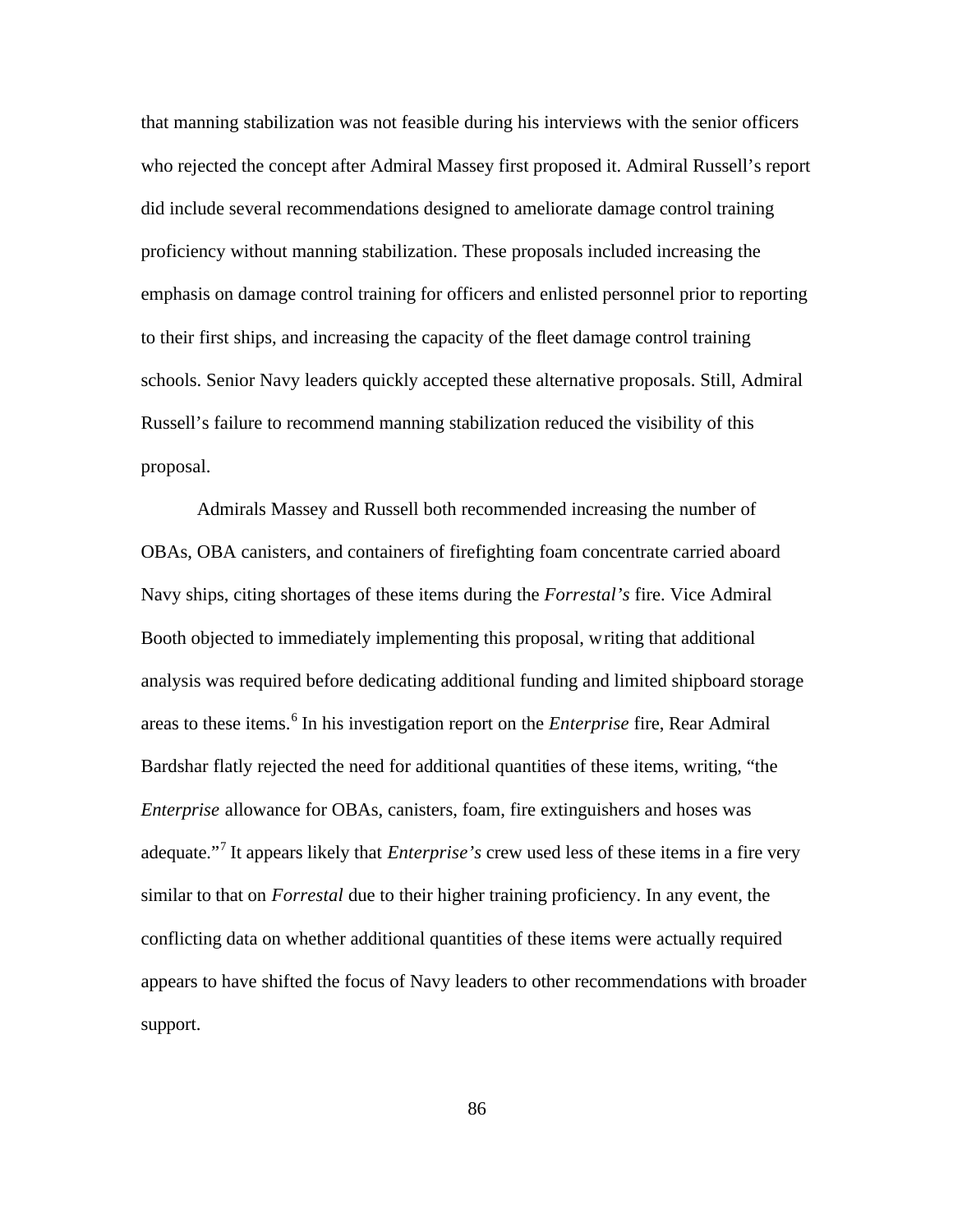The final significant recomme ndation not implemented by Navy leaders, dedicated funding for replacement of damage control items, was proposed solely by Admiral Russell. The *Russell Report* noted that damage control funding competed with all of the other requirements each ship had, and asserted that many Commanding Officers failed to place a high priority on damage control equipment. Admiral Russell wrote that this frequently resulted in poor material condition of damage control gear.<sup>8</sup>

Although Admiral Russell's logic was sound, this recommendation did not mesh well with Navy culture and tradition. Navy commanding officers were traditionally given complete authority to decide how to allocate limited operational funding for their ship. Many valid reasons existed for this arrangement--commanding officers were held completely responsible for the safety of the ship and its crew. Commanding officers also were presumed to have a much more intimate picture of their ship's condition and requirements, and were thus in a better position to determine allocation of operational funding than outsiders were. It appears likely that senior Navy officials were unwilling to take this decision-making authority away from commanding officers, or allocate additional dedicated funding for damage control items.<sup>9</sup>

#### Implications for Today's Navy

In July 1967 many people in the Navy thought that a flight deck fire on the magnitude of that on *Forrestal* was unlikely to occur. It was easy for them to believe that technological innovations such as armored flight decks and replacement of highly flammable aviation gasoline with less flammable jet fuel significantly reduced the risk of serious fire. However, the *Forrestal's* fire demonstrated that fire at sea remains a serious and enduring threat to the safety of ships and sailors.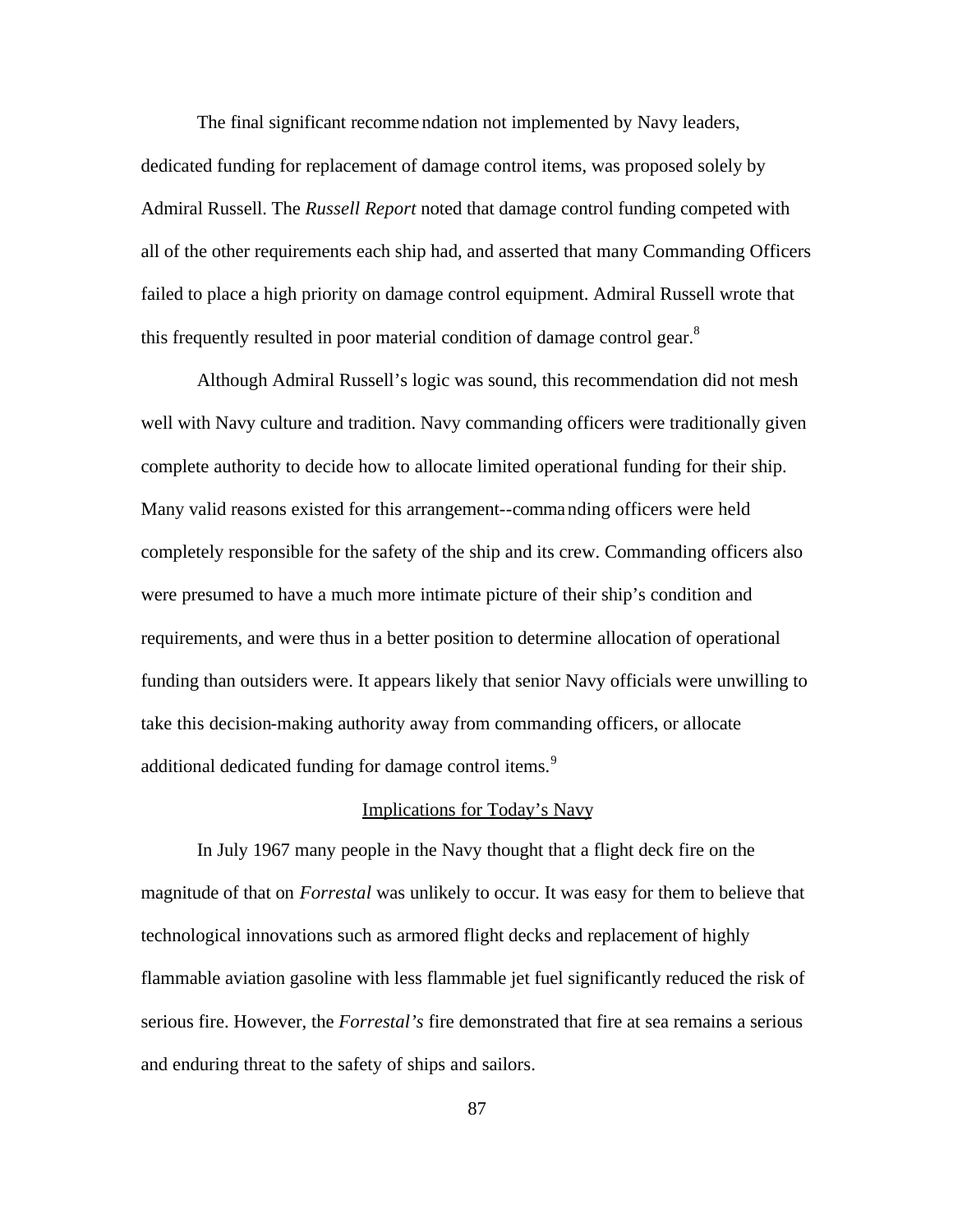*Forrestal's* designers built a ship that carried more aircraft, fuel, and ordnance then any earlier aircraft carriers. Unfortunately, the July 1967 fire on *Forrestal* provided strong evidence that these designers failed to ensure that her damage control capability was adequate for these increased hazards. The tragedy illustrated the vital, continuing need to assess damage control capability in new ship designs.

The fires on the *Forrestal* and *Enterprise* also demonstrated the importance of a well-trained and equipped damage control organization. The investigation reports into those incidents provide strong evidence that many sailors died needlessly on *Forrestal* because of poor training. Although it is true that their damage control equipment was inadequate, the fact remains that most sailors aboard *Forrestal* were not trained to effectively use the tools available to them. Conversely, *Enterprise's* well-trained crew was able to effectively fight a similar fire in January 1969, when the events on *Forrestal* were still very fresh in the minds of Navy personnel.

The events following the *Forrestal* fire also provide useful insight into one way to successfully implement change in a large, bureaucratic organization. The tremendous loss of life and high property damage certainly provided a sharp warning that the status quo of damage control on aircraft carriers was inadequate. Senior Navy leaders acted decisively to improve this situation. The Navy's senior officer appointed a retired four-star admiral to head a panel tasked with examining the safety of aircraft carrier operations. This officer, Admiral James Russell, was granted unfettered access to the Navy's top ship construction and damage control experts and the most experienced naval officers while developing proposals to improve damage control readiness. The Chief of Naval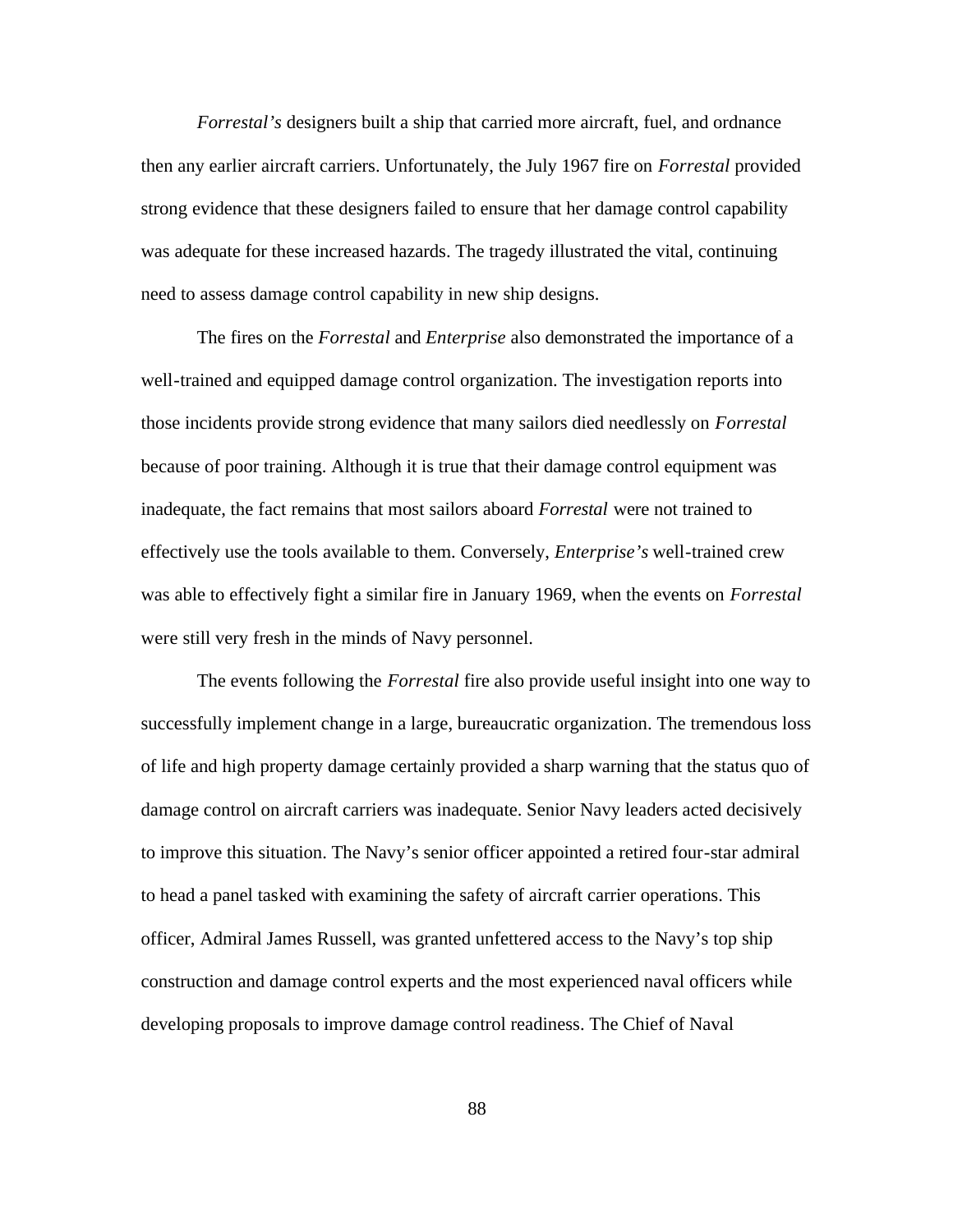Operation's strong personal commitment to the project sustained momentum throughout

the several years required to implement the proposed solutions.

<sup>1</sup>Admiral James S. Russell, *Report of the Panel to Review Safety in Carrier Operations* (Washington, D.C.: Office of the Chief of Naval Operations, 1967), A-73--A-74.

 $2$ Ibid., A-74-A-76.

 $\overline{a}$ 

<sup>3</sup>Rear Admiral Frederick A. Bardshar, *Record of Proceedings: Formal Board of Investigation Convened by Order of Commander Naval Air Force United States Pacific Fleet to Inquire into the Circumstances Surrounding a Fire Which Occurred on Board USS Enterprise (CVAN 65) on 14 January 1969 Ordered on 15 January 1969* (San Francisco, CA: Rear Admiral Bardshar, 11 February 1969), 1-2, 26.

<sup>4</sup>Chief of Naval Material, *Milestone Schedule and Status Report for Implementing the Recommendations of the Russell Panel Report and the Carrier Aircraft Support Study (CASS)* (Washington, D.C.: Chief of Naval Material, 20 March 1974), 1-8.

<sup>5</sup>Department of the Navy, *Manual of the Judge Advocate General Basic Final Investigative Report Concerning the Fire on Board the USS Forrestal (CVA-59) on July 29, 1967* (Washington, D.C.: US Navy Office of the Judge Advocate General, 1968), 125.

<sup>6</sup>Vice Admiral Charles T. Booth, *First Endorsement on RADM F. Massey, USN letter of 19 September 1967* (Norfolk, VA: Commander Naval Air Force, US Atlantic Fleet, 26 September 1967), 2.

<sup>7</sup>Rear Admiral Bardshar, 39.

<sup>8</sup>Admiral Russell, A-33.

<sup>9</sup>Chief of Naval Material document of 20 March 1974, page 3, simply states that this proposal was rejected as "not feasible." A search of the Navy Operational Archives and records at the Naval Sea Systems Command at the Washington Navy Yard failed to provide any further details on why this proposal was considered infeasible.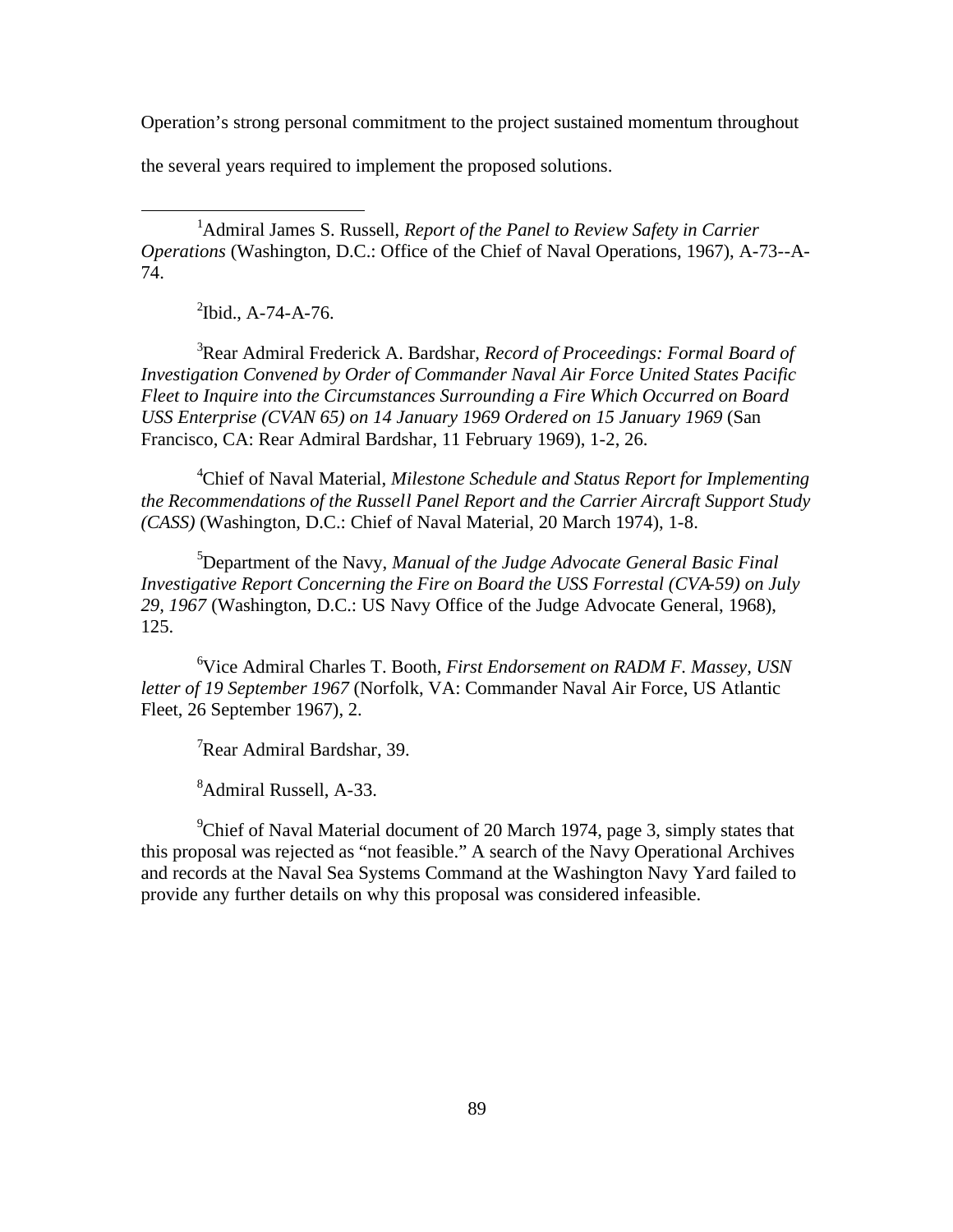# APPENDIX A

# TYPICAL NAVY FIREMAIN "LOOP" DIAGRAM



ALL PUMPS AVAILABLE FOR OPERATION OF THE MK13 GUIDED MISSILE LAUNCHING SYSTEM, SPRINKLER SYSTEM, BOOSTER SUPPRESSION & DRAINAGE EDUCTORS

LOWER LOOP - FP1-(E), FP2-(E), & FP5-(E)

#### UPPER LOOP - FP3-(E), & FP4-(E)

|               |                     | THE FIREMAIN LOOP IS SEGREGATED INTO TWO SECTIONS. IN CONDITION "ZEBRA" AS INDICATED ABOVE. TO ESTABLISH |
|---------------|---------------------|----------------------------------------------------------------------------------------------------------|
|               |                     | CONDITION "ZEBRA" FROM CONDITION "X-RAY" OR "YOKE". THE FOLLOWING THREE "ZEBRA" VALVES ARE CLOSED.       |
| VALVE NO.     | <b>LOCATION</b>     | REMOTE CONTROL                                                                                           |
| $2 - 106 - 2$ | $2 - 100 - 4 - I$ . | $2 - 292 - 01 - C$                                                                                       |
| $3 - 232 - 1$ | $5 - 212 - 0 - E$   | $2 - 292 - 01 - C$                                                                                       |
| $3 - 303 - 1$ | $5 - 292 - 0 - E$   | $2 - 292 - 01 - C$                                                                                       |
| $3 - 103 - 1$ | $3 - 100 - 1 - L$   |                                                                                                          |

# Cutaway View of Loop



Source: These diagrams originally appeared in a training presentation prepared by the US Navy's Surface Warfare Officer School at the Naval Education and Training Center, Newport, Rhode Island.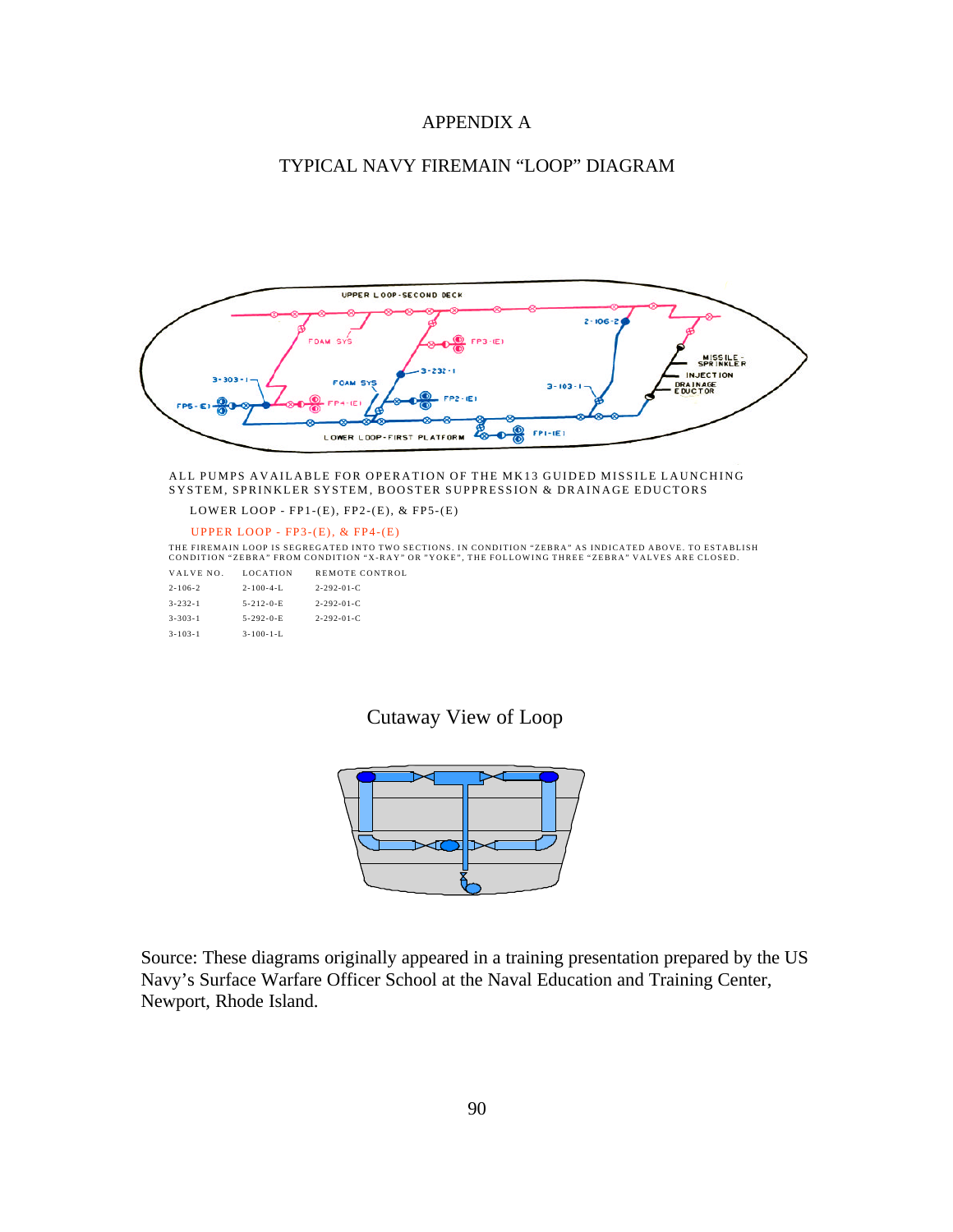#### APPENDIX B

# CHRONOLOGY OF EVENTS

This timeline was developed using the official Navy records in the Bibliography as references.

**October 1955** – USS *Forrestal (CVA-59)* was commissioned.

**April 1966 – January 1967** – *Forrestal* docked in Norfolk Naval Shipyard for extended maintenance and overhaul.

**May 1966** – Captain John K. Beling assumed command of *Forrestal*.

**January – May 1967** – *Forrestal* conducted predeployment training.

**6 June 1967** – *Forrestal* departed Norfolk for deployment to Western Pacific.

**24 July 1967** – *Forrestal* arrived on Yankee Station, Gulf of Tonkin, off coast of North Vietnam.

**25 – 28 July 1967** – *Forrestal* launched air strikes against targets in North Vietnam.

**29 July 1967** – A Zuni rocket accidentally fired from an F-4 Phantom jet staged on *Forrestal's* flight deck struck a nearby A-4 Skyhawk aircraft and started a large conflagration aboard the ship at 1051 local time. 134 personnel died; 161 others were injured.

**30 July 1967** – The fires aboard *Forrestal* were extinguished by 0400 local time. Rear Admiral Lanham, commander of Carrier Division Two (Captain Beling's Immediate Superior in Command), who was embarked in *Forrestal* during the fire, ordered his staff to conduct a preliminary investigation into the fire. Vice Admiral Charles T. Booth, commander of the US Atlantic Fleet Naval Air Force, appoints Rear Admiral Forsyth Massey as senior member of the board of investigation into the *Forrestal* fire.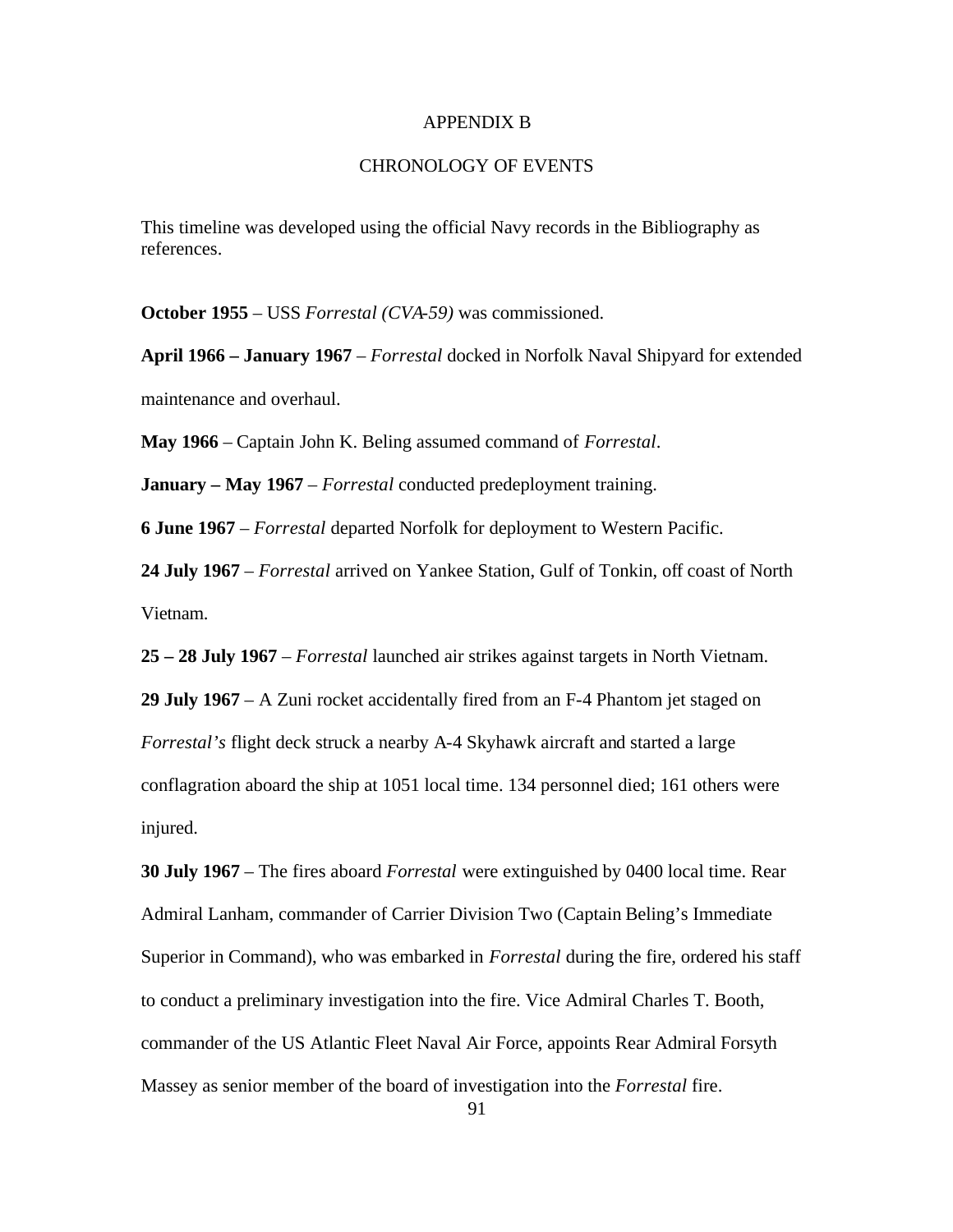**31 July 1967** – *Forrestal* arrived at Naval Air Station Cubi Point, Republic of the Philippines, for temporary repairs.

**3 August 1967** – Rear Admiral Massey and his team of investigators arrived at Naval Air Station Cubi Point and began work. Rear Admiral Lanham's preliminary investigation ended; all information gathered was turned over to Admiral Massey's team.

**21 August 1967** – Admiral Thomas Moorer, Chief of Naval Operations, appointed retired Admiral James S. Russell as director of a panel charged with reviewing safety in aircraft carrier operations.

**19 September 1967** – Rear Admiral Massey completed his investigation and forwarded his report to Vice Admiral Booth.

**26 September 1967** – Vice Admiral Booth completed his review of Rear Admiral Massey's report and forwarded it to Admiral Ephraim P. Holmes, Commander in Chief of the US Atlantic Fleet.

**16 October 1967** – Admiral Russell completed his *Final Report of Panel to Review Safety in Carrier Operations* and submitted it to the Chief of Naval Operations.

**19 October 1967** – Chief of Naval Operations forwarded Admiral Russell's report to an extensive list of naval commands, assigned Rear Admiral Edward C. Outlaw to coordinate analysis and implementation of proposed recommendations, and directed subordinate commands to provide comments on the proposed recommendations by 25 November 1967.

**1 December 1967** – Admiral Holmes completed his review of Rear Admiral Massey's report.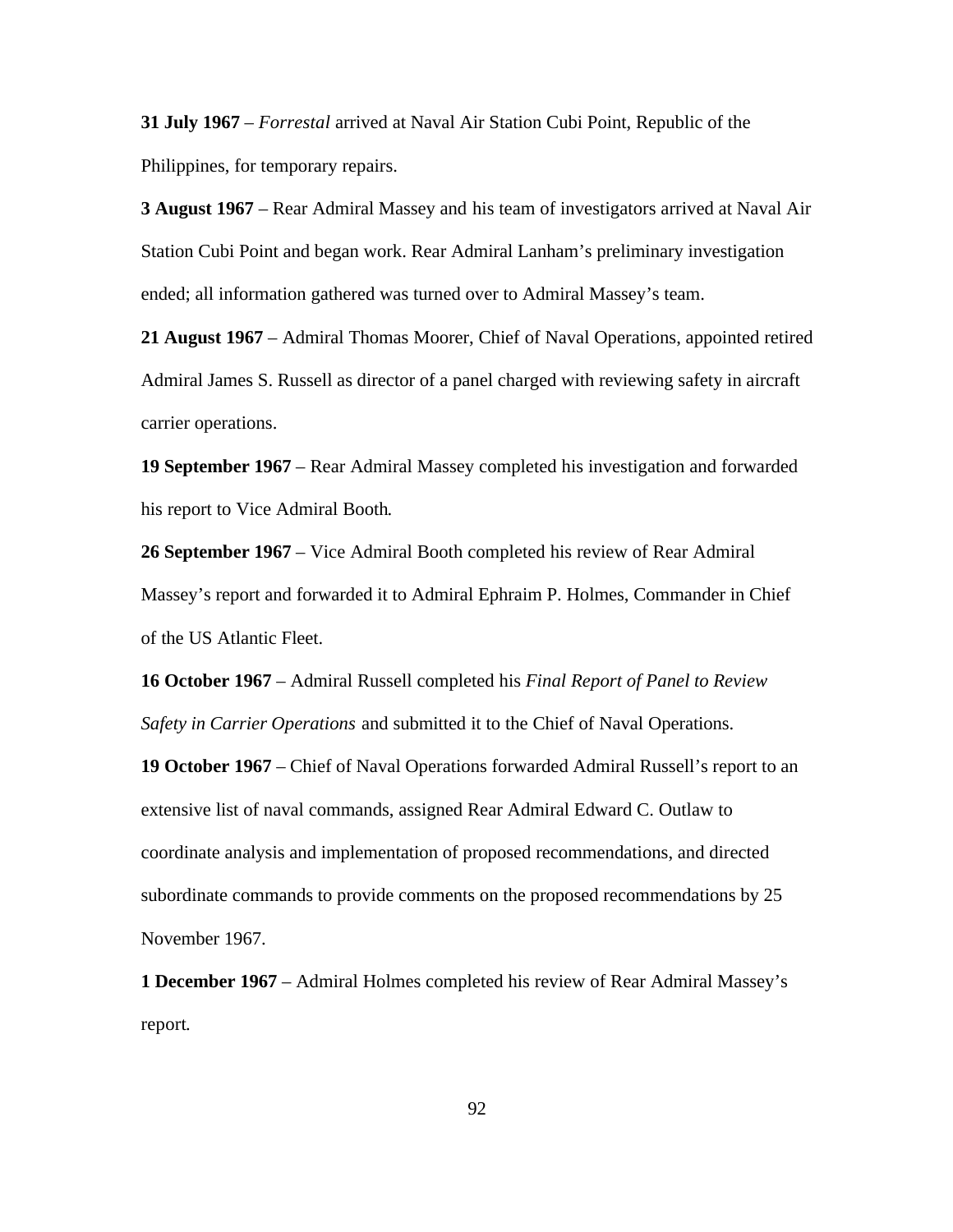**23 July 1968** – Chief of Naval Operations directed the Chief of Naval Material to provide quarterly updates on the status of *Russell Report* recommendations.

**November 1968** – The Naval Air Systems Command established a Carrier Aircraft Support Study (CASS) group

**14 January 1969** – Flight deck fire erupted on the aircraft carrier *USS Enterprise* after a Zuni rocket exploded while attached to an F-4 Phantom jet staged on deck. Twenty-seven personnel perished; 344 others were injured (65 seriously).

**15 January 1969** – Commander of US Pacific Fleet Naval Air Force appointed Rear Admiral Frederic A. Bardshar to investigate *Enterprise* fire.

**February 1969** – Rear Admiral Bardshar completed his report. His report validated the necessity of nearly all of the damage control improvements proposed by Rear Admiral Massey and Admiral Russell. Chief of Naval Operations directed the CASS group to focus on following up lessons learned from Enterprise fire. The status of these recommendations were included in future quarterly progress reports to the Chief of Naval Operations outlining progress on *Russell Report* recommendations.

**21 August 1969** – The Chief of Naval Operations returned Rear Admiral Massey's report, with endorsing letters from Vice Admiral Booth and Admiral Holmes, to the Navy's Judge Advocate General for storage.

**December 1971** – Carrier Aircraft Support Study (CASS) completed.

**28 August 1972** – Chief of Naval Operations directed the Chief of Naval Material to provide semiannual updates (instead of quarterly reports) on the status of *Russell Report* recommendations.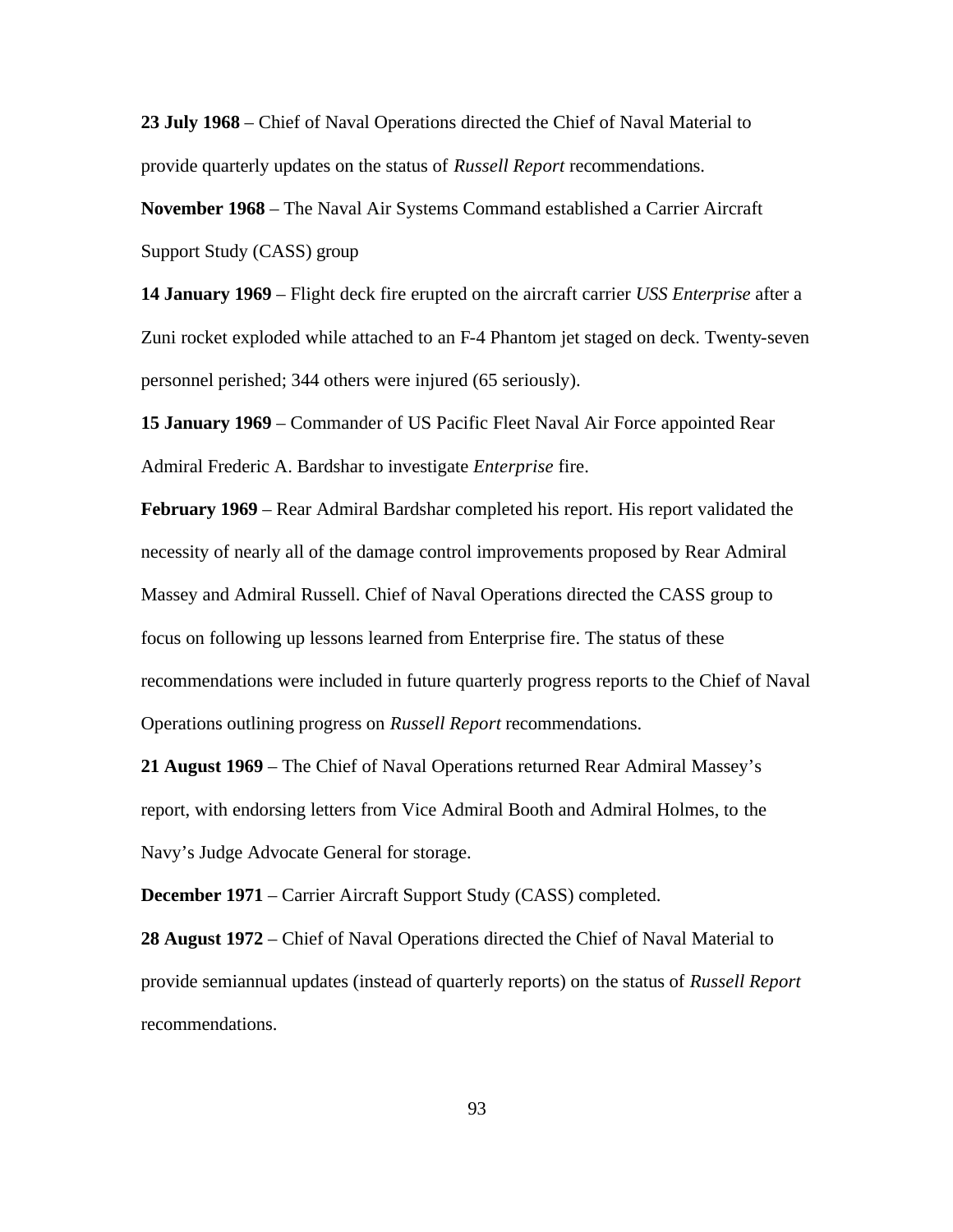**29 October 1972** – Machinery space fire in the aircraft carrier USS Saratoga killed three sailors and injured twelve others. Three days later, the Chief of Naval Operations requested a special report updating him on the status of *Russell Report* recommendations.

**18 November 1974** – Periodic status reports on *Russell Report* recommendations

discontinued.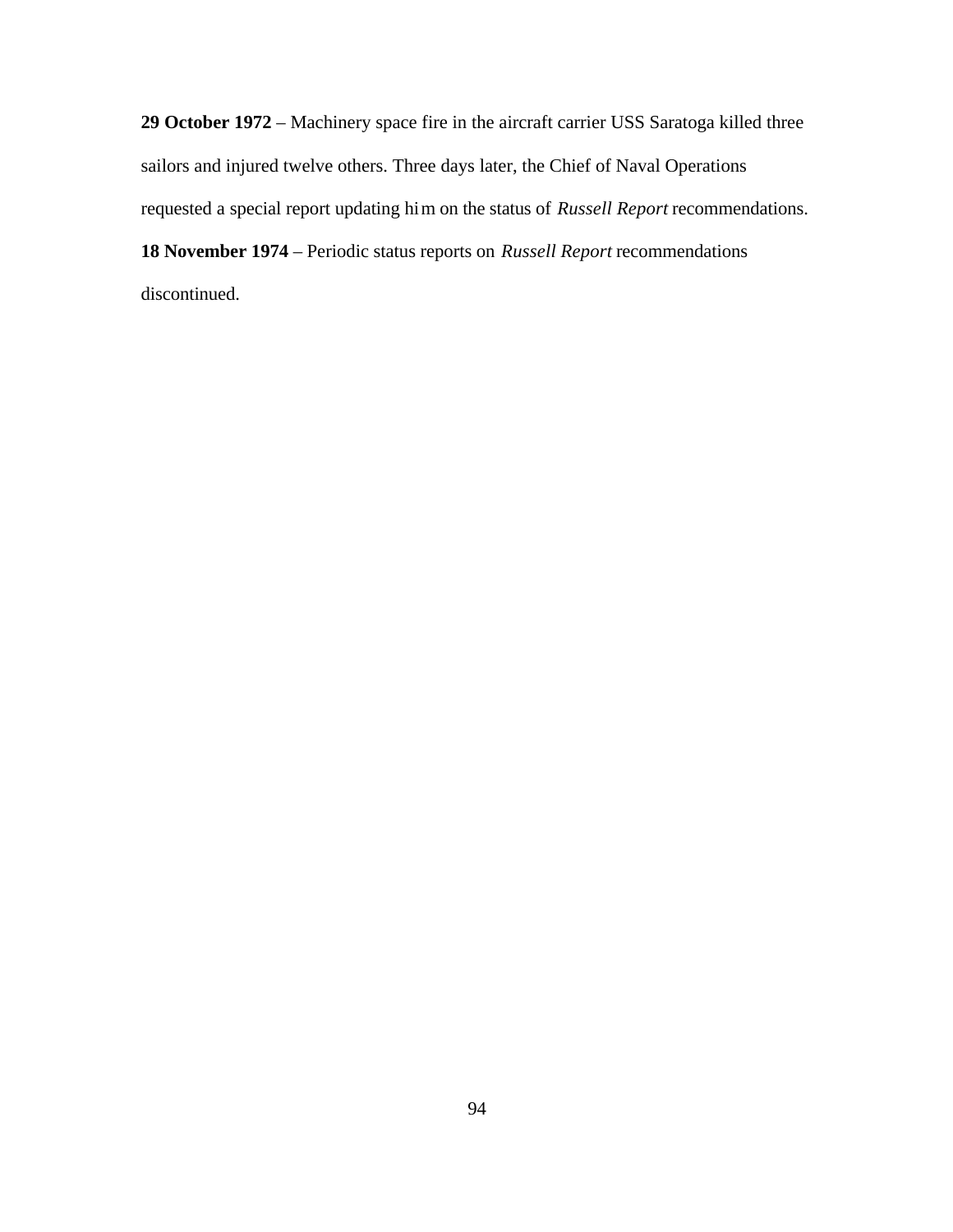# APPENDIX C

# SUMMARY OF SELECTED *RUSSELL REPORT* RECOMMENDATIONS

Admiral Russell's report was used as the source document for this appendix, which summarizes several of the most significant damage control improvement proposals discussed in the body of the thesis.

**Recommendation 1-1: Advanced Flight Deck Fire Fighting System.** Proposed features included "remote control, massive and quick response, cooling for ordnance, sufficient redundancy to compensate for derangement of portions of the system…a means for quick drainage or dispersal of large quantities of spilled fuel from the flight deck."

**Recommendation 1-6: Marking of Escape Routes**. Proposed establishing a "standardized system of marking and lighting emergency escape routes in aircraft carriers" to aid personnel attempting to escape smoke-filled interior compartments.

**Recommendation 1-9: Improved Interior Communications.** Recommended that all aircraft carriers be surveyed to determine adequacy of the shipboard general announcing system, the "1MC." It also recommended prompt correction of any deficiencies that were discovered.

**Recommendation 1-10: Improved Fire Hose.** Recommended that the Navy require neoprene wrapped hoses on flight and hangar decks to reduce kinking that commonly occurred with standard cotton-jacketed fire hoses used aboard Navy ships. It also proposed development of quick-disconnect couplings for these hoses.

**Recommendation 1-11: Review of Ship Alterations Affecting Safety.** Proposed that the Navy review all pending ship alterations and ship repair requests, and that items affecting damage control and firefighting be given high priority during maintenance periods.

**Recommendation 1-22: Damage Control Equipage Allowance.** Recommended further analysis of fires on the carriers *Oriskany* and *Forrestal* to determine an appropriate allowance for OBAs and their canisters, firefighting foam, fire extinguishers, hoses, and other damage control equipment.

**Recommendation 1-23: Funding for Damage Control Equipment.** Proposed that the Navy provide ships with dedicated funding for damage control items, to "avoid having safety equipment compete with all other ship upkeep items for the limited funds available."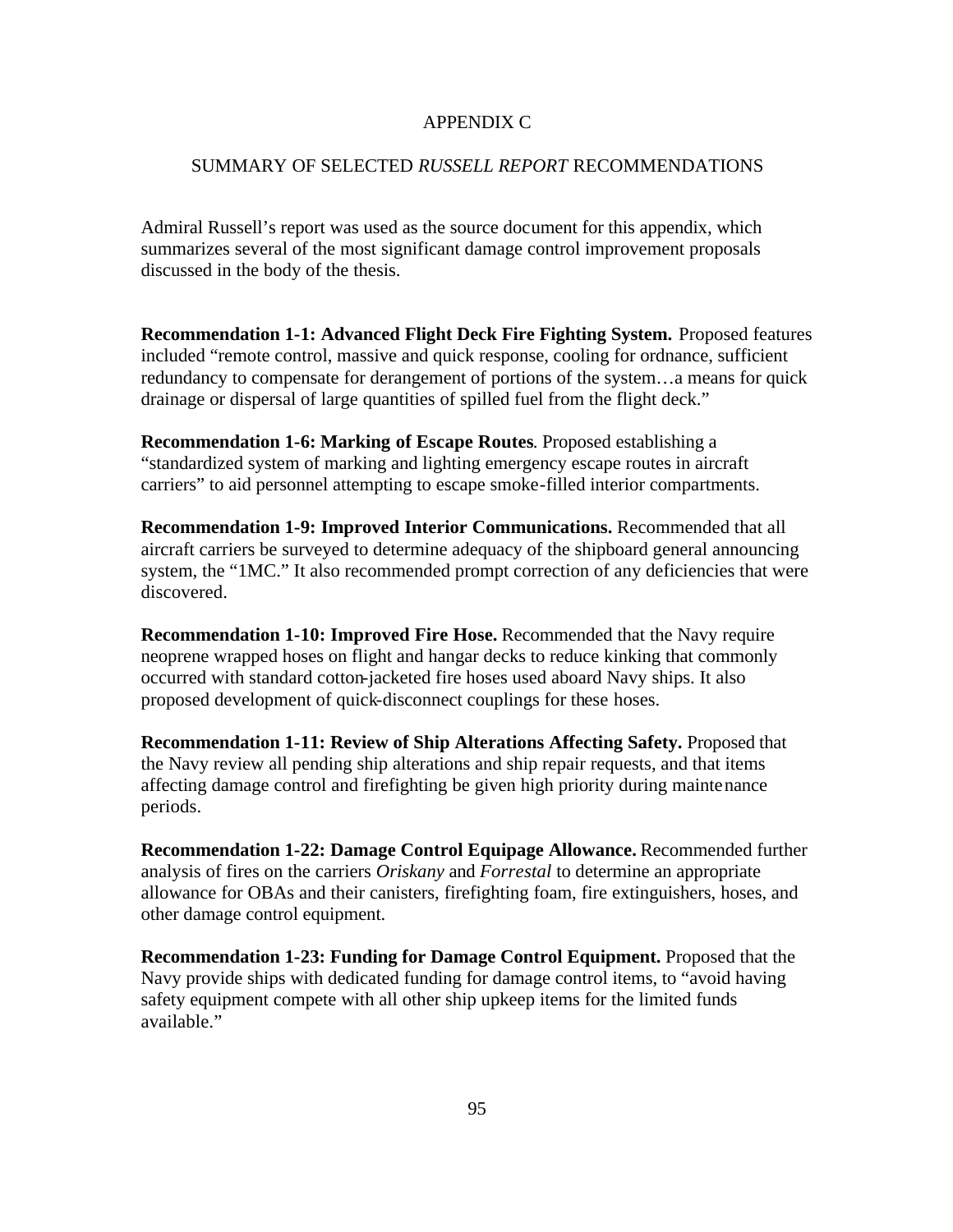**Recommendation 1-26: Escape Criteria.** Proposed changing ship construction criteria to require two exits from berthing compartments and working areas designed for ten or more men. Recommended modifying existing ships to meet these criteria, where feasible.

**Recommendation 2-1: Current Mk-V Gas Mask Capabilities.** Recommended distributing information to the fleet on the capabilities and limitations of using gas masks as an escape breathing device. The gas mask could be used to filter out airborne particles (protecting the wearer against some contaminants found in smoke), but provided the user with no protection against high levels of carbon monoxide or low oxygen levels.

**Recommendation 2-3: Emergency Breathing Apparatus.** Proposed development of masks with a small portable oxygen supply to eliminate one of the most serious limitations of using the gas mask as an escape breathing device.

**Recommendation 2-6: Flight Deck Personnel Equipment.** Proposed development of more effective personnel protective gear, such as fire retardant clothing.

**Recommendation 2-7: OBA Improvement.** Advocated further development of OBAs to make them smaller, more robust, and simpler to use.

**Recommendation 2-8: Improved Proximity Suit.** Recommended development of a more effective proximity suit. Also proposed including specialized boots as an integral part of the new suit.

**Recommendation 5-1: Air Wing Damage Control / Fire Fighting Training.** Recommended that all air wing personnel receive basic damage control and fire fighting training prior to embarking on an aircraft carrier.

**Recommendation 5-2: Fleet Damage Control Training Facilities.** Recommended expanding these facilities to meet fleet training requirements.

**Recommendation 5-5: En Route Damage Control Training for Enlisted Personnel.** Proposed mitigating the effect of high personnel turnover by providing training for junior enlisted personnel before they reported to their first ship.

**Recommendation 5-7: Increased Emphasis on Damage Control.** Recommended stressing the importance of damage control at the Navy's training commands, including Officer Commissioning School, Naval Reserve Officer Training Corps (NROTC) units, and the Naval Academy.

**Recommendation 5-8: Training Aids.** Advocated development of more effective and realistic damage control training aids, including a film containing actual footage of the *Forrestal* fire.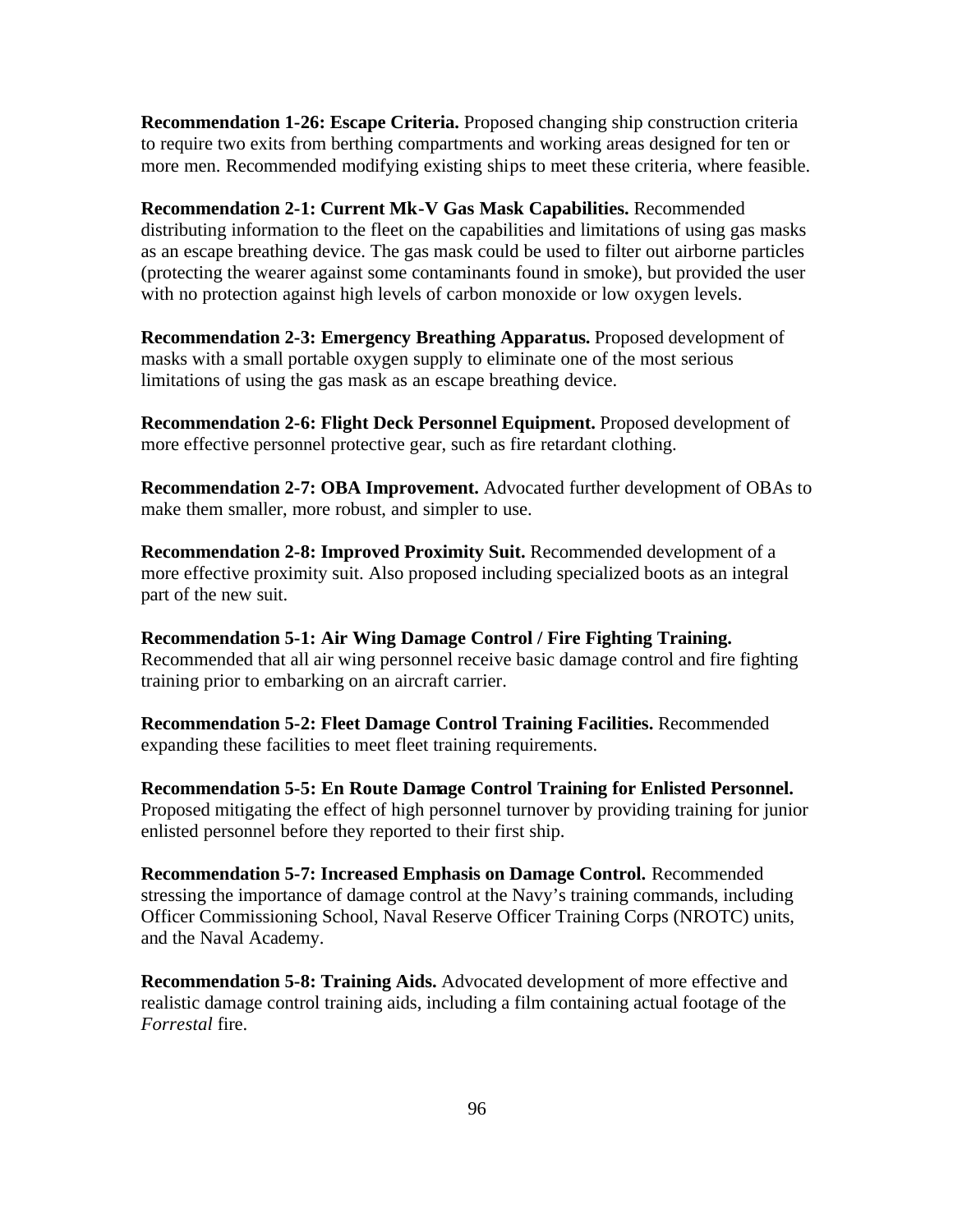# GLOSSARY

- 1 MC. Shipwide general announcing system.
- Class Alpha Fire. Involved combustible materials such as bedding, books, and clothing.
- Class Bravo Fire. Involved flammable liquids such as oils and paint.
- Class Charlie Fire. Occurred in electrical equipment.
- Class Delta Fire. Occurred when metals such as magnesium ignited.
- Compartment Check-Off List. Posted list of all watertight fittings in a shipboard compartment, or interior subdivision.
- Fire Bill. Published list posted on US Navy ships to assign specific duties to crew members in the event of a fire.
- Firemain Loop. A continuous line of piping containing firefighting water aboard Navy ships. A diagram of a typical loop is included in Appendix A.
- *Manual of the Judge Advocate General* Investigation. Conducted to determine the cause of an accident, and to identify who should be held responsible for resulting damage.
- Material Condition Circle X-Ray. A modification of Material Condition X-Ray. Permitted crew members to open certain pre-designated watertight fittings.
- Material Condition Circle Yoke. A modification of Material Condition Yoke. Permitted crew members to open certain pre-designated watertight fittings.
- Material Condition Circle Zebra. A modification of Material Condition Zebra. Permitted crew members to open certain pre-designated watertight fittings.
- Material Condition X-Ray. The lowest degree of watertight integrity on a US Navy ship. Substantially eases crew access to interior compartments, but was rarely set.
- Material Condition Yoke. The intermediate degree of watertight integrity on a US Navy ship. Provided a good balance between convenience for crew and ship safety, and was typically set inport or while ships operated in friendly waters.
- Material Condition Zebra. The highest degree of watertight integrity on a US Navy ship. Substantially disrupts crew comfort, and is typically set for training, during emergencies, and prior to expected attack.
- Operating Target. Funds allocated to individual ships to purchase items such as paint, damage control equipment, paper, and soap.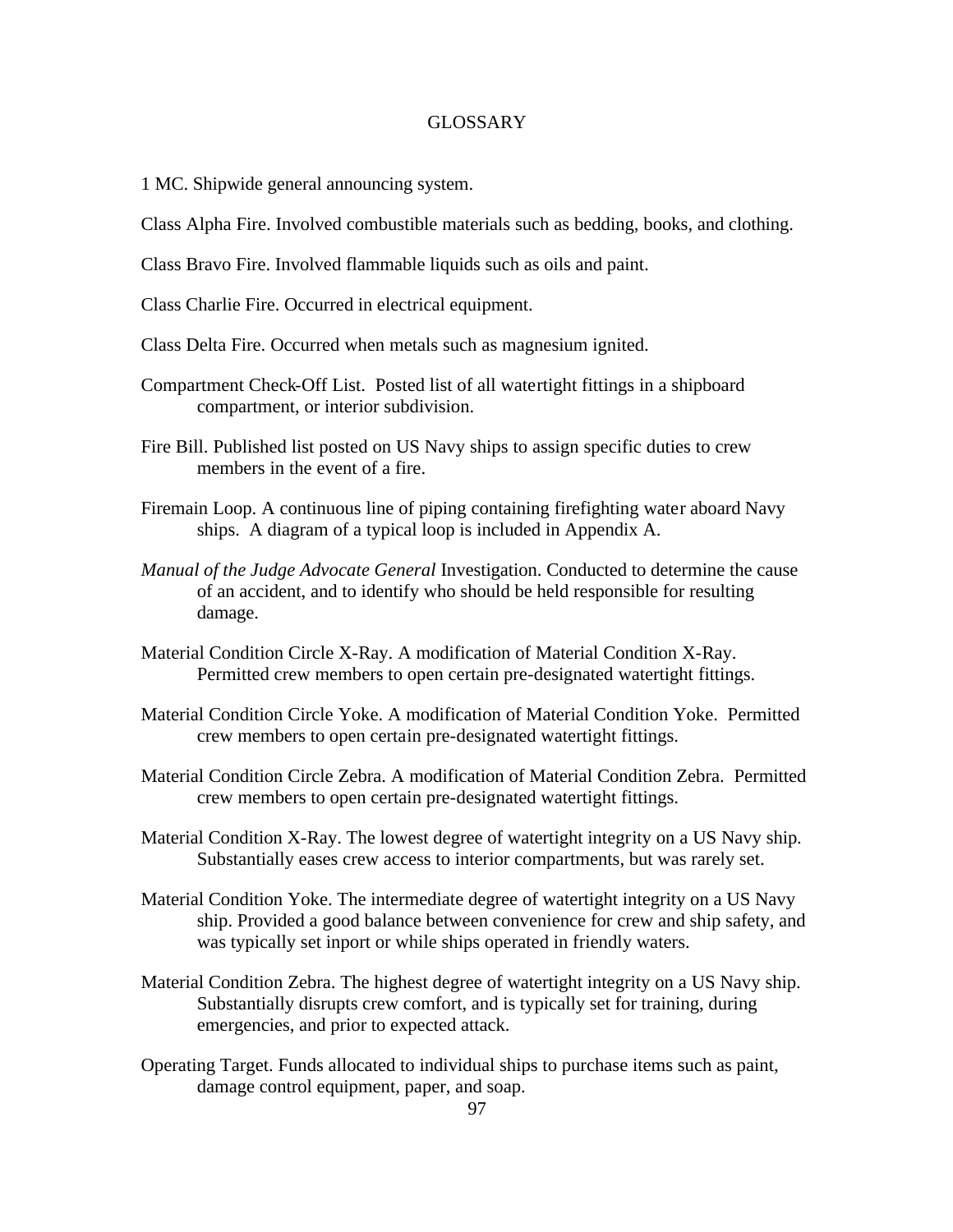- Oxygen Breathing Apparatus. Portable oxygen-generating protective gear worn by shipboard firefighters to protect them from toxic gases.
- Pilot Landing Aid Television. Camera system that recorded events on aircraft carrier flight decks.
- PKP extinguishers. Portable dry chemical fire extinguishers used aboard Navy ships.
- Ship Alteration. Approved modification of a vessel to correct an identified deficiency.
- William fittings. Shipboard fittings marked with a black letter "W". These fittings were vital to ship operation, and were normally kept open regardless of which material condition was set.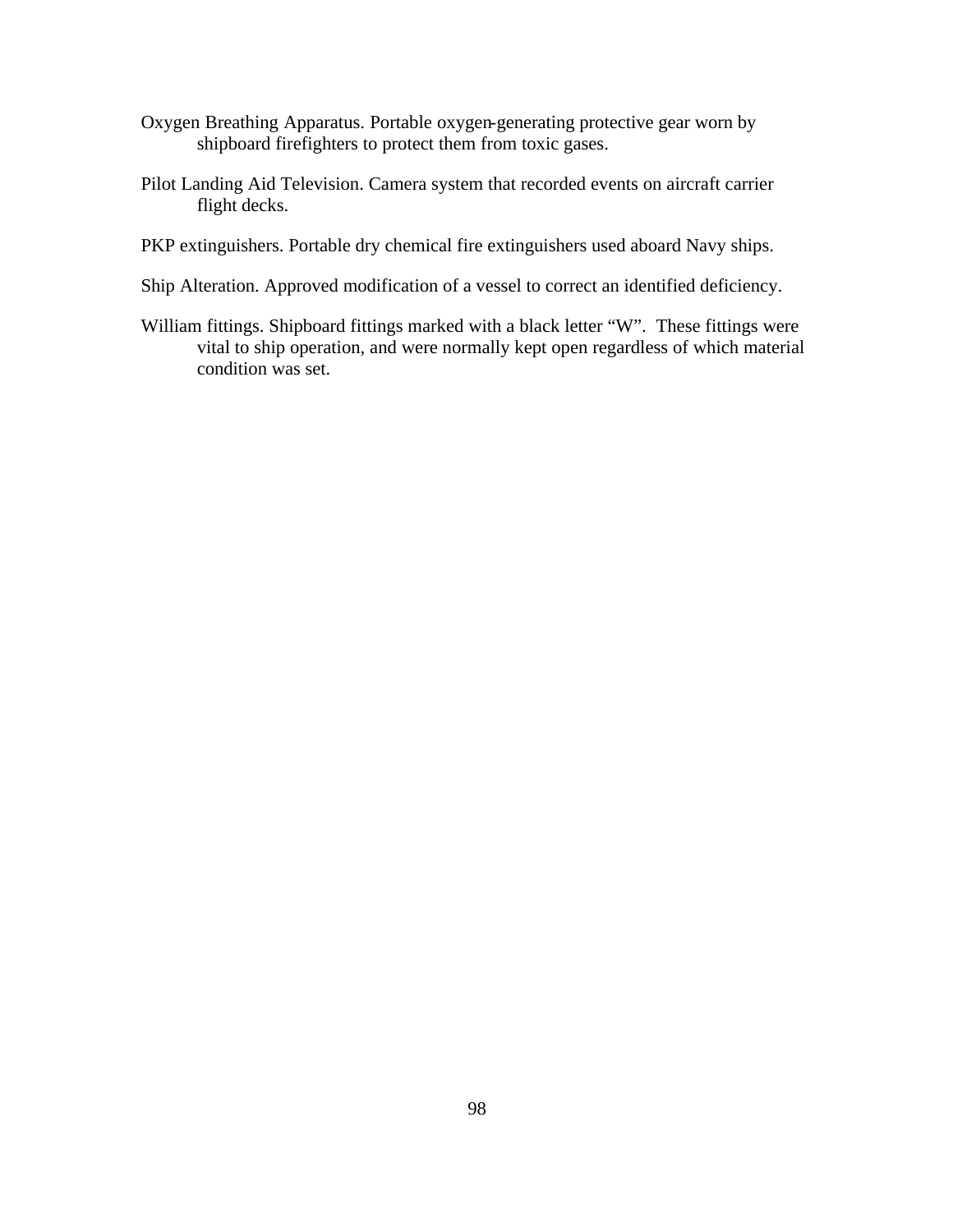#### BIBLIOGRAPHY

- Bardshar, Frederick A. *Record of Proceedings: Formal Board of Investigation Convened by Order of Commander Naval Air Force United States Pacific Fleet to Inquire into the Circumstances Surrounding a Fire Which Occurred on Board USS Enterprise (CVAN 65) on 14 January 1969 Ordered on 15 January 1969*. San Francisco, CA: Rear Admiral Bardshar, 11 February 1969.
- Bonner, Kit, and Carolyn Bonner. *Great Naval Disasters: U.S. Naval Accidents in the 20th Century*. Osceola, WI: MBI Publishing, 1998.
- Bureau of Naval Personnel. *Principles of Naval Engineering*. Washington, D.C.: United States Navy, 1970.
- Burlage, John D. "The *Forrestal* Fire." *Naval Aviation News*, October 1967, 7-14.
- Clancy, Tom. *Carrier: A Guided Tour of an Aircraft Carrier*. New York: Berkley Books, 1999.
- Chief of Naval Material. *Carrier Aircraft Support Study (CASS) Enterprise Responsibilities, Assignment of.* Washington, D.C.: Chief of Naval Material, 3 February 1969.
- Chief of Naval Material. *Budgetary and Cost Summary Russell Panel/CASS Recommendations*. Washington, D.C.: Chief of Naval Material, 17 May 1971.
- Chief of Naval Material. *Milestone Schedule and Status Report for Implementing the Recommendations of the Russell Panel Report and the Carrier Aircraft Support Study (CASS)*. Washington, D.C.: Chief of Naval Material, 20 March 1974.
- Chief of Naval Material. *Periodic Status Reports on Russell Panel/CASS Report*. Washington, D.C.: Chief of Naval Material, 18 November 1974.
- Commander, Naval Surface Force. *COMNAVSURFORINST 3502.1A: Surface Force Training Manual*. Washington, D.C.: United States Navy, 2003.
- Commander, Naval Surface Force. *COMNAVSURFLANTINST 3541.1C: Standard Repair Party Manual for Naval Surface Force*. Norfolk, VA: United States Navy, 1991.
- Department of the Navy. *Fire Equipment Tests Aboard the CVA-62 Related to Improved Aircraft Carrier Safety*. Washington, D.C.: United States Navy, 1968.
- Department of the Navy. *Human Factors Engineering Deficiencies Aboard CVAs*. Washington, D.C.: United States Navy, 1972.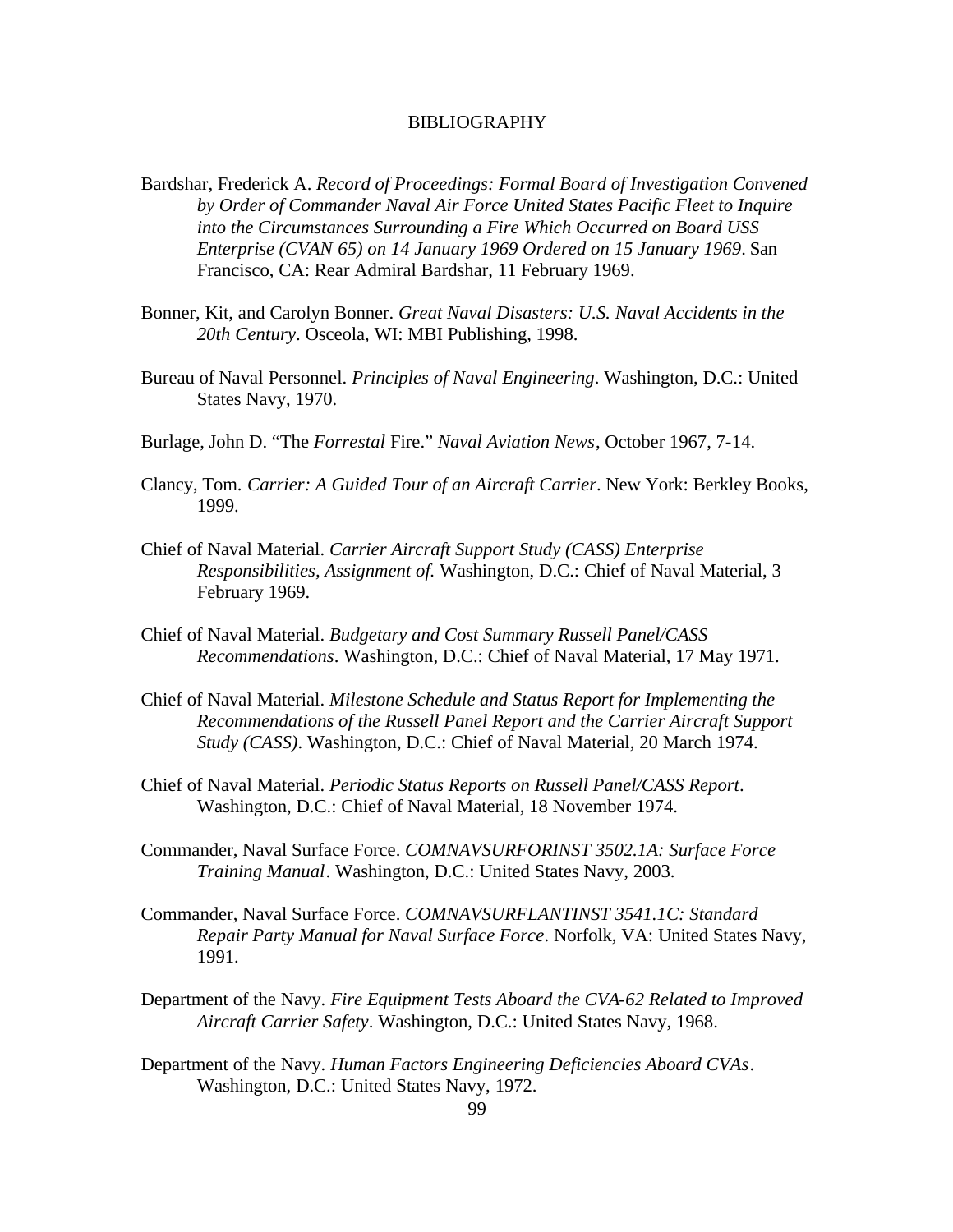- Department of the Navy. *Investigation of Lighting and Directional Signs for Emergency Egress from Ships*. Washington, D.C.: United States Navy, 1968.
- Department of the Navy. *Manual of the Judge Advocate General: Basic Final Investigative Report Concerning the Fire on Board the USS Forrestal (CVA 59)*. Washington, D.C.: United States Navy, 1967.
- Department of the Navy, Bureau of Weapons. *Summary of Results of Pyrotechnics Portion of Fast Cook-Off Program*. Crane, IN.: United States Navy, 1969.
- Freeman, Gregory A. *Sailors to the End*. New York: Avon Books, 2002.
- Friedman, Norman. *U.S. Destroyers: An Illustrated Design History*. Annapolis, MD: United States Naval Institute, 1982.
- Gillmer, Thomas C. *Modern Ship Design.* 2nd ed. Annapolis, MD: United States Naval Institute, 1986.
- Manning, G. C., and T. L. Schumacher. *Principles of Warship Construction and Damage Control*. Annapolis, MD: United States Naval Institute, 1935.
- Maritime Administration. *Marine Fire Prevention, Firefighting and Fire Safety*. Washington, D.C.: United States Maritime Administration, 1987.
- McCain, John, and Mark Salter. *Faith of My Fathers: A Family Memoir*. New York: Random House, 1999.
- McQuaid, Richard W. *A Survey of Aircraft Carrier Accidents from 1951-1967*. Washington, D.C.: Naval Sea Systems Command, 1968.
- Naval Safety Center. *Survey of Selected Aircraft Carrier Accidents*. Washington, D.C.: Naval Safety Center, 1971.
- Naval Sea Systems Command. *NSTM Chapter 079v3r2: Damage Control: Practical Damage Control*. Washington, D.C.: Naval Sea Systems Command, 2000.
- Naval Sea Systems Command. *NSTM Chapter 555v1r9: Surface Ship Firefighting*. Washington, D.C.: Naval Sea Systems Command, 2002.
- Naval Sea Systems Command. *NSTM Chapter 9930: Surface Ship Firefighting*. Washington, D.C.: Naval Sea Systems Command, 1986.
- Naval Ship Systems Command. *NSTM Chapter 9930: Fire Fighting Ship*. Washington, D.C.: Naval Ship Systems Command, 1967.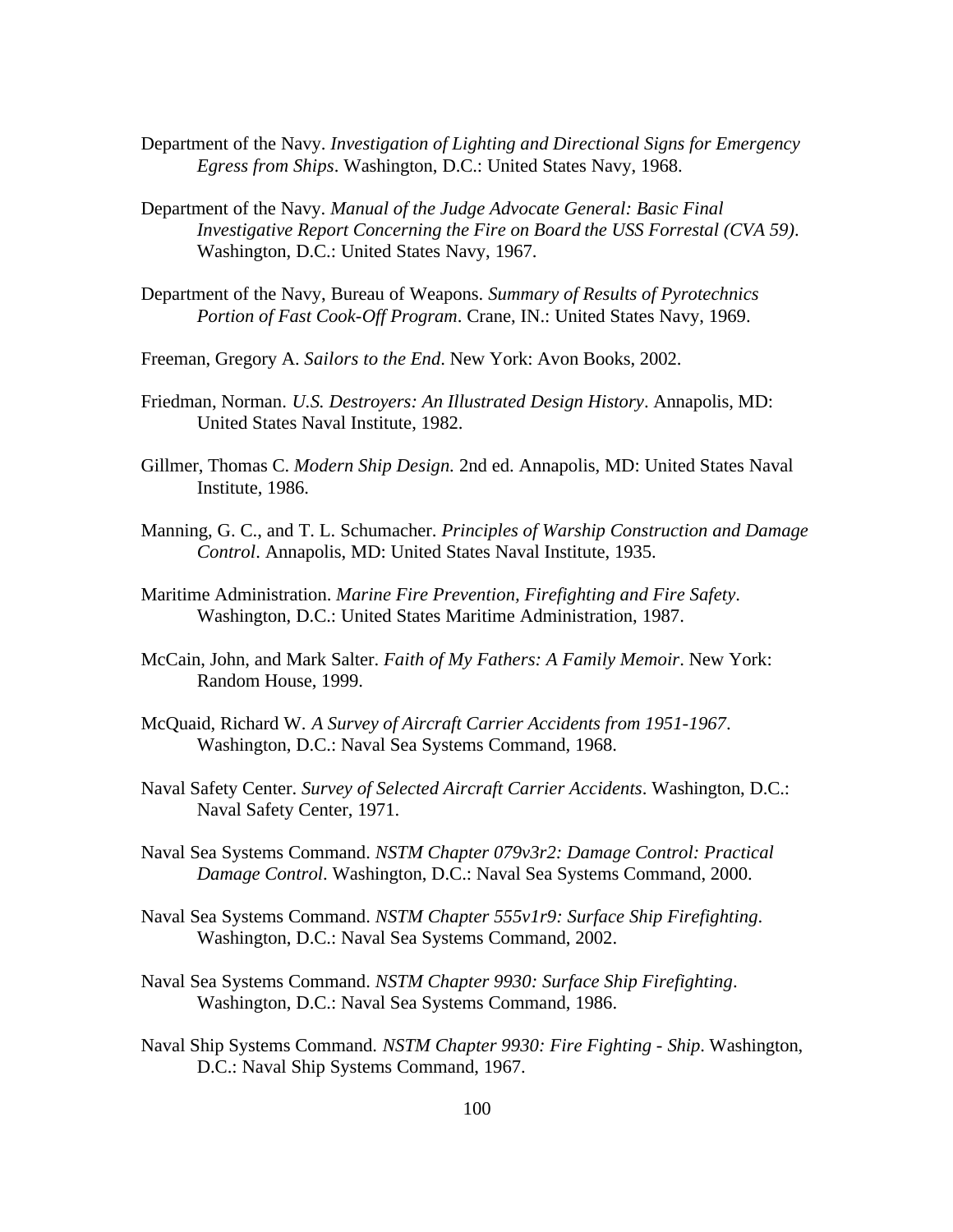- Naval Weapons Laboratory. *Bomb Survivability in Fire Program*. Dahlgren, VA: Naval Weapons Laboratory, 1972.
- Navy Department. H*andbook of Damage Control: NAVPERS PUB 1619.* Washington, D.C.: Bureau of Ships, 1945.
- Navy Department. *War Damage Report No. 51, Destroyer Report: Gunfire, Bomb, and Kamikaze Damage, Including Losses in Action, 17 October, 1941 to 15 August, 1945*. Washington, D.C.: Bureau of Ships, 1947.
- Navy Department. *War Damage Report No. 56, USS Franklin (CV 13): Suicide Plane Crash Damage, Formosa - 13 October, 1944; Bomb Damage, Luzon – 15 October, 1944; Suicide Plane Crash Damage, Samar – 30 October, 1944; Bomb Damage, Honshu – 19 March, 1945*. Washington, D.C.: Bureau of Ships, 1946.
- Navy Department. *NSTM Chapter 93: Fire Fighting Ship*. Washington, D.C.: Bureau of Ships, 1951.
- Noel, John V., and Edward L. Beach. *Naval Terms Dictionary*. Annapolis, MD: United States Naval Institute, 1971.
- Office of the Chief of Naval Operations. *RDT&E Efforts Associated with the Russell Panel Report*. Washington, D.C.: Office of the Chief of Naval Operations, November 1972.
- Rossell, Henry E., and Lawrence B. Chapman. *Principles of Naval Architecture, Volumes One and Two*. New York: The Society of Naval Architects and Marine Engineers, 1939.
- Russell, James S. *Report of the Panel to Review Safety in Carrier Operations*. Washington, D.C.: United States Navy, 1967.
- Sanders, Michael S. *The Yard: Building a Destroyer at the Bath Iron Works*. New York: HarperCollins, 1999.
- Systems Associates. *Final Report: Carrier Aircraft Support Study (CASS)*. Long Beach, CA: Systems Associates, 1971.
- Turabian, Kate L. *A Manual for Writers.* 6th ed. Chicago: University of Chicago Press, 1996.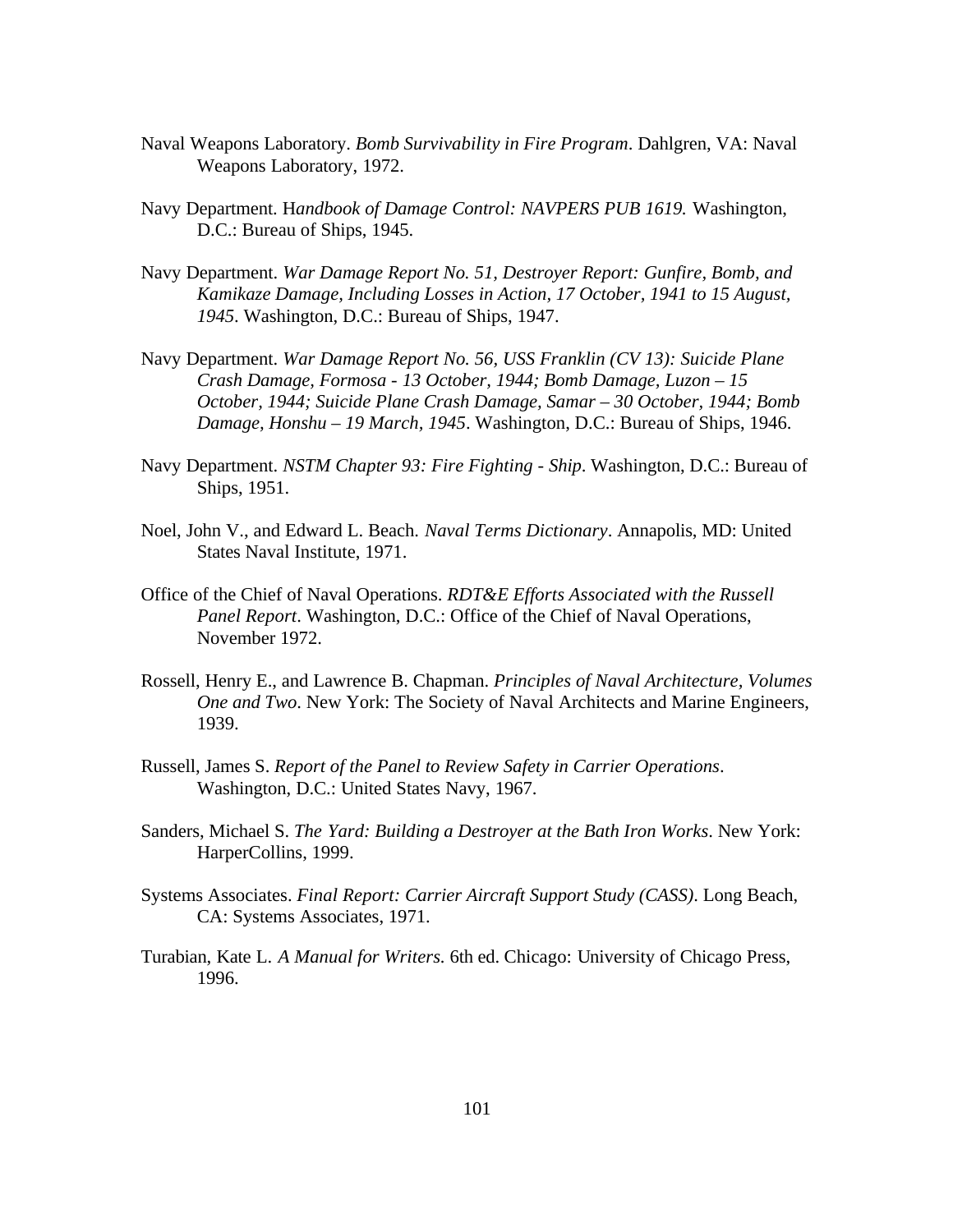- U.S. Army. Command and General Staff College. ST 20-10, *Master of Military Art and Science (MMAS) Research and Thesis.* Ft. Leavenworth, KS: USA CGSC, July 2003.
- Williams, Jerome, John J. Higginson, and John D. Rohrbough. *Sea and Air: The Marine Environment.* 2nd ed. Annapolis, MD: United States Naval Institute, 1975.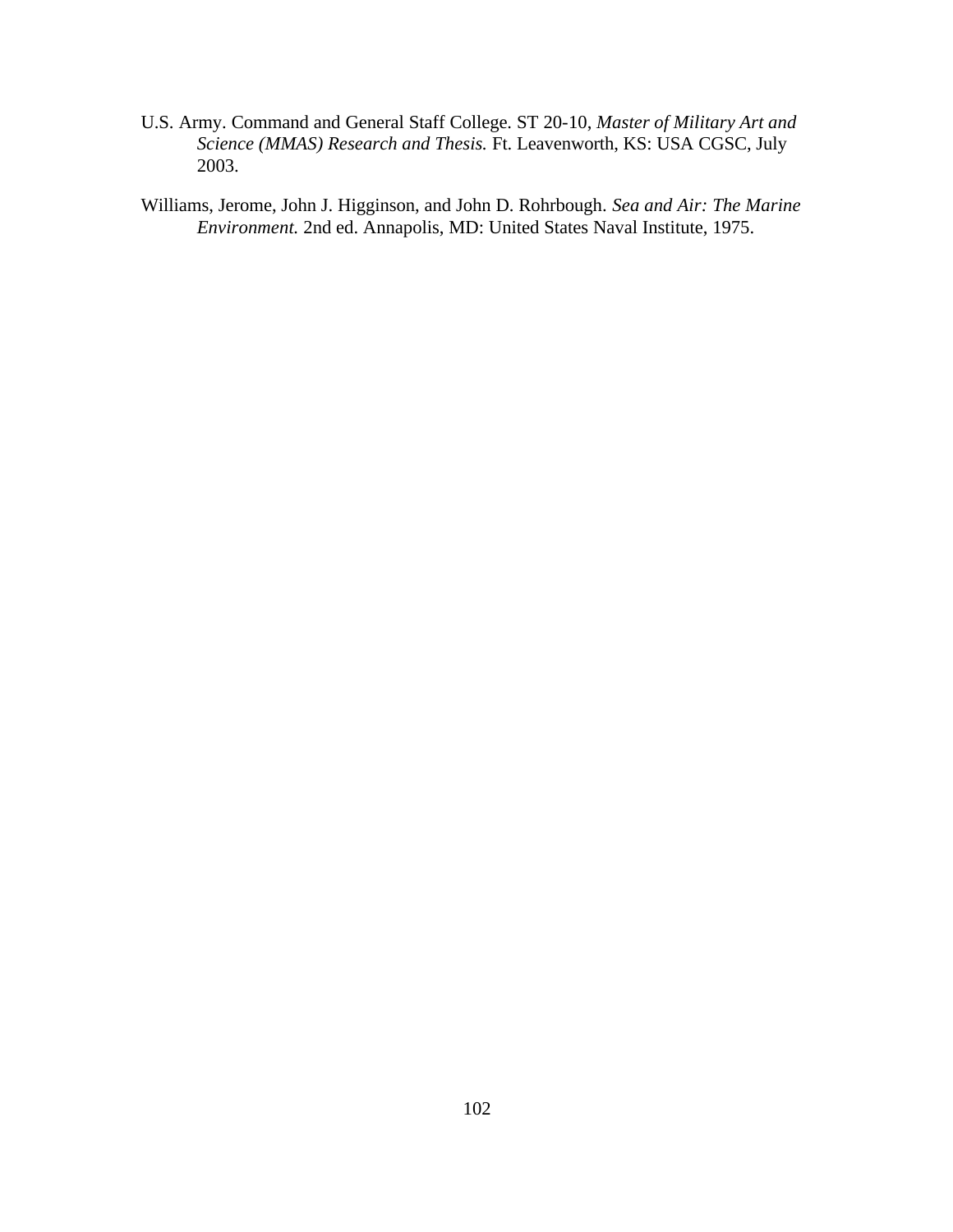## INITIAL DISTRIBUTION LIST

Combined Arms Research Library U.S. Army Command and General Staff College 250 Gibbon Ave. Fort Leavenworth, KS 66027-2314

Defense Technical Information Center/OCA 825 John J. Kingman Rd., Suite 944 Fort Belvoir, VA 22060-6218

LTC Marian E. Vlasak CSI USACGSC 1 Reynolds Ave. Fort Leavenworth, KS 66027-1352

Mr. David Christie DJMO USACGSC 1 Reynolds Ave. Fort Leavenworth, KS 66027-1352

Dr. Jerold E. Brown CSI USACGSC 1 Reynolds Ave. Fort Leavenworth, KS 66027-1352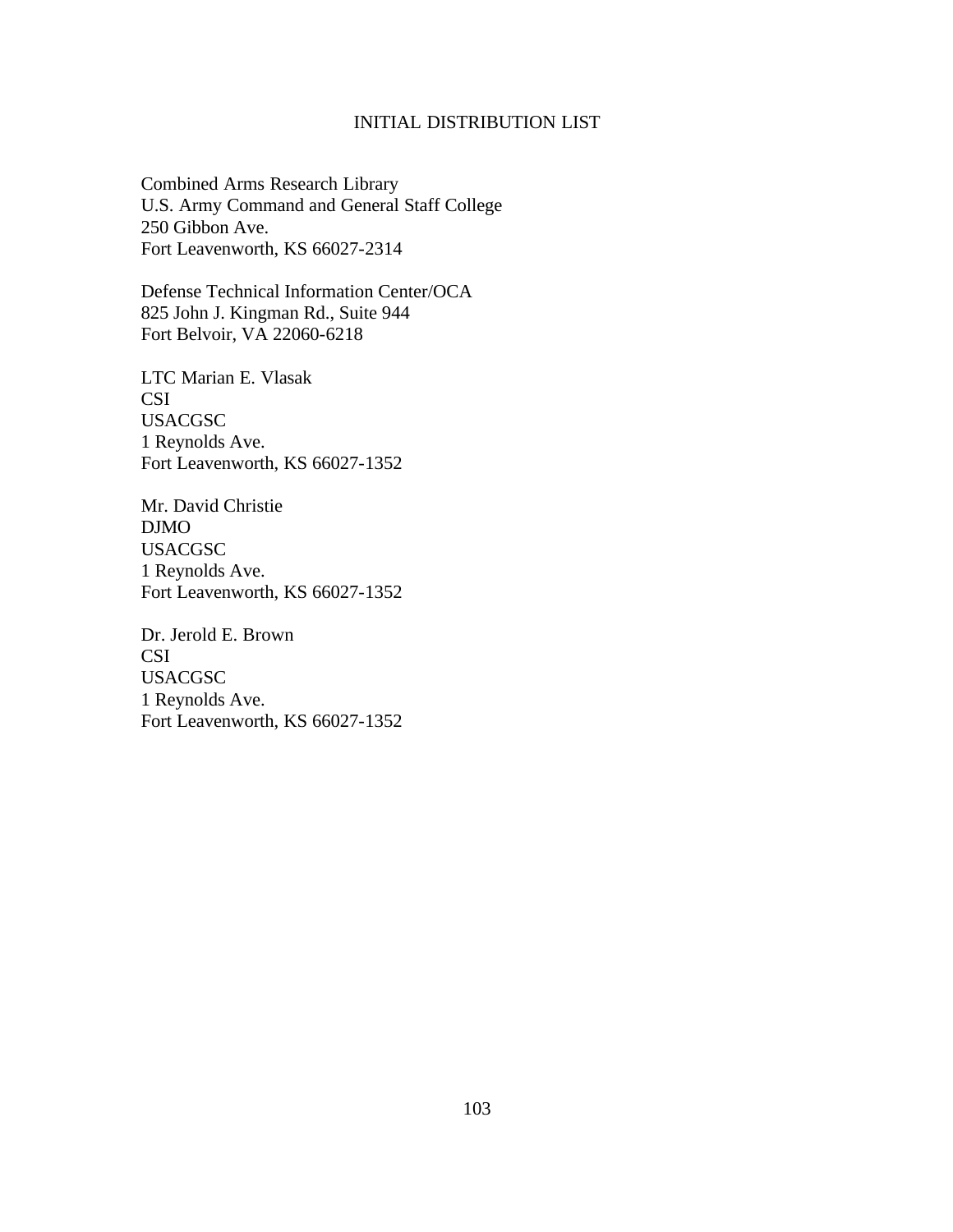## CERTIFICATION FOR MMAS DISTRIBUTION STATEMENT

1. Certification Date: 18 June 2004

2. Thesis Author: LCDR Henry P. Stewart, USN

3. Thesis Title: The Impact of the USS *Forrestal's* 1967 Fire on United States Navy Shipboard Damage Control

4. Thesis Committee Members:

Signatures:

5. Distribution Statement: See distribution statements A-X on reverse, then circle appropriate distribution statement letter code below:

 $(A)$  B C D E F X SEE EXPLANATION OF CODES ON REVERSE

If your thesis does not fit into any of the above categories or is classified, you must coordinate with the classified section at CARL.

6. Justification: Justification is required for any distribution other than described in Distribution Statement A. All or part of a thesis may justify distribution limitation. See limitation justification statements 1-10 on reverse, then list, below, the statement(s) that applies (apply) to your thesis and corresponding chapters/sections and pages. Follow sample format shown below:

## EXAMPLE

| <b>Limitation Justification Statement</b> | Chapter/Section | Page(s) |
|-------------------------------------------|-----------------|---------|
| Direct Military Support (10)              | Chapter 3       |         |
| Critical Technology (3)                   | Section 4       |         |
| Administrative Operational Use (7)        | Chapter 2       | 13-32   |

Fill in limitation justification for your thesis below:

| <b>Limitation Justification Statement</b> | Chapter/Section | Page(s) |
|-------------------------------------------|-----------------|---------|
|                                           |                 |         |
|                                           |                 |         |
|                                           |                 |         |
|                                           |                 |         |
|                                           |                 |         |
|                                           |                 |         |

7. MMAS Thesis Author's Signature: